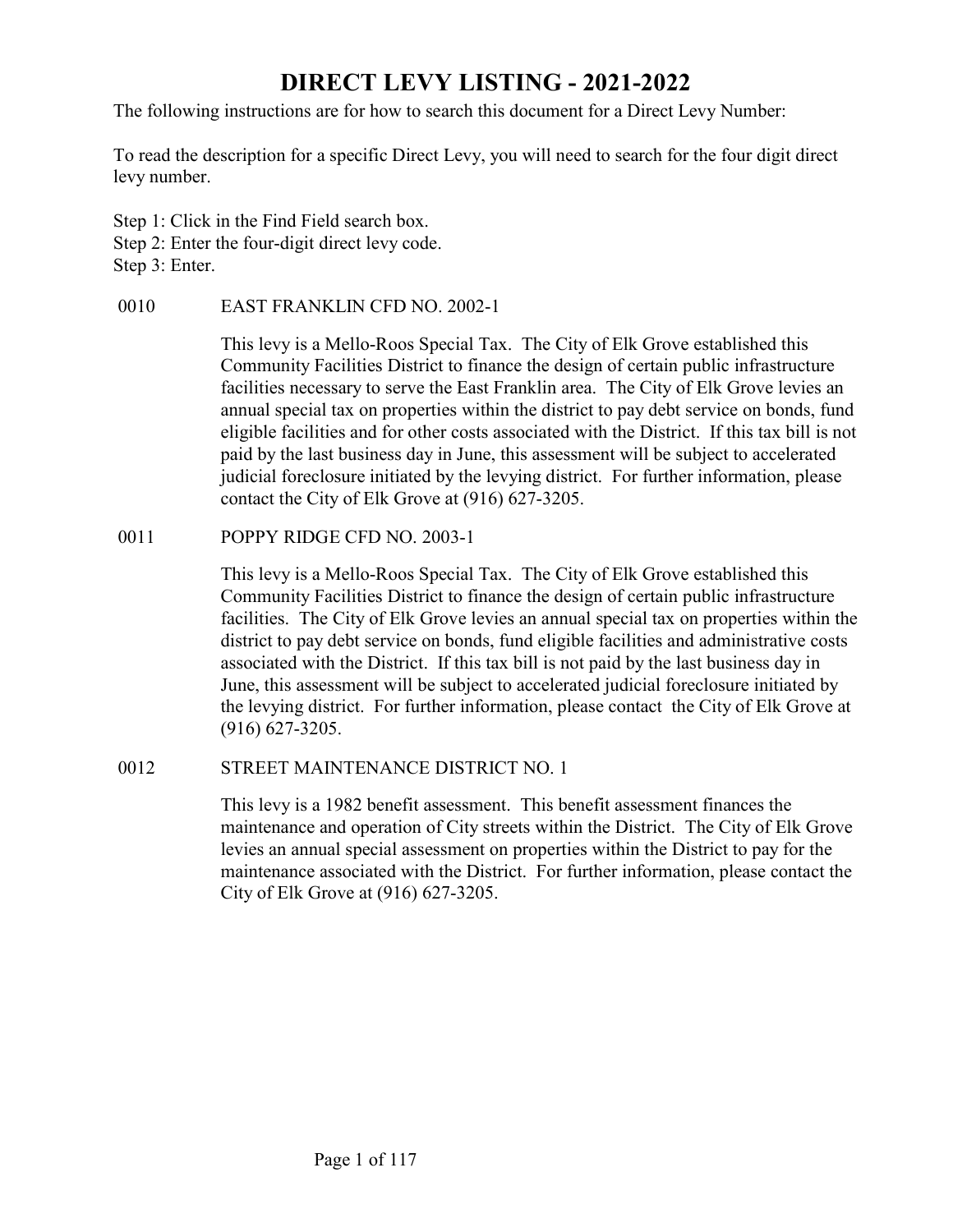0013 LAGUNA WEST SERVICE AREA<br>
(formerly COUNTY SERVICE AREA No. 5). In December of 2003<br>
was annexed into the City of Elk Grove. The City of Elk Grove shal<br>
levy the charges previously authorized for CSA 5 utilizing the p (formerly COUNTY SERVICE AREA No. 5). In December of 2003 Laguna West was annexed into the City of Elk Grove. The City of Elk Grove shall continue to levy the charges previously authorized for CSA 5 utilizing the procedures prescribed by Government Code section 25210.77(a). This benefit assessment finances the maintenance and operation of City street sweeping, road maintenance, drainage control and administrative services. The City of Elk Grove levies an annual special assessment on properties within the district to pay for the maintenance associated with the District. For further information, please contact the City of Elk Grove at (916) 627-3205. LAGUNA WEST SERVICE AREA<br>
(formerly COUNTY SERVICE AREA No. 5). In December of 200:<br>
was annexed into the City of Elk Grove. The City of Elk Grove shall<br>
levy the charges previously authorized for CSA 5 utilizing the proce

This direct levy is inactive.

(formerly COUNTY SERVICE AREA NO. 7.) In December of 2003 Lakeside was annexed into the City of Elk Grove. The City of Elk Grove shall continue to have the authority to levy the charges previously authorized for CSA No. 7 utilizing the procedures prescribed in Government Code section 25210.77(a). This benefit assessment is in place to finance soil conservation, drainage control, and mitigation/compliance monitoring of the Lakeside Lake. Currently, the Home Owner Association funds and provides these services. No assessment is currently levied. The City of Elk Grove has the authority to levy an annual special assessment on properties within the district to pay for the maintenance associated with the District if the HOA fails to fund the mitigation/monitoring. For further information, please contact the City of Elk Grove at (916) 627-3205. assessment on properties within the district to pay for the maintenance a<br>with the District. For further information, please contact the City of Ell<br>(916) 627-3205.<br>LAKESIDE SERVICE AREA<br>This direct levy is matrixe.<br>(forme (former) COUNT Y EXPUCE AREA NO. 7.) In December of 2005 Laxes<br>amecded into the City of Elk Grove. The City of Elk Grove shall continue to have<br>the authority to levy the charges previously authorized for CSA No. 7 utilizin

This levy is a Mello-Roos Special Tax. The City of Elk Grove established this Community Facilities District to fund a portion of police protection operational service costs. For further information, please contact the City of Elk Grove at (916) 627-3205.

This levy is a 1982 benefit assessment. This benefit assessment finances a portion of the maintenance and operation of City safety and street lights within the District. The City of Elk Grove levies an annual special assessment on properties within the District to pay for the maintenance associated within the District. For further information, please contact the City of Elk Grove at (916) 627-3205.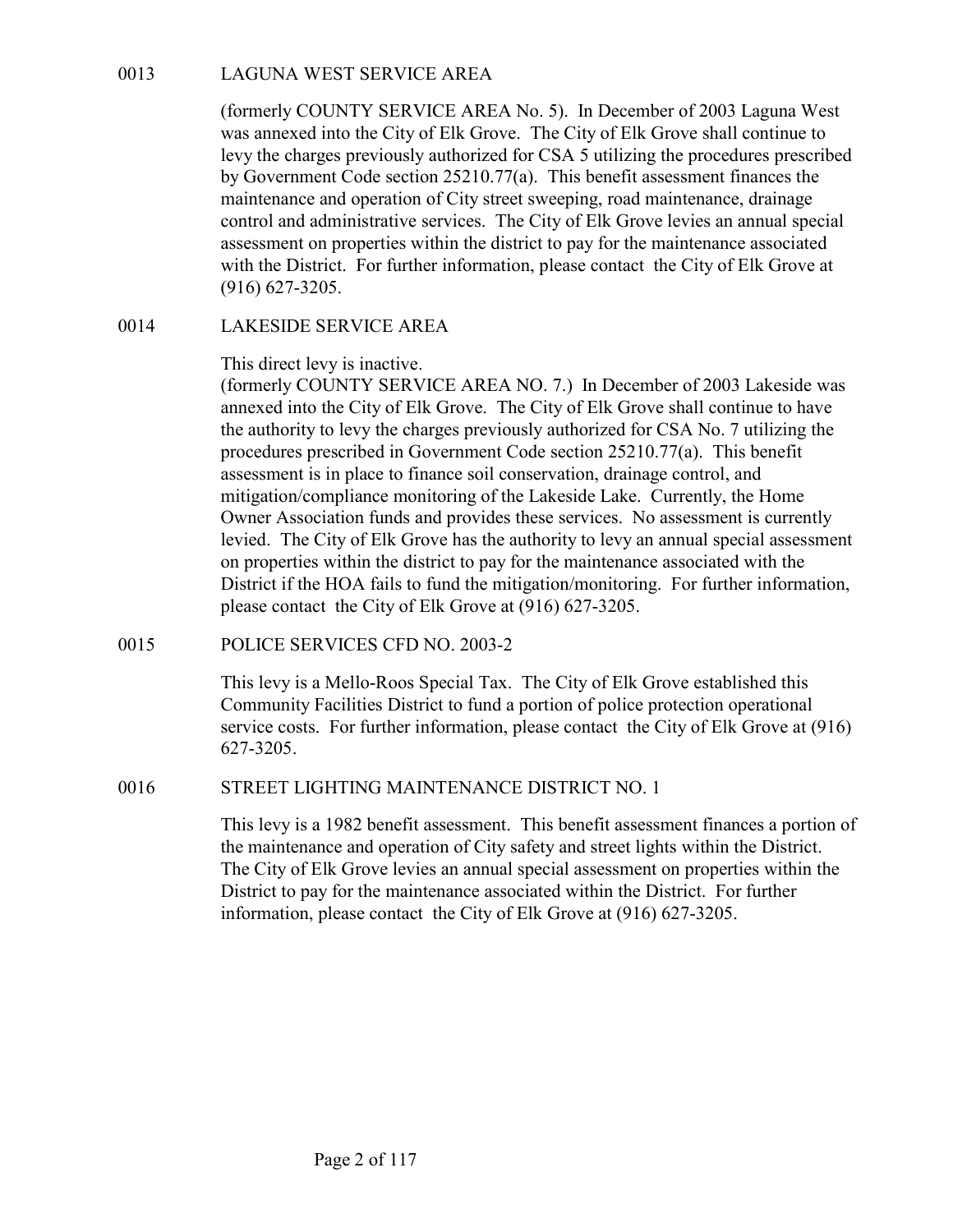OCHETT OF ELK GROVE DELINQUENT DRAINAGE<br>
This special assessment provides for the collection of delinquent City of Elk Grove<br>
utility charges. This assessment may include unpaid charges for storm water utility<br>
and residen This special assessment provides for the collection of delinquent City of Elk Grove utility charges. This assessment may include unpaid charges for storm water utility and residential trash services. Invoices and notices sent to property owners were unsuccessful in the collection of mandatory charges for these utilities. Pursuant to Elk Grove Municipal Code, delinquent utility charges may become a lien on the parcel and be collected on the property owner's tax bill. For further information on this special assessment, please contact the City of Elk Grove Finance Department at 916-627-3279. CITY OF ELK GROVE DELINQUENT DRAINAGE<br>
This special assessment provides for the collection of delinquent Cit<br>
utility charges. This assessment may include unpaid charges for stor<br>
unities and residential trash services. In

This levy is a Mello-Roos Special Tax. The City of Elk Grove established this Community Facilities District to finance certain public infrastructure facilities. The City of Elk Grove levies an annual special tax on properties within the district to pay debt service on bonds, fund eligible facilities and for administrative costs associated with the District. If this tax bill is not paid by the last business day in June, this assessment will be subject to accelerated judicial foreclosure initiated by the levying district. For further information, please contact the City of Elk Grove at (916) 627- 3205. Unity energes. This assessment may mether way method window the protocol and residential trash services. Invoices and notices sent to property owners unsuccessful in the collection of mandatory charges may become a lien on 0018<br>
LAGUNA RIDGE CFD 2005-1<br>
This levy is a Mello-Roos Special Tax. The City of Elk Grove established this<br>
Community Facilities District to finance certain public infrastructure facilities. The<br>
City of Elk Grove levie with the District. If this tax bill is not paid by the last business day in June, this assessment will be subject to accelerated judicial forcelosure initiated by the left district. For further information, please contact

This levy is a Mello-Roos Special Tax. The City of Elk Grove established this Community Facilities District to fund a portion of landscape and maintenance operational service costs. For further information, please contact the City of Elk Grove at (916) 627-3205.

This levy is a Mello-Roos Special Tax. The City of Elk Grove established this Community Facilities District to provide maintenance services necessary to serve the Laguna Ridge area. For further information, please contact the City of Elk Grove at (916) 627-3205. This levy is a Mello-Roos Special Tax. The City of Elk Grove established this<br>
Community Facilities District to fund a portion of landscape and maintenance<br>
operational service costs. For further information, please contac

This levy is a Mello-Roos Special Tax. The City of Elk Grove established this Community Facilities District to fund a portion of police protection operational service cost necessary to serve the area. For further information, please contact the City of Elk Grove at (916) 627-3205.

This special assessment provides for the collection of unpaid costs for public nuisance abatement performed by the City of Elk Grove. For questions, please contact City of Elk Grove Code Enforcement at (916) 687-3023.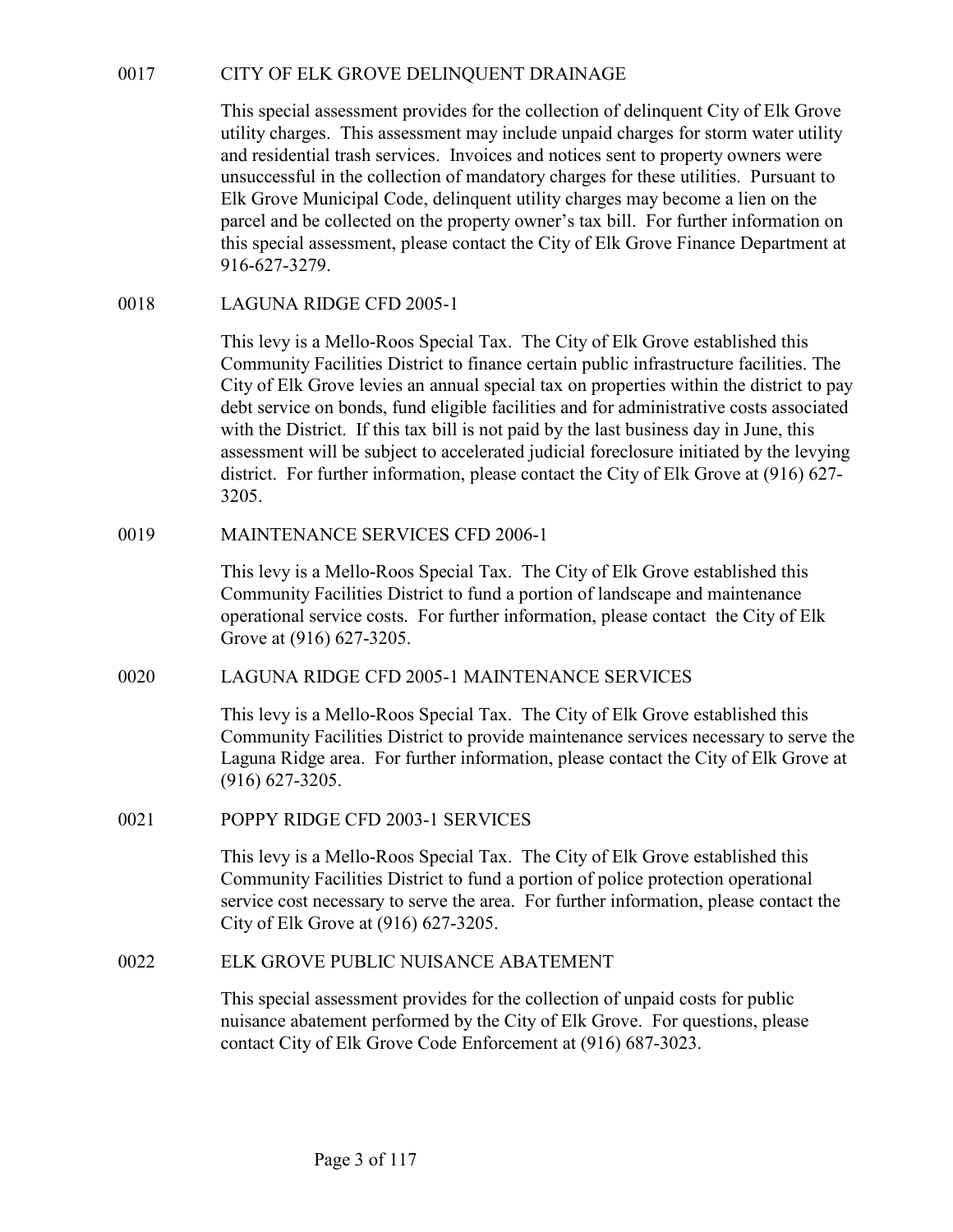CITY OF ELK GROVE DELINQUENT REFUSE<br>This special assessment provides for the collection of delinquent City of Elk Grove<br>utility charges. This assessment may include unpaid charges for storm water utility<br>and residential tr This special assessment provides for the collection of delinquent City of Elk Grove utility charges. This assessment may include unpaid charges for storm water utility and residential trash services. Invoices and notices sent to property owners were unsuccessful in the collection of mandatory charges for these utilities. Pursuant to Elk Grove Municipal Code, delinquent utility charges may become a lien on the parcel and be collected on the property owner's tax bill. For further information on this special assessment, please contact the City of Elk Grove Finance Department at 916-627-3279. CITY OF ELK GROVE DELINQUENT REFUSE<br>
This special assessment provides for the collection of delinquent City of Elk Grove<br>
utility charges. This assessment may include unpaid charges for storm water utility<br>
and residential

This special assessment provides for the collection of the City's contractor, Republic Services, delinquent utility charges. This assessment may include unpaid charges for storm water utility and residential trash services. Invoices and notices sent to property owners were unsuccessful in the collection of mandatory charges for these utilities. Pursuant to Elk Grove Municipal Code, delinquent utility charges may become a lien on the parcel and be collected on the property owner's tax bill. For further information on this special assessment, please contact Republic Services at 916-669-6859. utiny charges. Insi assessment may include unpaid charges for storm water utility and residential trash services. Invoices and notices sent to property owners were<br>unsuccessful in the collection of mandatory charges for th

This special assessment provides for the collection of the City's contractor, Republic Services, delinquent utility charges. This assessment may include unpaid charges for storm water utility and residential trash services. Invoices and notices sent to property owners were unsuccessful in the collection of mandatory charges for these utilities. Pursuant to Elk Grove Municipal Code, delinquent utility charges may become a lien on the parcel and be collected on the property owner's tax bill. For further information on this special assessment, please contact Republic Services at 916-669-6859. Services, delinquent utility charges. Instasses met may mente to<br>storm water utility and residential trash services. Invoices and notice<br>property owners were unsuccessful in the collection of mandatory eb<br>utilities. Pursua

This levy is a Mello-Roos Special Tax. The issued bonds were for improvements within the District, including construction and installation of roadway improvements, related storm drainage facilities, pavements, curbs and gutters, sidewalks, traffic islands, gas and water lines, park and recreation facilities, sanitary sewer facilities, telephone cables, traffic signals, landscaping, fire hydrants, street lights and electrical distribution lines. If this tax bill is not paid by the last business day in June, this assessment may be subject to accelerated judicial foreclosure initiated by the levying district. The Mello-Roos Community Facilities Act of 1982 provides a method of financing public capital facilities and services. The bonds are governed and enforced by the Government Code, beginning with Section 53311. A community facilities district may be established to fund certain facilities and services such as police, fire, ambulance, operation and maintenance of parks and parkways, storm drainage systems, etc. For further information, please contact the Goodwin Consulting Group at (916) 561-0890.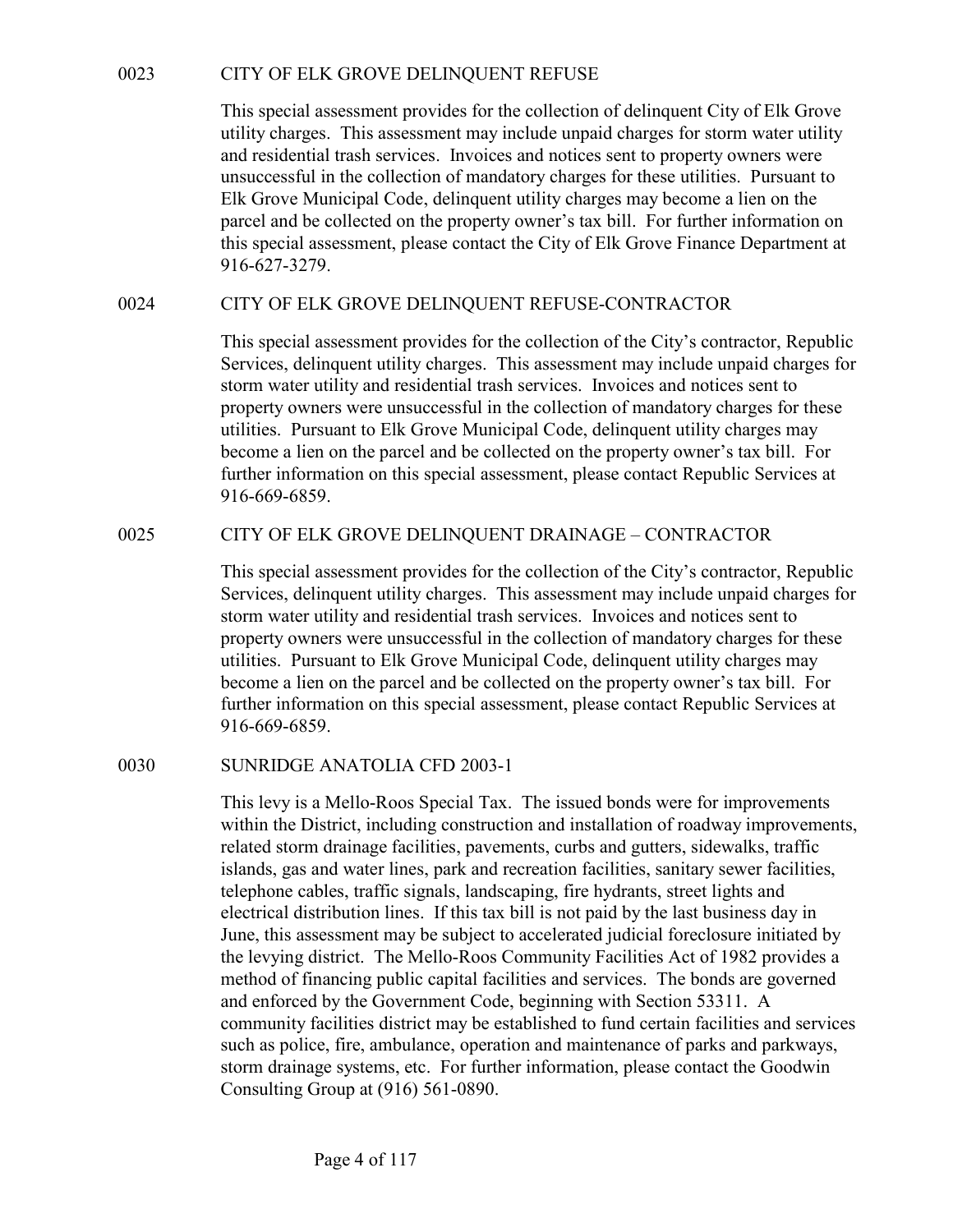RANCHO CORDOVA SPECIAL POLICE TAX<br>This levy is a special tax within the meaning of Section 4 of Article<br>California Constitution and was enacted pursuant to the authority of<br>Code Section 53978. The police tax was initiated This levy is a special tax within the meaning of Section 4 of Article 13 A of the California Constitution and was enacted pursuant to the authority of Government Code Section 53978. The police tax was initiated because the City of Rancho Cordova recognized that its budget had inadequate funding to assure the continued delivery of adequate high quality law enforcement services unless additional revenues were obtained. Demand on police services in the City has increased along with increased development, and development is expected to continue. To generate additional funds to pay for police services, the City passed Resolution 30-2003 on July 1, 2003, which authorized the levy on improved parcels within the City. The tax is not based upon the value of the property; rather, this tax is levied on a parcel and use-of-property basis. The revenues raised by this tax are to be used solely for the purposes of obtaining, furnishing, operating, and maintaining police protection equipment or apparatus, for paying the salaries and benefits of police protection personnel, and for such other police protection service expenses that are deemed necessary for the benefit of residents. If you have any additional questions, please call Francisco and Associates at (925) 867-3400. Extract the solution of the meaning of Section 4 of Article 13 A of the California Constitution and was enacted pursuant to the authority of Governmer Code Section 53978. The police tax was initiated because the City of Ra

This levy is a Mello-Roos Special Tax. The issued bonds were for improvements within the District, including construction and installation of roadway improvements, storm drainage facilities, landscaping, sound walls, joint trench utilities, water facilities, park improvements, and sanitary sewer facilities. If this tax bill is not paid by the last business day in June, this assessment may be subject to accelerated judicial foreclosure initiated by the levying district. The Mello-Roos Community Facilities Act of 1982 provides a method of financing public capital facilities and services. The proposed bonds are governed and enforced by the Government Code, beginning with Section 53311. A community facilities district may be established to fund certain facilities and services such as police, fire ambulance, operation and maintenance of parks and parkways, storm drainage systems, etc. If you have any additional questions, please call Goodwin Consulting Group, the consulting firm to the district at (916) 561-0890, Monday through Friday, 8:00 a.m. to 5:00 p.m. necessary for the enerth or residents. If you have any additional questions, piese<br>call Francisco and Associates at (925) 867-3400.<br>TIMRIDGE PARK FACILITIES CFD 2004-1<br>This levy is a Mello-Roos Special Tax. The issued bond

The assessments were levied for the purpose of continuing and providing for the ongoing maintenance and operation of landscaping and lighting improvements within the district that have previously been provided and administered by the County of Sacramento's part of the Sacramento Landscape Maintenance District. The Landscaping and Lighting Act of 1972 allows local public agencies to raise funds for installing, maintaining, and servicing public landscaping and lighting. The revenue to pay for these improvements comes from the collection of a special assessment on the land benefiting from the improvements. The act is governed and enforced by the Streets and Highways Code, Division 15, Part 2, beginning with Section 22500. For further information please contact Francisco and Associates, the consulting firm for the District, at (925) 867-3400.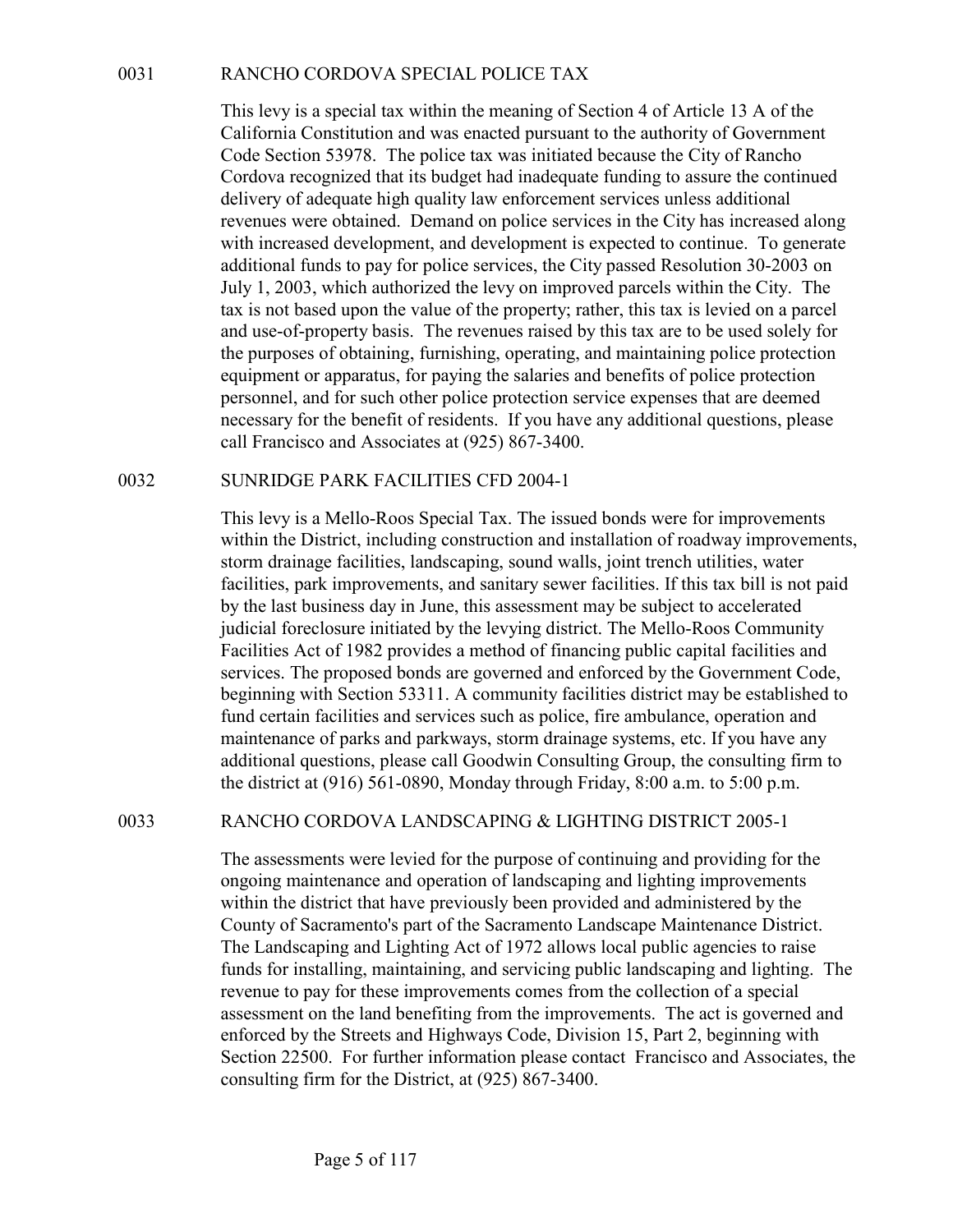TRANSIT RELATED SERVICES BENEFIT DISTRICT ZONE 2<br>This District provides ongoing funding for supplemental transportation services<br>within the area known as the Sunridge Specific Plan Area for the purpose of<br>reducing traffic This District provides ongoing funding for supplemental transportation services within the area known as the Sunridge Specific Plan Area for the purpose of reducing traffic congestion. Services include transit shuttle, supplemental transportation services, and infrastructure support. Charges are levied to developed parcels only; to be considered developed, a parcel must have either received a building permit or been subdivided into a final residential lot. This District was previously known as County Service Area 10, Benefit Zone No.2. On August 4, 2008, the City of Rancho Cordova re-designated the name to "Transit Related Services Benefit District, Zone No. 2" and is now administering the District. Should you have any District related questions, feel free to call Francisco and Associates, the consulting firm for the District, at (925) 867-3400. TRANSIT RELATED SERVICES BENEFIT DISTRICT ZONE 2<br>
This District provides ongoing funding for supplemental transportation services<br>
within the area known as the Sunridge Specific Plan Area for the purpose of<br>
reducing traf

The assessments were levied for the purpose of continuing and providing for the ongoing maintenance and operations of lighing improvements within the district that have previously been provided and administered by the County of Sacramento as CSA 1 Zone 2. The Landscaping and Lighting Act of 1972 allows local public agencies to raise funds for installing, maintaining and servicing public landscaping and lighting. The revenue to pay for these improvements comes from the collection of a special assesment on the land benefiting from the improvements. The act is governed and enforced by the Streets and Highways Code, Division 15, Part 2, beginning with Section 22500. For further information, please contact Francisco and Associates, the consulting firm for the District, at (925) 867-3400. previously known as County Service Area 10, Benefit Zone No.2. On August 4,<br>2008, the City of Rancho Cordova re-designated the name to "Transit Related<br>Services Benefit District, Zone No. 2" and is now administering the Di

This levy is a Mello-Roos Special Tax. The County of Sacramento Board of Supervisors (Board) established this Mello-Roos Community Facilities District (CFD) to finance the construction of certain roadway, traffic signals, drainage, sewer, water, park and landscaping improvements necessary to serve a portion of the North Vineyard Station Specific Plan area that is within the CFD boundary. The Board levies an annual special tax on properties within this Mello- Roos CFD to pay debt service on previously issued bonds and for other costs associated with the CFD. If the property tax bill including this special tax is not paid by the last business day in June, the property will be subject to accelerated judicial foreclosure initiated by the levying district. For further information, please contact the County of Sacramento, Special Districts Section at (916) 874-6525.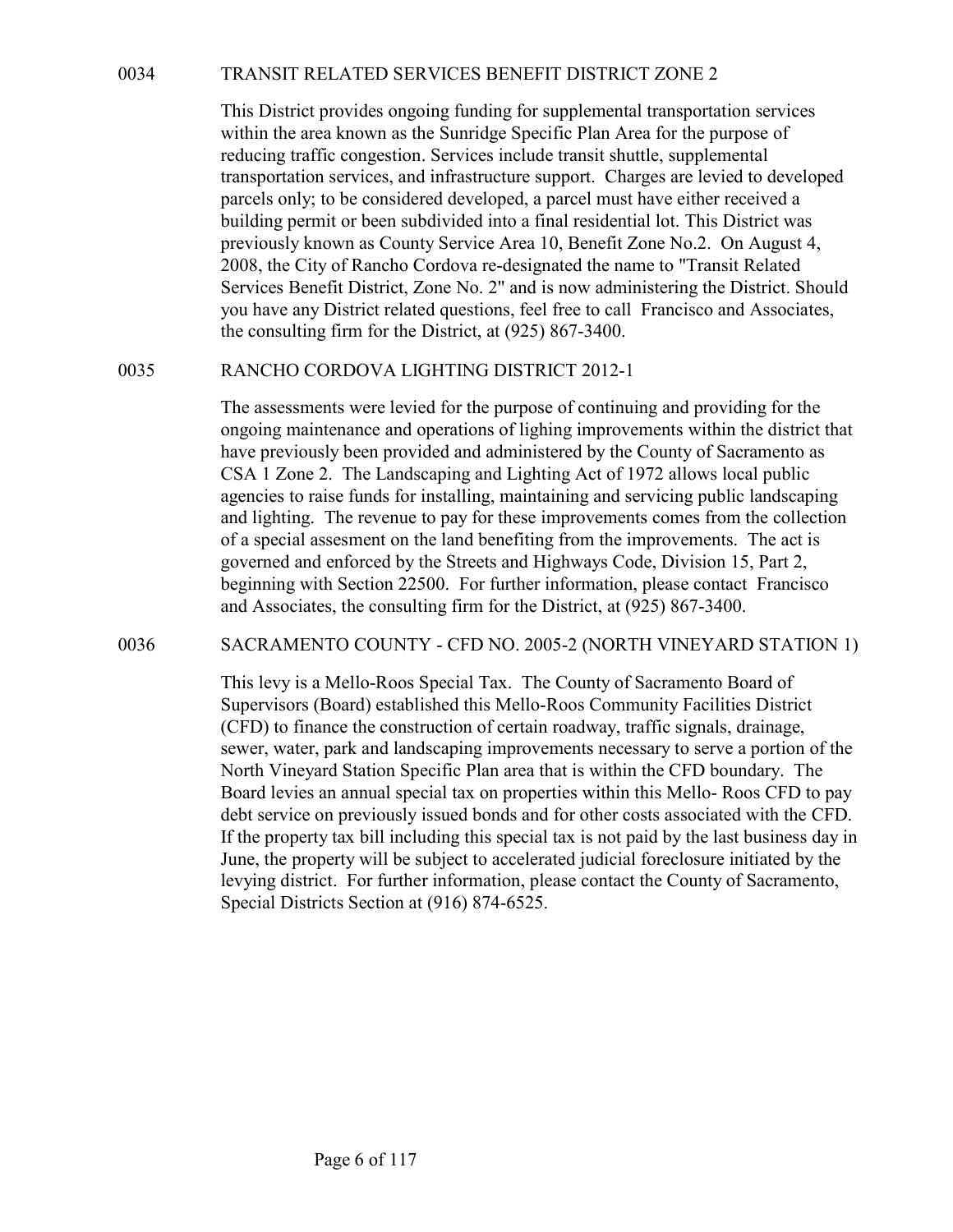SOLID WASTE DELINQUENT FEES<br>The property tax liens were recorded for the purpose of collection delinquen<br>residential garbage collection and recycling services. The Collection Service<br>Contract between the City of Rancho Cor The property tax liens were recorded for the purpose of collection delinquent fees for residential garbage collection and recycling services. The Collection Services Contract between the City of Rancho Cordova and Republic Services (formerly Allied Waste Services) for residential garbage collection and recycling requires Republic Services to provide billing services to residential solid waste accounts in Rancho Cordova, and allows Republic Services to take necessary steps to collect delinquent fees. In May and June 2021, Republic Services sent lien notification letters to all residential solid waste accounts that were delinquent as of March 1, 2021. On May 17, 2021, the City Council adopted Resolution 57-2021, which established the intent of the City Council to transfer delinquent solid waste accounts to the property tax roll. On June 21, 2021, the City Council convened a Public Hearing and adopted Resolution 93-2021, which ordered delinquent solid waste charges to be placed on the property tax rolls for collection. For further information, please contact Republic Services at (916) 638-9000. 0037<br>
SOLID WASTE DELINQUENT FEES<br>
The property tax liens were recorded for the purpose of collection delinquent fees for<br>
residential garbage collection and recycling servicess. The Collection Services (formerly<br>
Cluical Republic Services to provide billing services to residential solutions<br>
Rancho Cordova, and allows Republic Services to take necessary steps to collect<br>
delinquent fees. In May and June 2021, Republic Services sent lien no

This levy is a 1982 benefit assessment which finances the maintenance and operation of City streets within the District. The City of Rancho Cordova levies an annual assessment on properties within the District to pay for the maintenance costs associated with the District. For further information, please contact Harris and Associates (866) 427-4304 (toll free).

This levy is a Mello-Roos Special Tax. The issued bond were for improvements within the District, including construction and installation of roadway improvements, related storm drainage facilities, landscaping and soundwalls, joint trench utilities, sanitary sewer facilities, water facilities and park improvements. If this tax bill is not paid by the last business day in June, this assessment is subject to accelerated judicial foreclosure initiated by the levying District. The Mello-Roos Community Facilities Act of 1982 provides a method of financing public facilities and services. The proposed bonds are governed and enforced by the Government Code, beginning with Section 53311. A community facilities district may be established to fund certain facilities and services such as police, fire ambulance, operation and maintenance of parks and parkways, storm drainage systems, etc. If you have additional questions, please call Goodwin Consulting Group, Inc., the consulting firm to the District at (916) 561-0890, Monday through Friday, 8:00 a.m. to 5:00 p.m.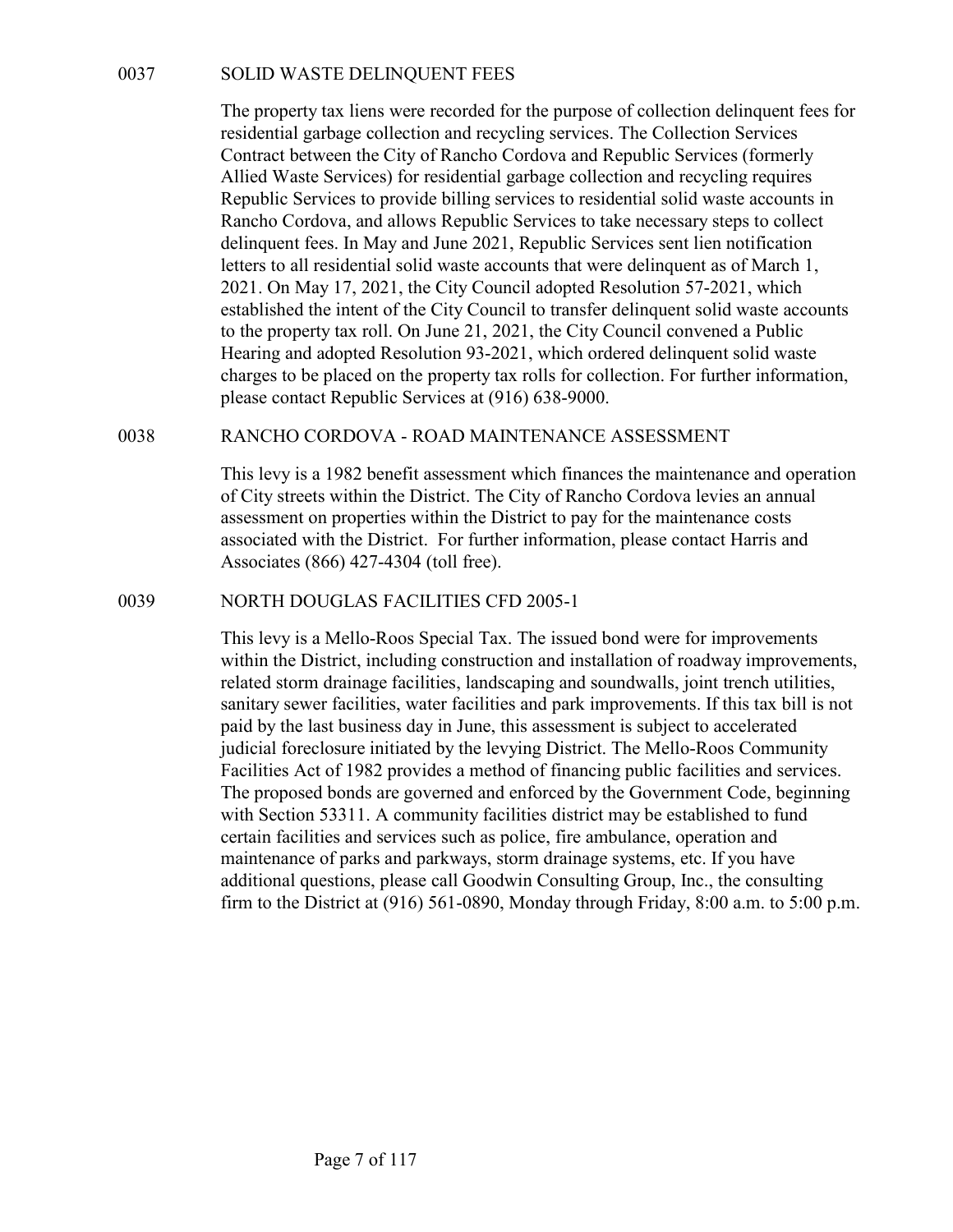NORTH DOUGLAS SERVICES CFD 2005-1<br>This levy is a Mello-Roos Special Tax. This Special Tax is levied on all taxable<br>parcels within the Community Facilities District that have had a building permit<br>issued prior to June 1 of This levy is a Mello-Roos Special Tax. This Special Tax is levied on all taxable parcels within the Community Facilities District that have had a building permit issued prior to June 1 of the current calendar year. The revenues raised by the levy of this Special Tax are used to obtain, furnish, operate and maintain police protection equipment or apparatus, pay the salaries and benefits of police protection personnel and any other such police protection service expenses as deemed necessary for the benefit of the residents in the CFD. The Mello-Roos Community Facilities Act of 1982 provides a method of financing public facilities and services. A community facilities district may be established to fund certain facilities and services such as police, fire ambulance, operation and maintenance of parks and parkways, storm drainage systems, etc. If you have additional questions, please call Goodwin Consulting Group, Inc., the consulting firm to the District at (916) 561-0890, Monday through Friday, 8:00 a.m. to 5:00 p.m. 0040<br>
NORTH DOUGLAS SERVICES CFD 2005-1<br>
This levy is a Mello-Roos Special Tax. This Special Tax is levied on all taxa<br>
pareels within the Community Facilities District that have had a building perm<br>
issued prior to June 1

This levy is a Mello-Roos Special Tax. The Special Tax is levied on all taxable parcels within the Community Facilities District that have had a building permit issued prior to June 1 of the current calendar year. The revenues raised by the levy of this Special Tax are used to obtain, furnish, operate, and maintain police protection equipment or apparatus, pay the salaries and benefits of police protection personnel, and any other such police protection service expenses as deemed necessary for the benefit of residents in the CFD. If you have any additional questions, please call Goodwin Consulting Group, the consulting firm to the CFD, at (916) 561-0890, Monday through Friday, 8:00 a.m. to 5:00 p.m. 1982 provides a method of inmaining public facilities and services. A<br>facilities district may be established to fund certain facilities and service<br>police, fire ambulance, operation and maintenance of parks and park<br>drain

This levy is a Mello-Roos Community Facilities District Special Tax. The Mello-Roos Community Facilities Act of 1982 provides a method of financing public capital facilities and services. The Special Tax is levied to pay for certain authorized services within the District, including (i) turf maintenance, fertilization, and aeration, (ii) tree pruning, staking, and fertilization, (iii) shrub pruning, (iv) planting area fertilization, (v) groundcover pruning, edging, and fertilization, (vi) vine pruning, edging, and fertilization, (vii) weed control, (viii) fungus, disease, rodent, and/or insect infestation control, (ix) irrigation management, (x) landscape area litter removal, (xi) cuttings and trimmings removal, (xii) sidewalk and gutter litter removal, (xiii) soundwall repairs and graffiti removal, and (xiv) miscellaneous administrative fees and expenses. If you have any additional questions, please call Goodwin Consulting Group at (916) 561-0890, Monday through Friday, 8:00 a.m. to 5:00 p.m.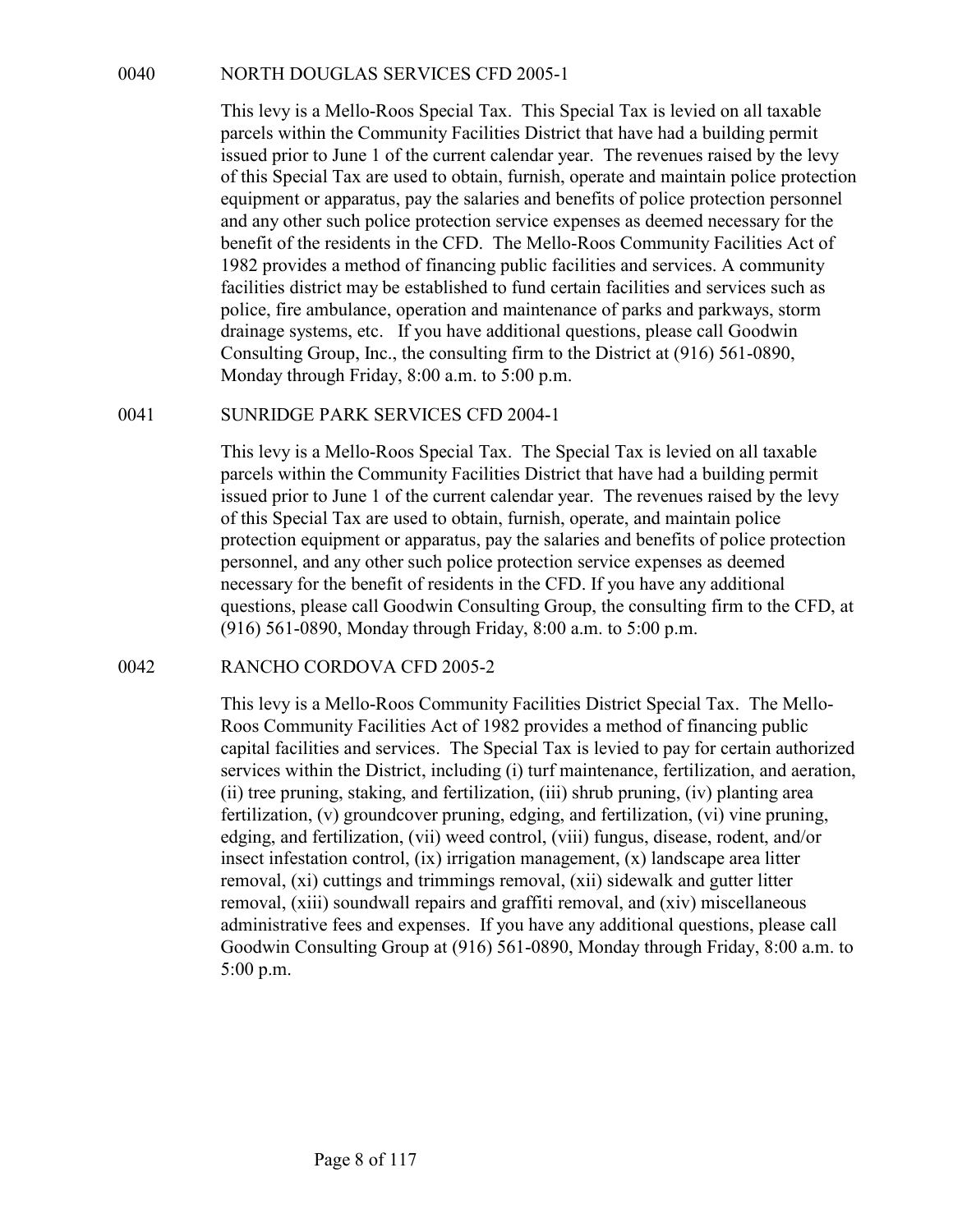RANCHO CORDOVA TRANSIT TAX<br>This levy is a Special Tax within the meaning of Section 4 of the Article XIIIA of the<br>California Constitution. The Special Tax was initiated because the City of Rancho<br>Cordova recognized that it This levy is a Special Tax within the meaning of Section 4 of the Article XIIIA of the California Constitution. The Special Tax was initiated because the City of Rancho Cordova recognized that its budget had inadequate funding to ensure the continued delivery of adequate high quality transit-related services, facilities and improvement unless additional revenues were obtained. To generate additional funds, the City passes Resolution 114-2005, which was later amedned by Resolution 152-2005, authorizing the levy of the Special Tax on properties that benefit from the services. The Special Tax shall be used for transit-related services. Transit-Related Services means providing, operating, maintaining and subsidizing transit services and all supporting facilities, infrastrusture, programs and incentives. If you have additional questions, please call Goodwin Consulting Group at (916) 561-0890, Monday through Friday, 8:00 a.m. to 5:00 p.m. RANCHO CORDOVA TRANSIT TAX<br>
This levy is a Special Tax within the meaning of Section 4 of the Article XIIIA of the<br>
Corlova reconstration. The Special Tax was initiated because the City of Rancho<br>
Cordova reconsized that i

This District provides ongoing funding for supplemental transportation services within the area known as the "Villages of Zinfandel" for the purpose of reducing traffic congestion. Services include transit shuttle, supplemental transportation services and infrastructure support. Charges are levied to developed parcels only; to be considered developed a parcel must have either received a building permit or been subdivided into a final residential lot. This District was previously known as County Service Area 10, Benefit Zone 1 and is now administered by the City of Rancho Cordova. Should you have any District related questions, feel free to call Francisco and Associates, the consulting firm for the District, at (925) 867-3400. atmorizing me levy of the Special Tax on properties trate then the new restricted<br>The Special Tax shall be used for transit-related services. Transit-Related Services<br>means providing, operating, maintaining and subsidizing

This levy is a Mello-Roos Community Facilities District Special Tax. It provides a funding mechanism for maintenance services for the fair share of existing and all new public improvements for projects approved for developing infill areas within the CFD future annexation area, including streets, bridges/culverts, traffic signals, traffic signs, striping and legends, ITS operations, and street lights. Charges are to be levied to developed parcels only; to be considered developed, a parcel must have either received a use permit or building permit for new construction of a residential or non-residential structure. The initial levy area for projects which have been annexed into the CFD is 2009/10. If you have any additional questions, please contact Harris and Associates, the consulting firm for the District at (866) 427-4304 (toll free). supervice Area a mail residential to This District was previously whown as County<br>Service Area 10, Benefit Zone 1 and is now administered by the City of Rancho<br>Cordova. Should you have any District related questions, feel

Special Assessment to collect unpaid code enforcement fees within the boundaries of the City of Rancho Cordova. For further information, please call Rancho Cordova Neighborhood Services at (916) 851-8770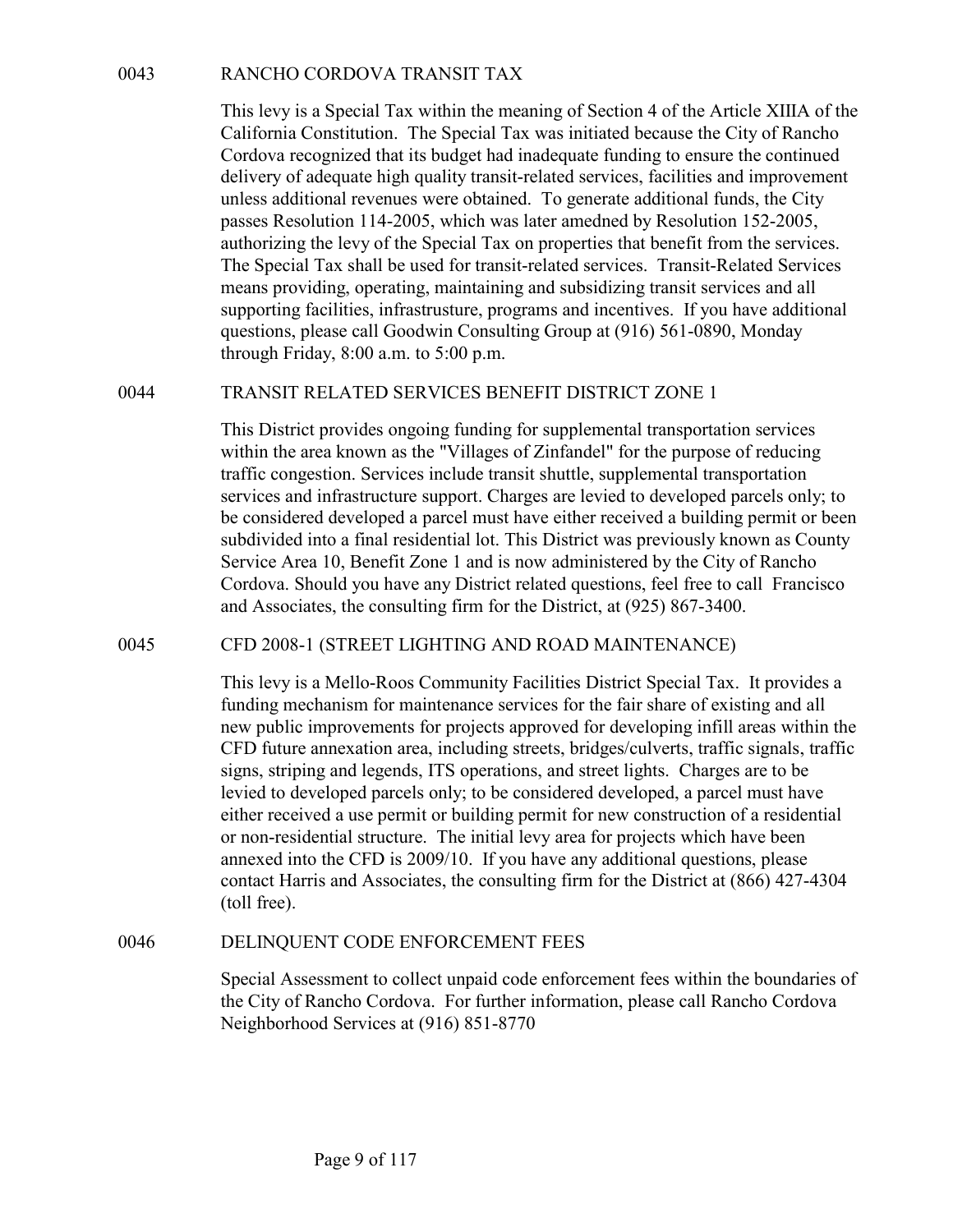RANCHO CORDOVA CFD 2014-2<br>This levy is a Mello-Roos Community Facilities District Special Tax.<br>Roos Community Facilities Act of 1982 provides for a method of fina<br>capital facilities and services. The Special Tax is levied This levy is a Mello-Roos Community Facilities District Special Tax. The Mello-Roos Community Facilities Act of 1982 provides for a method of financing public capital facilities and services. The Special Tax is levied for the purpose of funding the ongoing operation and maintenance of streets, lighting and landscaping. If you have any additional questions, please call Harris and Associates, the consulting firm for the District, at (866) 427-4304 (toll free). RANCHO CORDOVA CFD 2014-2<br>
This levy is a Mello-Roos Community Facilities District Special Tax. The Mello-Roos Community Facilities Act of 1982 provides for a method of financing public<br>
capital facilities and services. Th RANCHO CORDOVA CFD 2014-2<br>
This levy is a Mello-Roos Community Facilities District Special Tax. The Mello-Roos Community Facilities Act of 1982 provides for a mcthod of financing public<br>
capital facilities and services. Th

This levy is a Mello-Roos Community Facilities District Special Tax. The Mello-Roos Community Facilities Act of 1982 provides for a method of financing public capital facilities and services. The Special Tax is levied for the purpose of funding police services. If you have any additional questions, please call the Goodwin Consulting Group, the consulting firm for the District, at (877) 561-8293 (toll free). have any additional questions, please call Harris and Associates, the c<br>for the District, at (866) 427-4304 (toll free).<br>
RANCHO CORDOVA CFD NO. 2013-2 POLICE SERVICES<br>
This levy is a Mello-Roos Community Facilities Distri

This levy is a Mello-Roos Community Facilities District Special Tax. The Mello-Roos Community Facilities Act of 1982 provides for a method of financing public capital facilities and services. If you have any additional questions, please call the Goodwin Consulting Group, the consulting firm for the District, at (877) 561-8293 (toll free).

This levy is a Mello-Roos Community Facilities District Special Tax. The Mello-Roos Community Facilities Act of 1982 provides for a method of financing public capital facilities and services. If you have any additional questions, please call the Goodwin Consulting Group, the consulting firm for the District, at (877) 561-8293 (toll free). police services. If you have any additional questions, please call the Consulting Group, the consulting firm for the District, at (877) 561-87.<br>
RANCHO CORDOVA CFD NO. 2014-1 MONTELENA<br>
This levy is a Mello-Roos Community

This levy is a Mello-Roos Community Facilities District Special Tax. The Mello-Roos Community Facilities Act of 1982 provides for a method of financing public capital facilities and services. The Special Tax is levied for the purpose of funding the ongoing operation and maintenance and capital replacement for community places and neighborhood greens (open space). If you have any additional questions, please call Harris and Associates, the consulting firm for the District, at (866) 427- 4304 (toll free).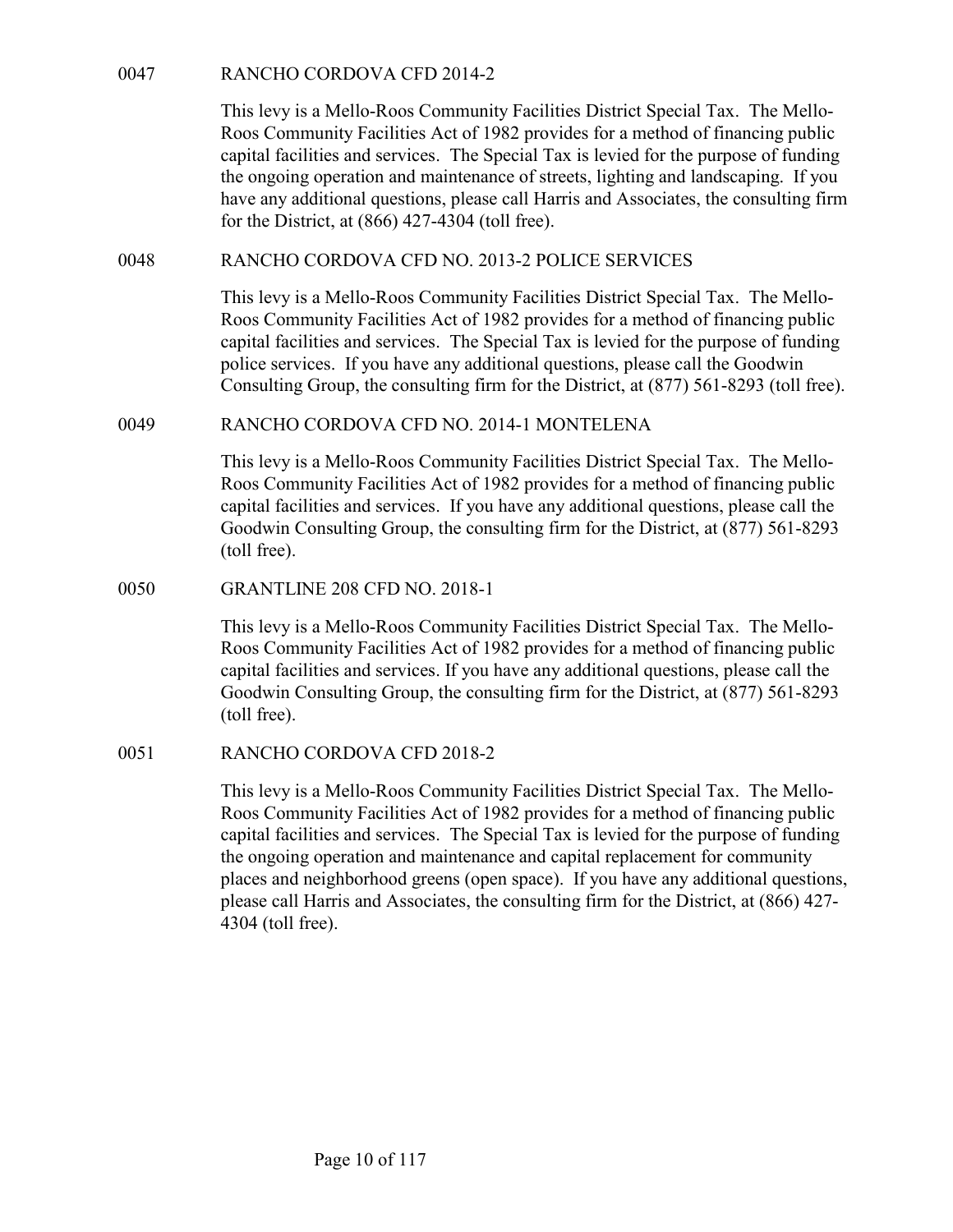This direct levy is inactive.

RANCHO CORDOVA CFD NO. 2020-1<br>This direct levy is inactive.<br>This levy is a Mello-Roos Community Facilities District Special Tax. The<br>Roos Community Facilities Act of 1982 provides for a method of financing<br>canital faciliti This levy is a Mello-Roos Community Facilities District Special Tax. The Mello-Roos Community Facilities Act of 1982 provides for a method of financing public capital facilities and services. The Special Tax is levied for the purpose of funding the ongoing operation and maintenance, servicing, and rehabilitation of landscaping. If you have any additional questions, please call Goodwin Consulting Group, the consulting firm for the District, At (877) 561-8293 (toll free). RANCHO CORDOVA CFD NO. 2020-1<br>
This direct levy is inactive.<br>
This levy is a Mello-Roos Community Facilities District Special Tax. The Mello-Roos Community Facilities Act of 1982 provides for a method of financing public<br>

This levy is an annual installment payment for an assessment established by contract pursuant to the Improvement Act of 1911 and the California Statewide Communities Development Authority (CSCDA) Open PACE Program. PACEfunding is an administrator for the CSCDA's Open PACE Program which was created to finance renewable energy; efficiency, water efficiency, and seismic strengthening improvements. If this tax bill is not paid by the due date,this assessment will be subject to judicial foreclosure initiated by the CSCDA. For further information, please contact David Taussig and Associates, Inc. at (800) 969-4382. Ins ore retwy is inactive.<br>This levy is a Mello-Roos Community Facilities District Special Tax. The Mello-Roos Community Facilities Act of 1982 provides for a method of financing public expiral facilities and services. The 0079<br>
CSCDA OPEN PACE COM WAB SACRAMENTO<br>
This levy is an annual installment payment for an assessment established by contract<br>
pursuant to the Improvement Act of 1911 and the California Statewide Communities<br>
Development renewable energy; efficiency, water efficiency, and seismic strengthening<br>
improvements. If this tax bill is not paid by the due date,this assessment will be<br>
subject to judicial forcelosure initiated by the CSCDA. For fur

This levy is a 1913/1915 Improvement Bond Act Assessment. The imposition of this assessment, which is collected in installments, will be used for the repayment of the outstanding Limited Obligation Improvement Bonds. For further information, please contact DTA at (800) 969-4382.

This levy is a 1913/1915 Improvement Bond Act Assessment. The imposition of this assessment, which is collected in installments, will be used for the repayment of the outstanding Limited Obligation Improvement Bonds. For further information, please contact DTA at (800) 969-4382.

This levy is a 1913/1915 Improvement Bond Act Assessment. The imposition of this assessment, which is collected in installments, will be used for the repayment of the outstanding Limited Obligation Improvement Bonds. For further information, please contact DTA at (800) 969-4382.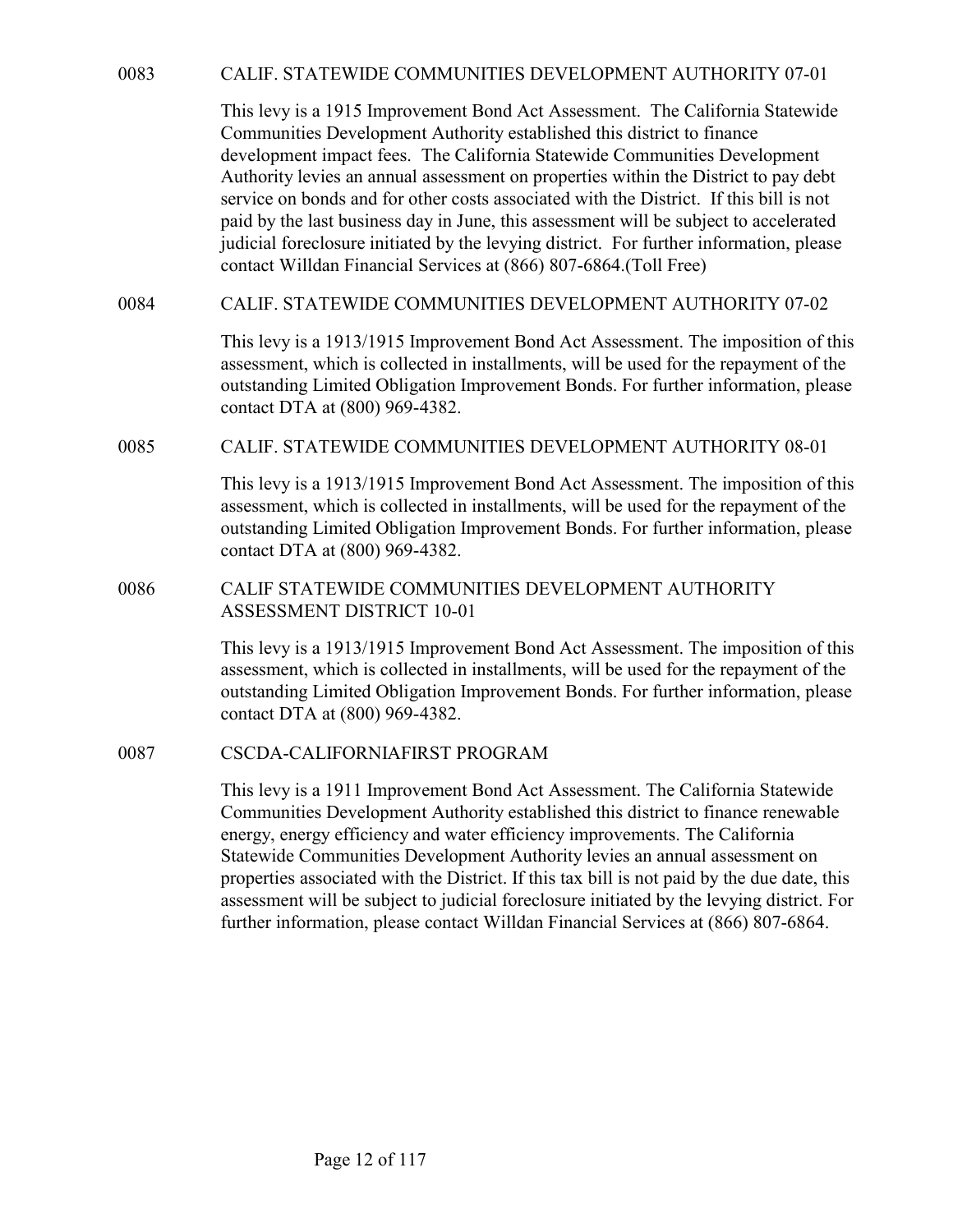CSCDA-CALIFORNIAFIRST PROGRAM<br>
This levy is an annual installment payment for an assessment established by contract<br>
pursuant to the Improvement Act of 1911 and the California Statewide Communities<br>
Development Authority's This levy is an annual installment payment for an assessment established by contract pursuant to the Improvement Act of 1911 and the California Statewide Communities Development Authority's Open PACE Program. Renew Financial, LLC (dba CaliforniaFIRST) is an administrator for the California Statewide Communities Development Authority's Open PACE program which was created to finance renewal energy, energy efficiency, water efficiency and seismic strengthening improvements. If this tax bill is not paid by the due date, this assessment will be subject to judicial foreclosure initiated by the California Statewide Communities Development Authority. For further information, please contact David Taussig and Associates, Inc. at (800) 969-4382. CSCDA-CALIFORNIAFIRST PROGRAM<br>
This levy is an annual installment payment for an assessment established by contract<br>
pursuant to the improvement Actor 1911 and the California Statewide Communities<br>
Development Authority's

This levy is an annual installment payment for an assessment established by contract pursuant to the Improvement Act of 1911 and the California Statewide Communities Development Authority's Open PACE Program. Counterpointe Energy Solutions (CA) LLC (d/b/a AllianceNRG ProgramTM and CounterpointeSRETM) is an administrator for the California Statewide Communities Development Authority's Open PACE Program which was created to finance renewable energy, energy efficiency, water efficiency, and seismic strengthening improvements. If this tax bill is not paid by the due date, this assessment will be subject to judicial foreclosure initiated by the California Statewide Communities Development Authority. For further information, please contact David Taussig and Associates, Inc. at (800) 969- 4382. mprovements. It mis tax buil is not paid by the duct date, this<br>subject to judicial foreclosure initiated by the California Statewide C<br>Development Authority. For further information, please contact Dav<br>Associates, Inc. at Inis tevy is an annua installmenti payment for an assessment established<br>pursuant to the Improvement Act of 1911 and the California Statewide<br>Development Authority's Open PACE Program. Counterpointe Energy 5<br>(CA) LLC (d/b/ is not paid by the due date, this assessment will be subject to judicial<br>initiated by the California Statewide Communities Development Aut<br>further information, please contact David Taussig and Associates, In<br>4382.<br>CSCDA SC

This levy is a 1913/1915 Improvement Bond Act Assessment. The imposition of this assessment, which is collected in installments, will be used for the repayment of the outstanding Limited Obligation Improvement Bonds. For further information, please contact DTA at (800) 969-4382.

This levy is a 1913/1915 Improvement Bond Act Assessment. The imposition of this assessment, which is collected in installments, will be used for the repayment of the outstanding Limited Obligation Improvement Bonds. For further information, please contact DTA at (800) 969-4382.

This levy is a 1913/1915 Improvement Bond Act Assessment. The imposition of this assessment, which is collected in installments, will be used for the repayment of the outstanding Limited Obligation Improvement Bonds. For further information, please contact DTA at (800) 969-4382.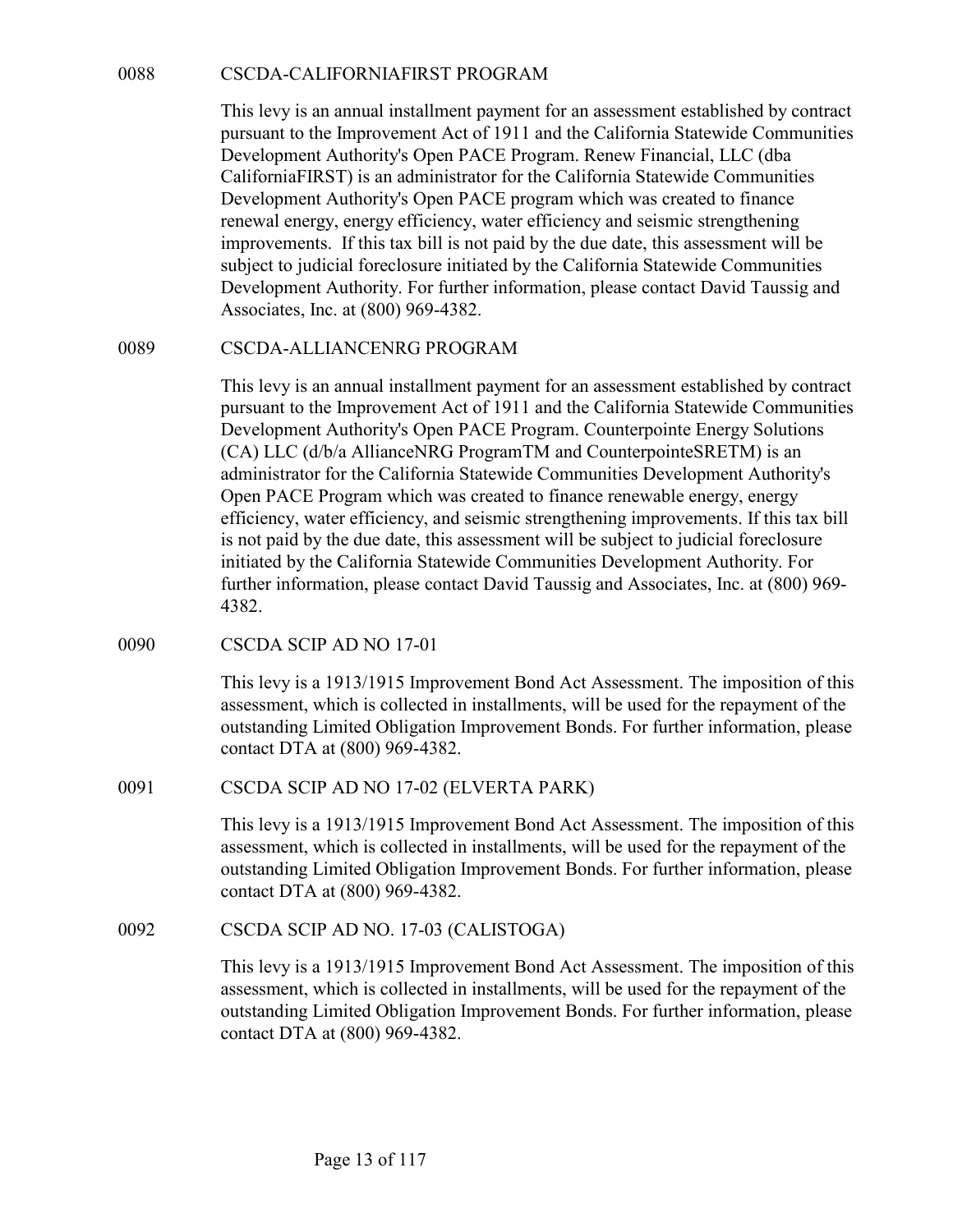| 0093 | CSCDA SCIP AD NO. 18-01 (ELVERTA PARK PHASE II)                                                                                                                                                                                                                                                  |
|------|--------------------------------------------------------------------------------------------------------------------------------------------------------------------------------------------------------------------------------------------------------------------------------------------------|
|      | This levy is a 1913/1915 Improvement Bond Act Assessment. The imposition of this<br>assessment, which is collected in installments, will be used for the repayment of the<br>outstanding Limited Obligation Improvement Bonds. For further information, please<br>contact DTA at (800) 969-4382. |
| 0094 | CSCDA SCIP AD NO. 18-02 (GUM RANCH VILLAGE I)                                                                                                                                                                                                                                                    |
|      | This levy is a 1913/1915 Improvement Bond Act Assessment. The imposition of this<br>assessment, which is collected in installments, will be used for the repayment of the<br>outstanding Limited Obligation Improvement Bonds. For further information, please<br>contact DTA at (800) 969-4382. |
| 0095 | CSCDA SCIP AD NO. 18-03 (SHASTA 10)                                                                                                                                                                                                                                                              |
|      | This levy is a 1913/1915 Improvement Bond Act Assessment. The imposition of this<br>assessment, which is collected in installments, will be used for the repayment of the<br>outstanding Limited Obligation Improvement Bonds. For further information, please<br>contact DTA at (800) 969-4382. |
| 0096 | CSCDA SCIP AD NO. 18-04 (MURIETA MARKETPLACE & MURIETA<br><b>GARDENS I)</b>                                                                                                                                                                                                                      |
|      | This levy is a 1913/1915 Improvement Bond Act Assessment. The imposition of this<br>assessment, which is collected in installments, will be used for the repayment of the<br>outstanding Limited Obligation Improvement Bonds. For further information, please<br>contact DTA at (800) 969-4382. |
| 0097 | CSCDA SCIP AD NO. 18-05 (FOLSOM 16)                                                                                                                                                                                                                                                              |
|      | This levy is a 1913/1915 Improvement Bond Act Assessment. The imposition of this<br>assessment, which is collected in installments, will be used for the repayment of the<br>outstanding Limited Obligation Improvement Bonds. For further information, please<br>contact DTA at (800) 969-4382. |
| 0098 | CSCDA SCIP AD NO. 18-06 (SHELDON TERRACE PHASE I)                                                                                                                                                                                                                                                |
|      | This levy is a 1913/1915 Improvement Bond Act Assessment. The imposition of this<br>assessment, which is collected in installments, will be used for the repayment of the<br>outstanding Limited Obligation Improvement Bonds. For further information, please<br>contact DTA at (800) 969-4382. |
| 0099 | CSCDA SCIP AD NO. 18-06 (PROSPECT RIDGE)                                                                                                                                                                                                                                                         |
|      | This levy is a 1913/1915 Improvement Bond Act Assessment. The imposition of this<br>assessment, which is collected in installments, will be used for the repayment of the<br>outstanding Limited Obligation Improvement Bonds. For further information, please<br>contact DTA at (800) 969-4382. |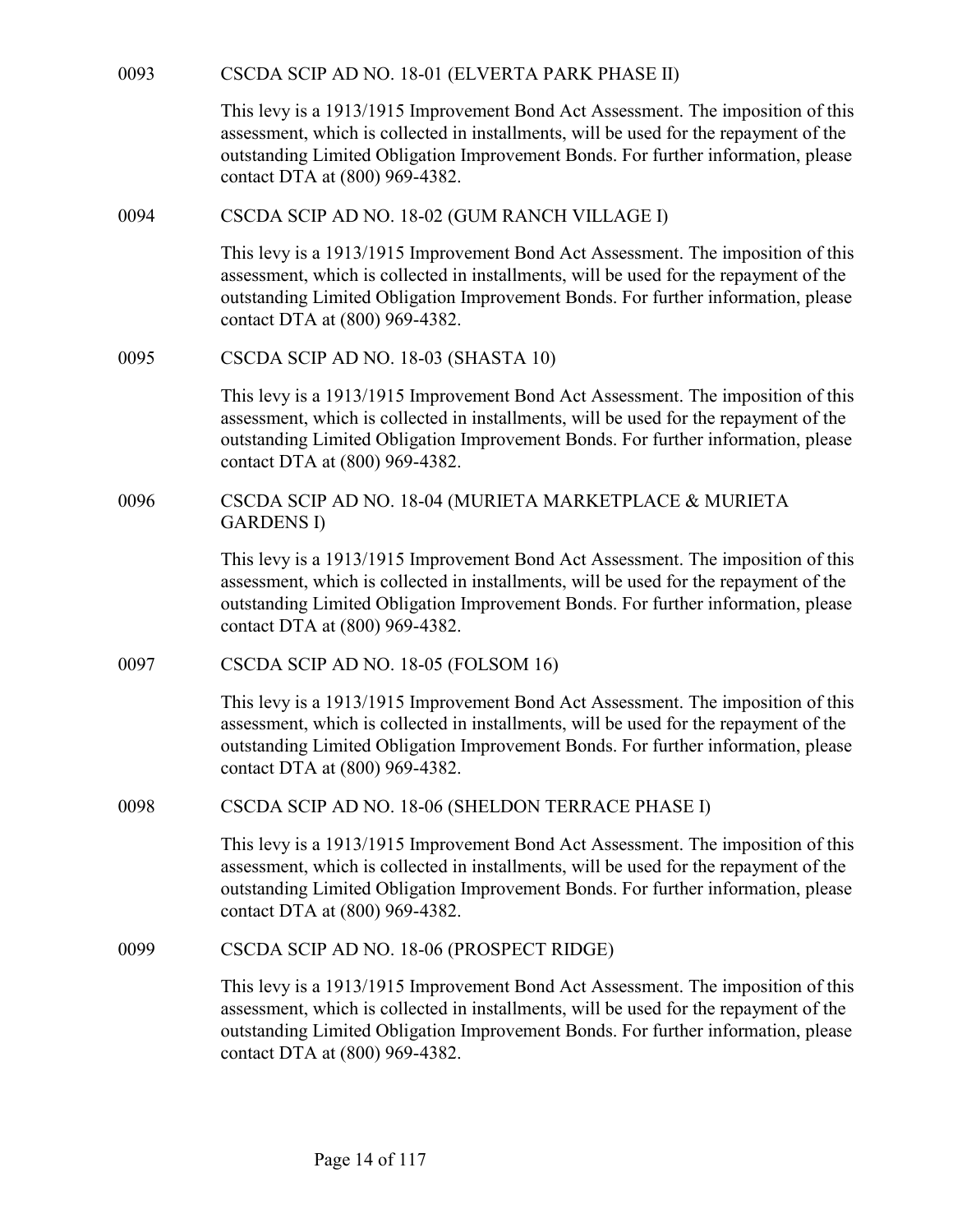SACRAMENTO UNIFIED SCHOOL DISTRICT CFD #2<br>This levy is a Mello-Roos Special Tax. The Sacramento City Unified School<br>District established the District-wide Community Facilities District #2 in January<br>1992. Parcels annexed i This levy is a Mello-Roos Special Tax. The Sacramento City Unified School District established the District-wide Community Facilities District #2 in January 1992. Parcels annexed into this Community Facilities District are assessed a special tax. The tax amount levied on each residential property is based on its total habitable square footage. While the collection of the tax must be authorized annually, in no case shall it continue beyond 30 years. The purpose of the tax is to finance new school facilities, including: expansion of John Still Middle School and several elementary schools, interim housing at Luther Burbank and John F. Kennedy High Schools, three new elementary schools, a new high school, and support facilities. Additional information regarding this special tax, including pay off schedules, can be obtained by calling the Sacramento City Unified School District at (916) 395-3970 or SCI Consulting Group at (800) 273-5167. 0101 SACRAMENTO UNIFIED SCHOOL DISTRICT CFD #2<br>
This levy is a Mello-Roos Special Tax. The Sacramento City Unified School<br>
District established the District-wide Community Facilities District #2 in January<br>
1992. Pareas a District established the District-Wide Community Facilities District are<br>1992. Parcels annexed into this Community Facilities District are<br>18. The tax amount levied on each residential property is based on<br>habitable square

Penalty added due to the failure to timely file Form BOE-100-B with the California Department of Tax and Fee Administration. For further information please contact the Sacramento County Assessor's Office Property Transfer Section, at (916) 875- 0750.

This levy is a Mello-Roos Special Tax. The CFD was established to fund the construction of facilities including roadways, water, recycled water, sanitary sewer, storm drainage, trails and parks, and all other ancillary work necessary or appropriate within or in the vicinity of the Russell Ranch development. For further information, please contact NBS at (800) 676-7516. facilities. Additional information regarding this special tax, including pay off<br>selectilities, can be obtained by calling the Sacramento City Unified School District<br>(916) 395-3970 or SCI Consulting Group at (800) 273-516

This levy is a Mello-Roos Special Tax. The CFD was established to provide areawide maintenance and servicing of improvements within the Folsom Plan Area. Maintained improvements include park, trail, open space, corridors and paseos, street lights, and storm water management. If you have additional questions, please call NBS, the consulting firm for the District at (800) 676-7516, Monday through Friday, 8:00 a.m. to 5:00 p.m. 0750.<br>
OFD NO 20 (RUSSELL RANCH)<br>
This levy is a Mello-Roos Special Tax. The CFD was established to<br>
construction of facilities including roadways, water, recycled water,<br>
storm drainage, trails and parks, and all other an

This levy is a Mello-Roos Special Tax. The CFD was established to fund the construction of facilities including roadways, water, recycled water, sanitary sewer, storm drainage, aquatic center, quarry road, trails and parks, other facilities, and all ancillary work necessary or appropriate within the Folsom Plan Area. The public improvements are all within or in the vicinity of the Folsom Plan Area. If you have additional questions, please call NBS, the consulting firm for the District, at (800) 676-7516, Monday through Friday, 8:00 a.m. to 5:00 p.m.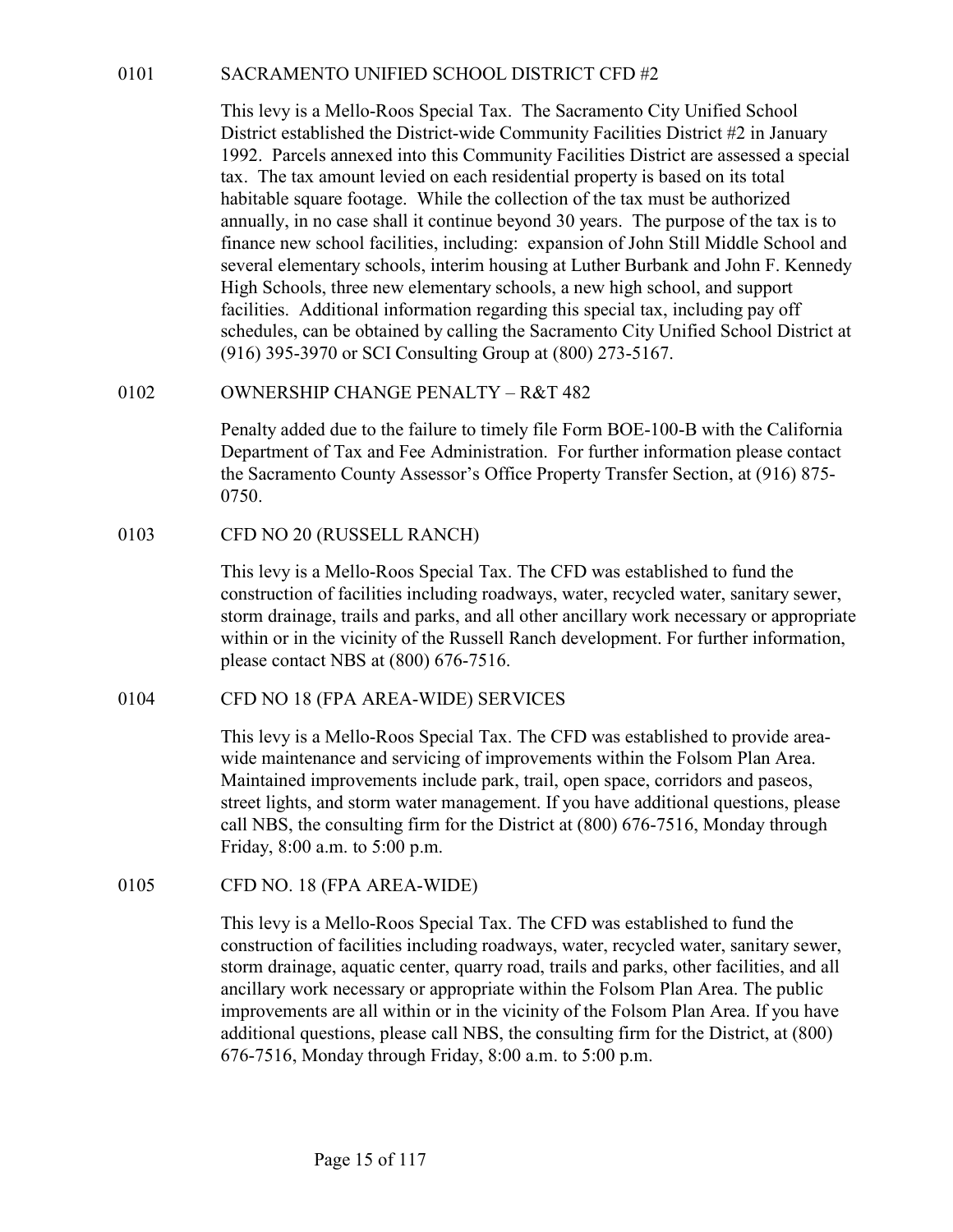This direct levy is inactive.

0106 WILLOW CREEK COM FAC #1 - M/R<br>This direct levy is inactive.<br>This levy is a Mello-Roos Special Tax. The bonds were issued for improvements<br>within the District, including construction and installation of roadway improv This levy is a Mello-Roos Special Tax. The bonds were issued for improvements within the District, including construction and installation of roadway improvements, related storm drainage facilities, pavements, curbs and gutters, sidewalks, traffic islands, gas and water lines, sewer mains, telephone cables, traffic signals, landscaping, fire hydrants, street lights and electrical distribution lines. If this tax bill is not paid by the last business day of June, this assessment will be subject to accelerated judicial foreclosure initiated by the levying district. The Mello-Roos Community Facilities Act of 1982 provides a method of financing public capital facilities and services. The bonds are governed and enforced by the Government Code, beginning with Section 53311. A community facilities district may be established to provide certain police, fire, ambulance, operations and maintenance of parks and parkways, storm drainage systems, etc. If you have any additional questions, please call NBS, the consulting firm for the District, at (800) 676-7516, Monday through Friday, 8:00 a.m. to 5:00 p.m. 0106 WILLOW CREEK COM FAC #1 - M/R<br>
This direct levy is inactive.<br>
This levy is a Mello-Roos Special Tax. The bonds were issued for impreviding the District, including construction and installation of roadway in related s anascaping, the nyarrans, street lights and electrical distribution lines. It mis tax<br>in is not paid by the last business day of June, this assessment will be subject to<br>accelerated judicial forcelosure initiated by the le

This levy is a Mello-Roos Special Tax. The CFD was established to fund the construction of facilities including roadways, water, recycled water, sanitary sewer, storm drainage, parks and all other ancillary work necessary or appropriate within or in the vicinity of the White Rock Springs Ranch development. For further information, please contact NBS at (800) 676-7516.

This levy is a Mello-Roos Special Tax. The Rancho Murieta Community Service District established this levy to finance the rehabilitation and creation of improvements to the District's Water Treatment Plant #1, and related costs including, but not limited to, designs, inspections, professional fees, connection fees and acquisition costs for facilities physically located within CFD 2014-01. Should you have further questions, please contact NBS at (800) 676-7516. Monday through Friday, 8:00 a.m. to 5:00 p.m.<br>
CFD NO 21 (WHITE ROCK SPRINGS RANCH)<br>
This levy is a Mello-Roos Special Tax. The CFD was established to fund the<br>
construction of facilities including roadways, water, recycle 0109 RANCHO MURIETA COMMUNITY SERVICE DISTRICT CFD 2014-1<br>
This levy is a Mello-Roos Special Tax. The Rancho Murieta Community Service<br>
District established this levy to finance the rehabilitation and creation of<br>
improve

This levy is a Mello-Roos Special Tax. The CFD special taxes are levied to provide for the maintenance and servicing of public improvements within the Islands at Parkshore area. Maintained public improvements include streetscapes, medians, monuments, parks, walking paths, swales, culverts, streetlights, and utilities. If you have additional questions, please call NBS, the consulting firm for the District, at (800) 676-7516, Monday through Friday, 8:00 a.m. to 5:00 p.m.

This levy is a Mello-Roos Special Tax. The CFD was established to fund the construction of public infrastructure improvements necessary to service the Islands at Parkshore Improvement Area No. 1. The public infrastructure improvements include Parkshore Drive, utility infrastructure, medians, setbacks, and park improvements. For further information, please contact NBS at (800) 676-7516.

Page 16 of 117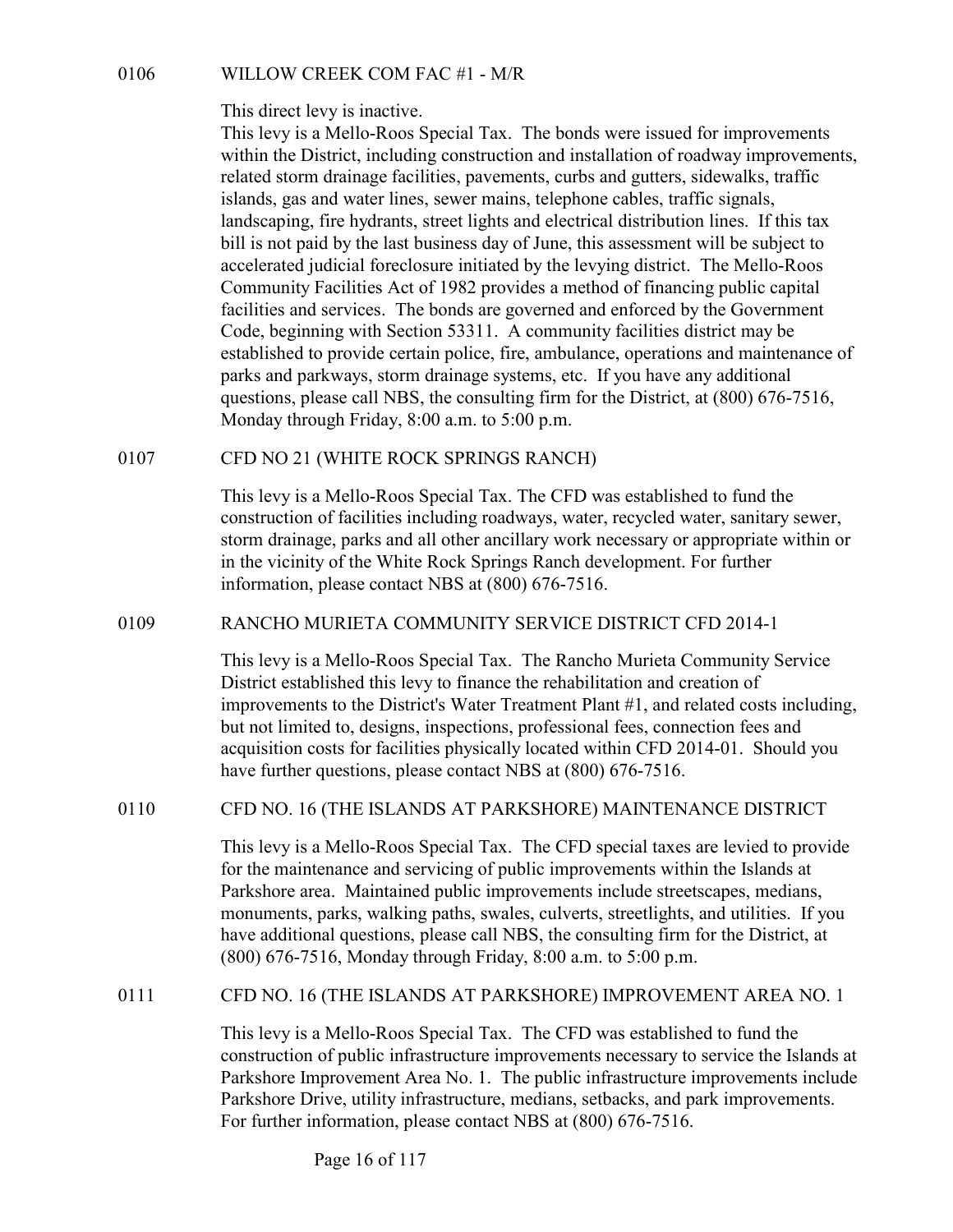OF ONO. 16 (THE ISLANDS AT PARKSHORE) IMPROVEMENT AREA NO. 2<br>This levy is a Mello-Roos Special Tax. The CFD was established to fund the<br>construction of public infrastructure improvements necessary to service the Islands at This levy is a Mello-Roos Special Tax. The CFD was established to fund the construction of public infrastructure improvements necessary to service the Islands at Parkshore Improvement Area No. 2. The public infrastructure improvements include Parkshore Drive, utility infrastructure, medians, setbacks, and park improvements. For further information, please contact NBS at (800) 676-7516. CFD NO. 16 (THE ISLANDS AT PARKSHORE) IMPROVEMENT AREA<br>
This levy is a Mello-Roos Special Tax. The CFD was established to fund the<br>
construction of public infrastructure improvements necessary to service the<br>
Parkshore Imp

This levy is a Mello-Roos Special Tax. The CFD was established and bonds were issued to fund the construction of water facilities, including the Willow Hill Transmission Pipeline construction and rehabilitation project, and all ancillary work necessary or appropriate related thereto. The public improvements are all within or in the vicinity of the District. If you have additional questions, please call NBS, the consulting firm for the District, at (800) 676-7516, Monday through Friday, 8:00 a.m. to 5:00 p.m. OF SUCTIVE ISLANDS AT PARKSHORE) IMPROVEMENT This levy is a Mello-Roos Special Tax. The CFD was established to construction of public infrastructure improvements necessary to server Parkshore Improvement Area No. 2. The p

This direct levy is inactive.

This levy is a Mello-Roos Special Tax. This is a refunding of Direct Levy 0113. The Rancho Murieta Community Facilities District No. 1 Special Tax is for a \$12,925,000.00 bond issue to pay the costs of acquisition and construction of certain facilities comprising water transmission pipelines, water storage reservoirs, water treatment plant improvements, sewer pump stations, sewer force mains, wastewater treatment plant improvements, drainage pump stations, bridges, and fire suppression equipment. This tax will be levied through the year 2015. If this tax bill is not paid by the last business day of June, this assessment will be subject to accelerated judicial foreclosure initiated by the levying district. For further information, please contact NBS, the consulting firm for the District, at (800) 676-7516. necessary or appropriate related thereto. The public improvements are all ventiling firm for the District, at (800) 676-7516, Monday through Friday, a.m. to 5:00 p.m.<br>
RANCHO MURIETA CFD #1 -2002 REF<br>
This direct levy is i

This levy is a Mello-Roos Special Tax to satisfy FPA landowners' water supply financial obligations as memorialized in the Water Supply Agreement and fund ongoing FPA water supply costs, water facilities costs and ongoing CFD administrative costs. For further information, please contact NBS, the consulting firm for the District at (800) 676-7516.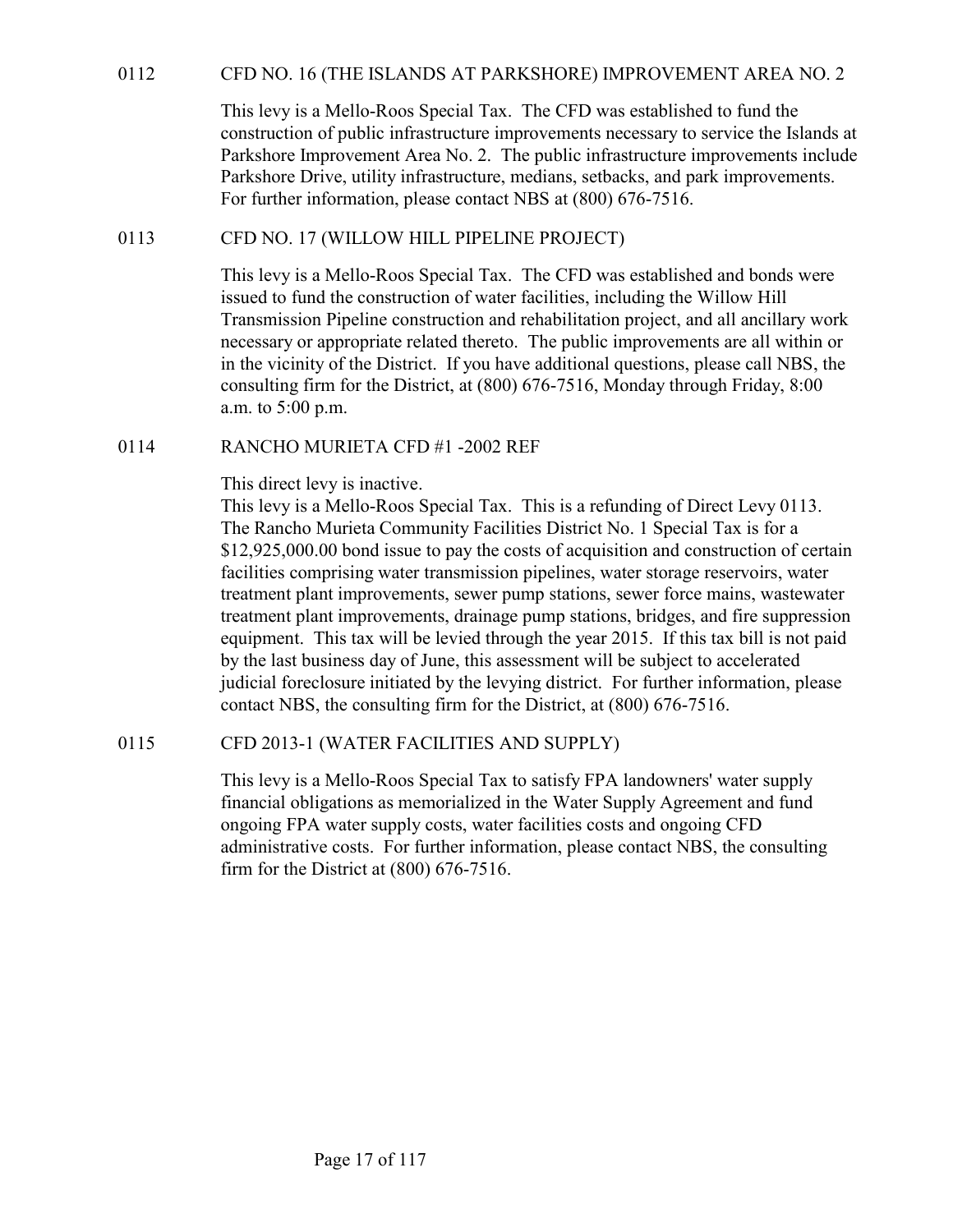0116 FOLSOM UTILITY BILLING<br>This assessment provides for the collection of delinquent City of Folsom utilit<br>charges. The assessment may include, but is not limited to, unpaid charges for<br>collection of solid waste, the prov This assessment provides for the collection of delinquent City of Folsom utility charges. The assessment may include, but is not limited to, unpaid charges for the collection of solid waste, the provision of sanitary sewer service, the furnishing of water service for domestic, commercial, or industrial use, and the furnishing of water service for an automatic fire sprinkler protection system. Notices set to property owners were unsuccessful in collection of the mandatory charges for these utilities. Pursuant to the Folsom Municipal Code, delinquent utility charges may become a lien on the parcel and collected on the property owner's tax bill. For further information on this assessment, please contact the City of Folsom Utility Billing Division at (916) 461-6101. 0116 FOLSOM UTILITY BILLING<br>
This assessment provides for the collection of delinquent City of Folsom utility<br>
charges. The assessment may include, but is not limited to, unpaid charges for the<br>
collection of solid waste,

The assessments are levied for the purpose of maintenance and servicing the improvements within the American River Canyon North District such as landscaping and lighting. The American River Canyon North #3 assessment supplements revenues collected within the American River Canyon North Landscaping and Lighting District. The Landscaping and Lighting Act of 1972 allows local public agencies to raise funds for installing, maintaining and servicing public landscaping and lighting. The revenue to pay for these improvements comes from the collection of a special assessment on the land benefitting from the improvements. The Act is governed and enforced by the Streets and Highways Code, Division 15, Part 2, beginning with Section 22500. For further infomration, please contactl SCI Consulting at (800) 273-5167. Fursuant to the Poison Municipal Coole, delinquent thinly charges in<br>the non the parel and collected on the property owner's tax bill. For<br>information on this assessment, please contact the City of Folsom Un<br>Division at (

This levy is a Mello-Roos Special Tax. The bonds were issued to fund improvements within the District, including construction and installation of roadway improvements, street lights, soundwalls, and landscaping and hardscape improvements on public roads in the District, the construction of drainage improvements, construction of improvements to sewer lift station and related force mains at Oak Avenue, installation of the Zone 3 pump and motors, and the construction of fire facilities within the District. If this tax bill is not paid by the last business day of June, this assessment will be subject to accelerated judicial foreclosure initiated by the levying district. The Mello-Roos Community Facilities Act of 1982 provides a method of financing public capital facilities and services. The bonds are governed and enforced by the Government Code, beginning with Section 53311. A community facilities district may be established to provide certain police, fire, ambulance, operations and maintenance of parks and parkways, storm drainage systems, etc. For further information, please contact NBS at (800) 676-7516.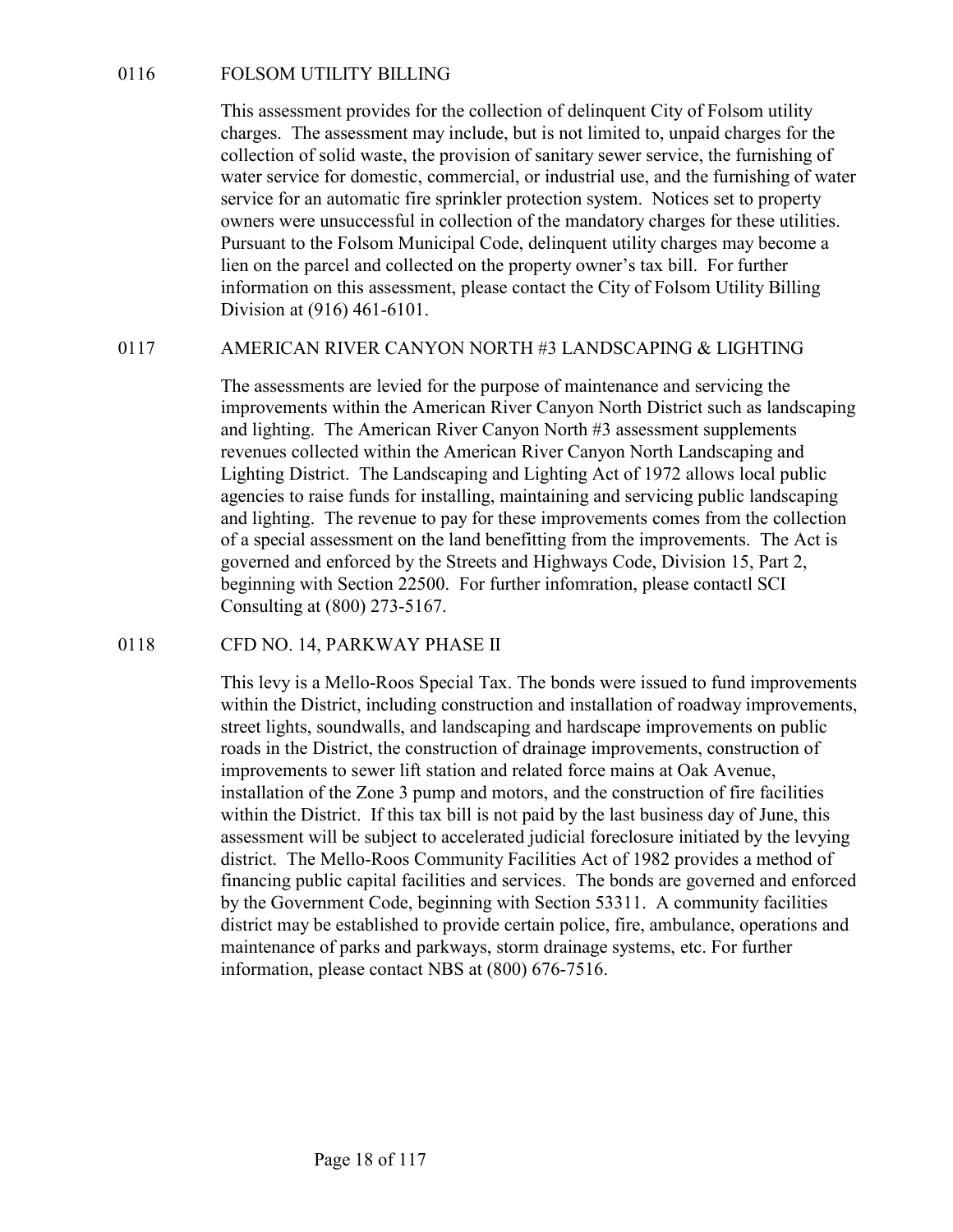WILLOW SPRINGS CFD MAINTENANCE DISTRICT<br>The Community Facilities District assessments were levied for the purpose of<br>financing maintenance and costs of services provided for the improvements within<br>the District, which incl The Community Facilities District assessments were levied for the purpose of financing maintenance and costs of services provided for the improvements within the District, which include parkways, landscaping, open space, greenbelts, irrigation facilities, irrigation, and utilities. If you have additional questions, please call NBS, the consulting firm for the District, at (800) 676-7516, Monday through Friday, 8:00 a.m. to 5:00 p.m. WILLOW SPRINGS CFD MAINTENANCE DISTRICT<br>
The Community Facilities District assessments were levied for the purpose of<br>
financing maintenance and costs of services provided for the improvements with<br>
the District, which in

This levy is a Mello-Roos Special Tax. The bonds were issued to fund improvements including certain roadway, sewer, storm drainage, water supply, recreation and fire suppression facilities. If this tax bill is not paid by the last business day of June, this assessment will be subject to accelerated judicial foreclosure initiated by the levying district. The Mello-Roos Community Facilities Act of 1982 provides a method of financing public capital facilities and services. The bonds are governed and enforced by the Government Code, beginning with Section 53311. A community facilities district may be established to provide certain police, fire, ambulance, operations and maintenance of parks and parkways, storm drainage systems, etc. If you have any additional questions, please call NBS, the consulting firm for the District, at (800) 676-7516, Monday through Friday, 8:00 a.m. to 5:00 p.m. neutries, irragaton, and unitries. It you have additional questions, piesse can NBS,<br>the consulting firm for the District, at (800) 676-7516, Monday through Friday, 8:00<br>a.m. to 5:00 p.m.<br>WILLOW SPRINGS CFD #11 - M/R<br>This

The assessments were levied for the purpose of financing the construction of improvements such as landscaping, lighting, park and recreational improvements, and the maintenance and servicing of any of the foregoing. The Landscaping and Lighting Act of 1972 allows local public agencies to raise funds for installing, maintaining and servicing public landscaping and lighting. The revenue to pay for these improvements comes from the collection of a special assessment on the land benefiting from the improvements. The Act is governed and enforced by the Streets and Highways Code, Division 15, Part 2, beginning with Section 22500. If you have any additional questions, please call SCI Consulting at (800) 273-5167, Monday through Friday, 8:00 a.m. to 5:00 p.m. bection 25311. A community racitities atistre may be established to<br>police, fire, ambulance, operations and maintenance of parks and pa<br>drainage systems, etc. If you have any additional questions, please consulting firm f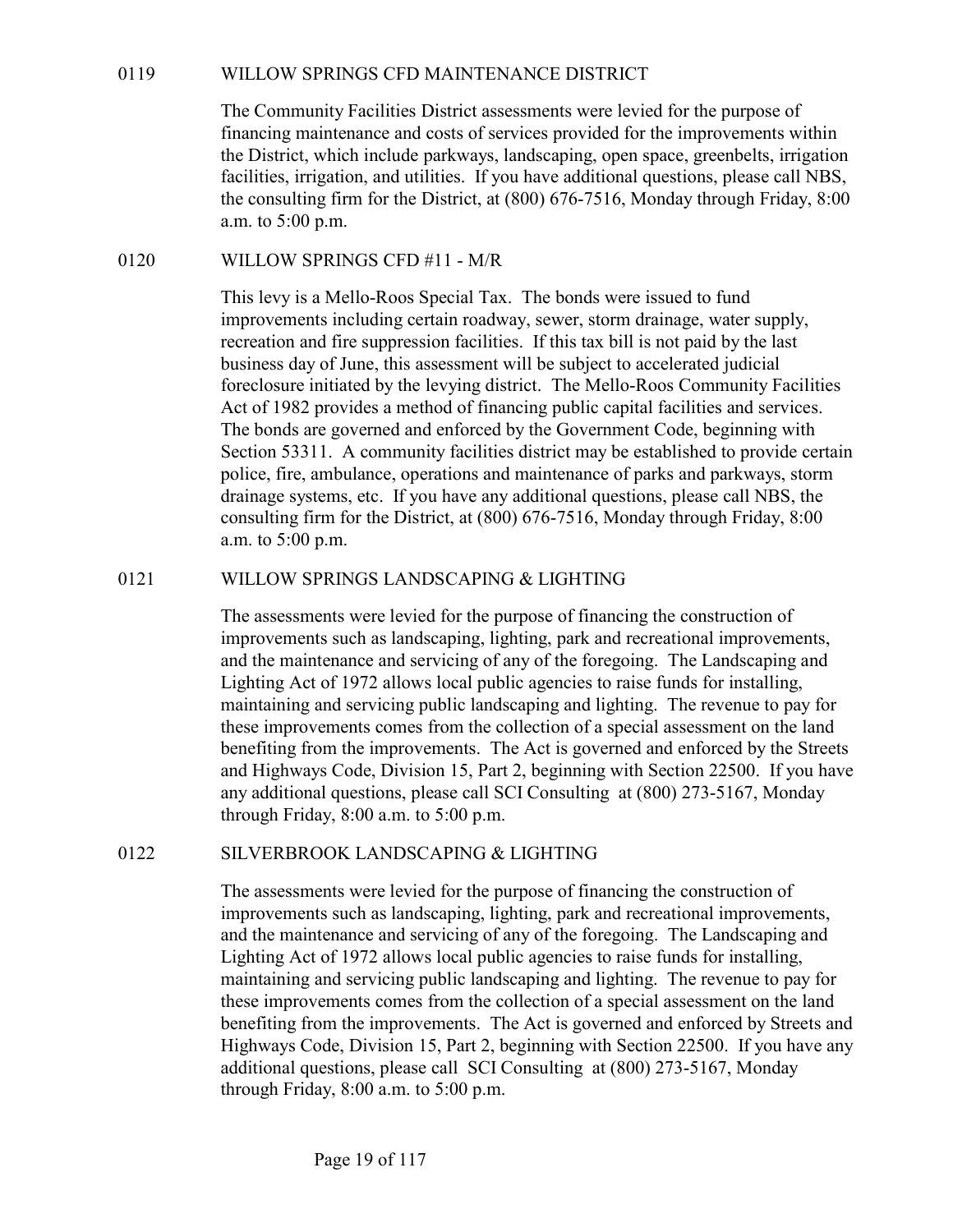This direct levy is inactive.

FOLSOM WEED & REFUSE ABATEMENT<br>This direct levy is inactive.<br>This special assessment provides for the collection of unpaid costs for weed<br>abatement performed by the City of Folsom. If you have additional questions, please This special assessment provides for the collection of unpaid costs for weed abatement performed by the City of Folsom. If you have additional questions, please call Folsom City Hall, Lighting and Landscaping Department at (916) 355-7207, Monday through Friday, 8:00 a.m. to 5:00 p.m. FOLSOM WEED & REFUSE ABATEMENT<br>
This direct levy is inactive.<br>
This special assessment provides for the collection of unpaid costs for weed<br>
abatement performed by the City of Folsom. If you have additional questions, plea

This levy is a 1915 Improvement Bond Act Assessment. The bonds for this district were issued for the purpose of constructing roadway, sewer, water and drainage improvements. If this tax bill is not paid by the last business day of June, this assessment will be subject to accelerated judicial foreclosure initiated by the levying district. The 1915 Act Districts provide for a method of issuing bonds secured by assessments levied under one of the assessment acts such as the Improvement Act of 1911, 1913 or other assessment proceedings which authorize the sale of bonds. The bonds are governed and enforced by the Streets and Highways Code, Division 10, beginning with Section 8500. Allowable usage of bond moneys per the assessment laws include such infrastructure enhancements as streets, sidewalks, sanitary sewers, storm drainage, etc. If you have any additional questions, please call NBS, the consulting firm for the District, at (800) 676-7516, Monday through Friday, 8:00 a.m. to 5:00 p.m. call rolsom City Hall, Lighting and Lankscaping Department at (916) 353-7/207,<br>Monday through Friday, 8:00 a.m. to 5:00 p.m.<br>CRESLEIGH NATOMA 95-2 1915 ASSESSMENT DISTRICT<br>This levy is a 1915 Improvement Bond Act Assessmen

This levy is a 1915 Improvement Bond Act Assessment. The bonds for this district were issued for the purpose of constructing roadway, sewer, water and drainage improvements. If this tax bill is not paid by the last business day of June, this assessment will be subject to accelerated judicial foreclosure initiated by the levying district. The 1915 Act Districts provide for a method of issuing bonds secured by assessments levied under one of the assessment acts such as the Improvement Act of 1911, 1913 or other assessment proceedings which authorize the sale of bonds. The bonds are governed and enforced by the Streets and Highways Code, Division 10, beginning with Section 8500. Allowable usage of bond moneys per the assessment laws include such infrastructure enhancements as streets, sidewalks, sanitary sewers, storm drainage, etc. If you have any additional questions, please call NBS, the consulting firm for the District, at (800) 676-7516, Monday through Friday, 8:00 a.m. to 5:00 p.m.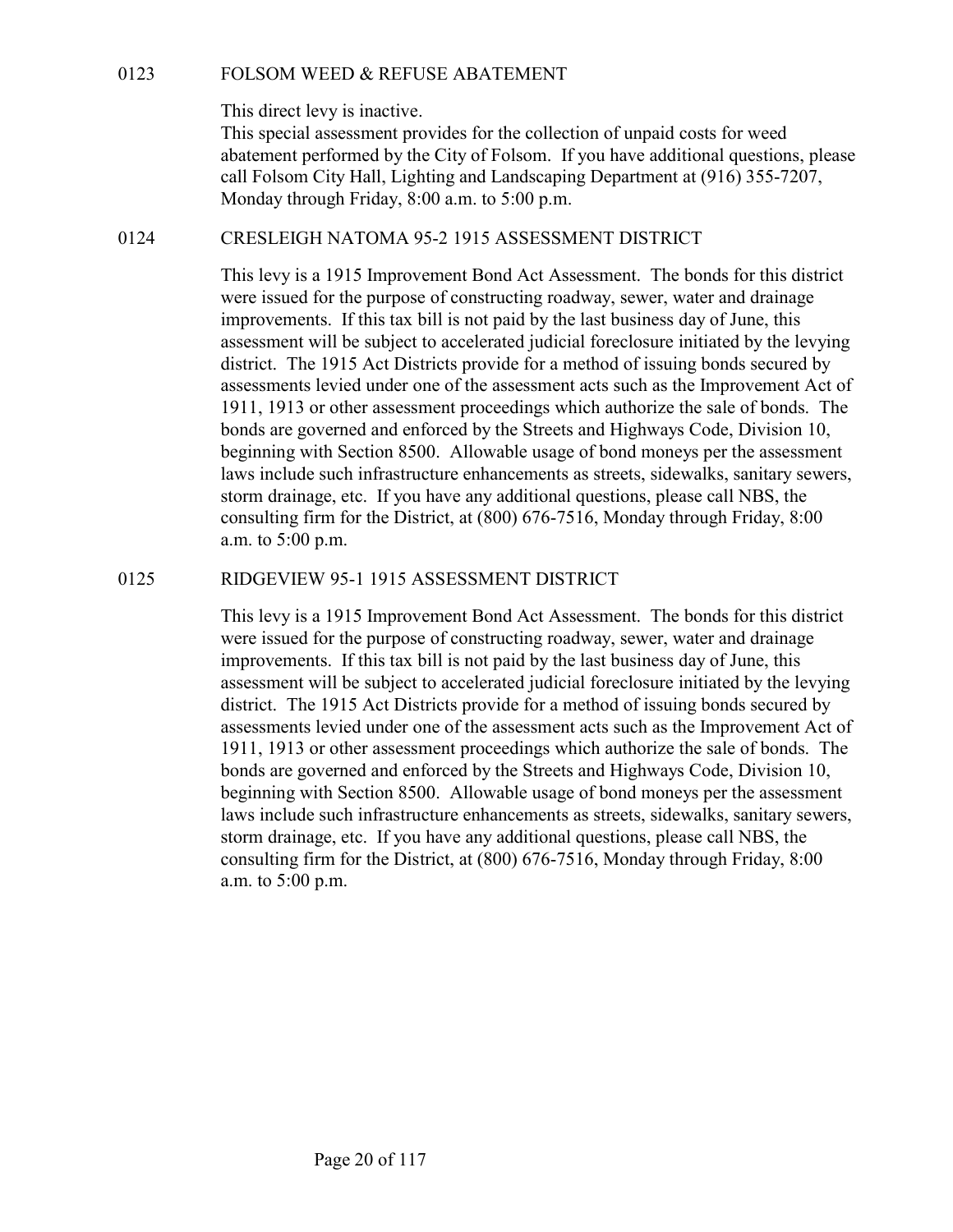0126 PRAIRIE OAKS RANCH LANDSCAPING & LIGHTING<br>The assessments were levied for the purpose of financing the construction of<br>improvements such as landscaping, lighting, park and recreational improvements,<br>and the maintenanc The assessments were levied for the purpose of financing the construction of improvements such as landscaping, lighting, park and recreational improvements, and the maintenance and servicing of any of the foregoing. The Landscaping and Lighting Act of 1972 allows local public agencies to raise funds for installing, maintaining and servicing public landscaping and lighting. The revenue to pay for these improvements comes from the collection of a special assessment on the land benefiting from the improvements. The Act is governed and enforced by the Streets and Highways Code, Division 15, Part 2, beginning with Section 22500. If you have any additional questions, please call SCI Consulting at (800) 273-5167, Monday through Friday, 8:00 a.m. to 5:00 p.m. 9126 PRAIRIE OAKS RANCH LANDSCAPING & LIGHTING<br>
The assessments were levied for the purpose of financing the construmptovements such as landscaping, lighting, park and recreational in<br>
and the maintenance and servicing of

This levy is a Mello-Roos Special Tax. The bonds were issued to acquire completed public improvements to Blue Ravine Road, Parkway Drive and Oak Avenue Parkway. Also acquired was the acquisition of traffic signals, streetlights, landscaping, soundwalls, off-site drainage and related recreation facilities within the Humbug/Willow Creek Parkway and trail system. If this tax bill is not paid by the last business day of June, this assessment will be subject to accelerated judicial foreclosure initiated by the levying district. The Mello-Roos Community Facilities Act of 1982 provides a method of financing public capital facilities and services. The bonds are governed and enforced by the Government Code, beginning with Section 53311. A community facilities district may be established to provide certain police, fire, and ambulance operations, and maintenance of parks and parkways, storm drainage systems, etc. If you have any additional questions, please call NBS, the consulting firm for the District, at (800) 676-7516, Monday through Friday, 8:00 a.m. to 5:00 p.m. 0127 THE PARKWAY M/R #8<br>
This levy is a Mello-Roos Special Tax. The bonds were issued to ac<br>
public improvements to Blue Ravine Road, Parkway Drive and Oak<br>
Parkway. Also acquired was the acquisition of traffic signals, st

This levy is a Mello-Roos Special Tax. The bonds were issued for the purpose of improvements including grading, pavement, sidewalks, curbs, sanitary sewer collection systems and water distribution systems to service the property located within the district. If this tax bill is not paid by the last business day of June, this assessment will be subject to accelerated judicial foreclosure initiated by the levying district. The Mello-Roos Community Facilities Act of 1982 provides a method of financing public capital facilities and services. The bonds are governed and enforced by the Government Code, beginning with Section 53311. A community facilities district may be established to provide certain police, fire, and ambulance operations, and maintenance of parks and parkways, storm drainage systems, etc. If you have any additional questions, please call NBS, the consulting firm for the District, at (800) 676-7516, Monday through Friday, 8:00 a.m. to 5:00 p.m.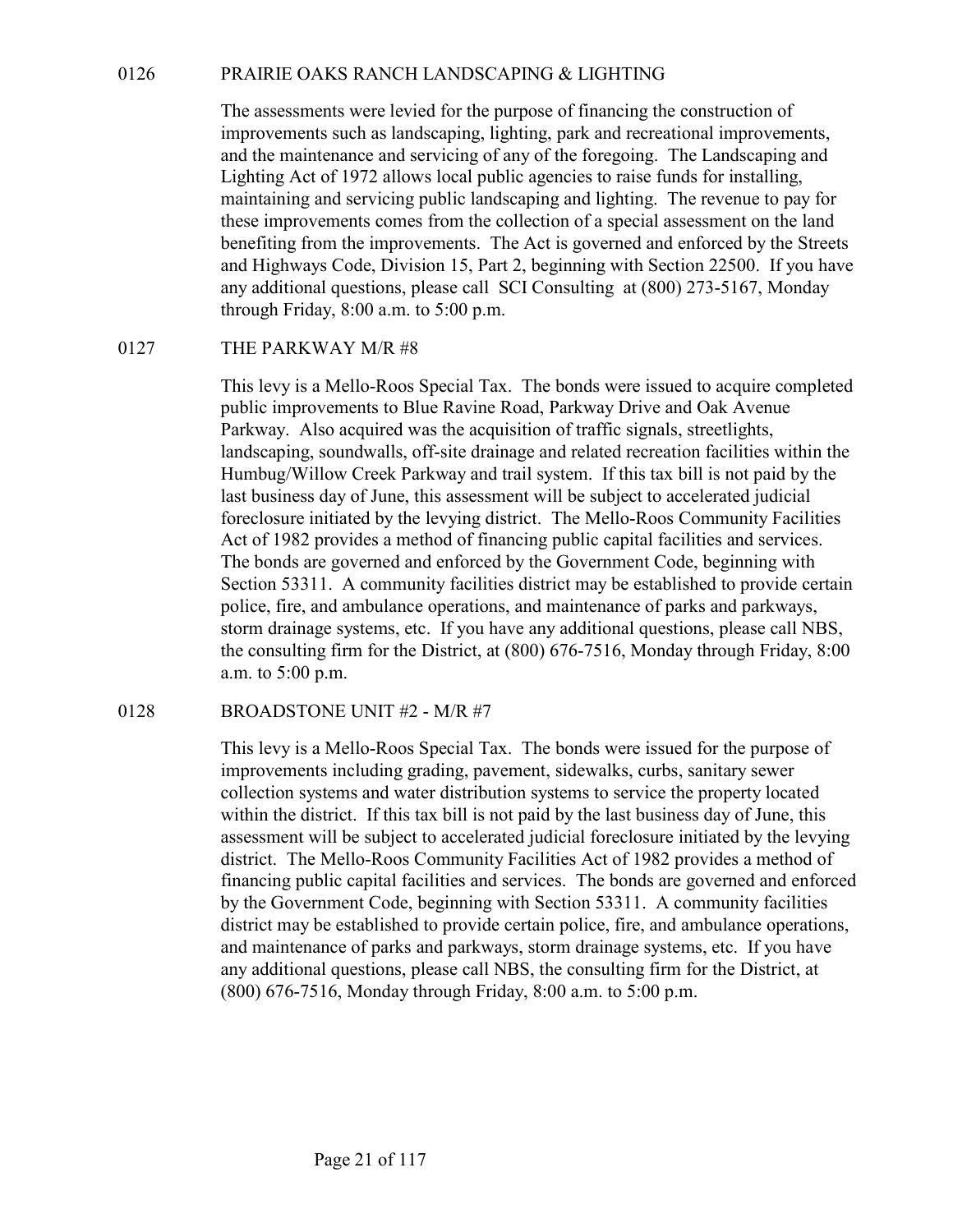RUSSELL RANCH M/R #10<br>
This levy is a Mello-Roos Special Tax. The bonds were issued to fin<br>
construction and acquisition of major arterial roads, sanitary sewer li<br>
drainage culverts, water transmission and treatment impro This levy is a Mello-Roos Special Tax. The bonds were issued to finance the construction and acquisition of major arterial roads, sanitary sewer lines, storm drainage culverts, water transmission and treatment improvements, wetland mitigation, EIR reimbursement, golf course funding and contributions towards fire and light rail facilities. If this tax bill is not paid by the last business day of June, this assessment will be subject to accelerated judicial foreclosure initiated by the levying district. The Mello-Roos Community Facilities Act of 1982 provides a method of financing public capital facilities and services. The bonds are governed and enforced by the Government Code, beginning with Section 53311. A community facilities district may be established to provide certain police, fire, and ambulance operations, and maintenance of parks and parkways, storm drainage systems, etc. If you have any additional questions, please call NBS, the consulting firm for the District, at (800) 676-7516, Monday through Friday, 8:00 a.m. to 5:00 p.m. RUSSELL RANCH M/R #10<br>
This levy is a Mello-Roos Special Tax. The bonds were issued to fir<br>
construction and acquisition of major arterial roads, sanitary sewer li<br>
drainage culverts, water transmission and treatment impr

This levy is a Mello-Roos Special Tax. The bonds were issued to provide funds for sidewalks and landscaping, streets, sewers and traffic signals within the district. If this tax bill is not paid by the last business day of June, this assessment will be subject to accelerated judicial foreclosure initiated by the levying district. The Mello-Roos Community Facilities Act of 1982 provides a method of financing public capital facilities and services. The bonds are governed and enforced by the Government Code, beginning with Section 53311. A community facilities district may be established to provide certain police, fire, and ambulance operations, and maintenance of parks and parkways, storm drainage systems, etc. If you have any additional questions, please call NBS, the consulting firm for the District, at (800) 676-7516, Monday thru Friday, 8:00 a.m. to 5:00 p.m. ambutance operations, and maintenance of parks and parkways, stores<br>
systems, etc. If you have any additional questions, please call NBS,<br>
firm for the District, at (800) 676-7516, Monday through Friday, 8:0<br>
p.m.<br>
WILLOW

This levy is a 1915 Improvement Bond Act Assessment. The bonds for this district were issued to provide all necessary road and utility infrastructure and certain storm drainage facilities and rough grading for single family units. If this tax bill is not paid by the last business day of June, this assessment will be subject to accelerated judicial foreclosure initiated by the levying district. The 1915 Act Districts provide for a method of issuing bonds secured by assessments levied under one of the assessment acts such as the Improvement Act of 1911, 1913 or other assessment proceedings which authorize the sale of bonds. The bonds are governed and enforced by the Streets and Highways Code, Division 10, beginning with Section 8500. Allowable usage of bond moneys per the assessment laws include such infrastructure enhancements as streets, sidewalks, sanitary sewers, storm drainage, etc. If you have any additional questions, please call NBS, the consulting firm for the District, at (800) 676-7516, Monday through Friday, 8:00 a.m. to 5:00 p.m.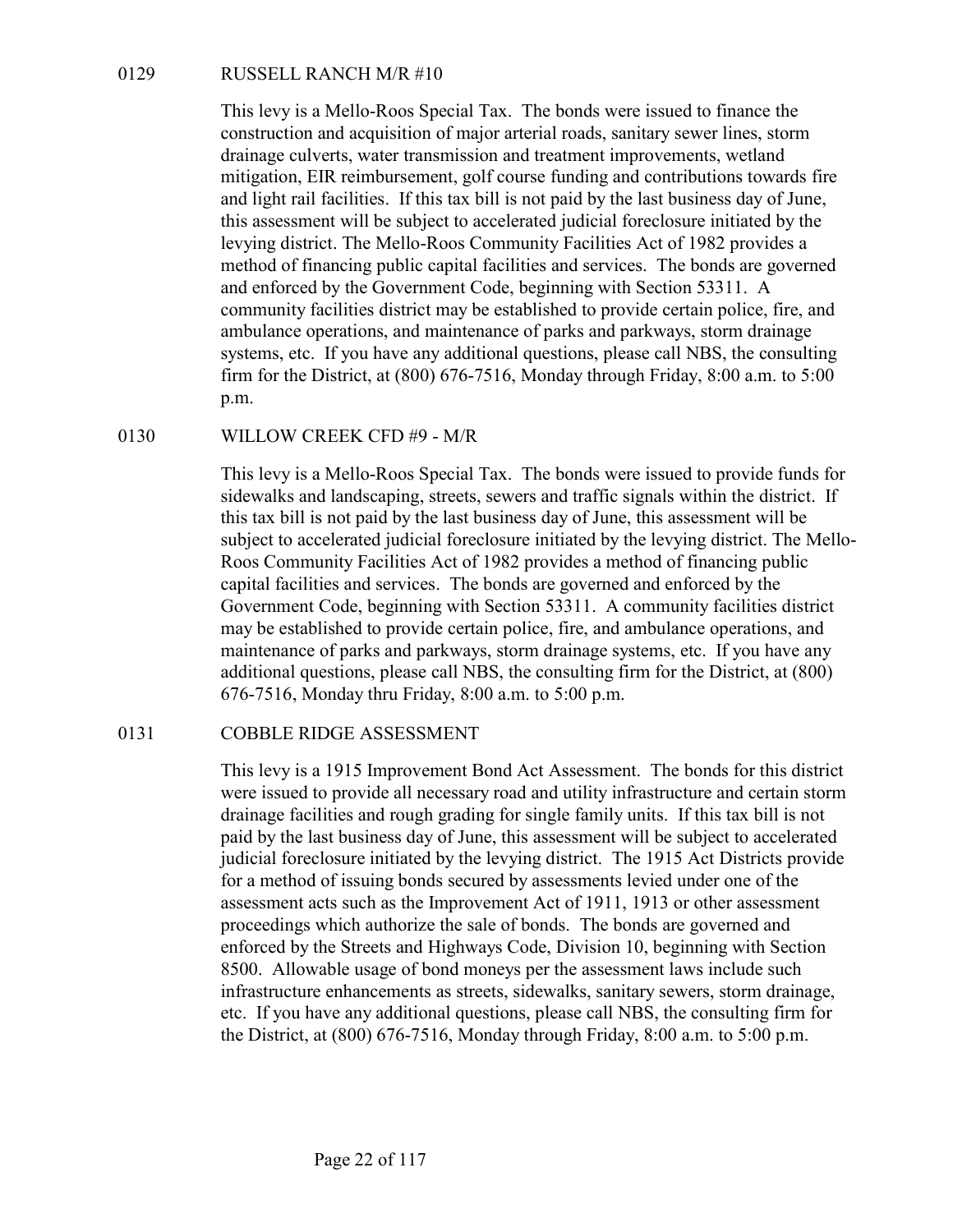This direct levy is inactive.

Decision of the NATOMA SHORE ASSESSMENT<br>
This direct levy is inactive.<br>
This levy is a 1915 Improvement Bond Act Assessment. The bonds<br>
were issued to finance the acquisition of street improvements, water<br>
sanitary sever m This levy is a 1915 Improvement Bond Act Assessment. The bonds for this district were issued to finance the acquisition of street improvements, water mains, and sanitary sewer mains. If this tax bill is not paid by the last business day of June, this assessment will be subject to accelerated judicial foreclosure initiated by the levying district. The 1915 Act Districts provide for a method of issuing bonds secured by assessments levied under one of the assessment acts such as the Improvement Act of 1911, 1913 or other assessment proceedings which authorize the sale of bonds. The bonds are governed and enforced by the Streets and Highways Code, Division 10, beginning with Section 8500. Allowable usage of bond moneys per the assessment laws includes such infrastructure enhancements as streets, sidewalks, sanitary sewers, storm drainage, etc. Bonds were issued to finance the acquisition of street improvements, water mains, and sanitary sewer mains. If you have any additional questions, please call NBS, the consulting firm for the District, at (800) 676-7516, Monday through Friday, 8:00 a.m. to 5:00 p.m. 0132 LAKE NATOMA SHORE ASSESSMENT<br>This direct levy is inactive.<br>This direct levy is inactive.<br>This levy is a 1915 Improvement Bond Act Assessment. The bonds<br>were issued to finance the acquisition of street improvements, w

The assessments were levied for the purpose of financing the construction of improvements such as landscaping, lighting, park and recreational improvements, and maintenance and servicing of any of the foregoing. The Landscaping and Lighting Act of 1972 allows local agencies to raise funds for installing, maintaining and servicing public landscaping and lighting. The revenue to pay for these improvements comes from the collection of a special assessment on the land benefiting from the improvements. The Act is governed and enforced by the Streets and Highways Code, Division 15, Part 2, beginning with Section 22500. If you have any additional questions, please call SCI Consulting at (800) 273-5167, Monday through Friday, 8:00 a.m. to 5:00 p.m. any includes such inritistrative ennancements as streets, sidewates, salarity<br>severs, storm drainage, etc. Bonds were issued to finance the acquisition of street<br>improvements, water mains, and samitary sever mains. If you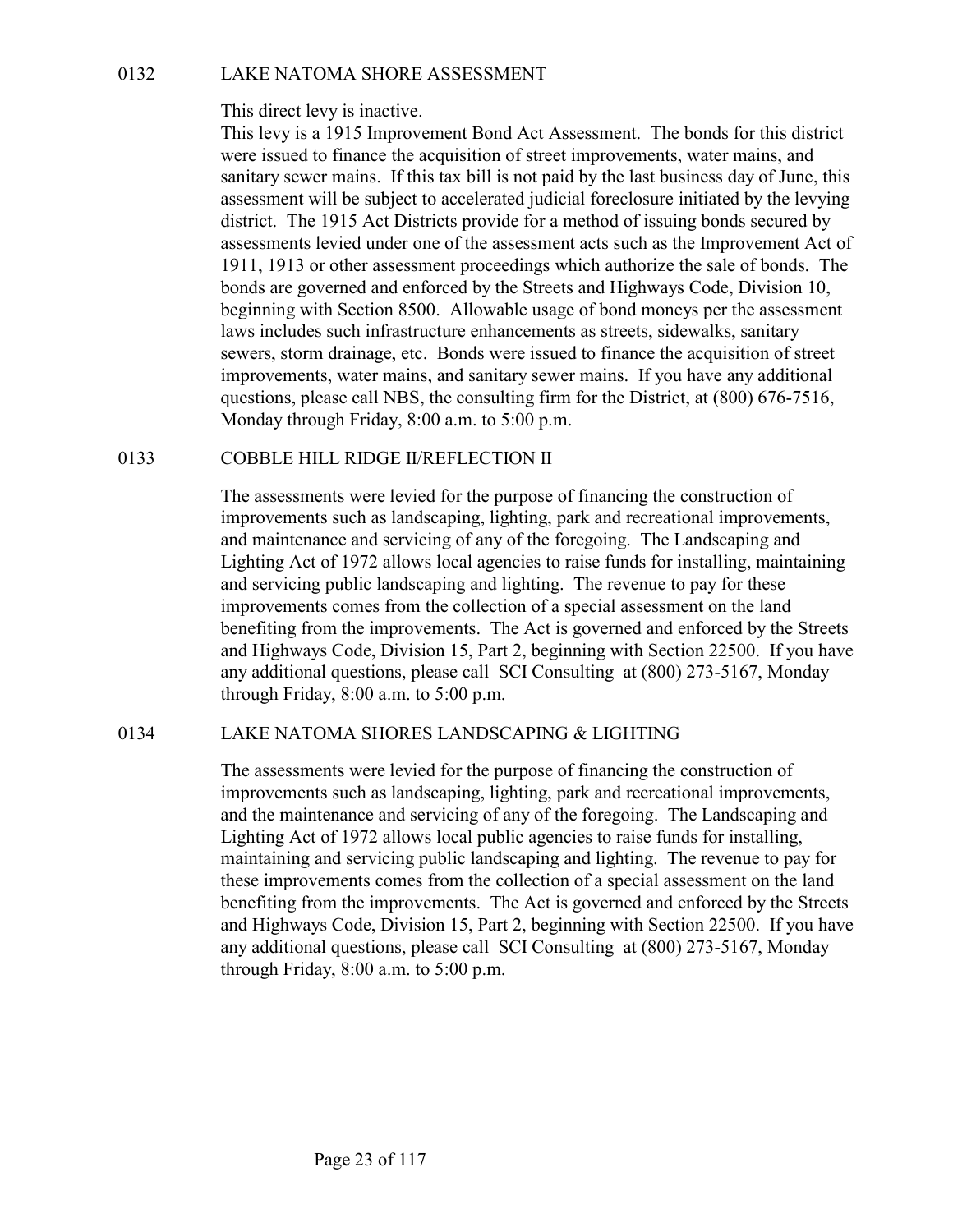NATOMA STATION 92-1<br>This levy is a 1915 Improvement Bond Act Assessment. The bonds<br>were issued for the purpose of constructing streets, sewer, and draina<br>various infrastructure enhancements to serve the property located wi This levy is a 1915 Improvement Bond Act Assessment. The bonds for this district were issued for the purpose of constructing streets, sewer, and drainage systems and various infrastructure enhancements to serve the property located within the district. The 1915 Act Districts provide for a method of issuing bonds secured by assessments levied under one of the assessment acts such as the Improvement Act of 1911, 1913 or other assessment proceedings which authorize the sale of bonds. The bonds are governed and enforced by the Streets and Highways Code, Division 10, beginning with Section 8500. Allowable usage of bond moneys per the assessment laws includes such infrastructure enhancements as streets, sidewalks, sanitary sewers, storm drainage, etc. If you have any additional questions, please call NBS, the consulting firm for the District, at (800) 676-7516, Monday through Friday, 8:00 a.m. to 5:00 p.m. NATOMA STATION 92-1<br>
This levy is a 1915 Improvement Bond Act Assessment. The bonds<br>
were issued for the purpose of constructing streets, sewer, and draina<br>
various infrastructure enhancements to serve the property located

This levy is a 1915 Improvement Bond Act Assessment. The bonds for this district were issued for the purpose of constructing streets, sewer, and drainage systems and various infrastructure enhancements to serve the property located within the district. The 1915 Act Districts provide for a method of issuing bonds secured by assessments levied under one of the assessment acts such as the Improvement Act of 1911, 1913 or other assessment proceedings which authorize the sale of bonds. The bonds are governed and enforced by the Streets and Highways Code, Division 10, beginning with Section 8500. Allowable usage of bond moneys per the assessment laws includes such infrastructure enhancements as streets, sidewalks, sanitary sewers, storm drainage, etc. If you have any additional questions, please call NBS, the consulting group for the District, at (800) 676-7516, Monday through Friday, 8:00 a.m. to 5:00 p.m. severs, storm ariange, etc. IT you have any additional questions, pi<br>the consulting firm for the District, at (800) 676-7516, Monday throu<br>a.m. to 5:00 p.m.<br>This levy is a 1915 Improvement Bond Act Assessment. The bonds<br>we

This levy is a 1915 Improvement Bond Act Assessment. The bonds for this district were issued for the purpose of constructing streets, sewer, and drainage systems and various infrastructure enhancements to serve the property located within the district. The 1915 Act Districts provide for a method of issuing bonds secured by assessments levied under one of the assessment acts such as the Improvement Act of 1911, 1913 or other assessment proceedings which authorize the sale of bonds. The bonds are governed and enforced by the Streets and Highways Code, Division 10, beginning with Section 8500. Allowable usage of bond moneys per the assessment laws includes such infrastructure enhancements as streets, sidewalks, sanitary sewers, storm drainage, etc. If you have any additional questions, please call NBS, the consulting firm for the District, at (800) 676-7516, Monday through Friday, 8:00 a.m. to 5:00 p.m.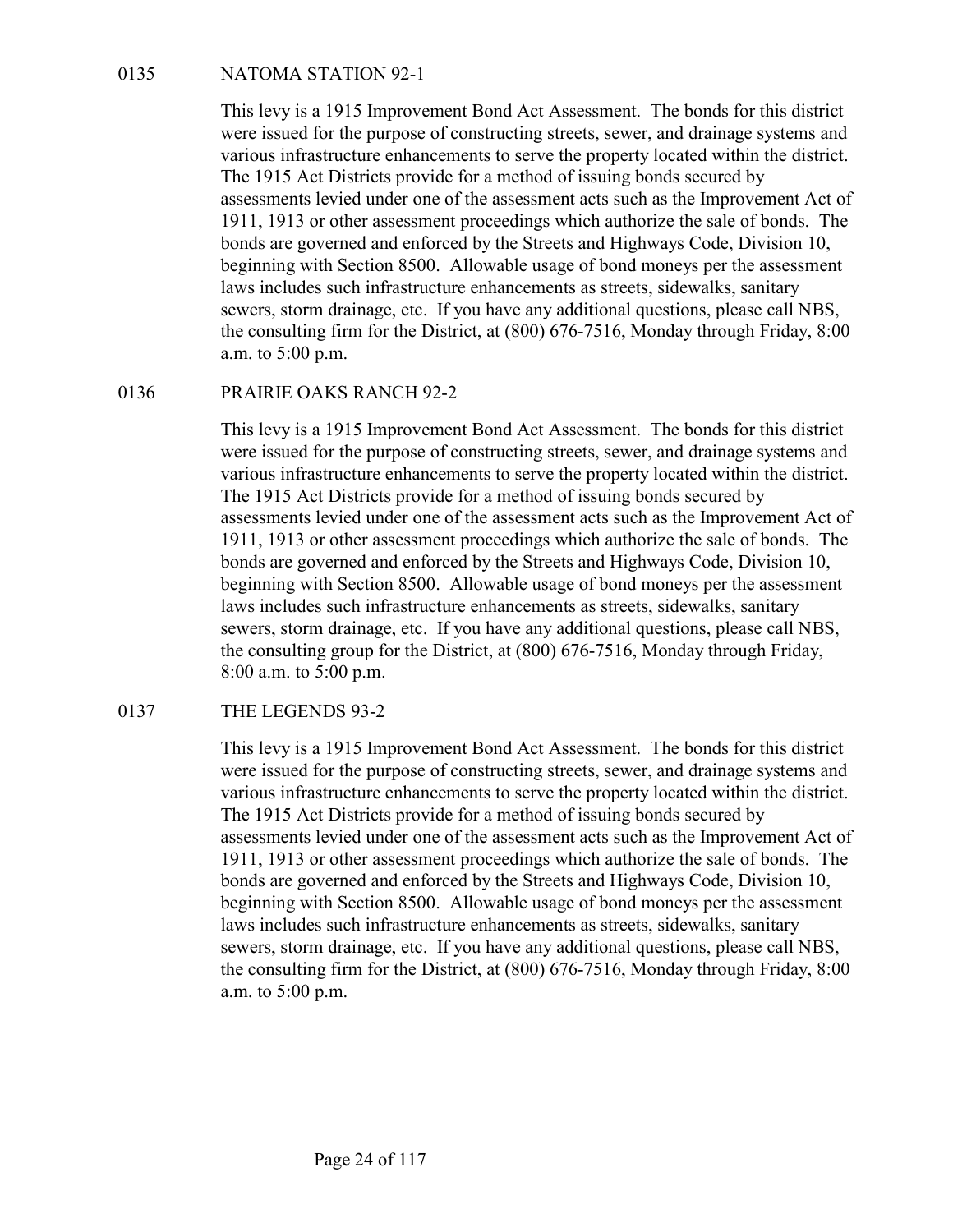BROADSTONE UNIT #1- CFD #4 - M/R<br>This levy is a Mello-Roos Special Tax. The bonds were issued to pr<br>pay the costs of the acquisition of certain arterial streets, traffic signs<br>and water, sewer and drainage facilities. If t This levy is a Mello-Roos Special Tax. The bonds were issued to provide funds to pay the costs of the acquisition of certain arterial streets, traffic signals, landscaping and water, sewer and drainage facilities. If this bill is not paid by the last business day of June, this assessment will be subject to accelerated judicial foreclosure initiated by the levying district. The Mello-Roos Community Facilities Act of 1982 provides a method of financing public capital facilities and services. The bonds are governed and enforced by the Government Code, beginning with Section 53311. A community facilities district may be established to provide certain police, fire, and ambulance operation, and maintenance of parks and parkways, storm drainage systems, etc. If you have any additional questions, please call NBS, the consulting firm for the District, at (800) 676-7516, Monday through Friday, 8:00 a.m. to 5:00 p.m. **BROADSTONE UNIT #1** - CFD #4 - M/R<br>
This levy is a Mello-Roos Special Tax. The bonds were issued to provide funds to<br>
pay the costs of the acquisition of certain arterial streets, traffic signals, landscaping<br>
and water,

The assessments were levied for the purpose of financing the construction of improvements such as landscaping, lighting, park and recreational improvements, and the maintenance and servicing of any of the foregoing. The Landscaping and Lighting Act of 1972 allows local public agencies to raise funds for installing, maintaining and servicing public landscaping and lighting. The revenue to pay for these improvements comes from the collection of a special assessment on the land benefiting from the improvements. The Act is governed and enforced by the Streets and Highways Code, Division 15, Part 2, beginning with Section 22500. If you have any additional questions, please call SCI Consulting at (800) 273-5167, Monday through Friday, 8:00 a.m. to 5:00 p.m. community taculities district may be established to provide earth poince, the, and<br>ambulance operation, and maintenance of parks and parkways, storm drainage<br>systems, etc. If you have any additional questions, please call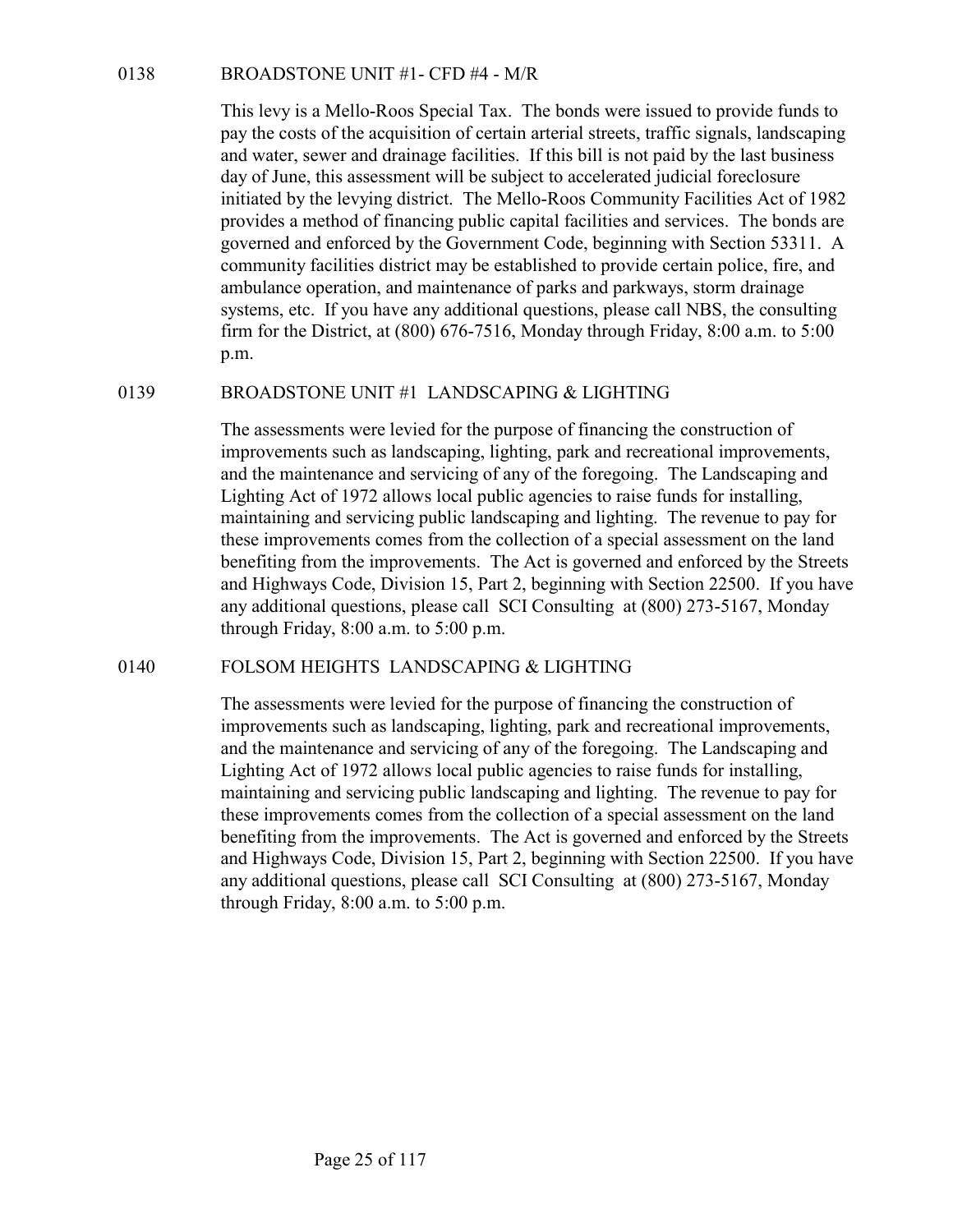0141 HANNAFORD CROSS LANDSCAPING & LIGHTING<br>The assessments were levied for the purpose of financing the construction of<br>improvements such as landscaping, lighting, park and recreational improvements,<br>and the maintenance a The assessments were levied for the purpose of financing the construction of improvements such as landscaping, lighting, park and recreational improvements, and the maintenance and servicing of any of the foregoing. The Landscaping and Lighting Act of 1972 allows local public agencies to raise funds for installing, maintaining and servicing public landscaping and lighting. The revenue to pay for these improvements comes from the collection of a special assessment on the land benefiting from the improvements. The Act is governed and enforced by the Streets and Highways Code, Division 15, Part 2, beginning with Section 22500. If you have any additional questions, please call SCI Consulting at (800) 273-5167, Monday through Friday, 8:00 a.m. to 5:00 p.m. 0141 HANNAFORD CROSS LANDSCAPING & LIGHTING<br>
The assessments were levied for the purpose of financing the construction of<br>
improvements such as landscaping, lighting park and recreational improvements,<br>
and the maintenanc

This levy is a 1915 Improvement Bond Act Assessment. The bonds for this district were issued for the purpose of constructing streets, sewer, and drainage systems and various infrastructure enhancements to serve the property located within the district. If this tax bill is not paid by the last business day of June, this assessment will be subject to accelerated judicial foreclosure initiated by the levying district. The 1915 Act Districts provide for a method of issuing bonds secured by assessments levied under one the assessment acts such as the Improvement Act of 1911, 1913 or other assessment proceedings that authorize the sale of bonds. The bonds are governed and enforced by the Streets and Highways Code, Division 10, beginning with Section 8500. Allowable usage of bond moneys per the assessment laws includes such infrastructure enhancements as streets, sidewalks, sanitary sewers, storm drainage, etc. If you have any additional questions, please call NBS, the consulting firm for the District, at (800) 676-7516, Monday through Friday, 8:00 a.m. to 5:00 any additional questions, piease call SCI Consulting at (800)  $2/3-5$ <br>through Friday, 8:00 a.m. to 5:00 p.m.<br>HANNAFORD CROSS ASSESSMENT DISTRICT<br>This levy is a 1915 Improvement Bond Act Assessment. The bonds<br>were issued f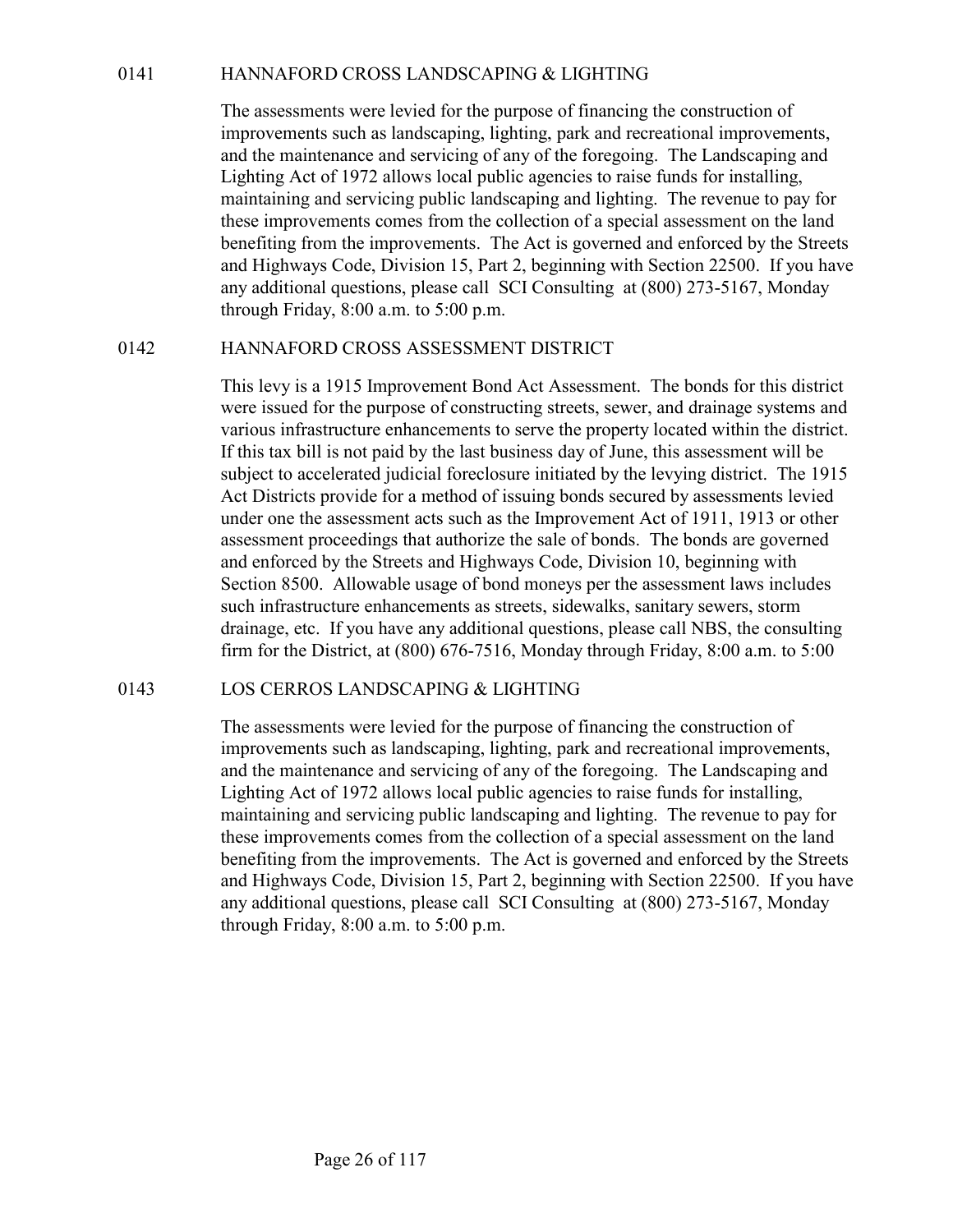0144 NATOMA STATION LANDSCAPING & LIGHTING<br>The assessments were levied for the purpose of financing the construction of<br>improvements such as landscaping, lighting, park and recreational improvements,<br>and the maintenance a The assessments were levied for the purpose of financing the construction of improvements such as landscaping, lighting, park and recreational improvements, and the maintenance and servicing of any of the foregoing. The Landscaping and Lighting Act of 1972 allows local public agencies to raise funds for installing, maintaining and servicing public landscaping and lighting. The revenue to pay for these improvements comes from the collection of a special assessment on the land benefiting from the improvements. The Act is governed and enforced by the Streets and Highways Code, Division 15, Part 2, beginning with Section 22500. If you have any additional questions, please call SCI Consulting at (800) 273-5167, Monday through Friday, 8:00 a.m. to 5:00 p.m. 0144 MATOMA STATION LANDSCAPING & LIGHTING<br>
The assessments were levied for the purpose of financing the construction of<br>
improvements such as landscaping, lighting, park and recreational improvements,<br>
and the maintenanc

The assessments were levied for the purpose of financing the construction of improvements such as landscaping, lighting, park and recreational improvements, and the maintenance and servicing of any of the foregoing. The Landscaping and Lighting Act of 1972 allows local public agencies to raise funds for installing, maintaining and servicing public landscaping and lighting. The revenue to pay for these improvements comes from the collection of a special assessment on the land benefiting from the improvements. The Act is governed and enforced by the Streets and Highways Code, Division 15, Part 2, beginning with Section 22500. If you have any additional questions, please call SCI Consulting at (800) 273-5167, Monday through Friday, 8:00 a.m. to 5:00 p.m. these improvements comes from the contection of a special assessment on the and<br>benefiting from the improvements. The Act is governed and enforced by the Streets<br>and Highways Code, Division 15, Part 2, beginning with Secti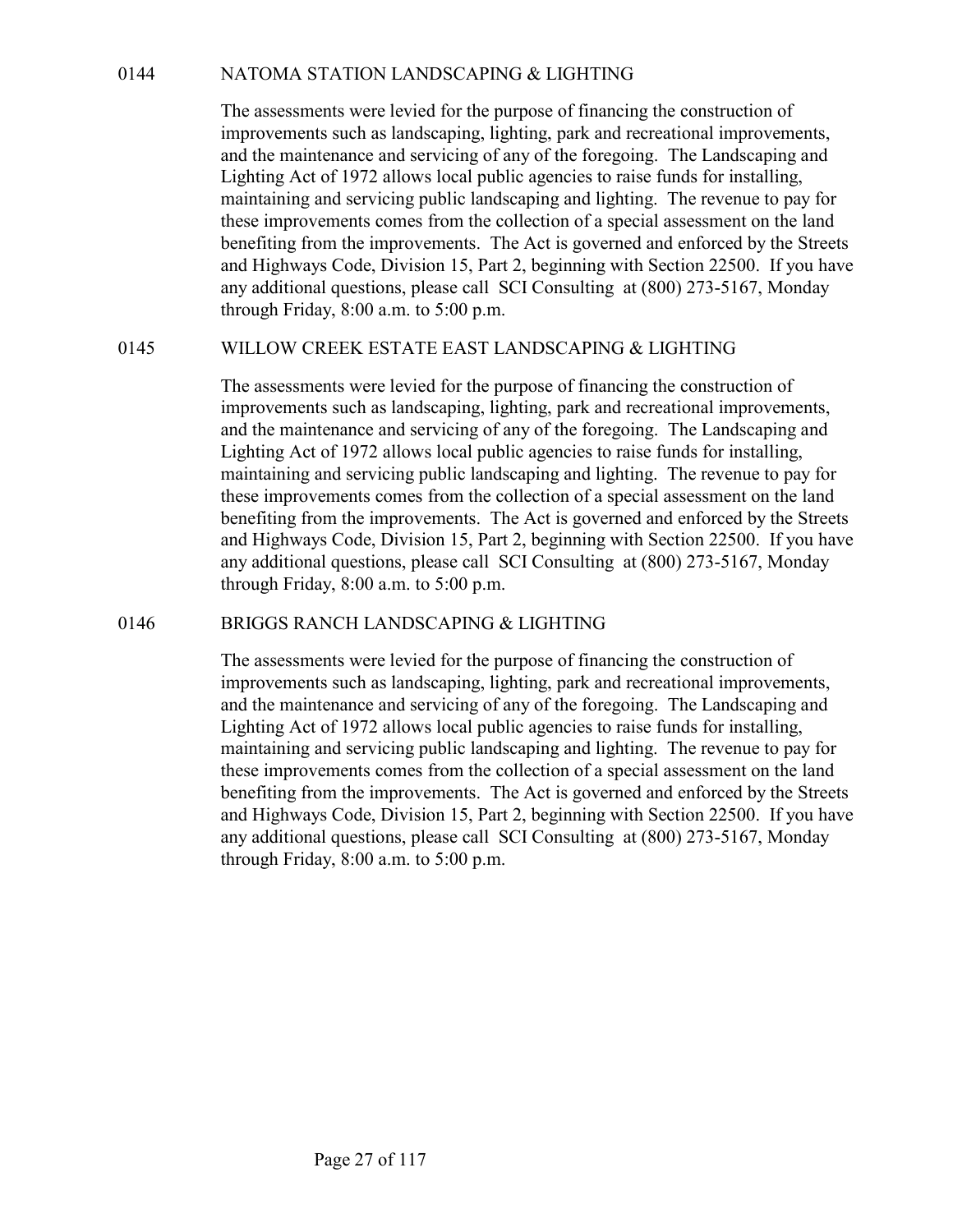0147 FOLSOM HEIGHTS MELLO-ROOS<br>This levy is a Mello-Roos Special Tax. The bonds were issued to pr<br>for construction of infrastructure improvements, as well as additiona<br>storm drainage improvements to this area that will con This levy is a Mello-Roos Special Tax. The bonds were issued to provide funding for construction of infrastructure improvements, as well as additional roadway & storm drainage improvements to this area that will consist of a mix of single-family, multi-family and commercial development. If this tax bill is not paid by the last business day of June, this assessment will be subject to accelerated judicial foreclosure initiated by the levying district. The Mello-Roos Community Facilities Act of 1982 provides a method of financing public capital facilities and services. The bonds are governed and enforced by the Government Code, beginning with Section 53311. A community facilities district may be established to provide certain police, fire, and ambulance operations, and maintenance of parks and parkways, storm drainage systems, etc. If you have any additional questions, please call NBS, the consulting firm for the District, at (800) 676-7516, Monday through Friday, 8:00 a.m. to 5:00 p.m. 0147 FOLSOM HEIGHTS MELLO-ROOS<br>
This levy is a Mello-Roos Special Tax. The bonds were issued to proform for construction of infrastructure improvements, as well as additionate storm drainage improvements to this area that

This levy is a Mello-Roos Special Tax. The bonds were issued to provide funding for the acquisition and construction of certain roadway improvements and related storm drainage facilities, together with all necessary appurtenances thereto and site acquisition thereof to serve property within the district. If this tax bill is not paid by the last business day of June, this assessment will be subject to accelerated judicial foreclosure initiated by the levying district. The Mello-Roos Community Facilities Act of 1982 provides a method of financing public capital facilities and services. The bonds are governed and enforced by the Government Code, beginning with Section 53311. A community facilities district may be established to provide certain police, fire, ambulance, operations and maintenance of parks and parkways, storm drainage systems, etc. If you have any additional questions, please call NBS, the consulting firm for the District, at (800) 676-7516, Monday through Friday, 8:00 a.m. to 5:00 p.m. the consulting tim for the District, at (800) 676-7516, Monday through Priday, 8:0<br>
a.m. to 5:00 p.m.<br>
MATOMA STATION MELLO-ROOS<br>
This levy is a Mello-Roos Special Tax. The bonds were issued to provide funding<br>
for the acq

This levy is a 1915 Improvement Bond Act Assessment. The bonds were issued to provide infrastructure within the area and adjacent to the Folsom Auto Plaza. If this tax bill is not paid by the last business day of June, this assessment will be subject to accelerated judicial foreclosure initiated by the levying district. The 1915 Act Districts provide for a method of issuing bonds secured by assessments levied under one the assessment acts such as the Improvement Act of 1911, 1913 or other assessment proceedings which authorize the sale of bonds. The bonds are governed and enforced by the Streets and Highways Code, Division 10, beginning with Section 8500. Allowable usage of bond moneys per the assessment laws include such infrastructure enhancements as streets, sidewalks, sanitary sewers, storm drainage, etc. If you have any additional questions, please call NBS, the consulting firm for the District, at (800) 676-7516, Monday through Friday, 8:00 a.m. to 5:00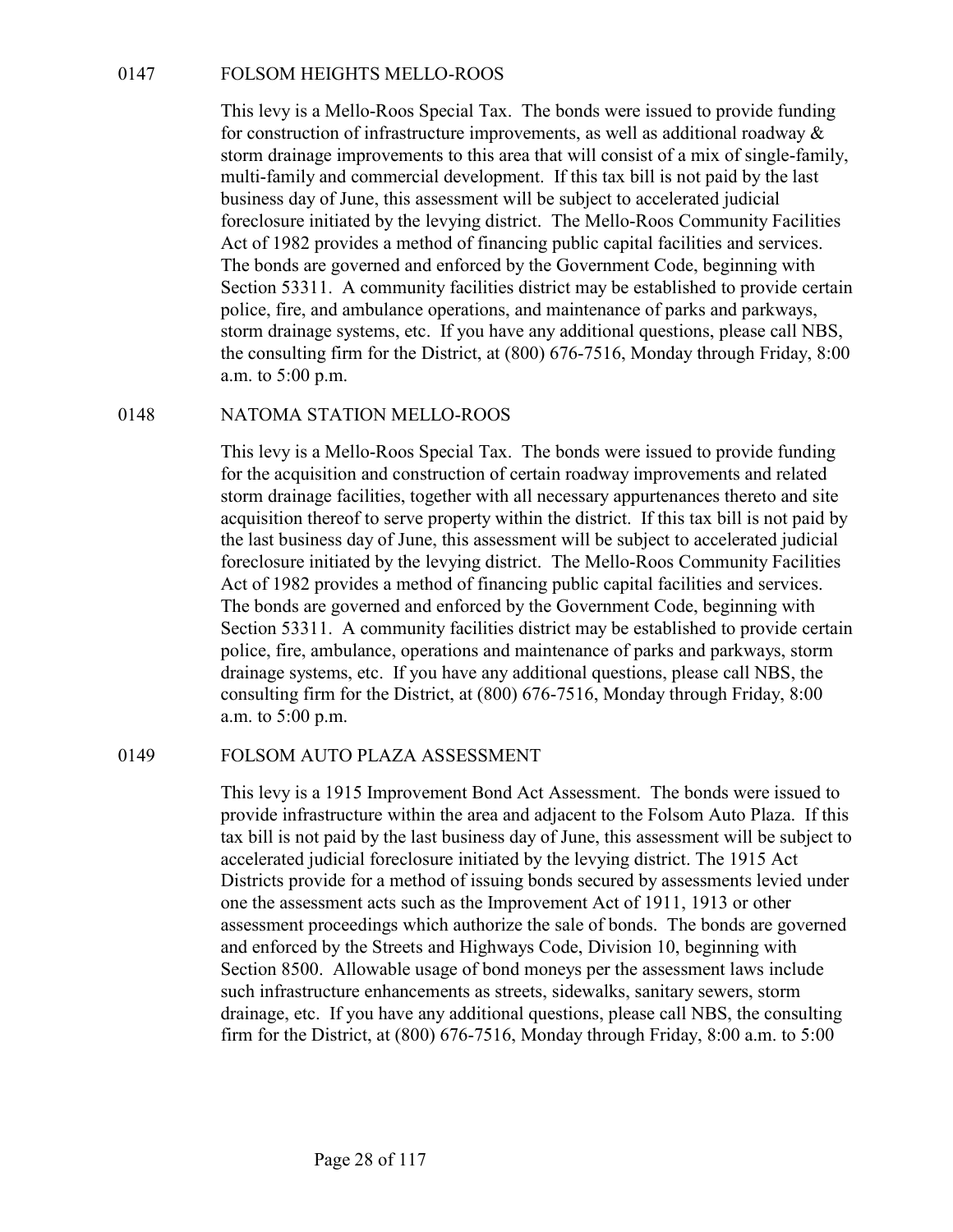0150 BLUE RAVINE EAST ASSESSMENT<br>This levy is a 1915 Improvement Bond Act Assessment. The bonds<br>were issued for the purpose of constructing streets, sewer, and draina<br>various infrastructure enhancements to serve the proper This levy is a 1915 Improvement Bond Act Assessment. The bonds for this district were issued for the purpose of constructing streets, sewer, and drainage systems and various infrastructure enhancements to serve the property located within the district. If this tax bill is not paid by the last business day of June, this assessment will be subject to accelerated judicial foreclosure initiated by the levying district. The 1915 Act Districts provide for a method of issuing bonds secured by assessments levied under one of the assessment acts such as the Improvement Act of 1911, 1913 or other assessment proceedings which authorize the sale of bonds. The bonds are governed and enforced by the Streets and Highways Code, Division 10, beginning with Section 8500. Allowable usage of bond moneys per the assessment laws includes such infrastructure enhancements as streets, sidewalks, sanitary sewers, storm drainage, etc. If you have any additional questions, please call NBS, the consulting firm for the District, at (800) 676-7516, Monday through Friday, 8:00 a.m. to 5:00 p.m. 0150 BLUE RAVINE EAST ASSESSMENT<br>
This levy is a 1915 Improvement Bond Act Assessment. The bonds for this district<br>
were issued for the purpose of constructing streets, sewer, and drainage systems and<br>
various infrastruct

The assessments were levied for the purpose of financing the construction of improvements such as landscaping, lighting, park and recreational improvements, and the maintenance and servicing of any of the foregoing. The Landscaping and Lighting Act of 1972 allows local public agencies to raise funds for installing, maintaining and servicing public landscaping and lighting. The revenue to pay for these improvements comes from the collection of a special assessment on the land benefiting from the improvements. The Act is governed and enforced by the Streets and Highways Code, Division 15, Part 2, beginning with Section 22500. If you have any additional questions, please call SCI Consulting at (800) 273-5167, Monday through Friday, 8:00 a.m. to 5:00 p.m. with Section 8500. Allowable usage of tool monesy sper the assessment laws<br>
includes such infrastructure enhancements as streets, sidewalks, sanitary severs,<br>
storm drainage, etc. If you have any additional questions, ple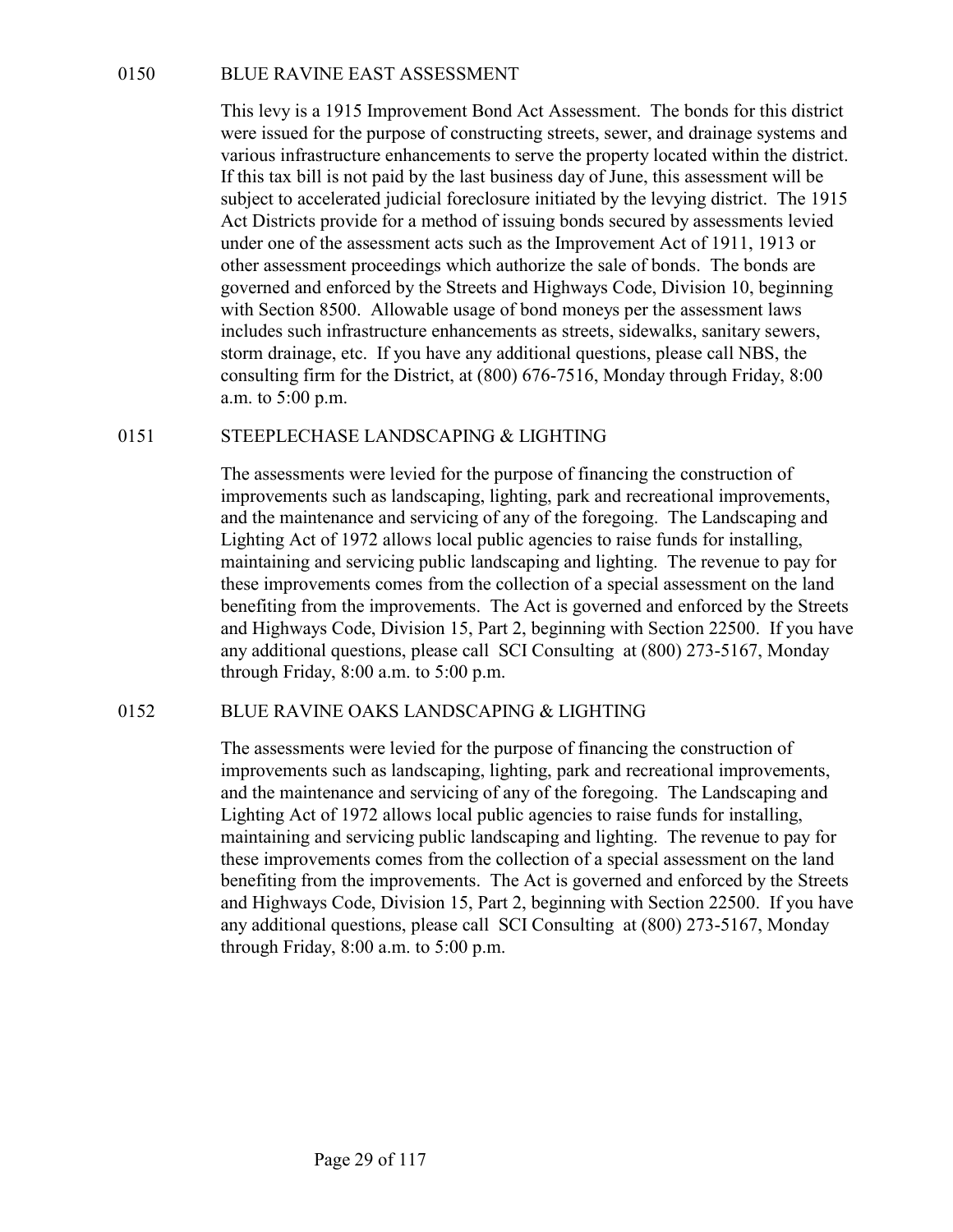BLUE RAVINE OAKS NO 2 LANDSCAPING AND LIGHTING DISTRICT<br>The assessments are levied for the purpose of maintenance and servicing the<br>improvements within the Blue Ravine Oaks Landscaping and Lighting District. The<br>Blue Ravin The assessments are levied for the purpose of maintenance and servicing the improvements within the Blue Ravine Oaks Landscaping and Lighting District. The Blue Ravine Oaks No. 2 assessment supplements revenues collected within the Blue Ravine Oaks Landscaping and Lighting District. The Landscaping and Lighting Act of 1972 allows public agencies to raise funds for installing, maintaining, and servicing public landscaping and lighting. The revenue to pay for these improvements comes from the collection of a special assessment on the land benefitting from the improvements. The Act is governed and enforced by the Streets and Highways Code, Division 15, Part 2, beginning with Section 22500. If you have any additional questions, please call SCI Consulting at (800) 273-5167, Monday through Friday, 8:00 a.m. to 5:00 p.m. BLUE RAVINE OAKS NO 2 LANDSCAPING AND LIGHTING I<br>The assessments are levied for the purpose of maintenance and servi<br>improvements within the Blue Ravine Oaks Landscaping and Lightin<br>Blue Ravine Oaks No. 2 assessment supple

## This direct levy is inactive.

This levy is a Mello-Roos Special Tax. The Board of Supervisors established a Community Facilities District to finance the construction of certain major roadways, freeway interchanges, and fire protection facilities necessary to serve the Laguna Creek area. The Board of Supervisors levies an annual special tax on properties within the district to pay debt service on previously issued bonds and for other costs associated with the construction of these facilities. This tax will be levied through the 2005-2006 tax year. For further information, please contact the Sacramento County Municipal Services Agency Infrastructure Finance Section at (916) 874-6525. serveiting public landscaping and inguling. The revemies to pay for these the expections improvements comes from the collection of a special assessment on the land benefitting from the improvements. The Act is governed an This levy is a Mello-Roos Special Tax. The Board of supervisors established a<br>Community Facilities District to finance the construction of certain major roadways,<br>freeway interchanges, and fire protection facilities neces

This levy is a Mello-Roos Special Tax. The Community Facilities District #1 was formed in 1987 by a two-thirds vote of the electorate. This district special tax is for the Elk Grove Unified School District's Mello-Roos bonds needed to build and modernize school classrooms and related facilities. If this tax bill is not paid by the last business day of June, this assessment may be subject to accelerated judicial foreclosure initiated by the levying district. For further information, please contact the School District Facilities & Planning Office at (916) 686-7562.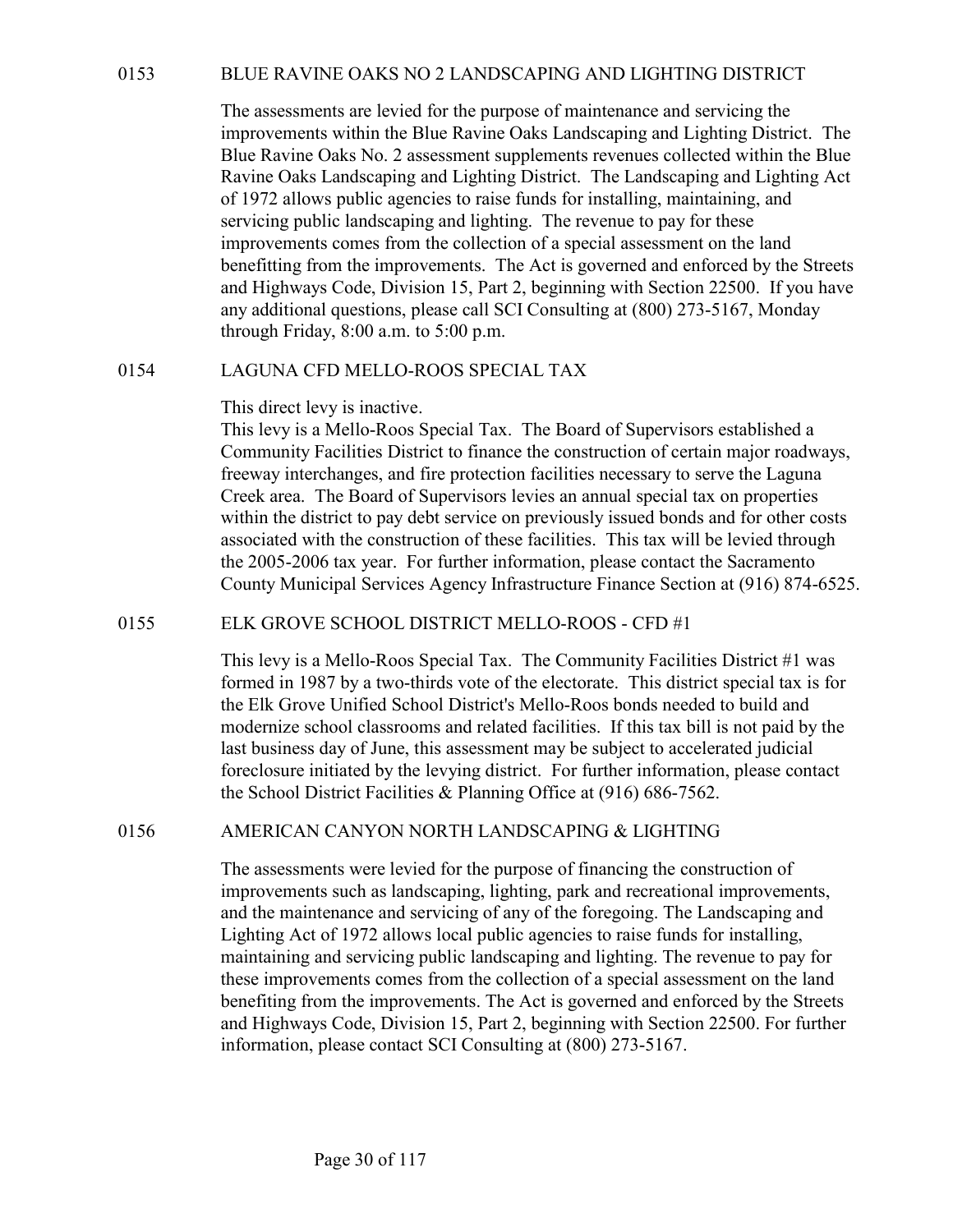0157 WILLOW CREEK ESTATES SOUTH LANDSCAPING & LIGHTING<br>The assessments were levied for the purpose of financing the construction of<br>improvements such as landscaping, lighting, park and recreational improvements,<br>and the ma The assessments were levied for the purpose of financing the construction of improvements such as landscaping, lighting, park and recreational improvements, and the maintenance and servicing of any of the foregoing. The Landscaping and Lighting Act of 1972 allows local public agencies to raise funds for installing, maintaining and servicing public landscaping and lighting. The revenue to pay for these improvements comes from the collection of a special assessment on the land benefiting from the improvements. The Act is governed and enforced by the Streets and Highways Code, Division 15, Part 2, beginning with Section 22500. If you have any additional questions, please call SCI Consulting at (800) 273-5167, Monday through Friday, 8:00 a.m. to 5:00 p.m. WILLOW CREEK ESTATES SOUTH LANDSCAPING & LIGHT<br>The assessments were levied for the purpose of financing the constri<br>improvements such as landscaping, lighting, park and recreational in<br>and the maintenance and servicing of

The purpose of the assessment is to generate revenue to provide coordinated services for the Historic Sutter Street commercial area. The Historic Folsom Property and Business Improvement District service plan will provide programs geared toward economic development such as marketing and promotions, property and business owner coordination, maintenance and beautification of the Historic area, business recruitment, and parking management. The Property Business Improvement District is scheduled for five years of operation, and may be extended. Annual assessment rates are based on an allocation of program costs and a calculation of parcel square footage per benefit zone. Tax-exempt, non-profit parcels and parcels owned by religious organizations, such as churches, will be assessed at 50 percent of the base assessment rate. Parcels with exclusively single-family residential uses of four units or less will not be assessed. For further information, please contact NBS, the consulting firm for the District at (800) 676-7516, Monday through Friday, 8:00 a.m. to 5:00 p.m. 0158 HISTORIC FOLSOM P.B.I.D.<br>
The pupose of the assessment is to generate revenue to provide coordinated services<br>
for the Historic Sutter Street commercial area. The Historic Folsom Property and<br>
Business Improvement Di

The assessments were levied for the purpose of financing the construction of improvements such as landscaping and lighting improvements, and the maintenance and servicing of any of the foregoing. The Lighting and Landscaping Act of 1972 allows local public agencies to raise funds for installing, maintaining and servicing public landscaping and lighting. The revenue to pay for these improvements comes from the collection of a special assessment on the land benefiting from the improvements. The Act is governed and enforced by the Streets and Highways Code, Division 15, Part 2, beginning with Section 22500. If you have any additional questions, please call SCI Consulting Group at (800) 273-5167, Monday through Friday, 8:00 a.m. to 4:00 p.m. religious organizations, such as contrens, will be assessed at 20 percent of the businessessment rate. Parcels with exclusively single-family residential uses of four or less will not be assessed. For further information,

This levy is a Mello-Roos Special Tax to fund the City-wide PACE Program. For further information about this levy, please contact the Mpower Program at (877) 396- 7693.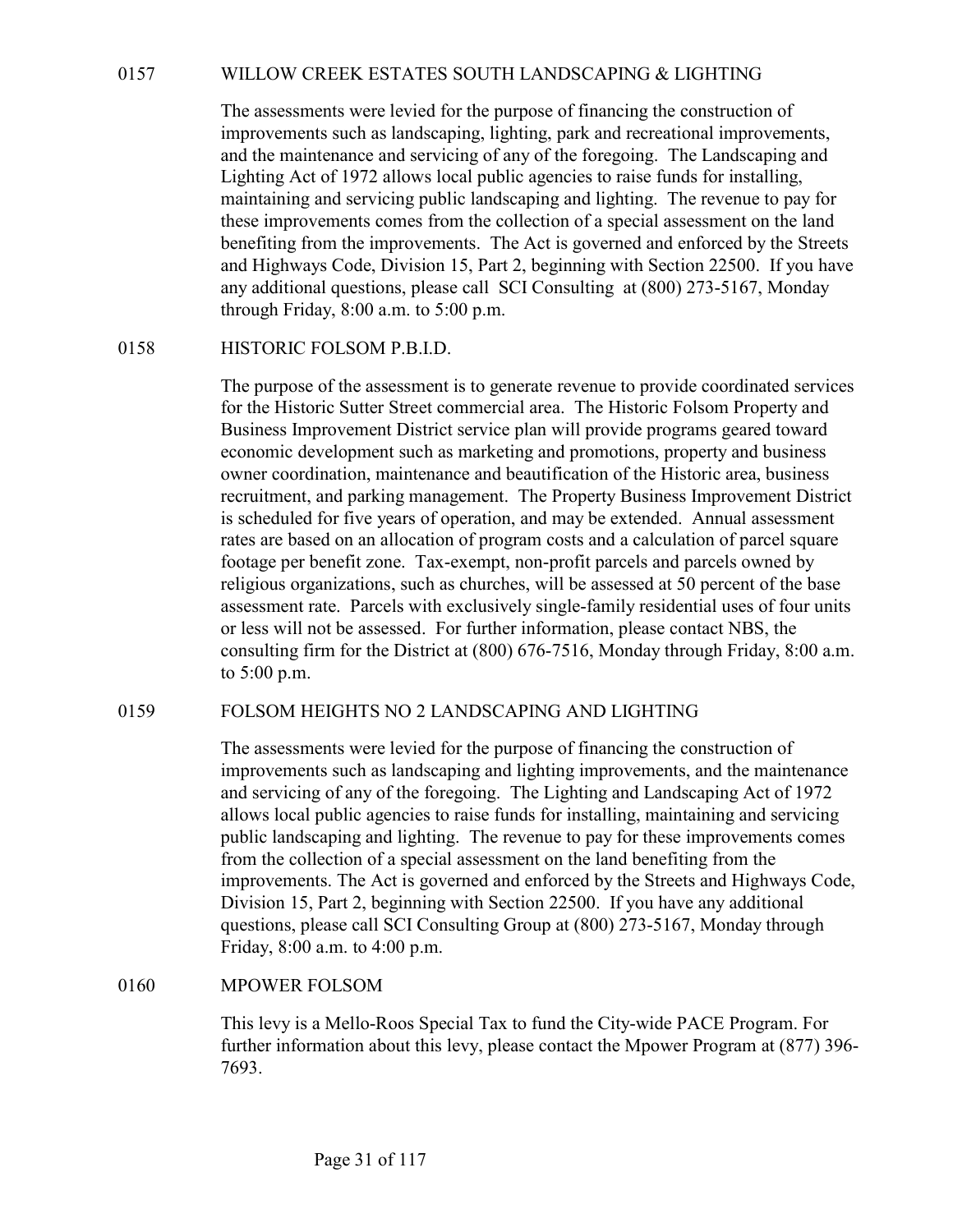0161 SOUTHGATE LANDSCAPING & LIGHTING - CHURCHILL DOWNS<br>This benefit assessment district provides funding for improvements, maintenance,<br>and servicing of park and recreation facilities, public landscaping, and public<br>ligh This benefit assessment district provides funding for improvements, maintenance, and servicing of park and recreation facilities, public landscaping, and public lighting and related appurtenant improvements. Improvements funded include Churchill Downs Community Park (Waterman Road & Vintage Park Drive), Caymus Park (Caymus & Vintage Park Drives), Carlisle Woods Park (Carlisle Avenue & Caymus Drive), Vineyard Park (Grand Cru Drive), Robert Cochran Park (Waterman & Westray Roads), Boulder Glen Park (Caymus Drive & Tillotson Parkway), Tillotson Parkway, the Pat O'Brien Community Center and New Aquatic Center (Waterman Road & Vintage Park Drive). The benefit is based on a flat rate for residential, number of units for apartments, or developed square footage for commercial properties. This direct levy has been imposed by Southgate Recreation & Park District. For further information, please call (800) 441-8280. 80017HGATE LANDSCAPING & LIGHTING - CHURCHILL DOWNS<br>
This benefit assessment district provides funding for improvements, maintenance,<br>
and servicing of park and recreation facilieis, public landscaping, and public<br>
lighti

This levy is a Mello-Roos Special Tax. The Dry Creek Joint Elementary School District Board of Trustees established this Mello-Roos Community Facilities District (CFD) in Antelope to partially finance the construction of needed school facilities within the CFD boundaries. The Board of Trustees levies an annual special tax on properties within the CFD to pay for debt service on previously issued bonds and for other costs associated with the construction of the new school facilities within the CFD boundaries. If the property tax bill including this special tax is not paid by the last business day of June, the property will be subject to accelerated judicial foreclosure initiated by the levying district. For further information, please contact the County of Sacramento, Special Districts Section at (916) 874-6525. Farxway, Illotson Parkway, the Pat O Brien Community Center and New Aquate<br>Center (Waterman Road & Vintage Park Drive). The benefit is based on a flat rate<br>for residential, number of units for apartments, or developed squa

This levy is a Mello-Roos Special Tax. The County of Sacramento Board of Supervisors (Board) established this Mello-Roos Community Facilities District (CFD) to finance or refinance the acquisition, installation and improvement of energy efficiency, water conservation and renewable energy improvements permanently affixed to real property within the County of Sacramento. An annual special tax is levied on properties where the property owners voluntarily agreed to this financing to pay debt service on previously issued bonds and for other costs associated with the financing. If the property tax bill including this special tax is not paid by the last business day in June, the property will be subject to accelerated judicial foreclosure initiated by the levying district. For further information about this levy, please contact Willdan Financial Services at (866) 807-6864.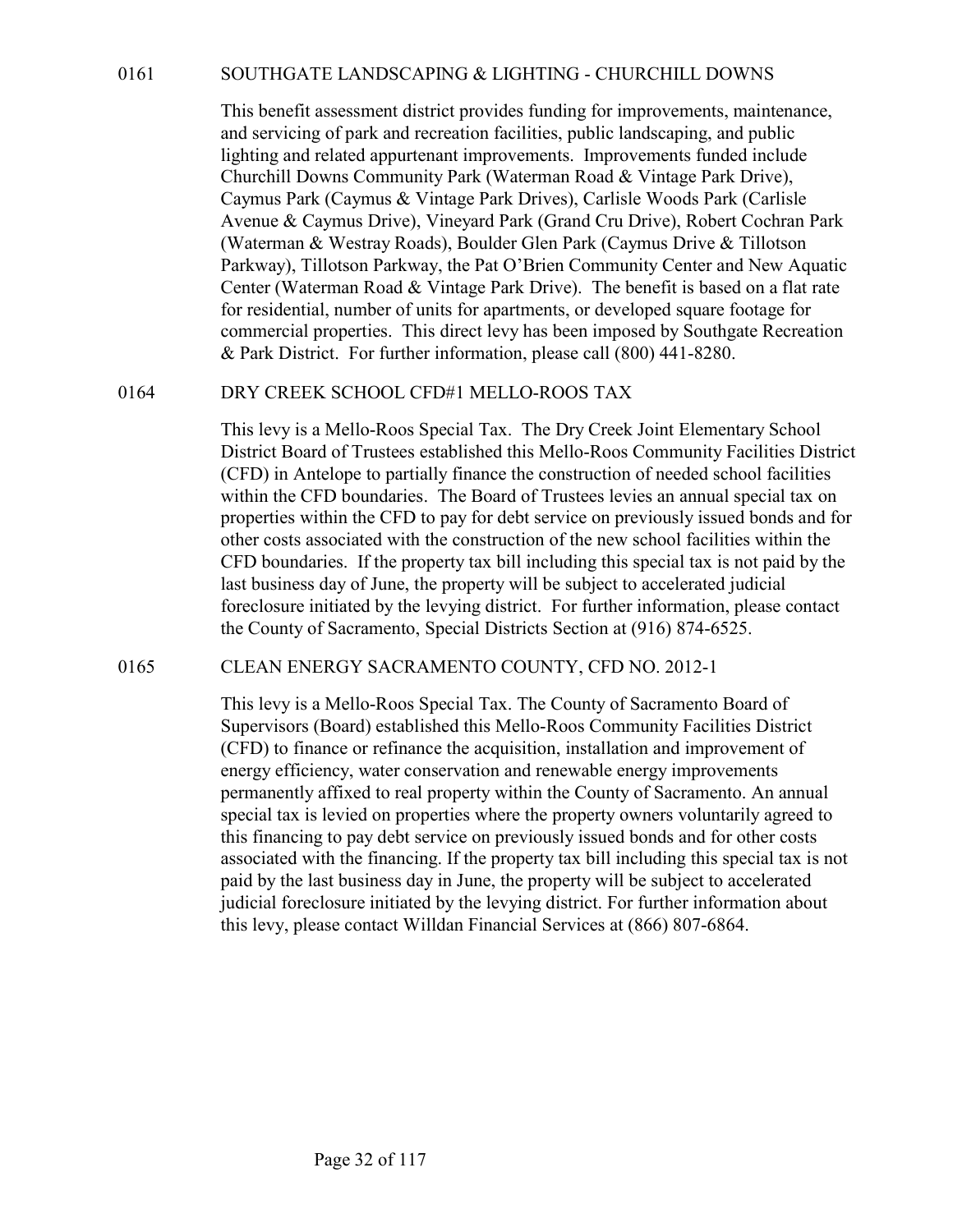0167 PHOENIX FIELD LANDSCAPING AND LIGHTING ASSESSMENT DISTRICT<br>This assessment district was formed in 1989 at the request of the developer to<br>build, maintain, improve and enhance the Little Phoenix Park, located at the co This assessment district was formed in 1989 at the request of the developer to build, maintain, improve and enhance the Little Phoenix Park, located at the corner of Phoenix Avenue and Vought Drive, the Phoenix Enclave and Swale adjacent to former Filbert Avenue, and other perimeter landscape areas along Madison and Sunset Avenues. The funding provides for the installation, maintenance and servicing of public facilities, including but not limited to, landscaping, sprinkler systems, park grounds, park facilities, landscape corridors, publicly owned trees, street frontages, playground equipment and picnic areas, as applicable, for property owned and maintained by the Assessment District. For further information, please contact SCI Consulting Group at (800) 273-5167. 9167 PHOENIX FIELD LANDSCAPING AND LIGHTING ASSESSME<br>
This assessment district was formed in 1989 at the request of the dev<br>
build, maintain, improve and enhance the Little Phoenix Park, locate<br>
of Phoenix Avenue and Vough

This special benefit assessment finances the Sacramento Area Flood Control Agency's regional flood control planning efforts to address the serious flood risk facing this community. Funds are used to conduct studies in coordination with the Federal and State government leading to constructing flood control projects to reduce the flood risk. Assessments are levied on properties within the Agency's jurisdictional boundaries that benefit from improved flood protection on the American and Sacramento Rivers, and their tributaries.Assessments are based on relative land value, area of parcel, and relative benefit derived from flood control. For further information, please contact the Sacramento Area Flood Control Agency at (916) 874-7606. severing of plouit ractitutes, Including but not imitted to, landscaping, sprinchers, systems, park grounds, park facilities, landscape corridors, publicly owned trees, street frontages, playground equipment and pienie are

This levy is a Sacramento Area Flood Control Agency Act (Cal. Water Code App., Chapter 130) assessment and is subject to accelerated judicial foreclosure. This special capital assessment provides additional local funding to cover cost increases in the ongoing Natomas Levee Improvement Project (Project), initiated following creation of the Consolidated Capital Assessment District. Changes in urban levee design standards have required significant modifications to the project and increased the estimated total project cost. Assessments are based on property- related benefits relative to depth of flooding, and damage to structures and land. For further information, please contact the Sacramento Area Flood Control Agency at (916) 874- 7606.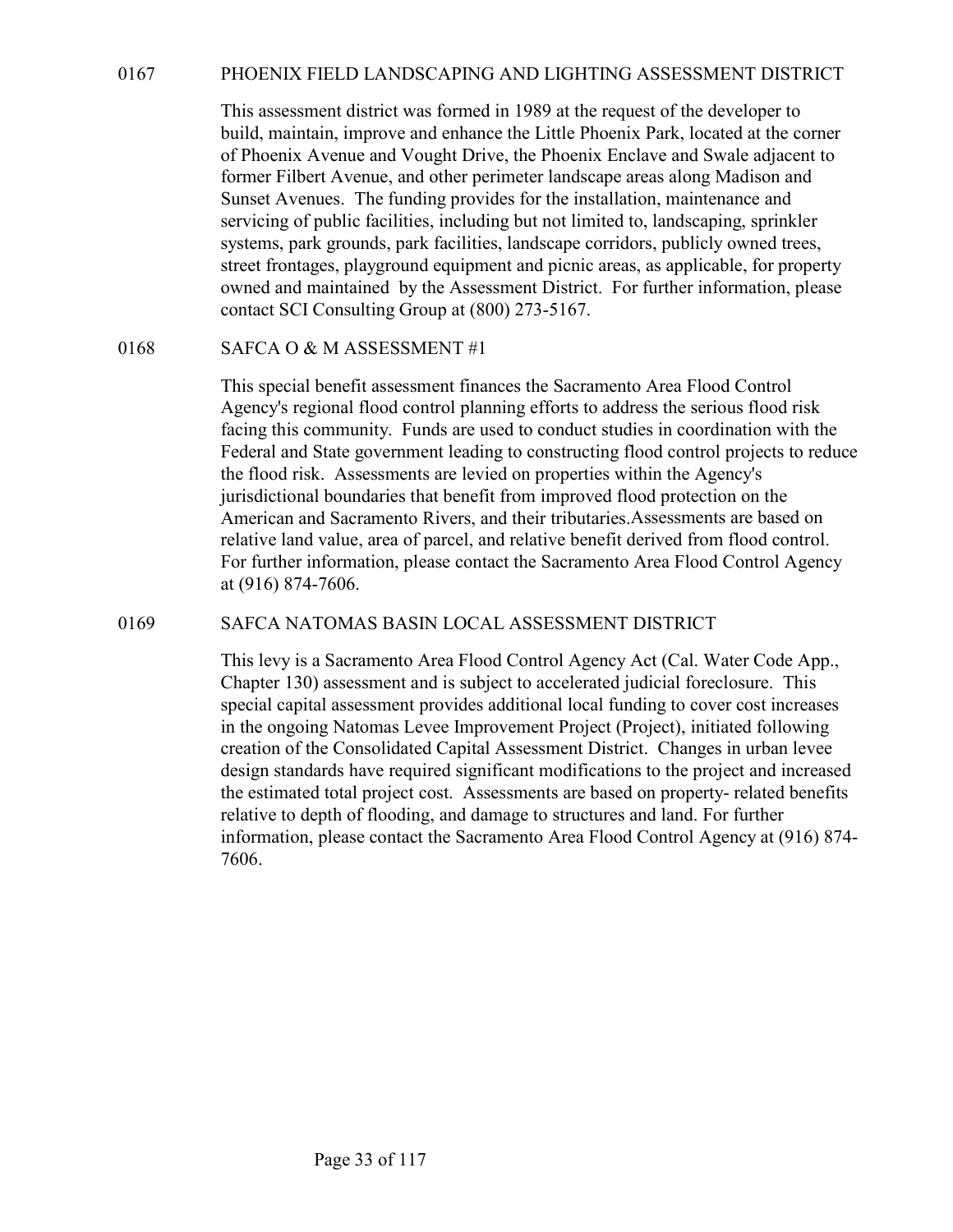This levy is inactive.

0170 LCR/ER CFD NO.1 IMPROVEMENT AREA #1 MELLO-ROOS TAX<br>This levy is inactive.<br>This levy is a Mello-Roos Special Tax. The County of Sacramento Board of<br>Supervisors (Board) established this Mello-Roos Community Facilities D This levy is a Mello-Roos Special Tax. The County of Sacramento Board of Supervisors (Board) established this Mello-Roos Community Facilities District (CFD) to finance the construction of certain major roadways, drainage facilities, highway interchanges, basic park improvements including a community center, and fire protection facilities necessary to serve the Laguna West area. The Board levies an annual special tax on properties within this Mello-Roos CFD to pay debt service on previously issued bonds and for other costs associated with the CFD. If the property tax bill including this special tax is not paid by the last business day of June, the property will be subject to accelerated judicial foreclosure initiated by the levying district. For further information, please contact the County of Sacramento, Special Districts Section at (916) 874-6525. 0170 LCR/ER CFD NO.1 IMPROVEMENT AREA #1 MELLO-ROOS TAX<br>
This levy is a Mello-Roos Special Tax. The Country of Sacramento Board of<br>
Supervisors (Board) established this Mello-Roos Community Facilities District<br>
(CFD) to f

This levy is inactive.

This levy is a Mello- Roos Special Tax. The County of Sacramento Board of Supervisors (Board) established this Mello-Roos Community Facilities District (CFD) to finance the construction of certain major roadways, drainage facilities, highway interchanges, basic park improvements, and fire protection facilities necessary to serve the Lakeside area. The Board levies an annual special tax on properties within this Mello-Roos CFD to pay debt service on previously issued bonds and for other costs associated with the CFD. If the property tax bill including this special tax is not paid by the last business day in June, the property will be subject to accelerated judicial foreclosure initiated by the levying district. For further information, please contact the County of Sacramento, Special Districts Section at (916) 874-6525. The property will be subject to accelerated judical foreclosure intitated pythe<br>
levying district. For further information, please contact the County of Sacramento,<br>
Special Districts Section at (916) 874-6525.<br>
LCR/ER CF

This levy is a Mello-Roos Special Tax. The County of Sacramento Board of Supervisors (Board) established this Mello-Roos Community Facilities District (CFD) to finance the construction of certain transportation, park, parkway and open space improvements necessary to serve a portion of the Florin Vineyard Community Plan area that is within the CFD boundary. The Board levies an annual special tax on properties within this Mello- Roos CFD to pay for the improvements and/or debt service on bonds issued and for other costs associated with the CFD. If the property tax bill including this special tax is not paid by the last business day in June, the property will be subject to accelerated judicial foreclosure initiated by the levying district. For further information, please contact the County of Sacramento, Special Districts Section at (916) 874-6265.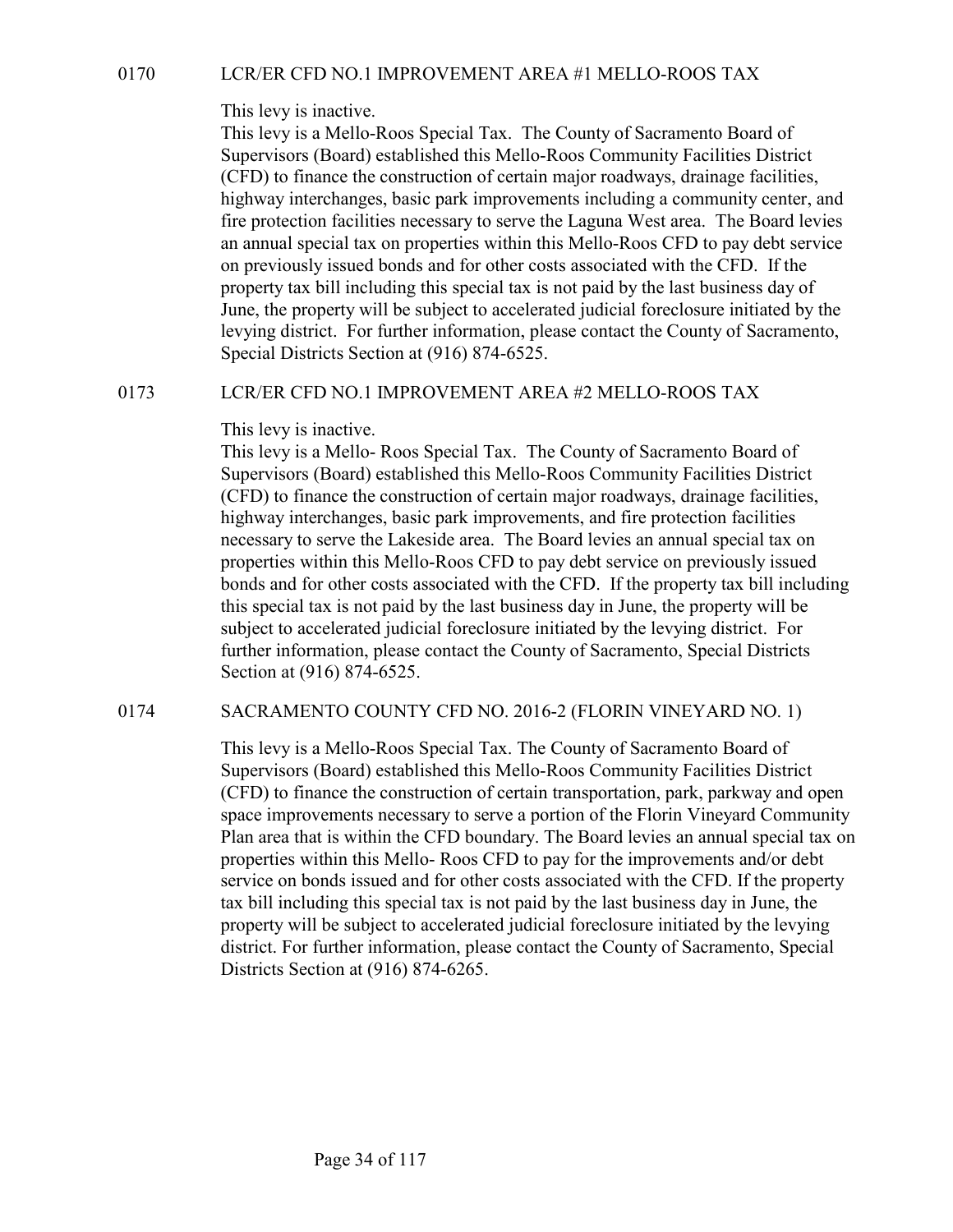ANTELOPE P.B.I.D.<br>
This levy is a Property and Business Improvement District (PBID) as<br>
County of Sacramento Board of Supervisors (Board) established this<br>
provide funding for security, maintenance & capital improvements, This levy is a Property and Business Improvement District (PBID) assessment. The County of Sacramento Board of Supervisors (Board) established this PBID to provide funding for security, maintenance & capital improvements, and administration & advocacy within the Antelope Business area. This assessment is levied by the Board annually on properties that benefit from these services. For further information, please contact the County of Sacramento, Special Districts Section at (916) 874-6525. 0175 ANTELOPE P.B.I.D.<br>
This levy is a Property and Business Improvement District (PBID) assessment. The<br>
County of Sacramento Board of Supervisors (Board) established this PBID to<br>
provide funding for security, maintenanc 0175 ANTELOPE P.B.I.D.<br>
This levy is a Property and Business Improvement District (PBID) a:<br>
County of Sacramento Board of Supervisors (Board) established this<br>
provide funding for security, maintenance & capital improvem

This County service area funds the maintenance and electrical costs of providing safety lighting and street lighting services within Zone 1, the unincorporated area of the County. Safety lights illuminate intersections. Street lights illuminate residential neighborhoods and business districts. Service charges are levied on properties that receive benefit from the services. For further information, please contact the County of Sacramento Department of Transportation at (916) 875-5239. further information, please contact the County of Sacramento, Speci<br>Section at (916) 874-6525.<br>CSA 1 LIGHTS SACTO UNINCORPORATED ZONE 1<br>This County service area funds the maintenance and electrical costs<br>safety lighting a safety lighting and street lighting services within Zone 1, the uninco<br>
the County. Safety lights illuminate intersections. Street lights illumi<br>
neighborhoods and business districts. Service charges are levied on<br>
receiv

This direct levy is inactive.

This service charge is no longer levied by the County of Sacramento. A successor district to CSA No. 5 is currently managed by the City of Elk Grove. Please refer to direct levy number 0013.

This direct levy is inactive. For information, please contact the Sacramento County Municipal Services Agency Infrastructure Finance Section at (916) 874-6525.

This direct levy is inactive.

This service charge is no longer levied by the County of Sacramento. A successor district to CSA No. 7 is currently managed by the City of Elk Grove. Please refer to direct levy number 0014.

COUNTT SENVICE AREA #5<br>
This direct levy is inactive.<br>
This service charge is no longer levied by the County of Sacramento<br>
district to CSA No. 5 is currently managed by the City of Elk Grove.<br>
direct levy umber 0013.<br>
COU This levy is a Property and Business Improvement District (PBID) assessment. The County of Sacramento Board of Supervisors (Board) established this PBID to provide funding for marketing promotions, economic development, streetscape beautification efforts including trash and graffiti removal, and additional security within the Florin Road area. This assessment is levied by the Board annually on properties that benefit from these services. For further information, please contact the County of Sacramento, Special Districts Section at (916) 874-6525.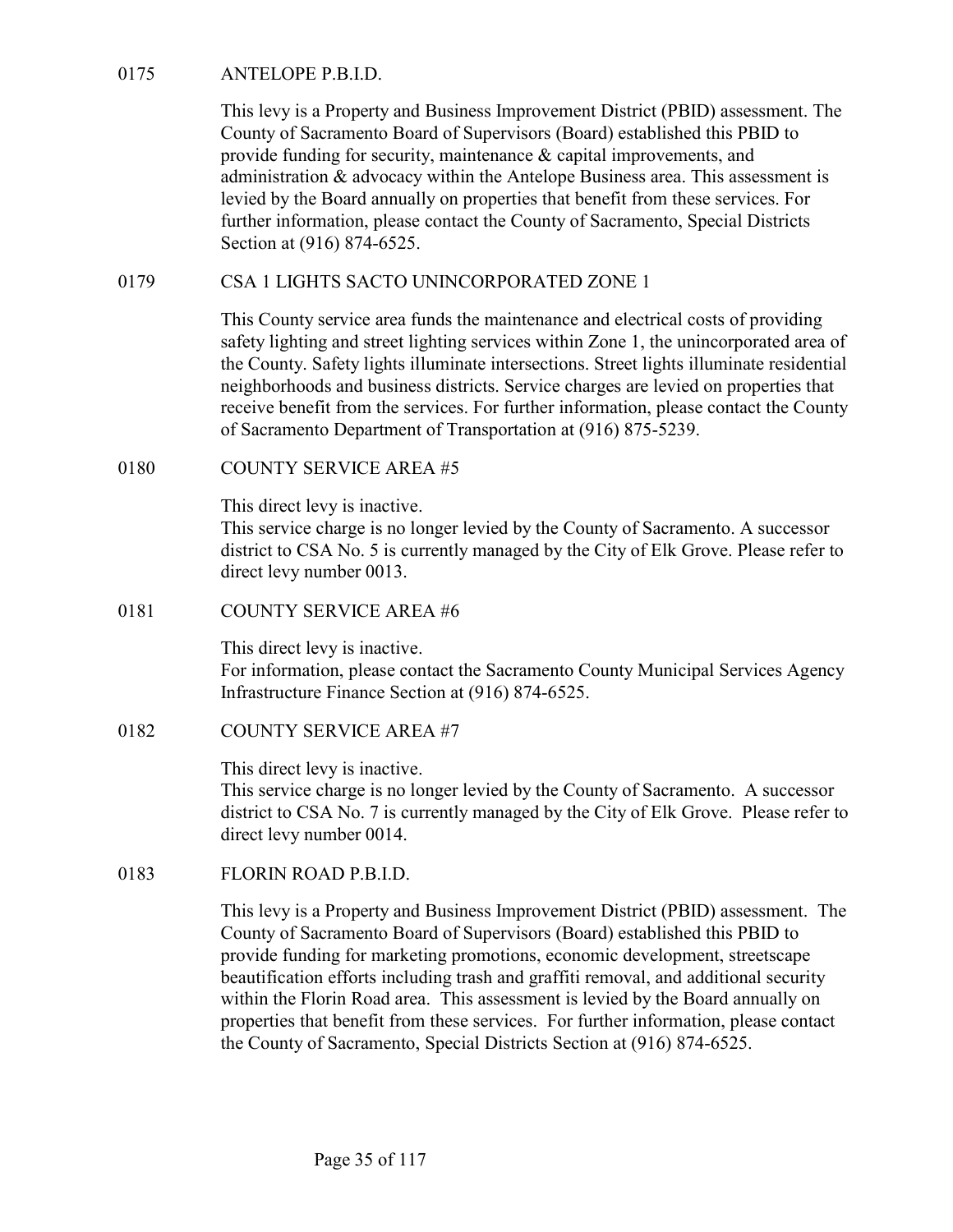FULTON AVE P.B.I.D.<br>This levy is a Property and Business Improvement District (PBID) as<br>County of Sacramento Board of Supervisors (Board) established thi<br>provide funding for landscaping, streetscape, marketing, promotions<br> This levy is a Property and Business Improvement District (PBID) assessment. The County of Sacramento Board of Supervisors (Board) established this PBID to provide funding for landscaping, streetscape, marketing, promotions, economic development, security, and business and commercial property advocacy within the Fulton Avenue area between the Capitol City Freeway and Arden Way. This assessment is levied by the Board annually on properties that benefit from these services. For further information, please contact the County of Sacramento, Special Districts Section at (916) 874-6525. FULTON AVE P.B.I.D.<br>
This levy is a Property and Business Improvement District (PBID) at<br>
County of Sacramento Board of Supervisors (Board) established thi<br>
provide funding for landscaping, streetscape, marketing, promotio Inst levy is a Property and Business improvement District (PBID) assessment. In<br>County of Sacramento Board of Supervisors (Board) established this PBID to<br>provide funding for landscaping, streetscape, marketing, promotions

This levy is a Property and Business Improvement District (PBID) assessment. The County of Sacramento Board of Supervisors (Board) established this PBID to provide funding for capital improvements, security, maintenance, advocacy  $\&$  image enhancement, and administration activities within the district boundary. This assessment is levied by the Board annually on properties that benefit from these services. For further information, please contact the County of Sacramento, Special Districts Section at (916) 874-6525.

This levy is a Mello-Roos Special Tax. The County of Sacramento Board of Supervisors (Board) established this Mello-Roos Community Facilities District (CFD) to finance the construction of certain roadway, drainage, sewer, landscape, airfield, and other facilities necessary to serve the McClellan Park area. The Board levies an annual special tax on properties within this Mello-Roos CFD to pay debt service on previously issued bonds and for other costs associated with the CFD. If the property tax bill including this special tax is not paid by the last business day of June, the property will be subject to accelerated judicial foreclosure initiated by the levying district. For further information, please contact the County of Sacramento, Special Districts Section at (916) 874-6525. provate unitmg to responsive mperovements, security, manuemente, and administration activities within the district boundary. This<br>
assessment is levied by the Board amnually on properties that benefit from these<br>
services.

This levy is a Mello-Roos Special Tax. The County of Sacramento Board of Supervisors (Board) established this Mello-Roos Community Facilities District (CFD) to finance landscape installation and maintenance services. This special tax is levied by the Board of Supervisors annually on properties within the district. For further information, please contact the County of Sacramento, Special Districts Section at (916) 874-6525.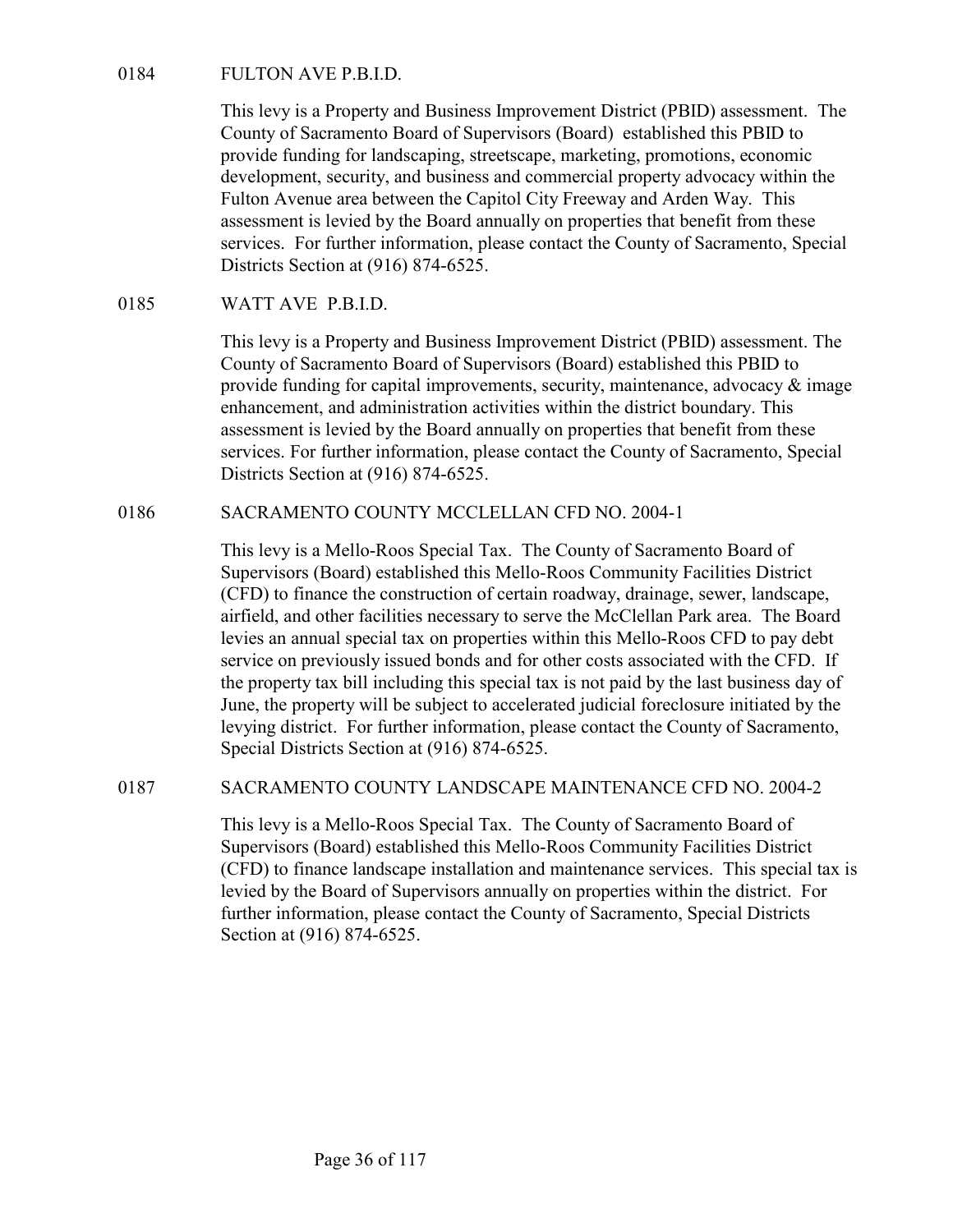0188 SACRAMENTO COUNTY METRO AIR PARK SERVICES CFD NO. 2000-1<br>This levy is a Mello-Roos Special Tax. The County of Sacramento Board of<br>Supervisors (Board) established this Mello-Roos Community Facilities District<br>(CFD) to This levy is a Mello-Roos Special Tax. The County of Sacramento Board of Supervisors (Board) established this Mello-Roos Community Facilities District (CFD) to finance the roadway landscaped median maintenance and drainage detention basin ground water pumping necessary to serve the Metro Air Park area. This special tax is levied by the Board annually on properties within the CFD. For further information, please contact the County of Sacramento, Special Districts Section at (916) 874-6525. SACRAMENTO COUNTY METRO AIR PARK SERVICES CFD NO. 2000-1<br>
This levy is a Mello-Roos Special Tax. The County of Sacramento Board of<br>
Supervisors (Board) established this Mello-Roos Community Facilities District<br>
(CFD) to fi

This levy is a Mello-Roos Special Tax. The County of Sacramento Board of Supervisors (Board) established this Mello-Roos Community Facilities District (CFD) to finance the construction of certain roadway, drainage, water supply, sanitary sewer, landscaping, fire protection, and other facilities necessary to serve the Metro Air Park area. The Board levies an annual special tax on properties within this Mello-Roos CFD to pay debt service on previously issued bonds and for other costs associated with the CFD. If the property tax bill including this special tax is not paid by the last business day of June, the property will be subject to accelerated judicial foreclosure initiated by the levying district. For further information, please contact the County of Sacramento, Special Districts Section at (916) 874-6525. (CFD) to mance in e foodway inansceaped median mantenance and crainage<br>decirtion basin ground water pumping necessary to serve the Metro Air Park area.<br>This special tax is levied by the Board annually on properties within

This levy is a Mello-Roos Special Tax. The County of Sacramento Board of Supervisors (Board) established this Mello-Roos Community Facilities District (CFD) to finance the construction of certain roadway, drainage, sewer, water, library, park, and fire facilities necessary to serve the Laguna Stonelake area. The Board levies an annual special tax on properties within this CFD to pay debt service on previously issued bonds and for other costs associated with the CFD. If the property tax bill including this special tax is not paid by the last business day of June, the property will be subject to accelerated judicial foreclosure initiated by the levying district. For further information, please contact the County of Sacramento, Special Districts Section at (916) 874-6525. this Mello-Roos CFD to pay debt service on previously issued obonds and or other<br>costs associated with the CFD. If the property tax bill including this special tax is<br>not paid by the last business day of June, the property

This levy is inactive.

This levy is a Mello-Roos Special Tax. The County of Sacramento Board of Supervisors (Board) established this Mello-Roos Community Facilities District (CFD) to finance the design of certain public infrastructure facilities necessary to serve the Metro Air Park area. The Board levies an annual special tax on properties within this Mello-Roos CFD to pay debt service on previously issued bonds and for other costs associated with the CFD. If the property tax bill including this special tax is not paid by the last business day of June, the property will be subject to accelerated judicial foreclosure initiated by the levying district. For further information, please contact the County of Sacramento, Special Districts Section at (916) 874-6525.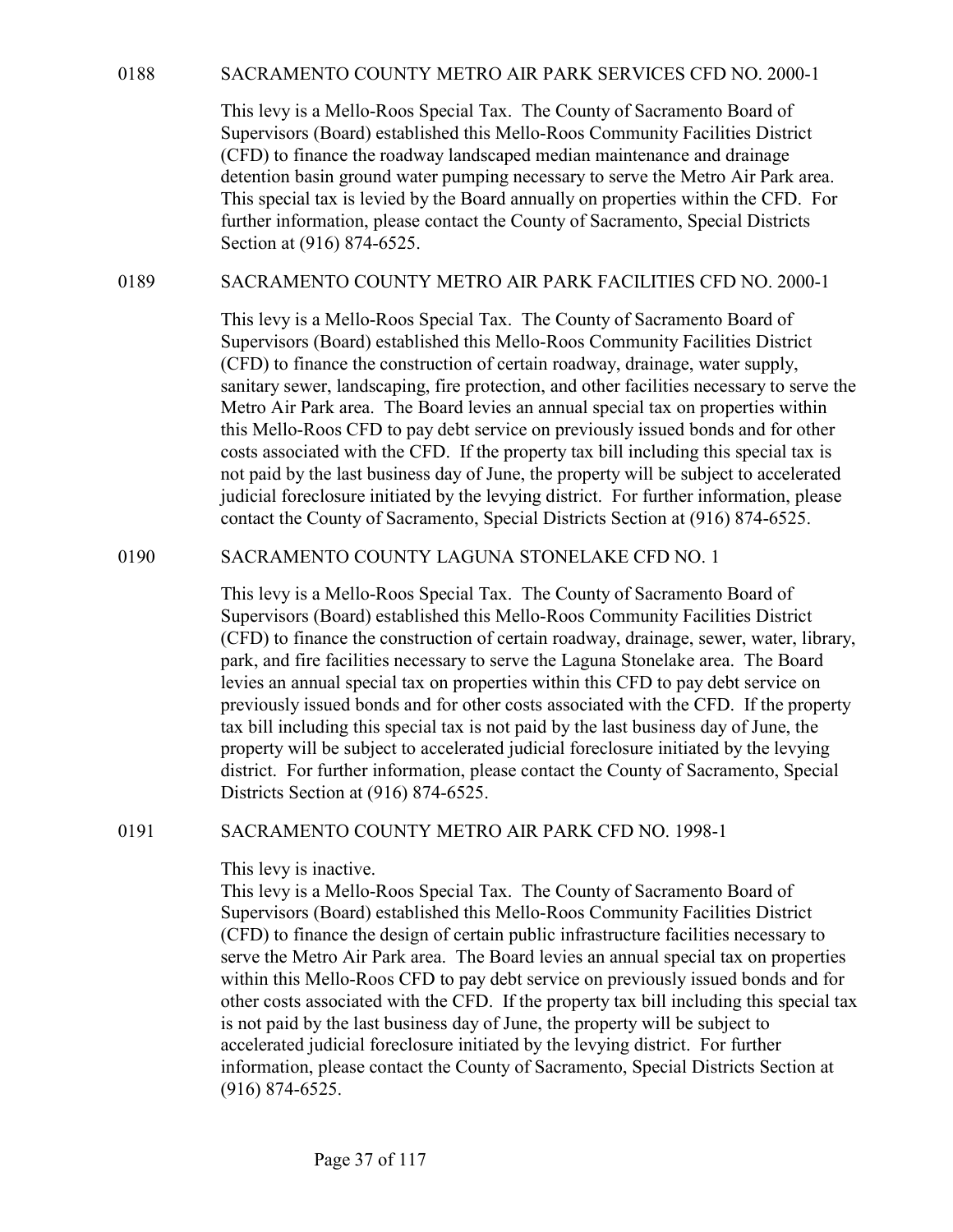SACRAMENTO COUNTY PARK MEADOWS CFD NO. 1<br>This levy is a Mello-Roos Special Tax. The County of Sacramento Board of<br>Supervisors (Board) established this Mello-Roos Community Facilities District<br>(CFD) to finance the acquisiti This levy is a Mello-Roos Special Tax. The County of Sacramento Board of Supervisors (Board) established this Mello-Roos Community Facilities District (CFD) to finance the acquisition and construction of a portion of West Stockton Boulevard and some related water and drainage improvements from Dunisch Road to Lewis Stein Road. The Board levies an annual special tax on properties within this Mello-Roos CFD to pay debt service on previously issued bonds and for other costs associated with the CFD. If the property tax bill including this special tax is not paid by the last business day of June, the property will be subject to accelerated judicial foreclosure initiated by the levying district. For further information, please contact the County of Sacramento, Special Districts Section at (916) 874-6525. SACRAMENTO COUNTY PARK MEADOWS CFD NO. 1<br>This levy is a Mello-Roos Special Tax. The County of Sacramento Board of<br>Supervisor (Board) established this Mello-Roos Community Facilities District<br>(CFD) to finance the acquisitio

# AREA NO.1

This levy is a Mello-Roos Special Tax. The County of Sacramento Board of Supervisors (Board) established this Mello-Roos Community Facilities District (CFD) to finance the landscape maintenance and installation services associated with the Independence at Mather residential subdivision. A special tax is levied by the Board annually on properties within the CFD that benefit from the services. For further information, please contact the County of Sacramento, Special Districts Section at (916) 874-6525. Boulevard and some related water and dramage improvements from<br>to Lewis Stein Road. The Board levies an annual special tax on prop<br>this Mello-Roos CFD to pay debt service on previously issued bonds<br>costs associated with th

This levy is a Property and Business Improvement District (PBID) assessment. The County of Sacramento Board of Supervisors (Board) established this PBID to provide funding for clean and safe enhancements, streetscape and image enhancements, economic enhancements, and advocacy and administration within the business district of the Carmichael area. This assessment is levied by the Board annually on properties that benefit from these services. For further information, please contact the County of Sacramento, Special Districts Section at (916) 874-6525. This levy is a Mello-Roos Special Tax. The County of Sacramento I<br>Supervisors (Board) established this Mello-Roos Community Facilit<br>(CFD) to finance the landscape maintenance and installation service<br>the Independence at Ma

This direct levy is inactive.

This levy is a 1915 Improvement Bond Act Assessment. This Special Capital Assessment finances repayment of bonds issued to construct a series of levee and other flood control improvements in the North Area Local Project. The project will provide increased flood protection to the Natomas Basin, and portions of Rio Linda and North Sacramento along the lower Dry and Arcade Creek watersheds. Assessments are levied on properties within the boundaries of the area receiving the benefit of the added flood protection from the completed project. Assessments are based on property-related benefits of maintenance of land values and avoiding flood damages to improvements on the land. If this tax bill is not paid by the last business day of June, this assessment will be subject to accelerated judicial foreclosure initiated by the levying district. For further information, please contact the Sacramento Area Flood Control Agency at (916) 874-7606.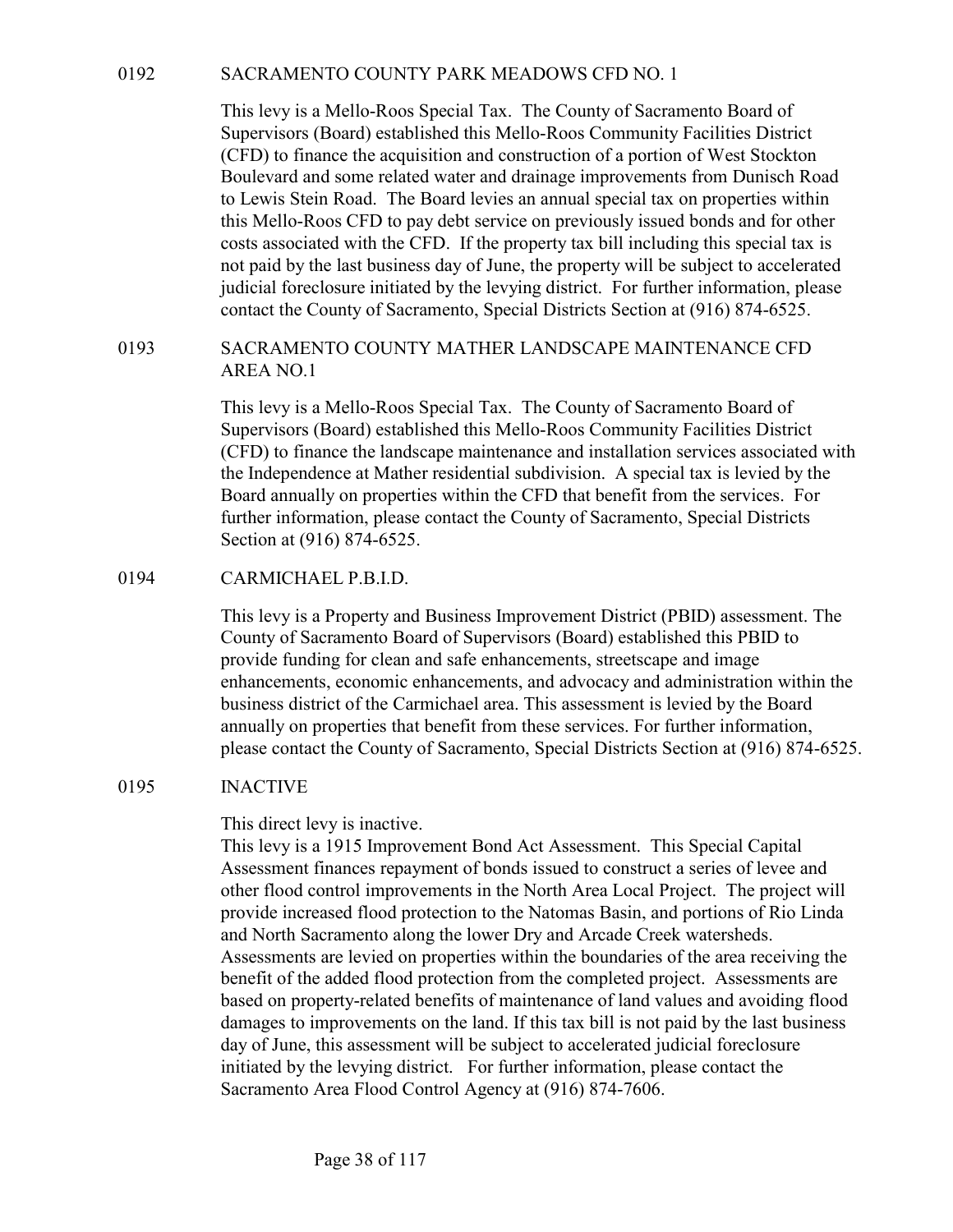0196<br>
INACTIVE<br>
This direct levy is inactive.<br>
The Special Capital Assessment finances improvements to Folsom I<br>
along the American River and in South Sacramento. The project will<br>
increased flood protection to properties The Special Capital Assessment finances improvements to Folsom Dam and levees along the American River and in South Sacramento. The project will provide increased flood protection to properties within the designated 100-year flood plane in Sacramento. Assessments are levied on properties within the boundaries of the area receiving the benefit of the added flood protection as a result of the competed project. Assessments are based on property-related benefits of maintenance of land values and avoiding flood damage to improvements on the land. For further information, please contact the Sacramento Area Flood Control Agency at (916) 874- 7606. 0196 INACTIVE<br>
This direct levy is inactive.<br>
The Special Capital Assessment finances improvements to Folsom I<br>
along the American River and in South Sacramento. The project wil<br>
increased flood protection to properties wi

This direct levy is inactive.

This levy is a Sacramento Area Flood Control Agency Act (Cal. Water Code App., Chapter 130) assessment and is subject to accelerated judicial foreclosure. This Special Capital Assessment finances repayment of bonds issued to construct a series of levee and other flood control improvements in the North Area Local Project as well as a series of projects necessary to provide 100-year flood protection for developed areas in Sacramento's major floodplains as quickly as possible. In addition, it funds a series of projects to provide 200-year flood protection for developed areas in Sacramento's major floodplains. Assessments are based on property-related benefits related to depth of flooding, and damage to structures and land. For further information, please contact the Sacramento Area Flood Control Agency at (916) 874-7606. values and avoiding flood alamage to improvements on the land. For turner<br>
information, please contact the Sacramento Area Flood Control Agency at (91<br>
7606.<br>
NACTIVE<br>
This direct levy is inactive.<br>
This direct levy is a S

The Sacramento Area Flood Control Agency (SAFCA) formed this district in 2016 as authorized by the SAFCA Act, Water Code Appendix Section 130-1 et seq. and following a Proposition 218 protest procedure election and is subject to accelerated judicial foreclosure. This Special Capital Assessment finances repayment of bonds issued to construct a series of levee and other flood control improvements in the original Consolidated Capital Assessment District as well as a series of projects necessary to provide 100-year flood protection for developed areas in Sacramento's major floodplains as quickly as possible. In addition, annual assessments fund the local share of flood risk reduction projects on the lower American River and Sacramento River and their tributaries. Assessments are based on property-related benefits related to depth of flooding, and damage to structures and land. For further information, please contact the Sacramento Area Flood Control Agency at (916) 874- 7606. and. For turther information, piease contact the Sacramento Area Fidel Agency at (916) 874-7606.<br>
SAFCA Consolidated Capital Assessment #2<br>
The Sacramento Area Flood Control Agency (SAFCA) formed this di<br>
as authorized by

This special assessment provides for the collection of unpaid costs of unpaid demolition, abatement and/or survey costs associated with substandard/dangerous buildings. For further information, please contact the City of Sacramento at (916) 808-5681.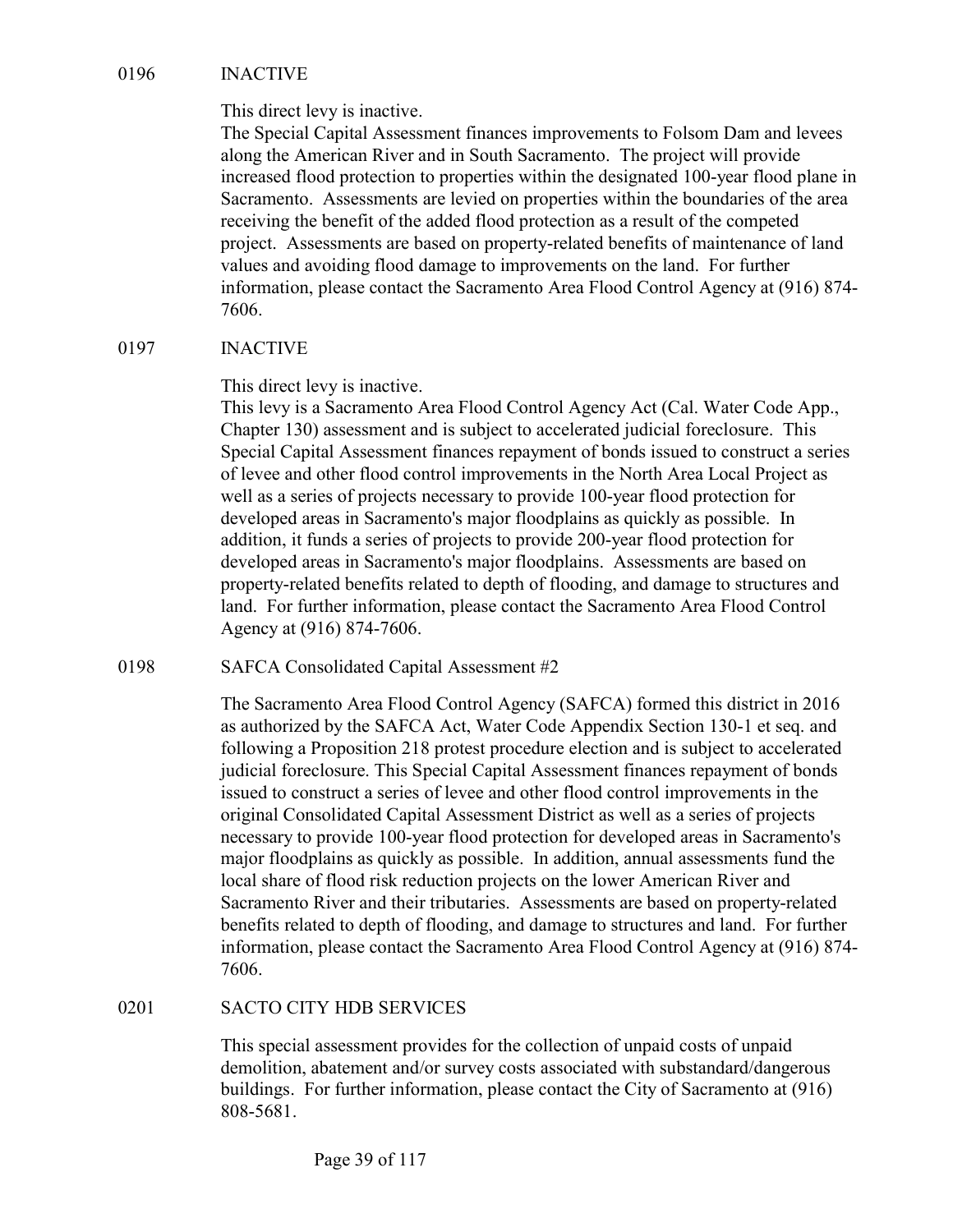0202 SACTO CITY DELINQUENT UTILITIES<br>This special assessment provides for the collection of delinquent Cit<br>utility service charges. The City charges may include services for we<br>storm drainage, regional sanitation, trash, a This special assessment provides for the collection of delinquent City of Sacramento utility service charges. The City charges may include services for water, sewer, storm drainage, regional sanitation, trash, and garden refuse. For further information, please contact the City of Sacramento Utility Billing Office at (916) 808-5454. SACTO CITY DELINQUENT UTILITIES<br>
This special assessment provides for the collection of delinquent City of<br>
utility service charges. The City charges may include services for water,<br>
storm drainage, regional sanitation, tr SACTO CITY DELINQUENT UTILITIES<br>
This special assessment provides for the collection of delinquent Cit<br>
utility service charges. The City charges may include services for www.<br>
storm drainage, regional sanitation, trash, a This special assessment provides for the collection of delinquent Cit<br>tutility service charges. The City charges may include services for w<br>storm drainage, regional sanitation, trash, and garden refuse. For fur<br>information

This special assessment provides for the collection of unpaid costs for weed abatement performed by the City of Sacramento. The City charges include disking and clearing debris from vacant lots. For further information, please contact the City of Sacramento, Revenue Collection office at (916) 808-5527. 0203 SACTO WEED ABATEMENT<br>
This special assessment provides for the collection of unpaid costs fa<br>
abatement performed by the City of Sacramento. The City charges i<br>
and clearing debris from vacant lots. For further inform

This special assessment provides for the collection of unpaid costs of sidewalk repairs. For further information, please contact the City of Sacramento, Revenue Collection office at (916) 808-5527.

This direct levy is inactive. For information, please contact the City of Sacramento Bonds and Assessments Department at (916) 808-5681.

This special assessment provides for the collection of unpaid administrative costs, public nuisance case management, abatements and/or removal of abandoned vehicles. For further information, please contact the City of Sacramento at (916) 808-5681. 0204<br>
SACTO CITY SIDEWALKS<br>
This special assessment provides for the collection of unpaid costs o<br>
repairs. For further information, please contact the City of Sacramer<br>
Collection office at (916) 808-5527.<br>
SACTO CITY BUI

This direct levy is inactive.

This special assessment provides for the collection of unpaid 1915 Public Improvements directly billed to property owners in prior fiscal years by the City of Sacramento. For further information, please contact the Bonds and Assessments Department at (916) 808-5681. This direct levy is inactive.<br>
For information, please contact the City of Sacramento Bonds and Assessments<br>
Department at (916) 808-5681.<br>
SACTO CITY PUBLIC NUISANCE<br>
This special assessment provides for the collection of

This special assessment provides funding for the maintenance of landscape strips and sound wall repair along Main Avenue and Sully Street and the maintenance of landscape strips along Lone Leaf Drive in North Sacramento. The district includes the Village Garden North Subdivision units one through five and the Norwood subdivision. For further information, please contact the City of Sacramento, Finance Department at 916-808-1440.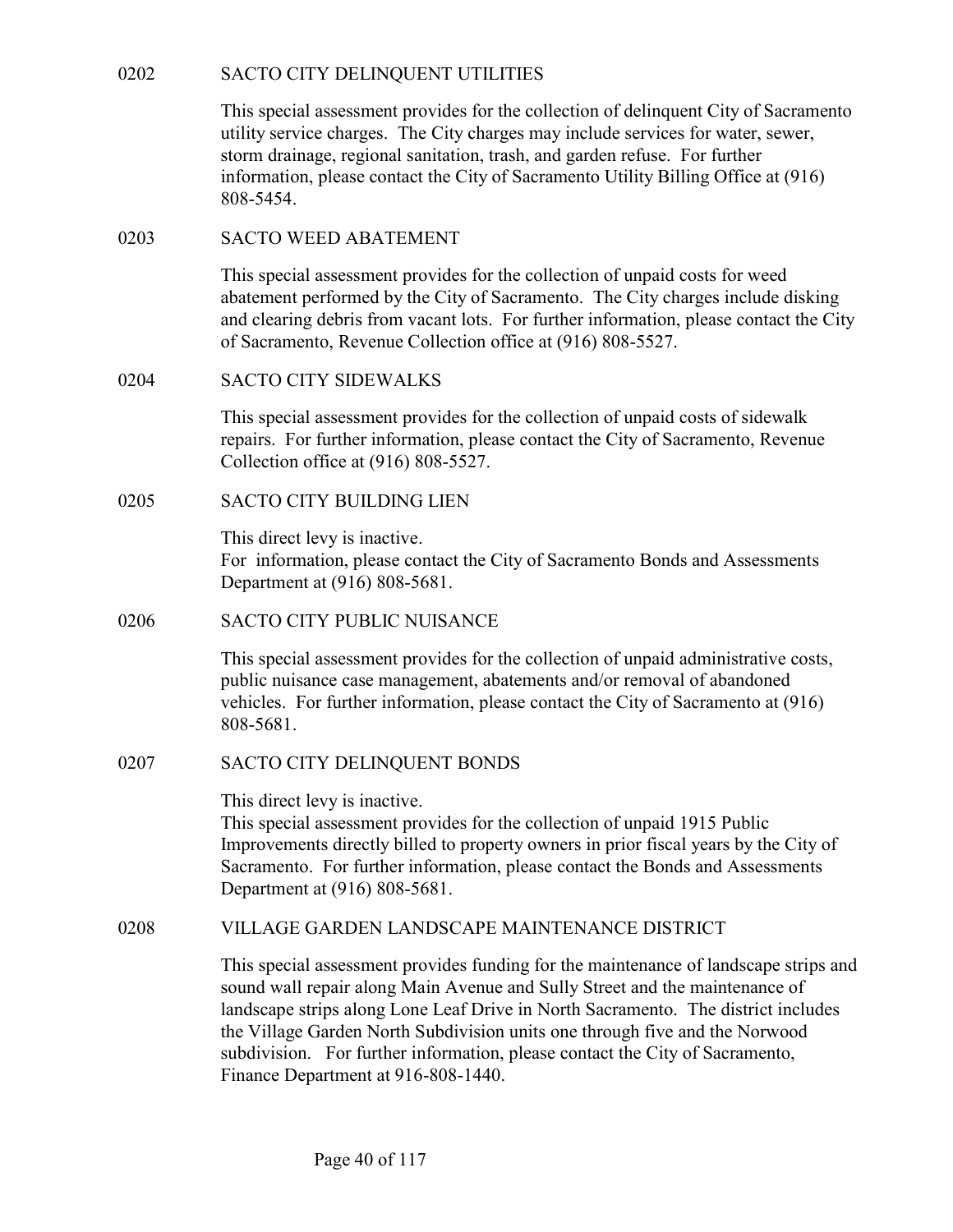0209<br>
MAINTENANCE BENEFIT AREA<br>
This direct levy is inactive.<br>
This special assessment provides for the collection of unpaid mainte<br>
area fees billed directly by the City of Sacramento in Fiscal Year 91-<br>
information, plea This special assessment provides for the collection of unpaid maintenance benefit area fees billed directly by the City of Sacramento in Fiscal Year 91-92. For further information, please contact the Bonds and Assessments Department at (916) 808- 5681. MAINTENANCE BENEFIT AREA<br>
This direct levy is inactive.<br>
This special assessment provides for the collection of unpaid mainte<br>
area fees billed directly by the City of Sacramento in Fiscal Year 91-<br>
information, please con

This levy is for the cost of providing utility services by the City of Galt to property owned by this party. Notices to the property owner were unsuccessful in the collection of charges for utility services. Any and all unpaid bills shall become a lien on the real property pursuant to Sections 8.16.125 and 13.04.070 of the Galt Municipal Code. For further information, please contact the Finance Department at (209) 366-7150. 0209<br>
MAINTENANCE BENEFIT AREA<br>
This direct levy is inactive.<br>
This special assessment provides for the collection of unpaid maintenance benefit<br>
area fees billed directly by the City of Sacramento in Fiscal Year 91-92. Fo information, please contact the Bonds and Assessments Department at (916) 808-<br>
5681.<br>
0210 GALT DELINQUENT UTILITY<br>
This levy is for the cost of providing utility services by the City of Galt to property<br>
owere by this pa

This special assessment provides for the collection of unpaid administrative penalties incurred due to non-compliance of abatement requirements to mow, disk or spray and clean weeds from vacant lots. For further information, please contact the City of Sacramento at (916) 808-5681.

This direct levy finances the maintenance of landscaped street medians and landscape corridors adjacent to property within the District, the maintenance of the north and south branches of Deadman Gulch, the installation and maintenance of street lighting facilities, and the installation of park improvements or the payment of debt service related to the installation of park improvements and other necessary improvements and incidental expenses pursuant to 22525 and 22526 of the Streets and Highways Codes, respectively, and as amended. Further information is available in the Marian O. Lawrence Public Library in the City of Galt, or by contacting the Finance Department at (209) 366-7150. 0211<br>
SAC WEED ABATEMENT ADMIN PENALTY<br>
This special assessment provides for the collection of unpaid administrative peralties<br>
incurred due to non-compliance of abatement requirements to mow, disk or spray<br>
and clean weed

This direct levy finances the maintenance of landscaped street buffers or medians and landscape corridors adjacent to property within the District, the maintenance of a portion of Hen Creek affecting Quail Hollow Unit 3-A subdivision, the installation and maintenance of street lighting facilities, the installation and maintenance of park facilities, or the payment of debt service related to the installation of park improvements, the installation and maintenance of a park/detention basin, and including other necessary improvements and incidental expenses pursuant to 22525 and 22526 of the Streets and Highways codes, respectively, and as amended. Further information is available in the Marian O. Lawrence Public Library in the City of Galt, or by contacting the Finance Department at (209) 366-7150.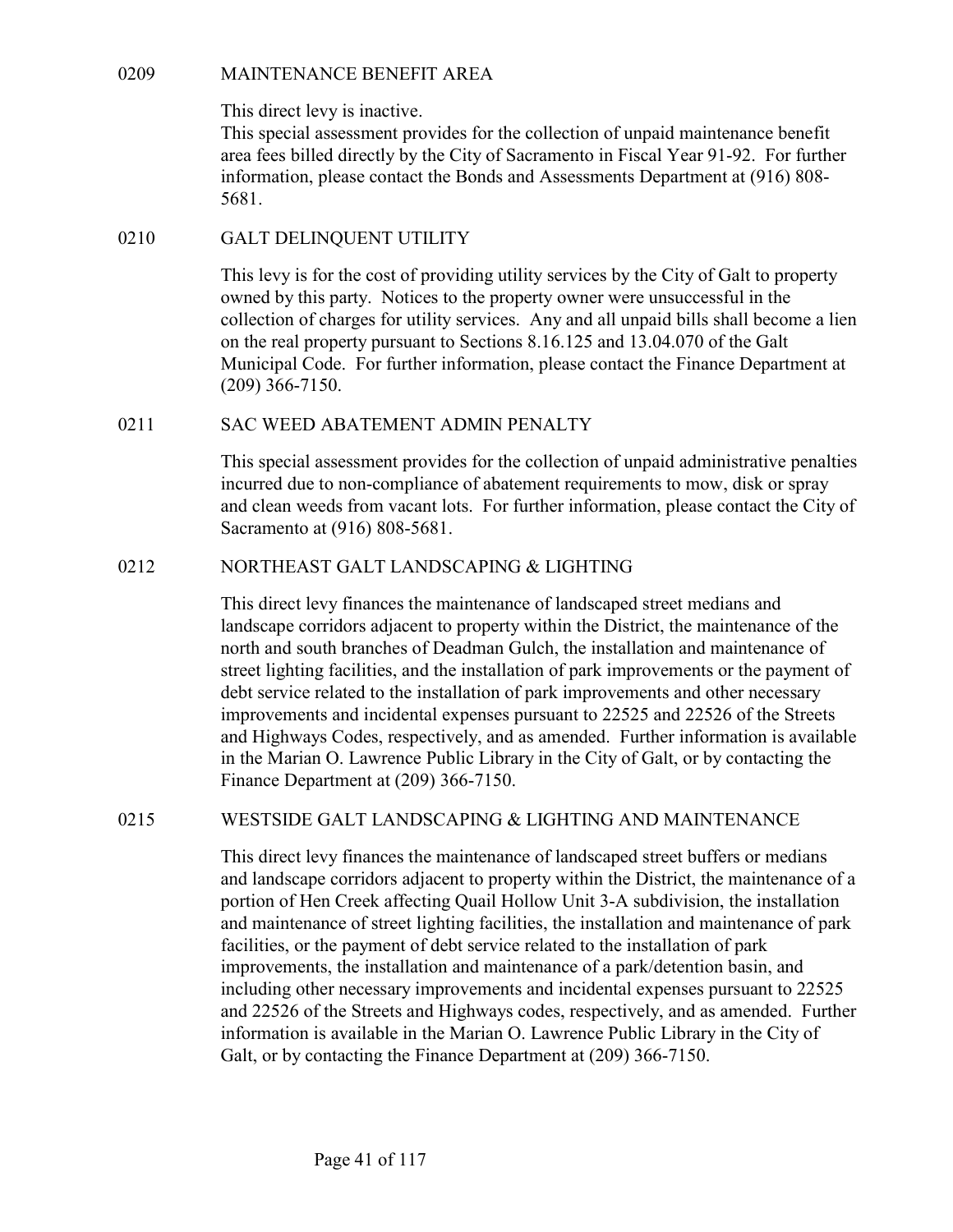0216 GALT CFD #1988-1<br>This direct levy is inactive.<br>This levy is a Mello-Roos Special Tax. This direct levy finances the<br>sewage facilities, storm drainage, street and road improvements and<br>street lighting as necessary and This levy is a Mello-Roos Special Tax. This direct levy finances the construction of sewage facilities, storm drainage, street and road improvements and construction, street lighting as necessary, and water storage facilities in the Northeast area of the City of Galt. If this tax bill is not paid by the last business day of June, this tax will be subject to accelerated judicial foreclosure initiated by the levying district. Further information is available in the Marian O. Lawrence Public Library in the City of Galt, or by contacting the Finance Department at (209) 366-7150. 0216<br>
0216 GALT CFD #1988-1<br>
This direct levy is nactive.<br>
This levy is a Mello-Roos Special Tax. This direct levy finances the construction of<br>
sewage facilities, storm drainage, street and road improvements and construc 0216 GALT CFD #1988-1<br>
This direct levy is inactive.<br>
This direct levy finances the construction of<br>
sewage facilities, storm drainage, street and road improvements and construction,<br>
street lighting as necessary, and wat

This Community Facilities District direct levy charge raises funds to pay bonds which finance construction of new schools for the Galt Elementary and High School Districts. For further information, please contact SCI Consulting Group at (800) 273- 5167.

IMPROVEMENT DISTRICT (ASSESSMENT #1)

Originally passed by a vote of the property owners in 1991 and extended by a vote of the property owners in July of 2011, this assessment provides revenue for various projects and improvements that provide special benefits to the assessor parcels or properties within the Improvement District. These projects and improvements are outlined in the District Master Plan, and include, but are not limited to, the following: refurbishment of parks, capital improvements, development of needed additional park and recreation facilities, and continued improvements to the irrigation, landscape/hardscape, and maintenance systems in all district parks. For further information, please contact SCI Consulting Group at (800) 273-5167 This Community Facilities District direct levy charge raises funds to pay bonds<br>which finance construction of new schools for the Galt Elementary and High School<br>Districts. For further information, please contact SCI Consu

IMPROVEMENT DISTRICT (ASSESSMENT #2)

Passed by a vote of the property owners in March of 2000, this assessment provides revenue for various projects and improvements that provide special benefits to the assessor parcels or properties within the Improvement District. This funding provides for the installation, maintenance and servicing of public recreational facilities and improvements, including, but not limited to, turf and play areas, landscaping, ground cover, shrubs and trees, irrigation systems, drainage systems, lighting, fencing, entry monuments, basketball courts, tennis courts, gymnasium, senior center, running tracks,

swimming pools, other recreational facilities, graffiti removal and repainting, and labor, materials, supplies, utilities and equipment, as applicable, at each of the locations owned, operated or maintained by the Fulton-El Camino Recreation and Park District. Capital projects may be completed in a pay-as-you-go method and may include playground enhancements, pathway repairs and improvements to various parks. For further information, please contact SCI Consulting Group at (800) 273- 5167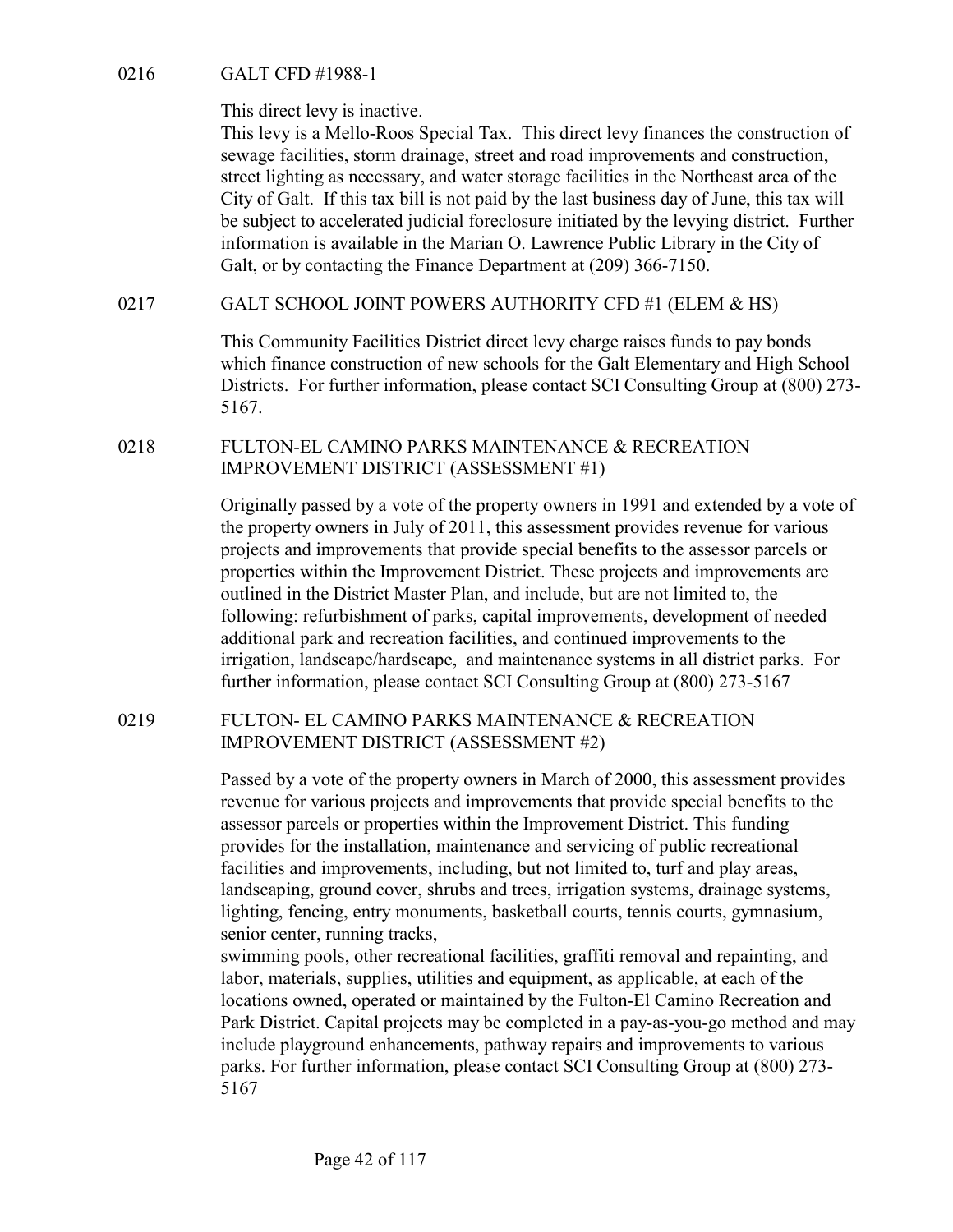O220 ARDEN PARK BENEFIT ASSESSMENT DISTRICT<br>The assessments were levied for the purpose of financing the construction,<br>maintenance, and operations of landscaping, park and recreation facilities, lighting<br>and improvements a The assessments were levied for the purpose of financing the construction, maintenance, and operations of landscaping, park and recreation facilties, lighting and improvements at Arden Park Recreation and Park District. Such improvements and repairs include, but are not limited to, turf, shrubs and trees, irrigation systems, sidewalks, asphalt, playgrounds, picnic areas, basketball and tennis courts, lighting, security, community center, park restrooms, swimming pool, and labor, materials, supplies, utilities and equipment as applicable. For further information, please contact the Arden Park Recreation and Park District Office at (916) 483-6069. ARDEN PARK BENEFIT ASSESSMENT DISTRICT<br>
The assessments were levied for the purpose of financing the construction,<br>
maintenance, and operations of landscaping, park and recreation facilities, lighting<br>
and improvements at

This direct levy is inactive.

The Arden Manor Recreation and Park District Landscape and Lighting District includes the area bounded by Arden Way to the north, Fair Oaks Boulevard to the south, Watt Avenue to the east and Fulton Avenue to the west. The assessment will fund the cost of servicing, maintaining, repairing and replacing existing park facilities and structures to ensure their continued availability for safe public use. Questions regarding the specific projects to be funded will gladly be answered by calling (916) 487-7851 Monday through Friday from 9:00 a.m. to 5:00 p.m. Board meetings are held on the third Thursday of the month at 1415 Rushden Drive at 6:30 p.m. and repairs melolute, out are not immed to, turn, samues and trees, ririgation systems<br>idevalus, a sphalt, playgrounds, pienic areas, hasketball and tennis courts, lighting,<br>security, community center, park restrooms, swim

The Mission Oaks Recreation and Park District, Parks and Recreation Maintenance and Improvement District is an assessment that provides funding for park maintenance services as well as for expanding and improving park facilities to meet the growing demand placed on the parks. The assessment proceeds will be used for park improvements such as new playground equipment, security patrols and playfield and building renovations. The supplemental funding was necessitated by a revenue shortfall created by escalating costs and declining revenues. The District was established following a successful assessment ballot proceeding in 2006. The assessment was adopted with 68 percent weighted support by property owner respondents. In 2016-2017 the rate of assessment is \$49.82 for a single family home. In future years, the assessment rate can increase by up to 3 percent per year. For further information, please contact Francisco & Associates, Inc. at (925) 867-3400. eauing (916) 487-7851 Monday through Priday from 9:00 a.m. to 5:00 p.m.<br>
meetings are held on the find Thursday of the month at 1415 Rushden Drive at 6:30<br>
p.m.<br>
MISSION OAKS LANDSCAPING & LIGHTING ASSESSMENT DISTRICT<br>
The

A parcel tax levied on single family residential parcels to provide neighborhood security patrol services, improve parks and amenities, renovate community buildings, aquatics facilities, additional park and facility safety features. For more information, please contact Francisco and Associates, Inc. at (800) 441-8280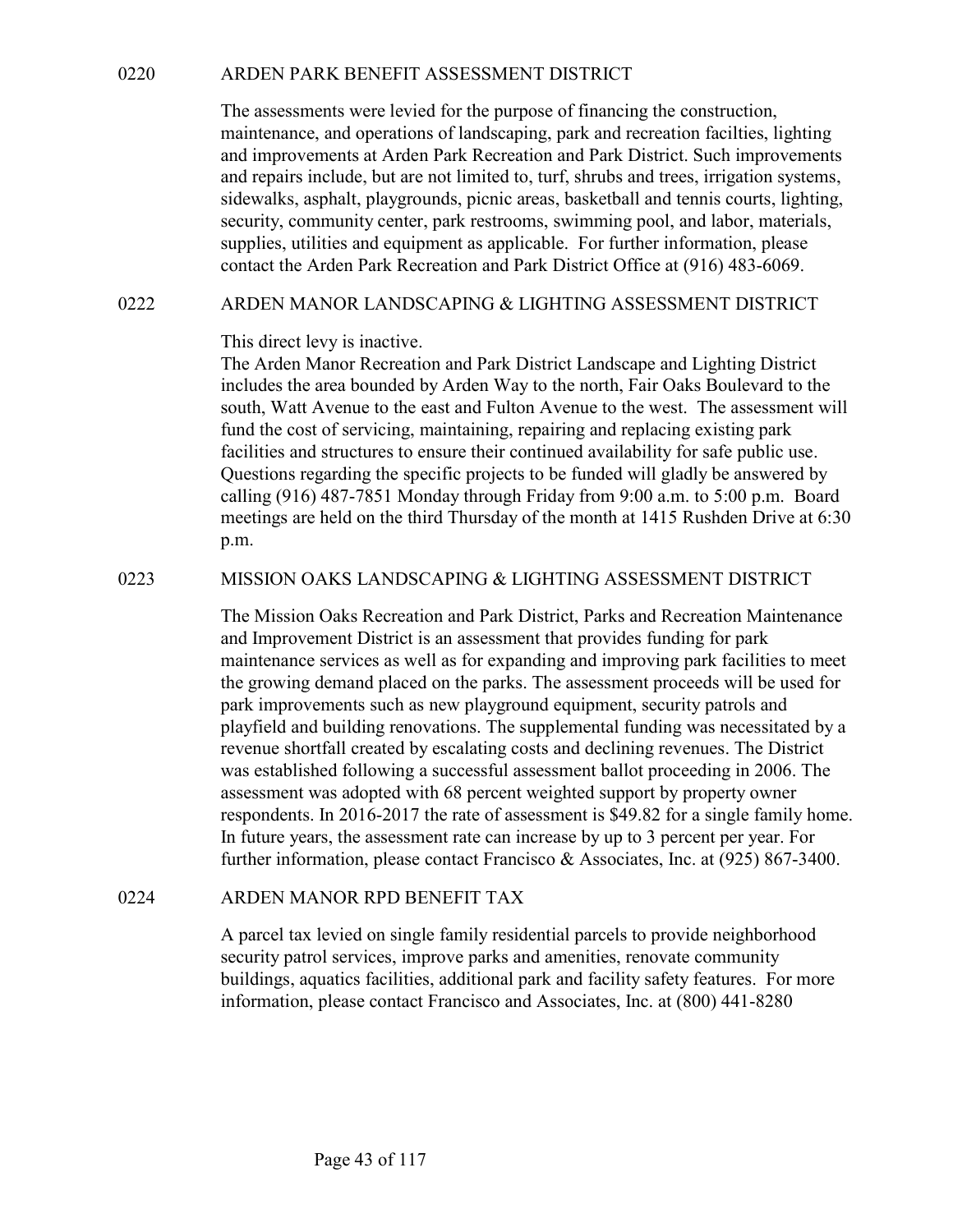GALT JOINT POWERS AUTHORITY CFD #1<br>This direct levy is inactive.<br>This levy is a Mello-Roos Special Tax. The district levy finances the acquisition<br>construction of a middle school on land owned by the Galt Joint Union Schoo This levy is a Mello-Roos Special Tax. The district levy finances the acquisition and construction of a middle school on land owned by the Galt Joint Union School District. If this tax bill is not paid by the last business day of June, this tax will be subject to accelerated judicial foreclosure initiated by the levying district. Further information is available in the Marian O. Lawrence Public Library in the City of Galt, or by contacting the Finance Department at (209) 366-7150. GALT JOINT POWERS AUTHORITY CFD #1<br>
This direct levy is inactive.<br>
This levy is a Mello-Roos Special Tax. The district levy finances the acqui-<br>
construction of a middle school on land owned by the Galt Joint Union Sch<br>
Di

# This direct levy is inactive.

This levy is a 1915 Improvement Bond Act Assessment. This assessment district was formed to finance the acquisition of public improvements, including storm sewer, water, distribution, sanitary sewer, lift station facilities, and street improvements. If this tax bill is not paid by the last business day of June, this assessment will be subject to accelerated judicial foreclosure initiated by the levying district. Further information is available in the Marian O. Lawrence Public Library in the City of Galt, or by contacting the Finance Department at (209) 366-7150. This arecet levy is nately.<br>This levy is a Mello-Roos Special Tax. The district levy finances the construction of a middle school on land owned by the Galt Joint Uni District. If this tax bill is not paid by the last busin

## This direct levy is inactive.

This levy is for the cost of weed abatement incurred by the City of Galt. Notices to the property owner were unsuccessful in the abatement of weeds; therefore, the City of Galt performed the abatement pursuant to Section 8.32.130 of the Galt Municipal Code. Since the cost of the abatement was not paid by the property owner within the 30 days, a lien was placed on the property and the amount was added to the next property tax bill pursuant to Section 8.32.150 of the Galt Municipal Code. For further information, please contact the Finance Department at (209) 366-7150. 1981 Sa 1915 Improvement Bond Act Assessment. This assessment district<br>to GALT - Recent and the medicinal condition of public improvements, including storm<br>was formed to finance the acquisition of public improvements, incl

This levy is a 1915 Improvement Bond Act Assessment. This reassessment district, previously Reassessment District 99-1, is comprised of Assessment Districts 1988-1, 1990-1 and 1992-1, which were refinanced as a consolidated district in June 1999. For further information relating to the underlying districts, please choose levy number 0211 for Assessment District 1988-1, levy number 0225 for Assessment District 1990-1, and levy number 0226 for Assessment District 1992-1, from the previous menu. Further information is available in the Marian O. Lawrence Public Library in the City of Galt, or by contacting the Finance Department at (209) 366- 7150.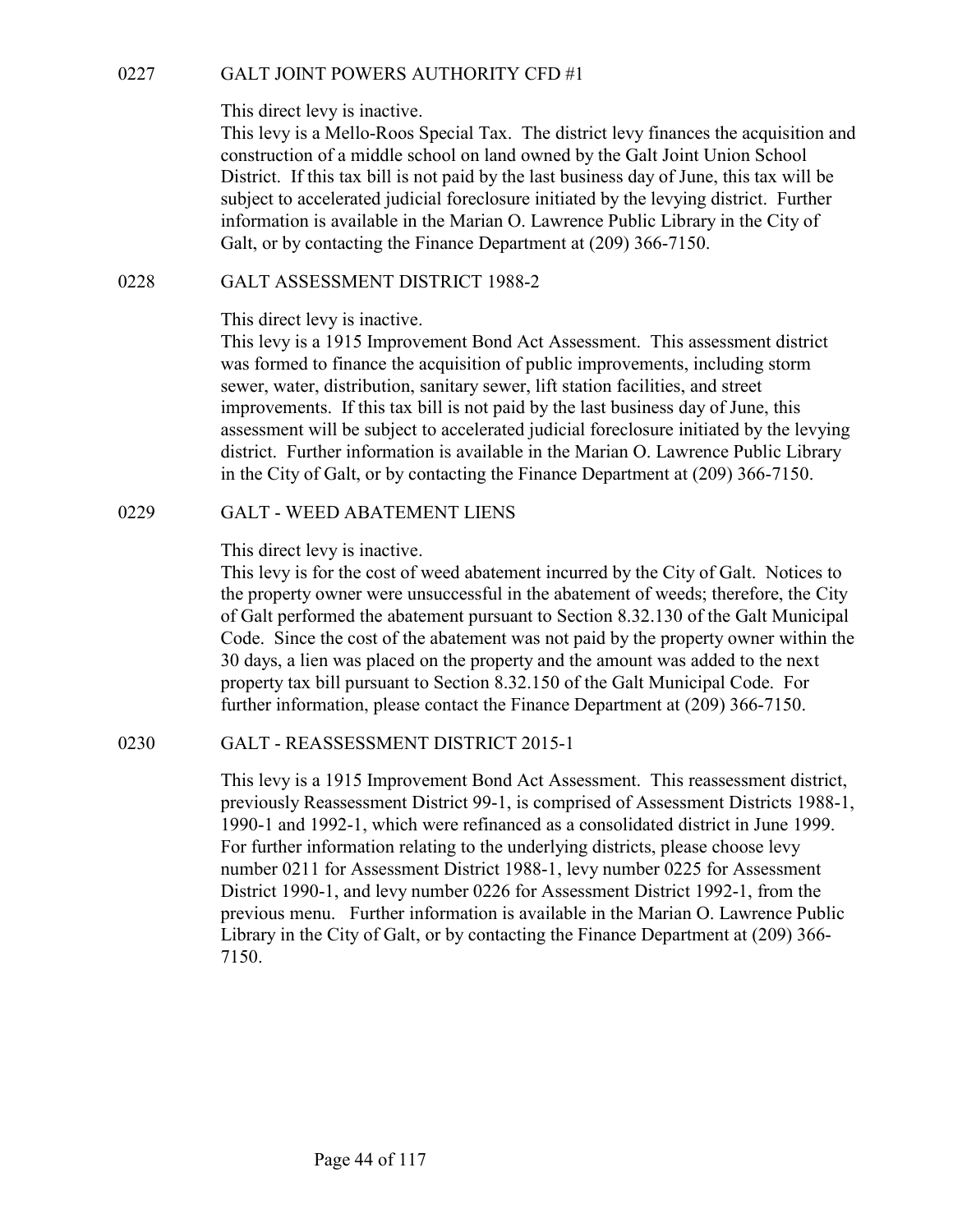0231 GALT - CFD NO. 2001-1<br>This direct levy is inactive.<br>This levy is a Mello-Roos Special Tax. This district levy finances po<br>the benefit created by the City's Community Facilities District 88-1<br>finance all or a part of t This levy is a Mello-Roos Special Tax. This district levy finances participation in the benefit created by the City's Community Facilities District 88-1 formed to finance all or a part of the construction of sewage facilities, storm drainage, street and road improvements and construction, street lighting as necessary, and water storage facilities in the Northeast area of the City of Galt. If this tax bill is not paid by the last business day of June, this tax will be subject to accelerated judicial foreclosure initiated by the levying district. Further information is available in the Marian O. Lawrence Public Library in the City of Galt, or by contacting the Finance Department at (209) 366-7150. 0231 GALT - CFD NO. 2001-1<br>
This direct levy is inactive.<br>
This levy is a Mello-Roos Special Tax. This district levy finances p.<br>
the benefit created by the City's Community Facilities District 88-1<br>
finance all or a part

This levy is a Mello Roos Special Tax. This direct levy finances police services and fire protection and suppression services of the City of Galt required to sustain the service delivery capability for emergency and non-emergency services to new growth areas of the City of Galt, including but not limited to, related facilities, equipment, vehicles, ambulances and paramedics, fire apparatus, services, supplies, and personnel. Further information is available in the Marian O. Lawrence Public Library in the City of Galt, or by contacting the Finance Department at (209) 366- 7150. mance all or a part of ne construction of sexuge facelities, some drained, street include to the data business day of June, this tax will be subject to accelerate strong facilities in the Northeast area of the City of Gal

The direct levy finances the maintenance of landscaped street medians and landscape corridors adjacent to property within the district and improvements within the district which may include, but are not limited to: parks and facilities, community centers, library, aquatic center, skate park, street-side landscaping (with sound wall), streetlights and appurtenant facilities including, but not limited to, public right-ofway, easements, and including other necessary improvements and incidental expenses pursuant to 22525 and 22526 of the Streets and Highways codes respectively and as amended. Further information is available in the Marian O. Lawrence Public Library in the City of Galt, or by contacting the Finance Department at (209) 366-7150. areas or the Uy of Gait, including but not limited to, related facturities, equipened,<br>vehicles, ambulances and paramedies, fire apparatus, services, supplies, and<br>personnel. Further information is available in the Marian 0233 GALT LANDSCAPING & LIGHTING DISTRICT  $\#3$ <br>The direct levy finances the maintenance of landscaped street medians and landscape<br>corridors adjacent to property within the district and improvements within the district<br>w

This direct levy is inactive. For further information, please contact the Twin Rivers Unified School District at (916) 566-1610.

This direct levy is inactive. For information, please call the Sacramento – Yolo Mosquito and Vector Control District at (916) 685-1022.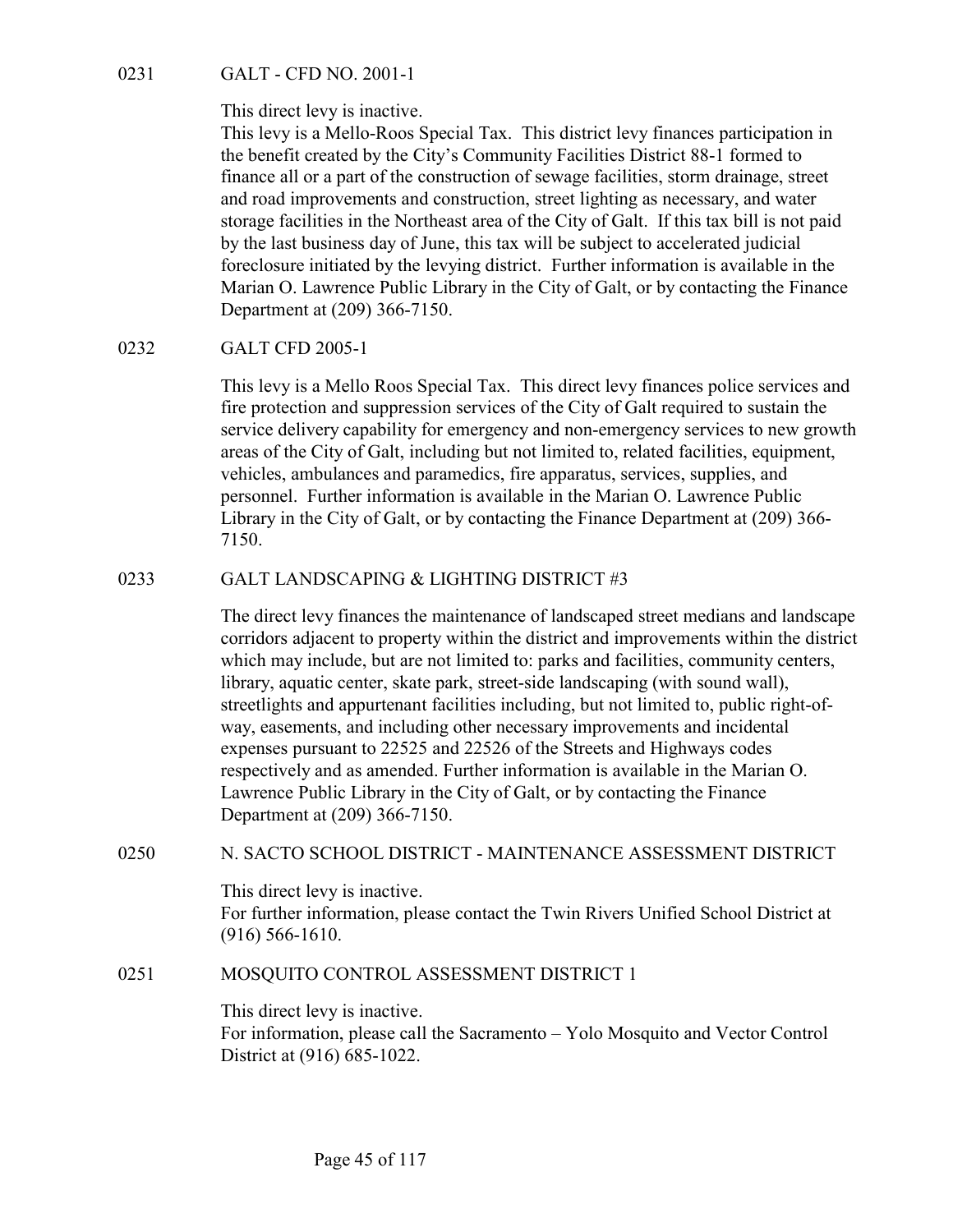COSUMNES CSD - HAMPTON VILLAGE<br>This assessment funds the maintenance and improvement of Jenny McConnell Park<br>and the landscaping along Hampton Oak Drive which are of special benefit to the<br>parcel assessed. For further info This assessment funds the maintenance and improvement of Jenny McConnell Park and the landscaping along Hampton Oak Drive which are of special benefit to the parcel assessed. For further information, please contact SCI Consulting Group at (800) 273-5167. COSUMNES CSD - HAMPTON VILLAGE<br>
This assessment funds the maintenance and improvement of Jemry McConnell Park<br>
and the landscaping along Hampton Oak Drive which are of special benefit to the<br>
parcel assessed. For further i COSUMNES CSD - HAMPTON VILLAGE<br>
This assessment funds the maintenance and improvement of Jenny McConnell Park<br>
and the landscaping along Hampton Oak Drive which are of special benefit to the<br>
pareel assessed. For further 0253 COSUMNES CSD - HAMPTON VILLAGE<br>
This assessment funds the maintenance and improvement of Jenny McConnell Park<br>
and the landscaping along Hampton Oak Drive which are of special benefit to the<br>
pared assessed. For furt

This assessment finances capital improvements and/or operation and maintenance of parks and recreation facilities of special benefit to the parcel assessed. For further information, please contact the SCI Consulting Group at (800) 273-5167.

This assessment funds the maintenance and improvement of a new neighborhood park of special benefit to the parcel assessed. For further information, please contact the SCI Consulting Group at (800) 273-5167.

This is a lien for failure to comply with a notice to abate weeds. For further information, please contact the Cosumnes Community Services District Fire Marshal at (916) 405-7100.

(800) 273-5167.<br>
COSUMNES CSD - DISTRICT WIDE LANDSCAPING & LIGHTING<br>
This assessment finances capital improvements and/or operation and maintenance of<br>
parks and recreation facilities of special benefit to the parcel asse This assessment funds the improvement and maintenance of parks, public landscaping, recreational facilities and also provides funding to maintain new park and recreation facilities and other public improvements of special benefit to the parcel assessed. For further information, please contact the SCI Consulting Group at (800) 273-5167. COSUMINES CSD-VISTA CREEK<br>
This assessment funds the maintenance and improvement of a new neighborhor<br>
park of special benefit to the parcel assessed. For further information, please<br>
contact the SCI Consulting Group at (8

This assessment funds the improved maintenance of all park and recreation facilities of special benefit to the parcel assessed. For further information, please contact the SCI Consulting Group at (800) 273-5167.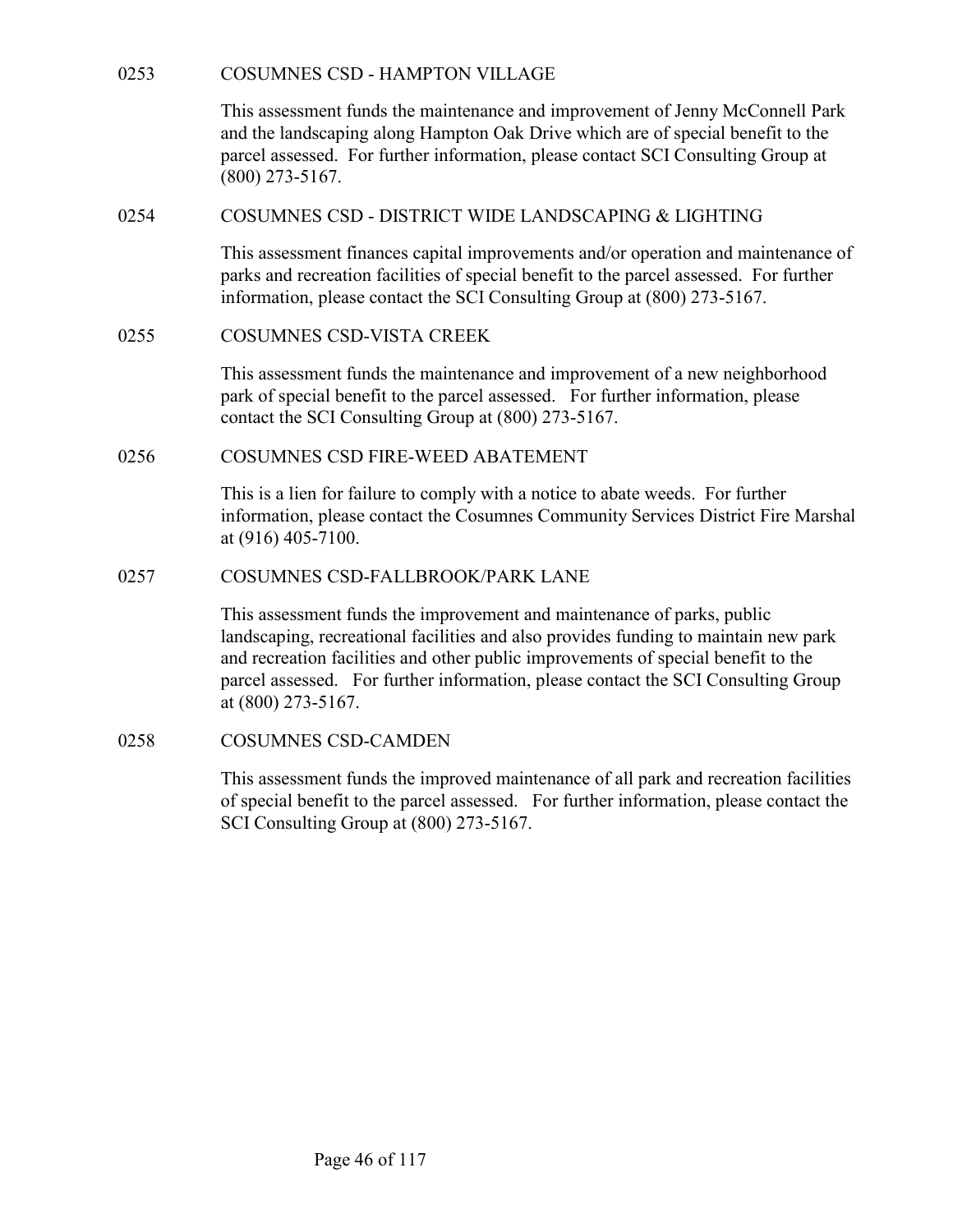0259 COSUMNES CSD CFD NO 1 (ELK GROVE FIRE PROTECTION)<br>The Cosumnes CSD CFD No. 1 Special Tax was established in 2012 for the<br>Cosumnes Fire Department. Proceeds from the special tax help fund a) fire<br>protection and suppres The Cosumnes CSD CFD No. 1 Special Tax was established in 2012 for the Cosumnes Fire Department. Proceeds from the special tax help fund a) fire protection and suppression services, b) ambulance and paramedic services; and c) renovation, expansion, acquisition, construction of existing and future fire protection and suppression facilities and equipment, vehicles, apparatus and supplies including collection and accumulation of funds to pay for anticipated facilities cost shortfalls and reserves for repair and replacement of facilities , improvements, vehicles, and equipment with a useful life of five (5) years or more. The special tax rates are adjusted each fiscal year in an amount equal to the percentage increase during the preceding year in the Bay Area Consumer Price Index. The special tax for developed residential property within CFD No. 1 is levied based upon total housing units. The special tax for nonresidential development is based on total building square footage. Undeveloped property is exempt from the special tax. For more information including current special tax rates, please contact the Cosumnes Community Services District Finance Division at 916-405-7150. 0259 COSUMNES CSD CFD NO 1 (ELK GROVE FIRE PROTECTION)<br>
The Cosumnes CSD CFD No. 1 Special Tax was established in 2012 for the<br>
Cosumnes Fire Department. Proceeds from the special tax help fund a) fire<br>
protection and sup renovation, expansion, acquisitation, construction or existing and uture the proceton<br>and suppression facilities and equipment, vehicles, apparatus and supplies including<br>collection and accumulation of funds to pay for ant

This Assessment District was created under the statutory authority of the L & L Act of 1972. For more information regarding this assessment, please contact SCI Consulting Group, Inc. at (800) 273-5167.

This Assessment District was created under the statutory authority of the L & L Act of 1972. The purpose of this assessment is to provide funding for parks, trails and landscaping in the Camden Estates and Camden Pointe areas. For more information regarding this assessment, please contact SCI Consulting Group, Inc. at (800) 273- 5167. special tax for nonresidential development is based on total building square footage.<br>
Undeveloped property is exempt from the special tax. For more information<br>
including current special tax rates, please contact the Cosu This Assessment District was created under the statutory authority of the L &<br>of 1972. For more information regarding this assessment, please contact SCI<br>Consulting Group, Inc. at (800) 273-5167.<br>
0261 COSUMNES CSD - CAMDE of 1972. The purpose of this assessment is to provide funding for parks,<br>landscaping in the Camden Estates and Camden Pointe areas. For more in<br>regarding this assessment, please contact SCI Consulting Group, Inc. at ( $516$ 

This Assessment District was created under the statutory authority of the L & L Act of 1972. The purpose of this assessment is to provide funding for parks, trails and landscaping in the Perry Ranch area. For more information regarding this assessment, please contact SCI Consulting Group, Inc. at (800) 273-5167.

This levy amount consists of delinquent water charges for the furnishing of water services. Notices sent to the property owners were unsuccessful in the collection of these charges. For further information, please contact the Citrus Heigts Water District at (916) 725-6873.

LMAD 98-02, Zone 2 maintains landscaping within and adjacent to the Autumnwood Subdivision. For further information, please contact the Landscaping Assessment District Coordinator at (916) 727-4770.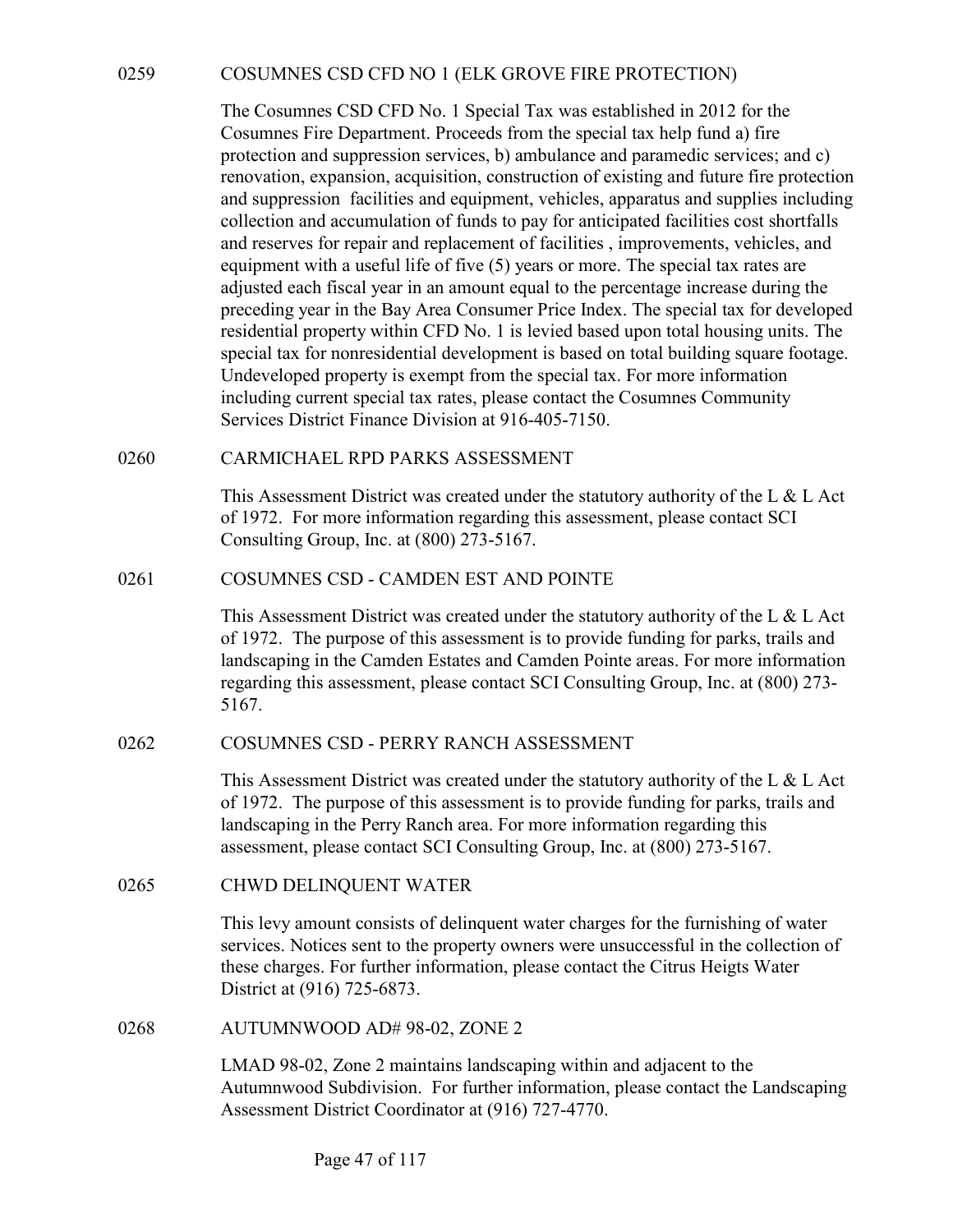O269 CSA 1 LIGHTS CITY OF CITRUS HEIGHTS ZONE 3<br>This assessment finances the total operation and maintenance costs of providing both<br>street and safety lighting services within the City of Citrus Heights. Service charges<br>ar This assessment finances the total operation and maintenance costs of providing both street and safety lighting services within the City of Citrus Heights. Service charges are levied on properties receiving benefit from the services. For street lighting services, only those properties having street lighting nearby or on their frontages receive benefit. Residential properties benefiting from the street lights are charged a flat fee rate. Non-residential properties benefiting from the street lights are assessed based on the length of the street frontage of the properties. All properties located within the City limits, are assessed a flat fee rate for safety lighting services. For further information, please contact the City of Citrus Heights General Services Department at (916) 725-2448. CSA 1 LIGHTS CITY OF CITRUS HEIGHTS ZONE 3<br>
This assessment finances the total operation and maintenance costs of providing both<br>
street and safety lighting services within the City of Clitus Heights. Service charges<br>
are 0269 CSA 1 LIGHTS CITY OF CITRUS HEIGHTS ZONE 3<br>
This assessment finances the total operation and maintenance costs of providing both<br>
street and safety lighting sevices within the City of Citrus Heights. Service charges<br>

This district provides funding for maintenance of a natural, open space, the revegetation area adjacent to a residential subdivision. For further information, please contact the City of Citrus Heights General Services Department at (916) 725-2448.

This district provides funding for maintenance of the following two types of landscaping adjacent to a residential subdivision: a natural, open space, re-vegetation area and landscaping improvements located along the street frontage. For further information, please contact the City of Citrus Heights General Services Department at (916) 725-2448. based on the length of the street frontage of the properties. All properties located<br>within the City limits, are assessed a flat fec rate for safety lighting services. For<br>further information, please contact the City of Ci This district provides funding for maintenance of a natural, open space, the re-<br>
vegetation area adjacent to a residential subdivision. For further information, please<br>
contact the City of Citrus Heights General Services landscaping adjacent to a residential subdivision: a natural, open space and landscaping improvements located along the street frontage information, please contact the City of Citrus Heights General Service at (916) 725-24

This district provides funding for maintenance of landscaping improvements, which are located along the frontage of residential subdivisions. For further information, please contact the City of Citrus Heights General Services Department at (916) 725- 2448.

This district provides funding for maintenance of landscaping improvements located along the frontage of a residential subdivision, and oak trees along the west side of the subdivision. For further information, please contact the City of Citrus Heights General Services Department at (916) 725-2448.

This Property and Business Improvement District provides funding for joint advertising and marketing for businesses located within the district boundaries. The district will also provide funding for streetscape enhancement projects. The district is located along Sunrise Boulevard and Greenback Lane near the Sunrise Mall. For further information, please contact the City of Citrus Heights Community and Economic Development Department at (916) 725-2448.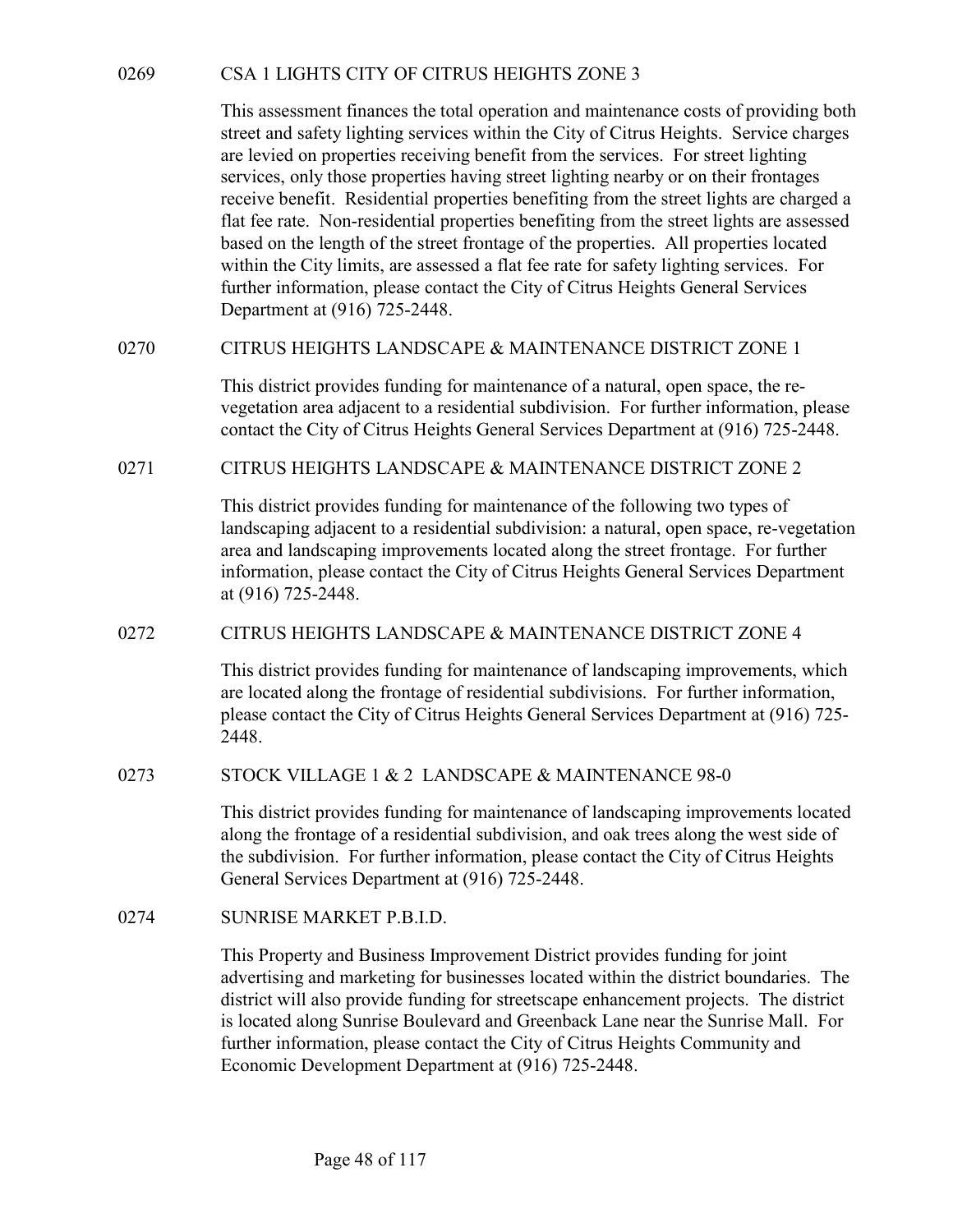| 0275 | SORENSON RANCH 1,2,3 & 4 LANDSCAPE & MAINTENANCE 98-02                                                                                                                                                                                                                                                                                                                                                           |
|------|------------------------------------------------------------------------------------------------------------------------------------------------------------------------------------------------------------------------------------------------------------------------------------------------------------------------------------------------------------------------------------------------------------------|
|      | This district provides funding for maintenance of landscaping improvements located<br>along the frontage of a residential subdivision. For further information, please<br>contact the City of Citrus Heights General Services Department at (916) 725-2448.                                                                                                                                                      |
| 0276 | STOCK RANCH ASSESSMENT DISTRICT #03-01 ZONE 1                                                                                                                                                                                                                                                                                                                                                                    |
|      | This district provides funding for maintenance of landscaped medians, wetlands,<br>pedestrian bridge, bus stops, open space, park lighting and parklands within the<br>Stock Ranch commercial developments. For further information, please contact the<br>City of Citrus Heights General Services Department at (916) 725-2448.                                                                                 |
| 0277 | CITRUS HEIGHTS SOLID WASTE SERVICE                                                                                                                                                                                                                                                                                                                                                                               |
|      | This levy amount consists of delinquent refuse collection charges that remained<br>unpaid on the City utility bill for this parcel. Refuse collection and the associated<br>programs are mandatory for residential dwellings per City ordinance. These charges<br>pay for the maintenance and operation of the refuse system. For further information<br>please contact Allied Waste Services at (916) 638-9000. |
| 0278 | STOCK RANCH ASSESSMENT DISTRICT #03-01 ZONE 2                                                                                                                                                                                                                                                                                                                                                                    |
|      | This district provides funding for maintenance and landscaped medians, wetlands,<br>pedestrian bridge, bus stops, open space, park lighting and parklands within the<br>Stock Ranch commercial and residential developments. For further information,<br>please contact the City of Citrus Heights General Services Department at (916) 725-<br>2448.                                                            |
| 0279 | CITRUS HEIGHTS LANDSCAPE & MAINTENANCE DISTRICT ZONE 3                                                                                                                                                                                                                                                                                                                                                           |
|      | This district provides funding for maintenance of landscaping improvements, which<br>are located along the frontage of residential subdivisions. For further information,<br>please contact the City of Citrus Heights General Services Department at (916) 725-<br>2448.                                                                                                                                        |
| 0280 | COURTLAND FIRE PROTECTION DISTRICT                                                                                                                                                                                                                                                                                                                                                                               |
|      | This direct levy is inactive.<br>For further information, please contact David Welch, Chief, at (916) 439-4814-cell<br>or (916) 775-1210-office.                                                                                                                                                                                                                                                                 |
| 0281 | MARIPOSA CREEK AD#98-02, ZONE 3                                                                                                                                                                                                                                                                                                                                                                                  |
|      | LMAD 98-02, Zone 3 maintains landscaping, pathways, sound walls and open space<br>within and adjacent to the Mariposa Creek Subdivision. For further information,<br>please contact the City of Citrus Heights General Services Department at (916) 725-<br>2448                                                                                                                                                 |
|      |                                                                                                                                                                                                                                                                                                                                                                                                                  |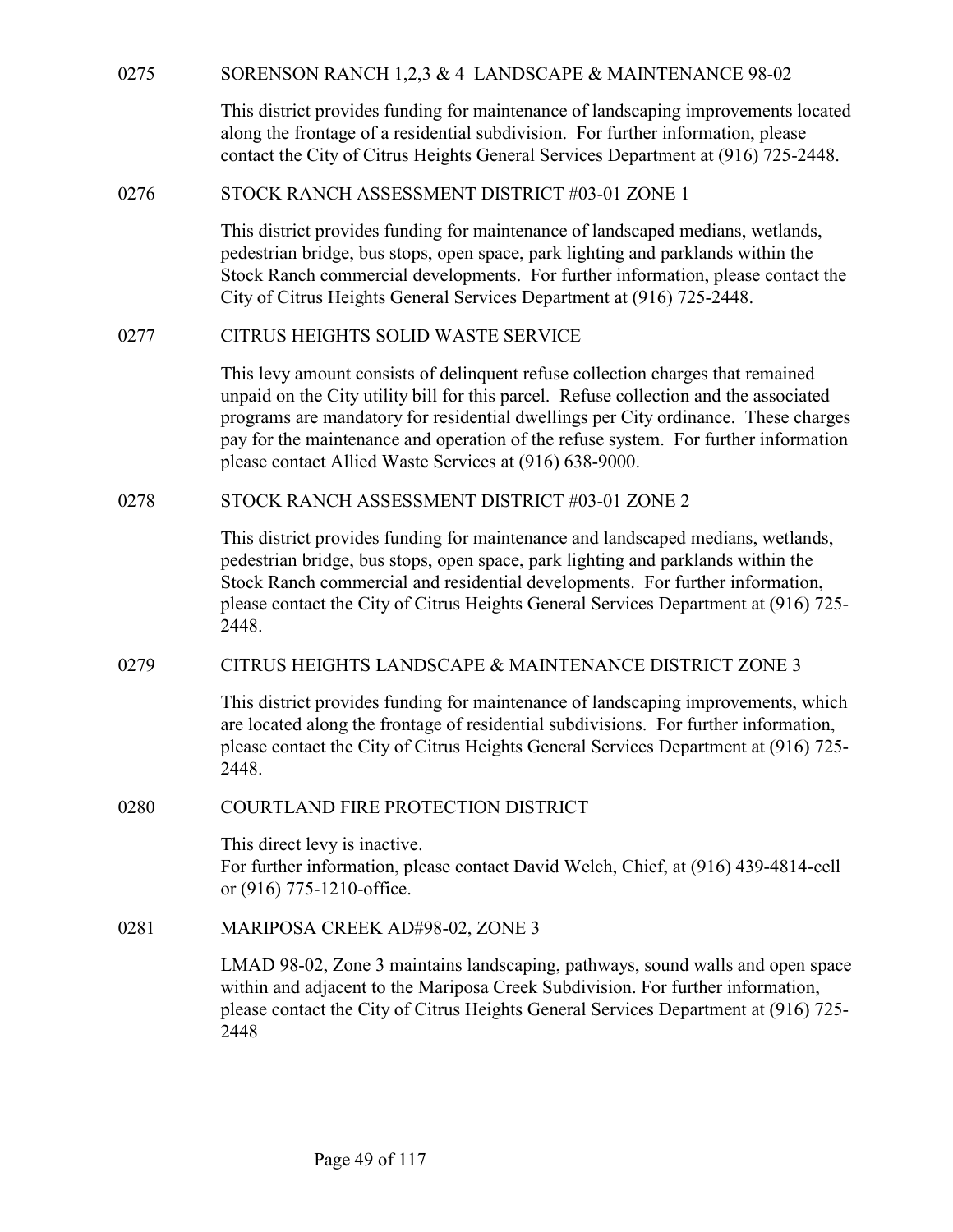| 0284 | DELTA FIRE PROTECTION DISTRICT                                                                                                                                                                                                                                                                                                                                                                                                                                                                                                                                  |
|------|-----------------------------------------------------------------------------------------------------------------------------------------------------------------------------------------------------------------------------------------------------------------------------------------------------------------------------------------------------------------------------------------------------------------------------------------------------------------------------------------------------------------------------------------------------------------|
|      | This benefit assessment is to cover a deficit in the district's budget and to supplement<br>the district budget for fire protection services. For further information, please<br>contact SCI Consulting Group at (800) 273-5167.                                                                                                                                                                                                                                                                                                                                |
| 0298 | Village on the Delta - LLAD                                                                                                                                                                                                                                                                                                                                                                                                                                                                                                                                     |
|      | 2007-1 Landscaping & Lighting Assessment. For further information, please contact<br>the City of Isleton at $(916)$ 777-7770.                                                                                                                                                                                                                                                                                                                                                                                                                                   |
| 0299 | <b>ISLETON NUISANCE ABATEMENT</b>                                                                                                                                                                                                                                                                                                                                                                                                                                                                                                                               |
|      | This direct levy is for property maintenance and removal of watercraft and vehicles<br>within the boundaries of the City of Isleton. For further information, please contact<br>the City of Isleton at $(916)$ 777-7770.                                                                                                                                                                                                                                                                                                                                        |
| 0300 | <b>ISLETON DELINQUENT SOLID WASTE</b>                                                                                                                                                                                                                                                                                                                                                                                                                                                                                                                           |
|      | This direct levy is inactive.<br>This direct levy has been imposed by the City of Isleton for collection of Solid Waste<br>Bills unpaid as of June 30, 2005. For further information, please contact the City of<br>Isleton at (916) 777-7770.                                                                                                                                                                                                                                                                                                                  |
| 0301 | <b>ISLETON DELINQUENT SEWER</b>                                                                                                                                                                                                                                                                                                                                                                                                                                                                                                                                 |
|      | This direct levy has been imposed by the City of Isleton for collection of unpaid<br>sewer bills as of June 30, 2017. For further information, please contact the City of<br>Isleton at (916) 777-7770.                                                                                                                                                                                                                                                                                                                                                         |
| 0337 | CRPD – CFD NO. 2018-1 (PARK FACILITIES AND SERVICES)                                                                                                                                                                                                                                                                                                                                                                                                                                                                                                            |
|      | The Cordova Recreation and Park District's CFD 2018-1 is a Mello-Roos District.<br>The CFD was formed for the purpose of levying and collecting special taxes on all<br>parcels of land within the boundaries of the CFD to fund the annual cost to acquire,<br>construct, maintain, and service public parks and facilities, parkways, open space,<br>landscape, public improvements, and other programs and services within the<br>Cordova Recreation and Park District. For further information, please contact<br>Francisco & Associates at (800) 441-8280. |
| 0338 | <b>CRPD - CFD NO 2016-1</b>                                                                                                                                                                                                                                                                                                                                                                                                                                                                                                                                     |
|      | The Cordova Recreation and Park District's CFD 2016-1 is a Mello-Roos District.<br>The CFD was formed for the purpose of levying and collecting special taxes on all<br>parcels of land within the boundaries of the CFD to fund the annual cost to acquire,<br>construct, maintain and service public parkways, parks, open space, landscape<br>setbacks, bike paths and landscaped medians and other programs and services within<br>the CFD. For further information, please contact Francisco and Associates at (800)<br>441-8280.                          |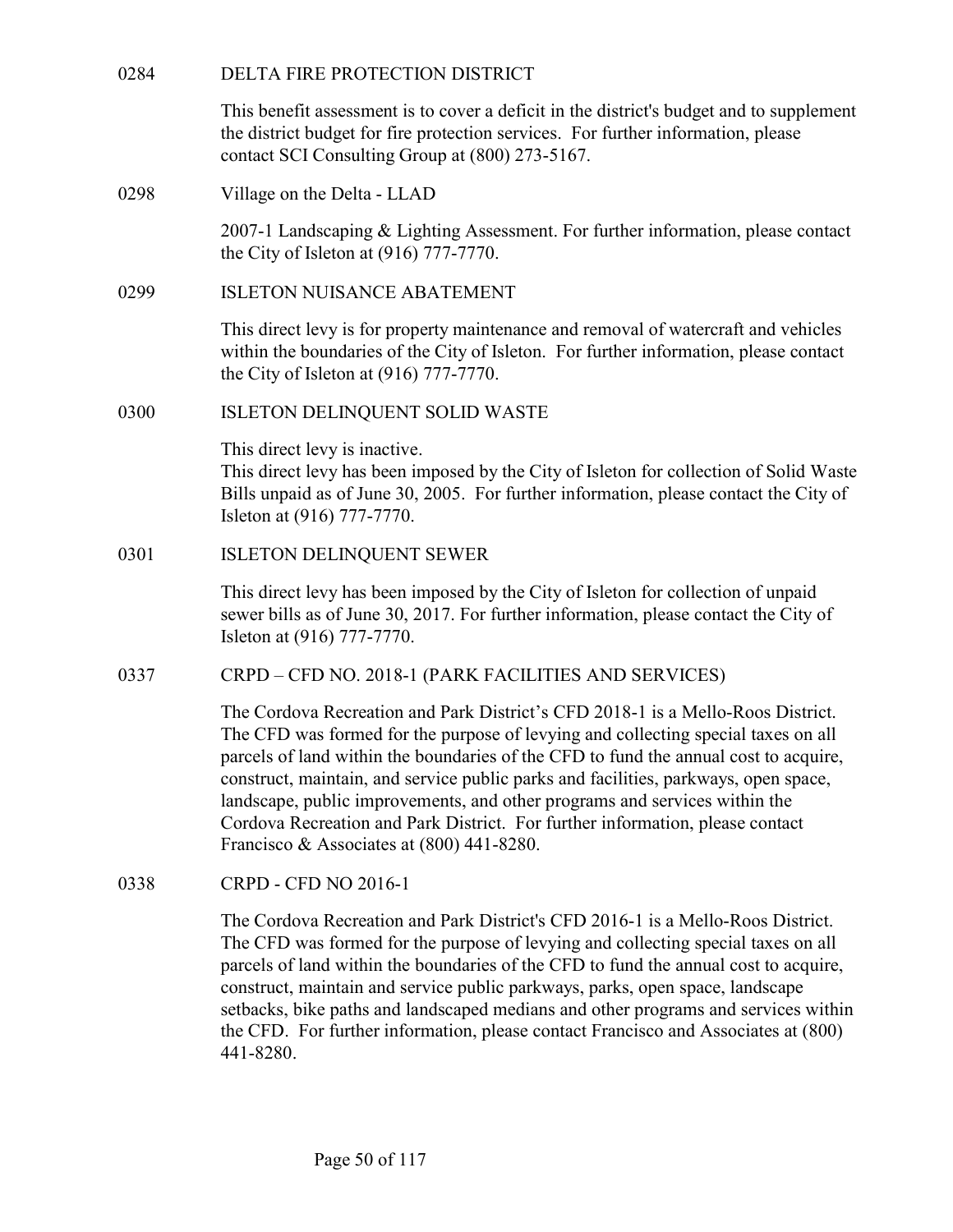CORDOVA PARK MAINTENANCE ASSESSMENT<br>The Cordova Recreation and Park District's Park Maintenance and Recreation<br>Improvement District is an assessment district that provides funding to maintain and<br>improve parks, playfields, The Cordova Recreation and Park District's Park Maintenance and Recreation Improvement District is an assessment district that provides funding to maintain and improve parks, playfields, recreation areas and other recreational facilities and public areas in the communities of Gold River, Larchmont, Riviera East, Rosemont and the City of Rancho Cordova. The assessment proceeds are used to fund ongoing maintenance and improvements to park and recreational facilities in these areas. This assessment was levied following a successful assessment ballot election in 2006. For further information regarding this special assessment, please contact Francisco and Associates at (800) 441-8280. CORDOVA PARK MAINTENANCE ASSESSMENT<br>The Cordova Recreation and Park District's Park Maintenance and Recreation<br>Improvement District is an assessment district that provides funding to maintain and<br>improve parks, playfields, Inc Cordova Recreation and Park District's Park Maintenace and New Inprovement District is an assessment district that provides funding<br>improve parks, playfields, recreation areas and other recreational fac<br>areas in the co

The Cordova Recreation and Park District's Independence at Mather Landscaping and Lighting Assessment District was formed for the purpose of levying and collecting assessments on all parcels of land within the District to provide funds for the maintenance, operation and servicing to park and recreational improvements on 17 acres of park land within the Independence at Mather Project. For further information, please contact Francisco and Associates at (800) 441-8280.

The Cordova Recreation and Park District's CFD 01-01 (Villages of Zinfandel) is a Mello-Roos District. CFD 01-01 includes the Village of Zinfandel and Capital Village development area. The CFD was formed for the purpose of levying and collecting special taxes on all parcels of land within the boundaries of the CFD to provide for the maintenance, operation and servicing of park and recreational improvements, street trees, landscape medians and corridors within the CFD. For further information, please contact the Francisco and Associates at (800) 441-8280. 0340 INDEPENDENCE AT MATHER LANDSCAPING & LIGHTING I<br>The Cordova Recreation and Park District's Independence at Mather<br>and Lighting Assessment District was formed for the purpose of levy<br>collecting assessments on all parce

The Cordova Recreation and Park District's CFD 04-01 (Sunridge) is a Mello-Roos District. CFD 04-01 includes Anatolia I, Anatolia II, Anatolia III and Sunridge Park development areas. The CFD was formed for the purpose of levying and collecting special taxes on all parcels of land within the boundaries of the CFD to provide for maintenance, operation and servicing of park and recreational improvements, street trees, landscape medians and corridors within the CFD. Subsequently, in 2012, the registered voters within the CFD approved the use of special tax revenues to also fund the construction and/or acquisition of park and recreational facilities within the CFD. For further information, please contact Francisco and Associates at (800) 441- 8280.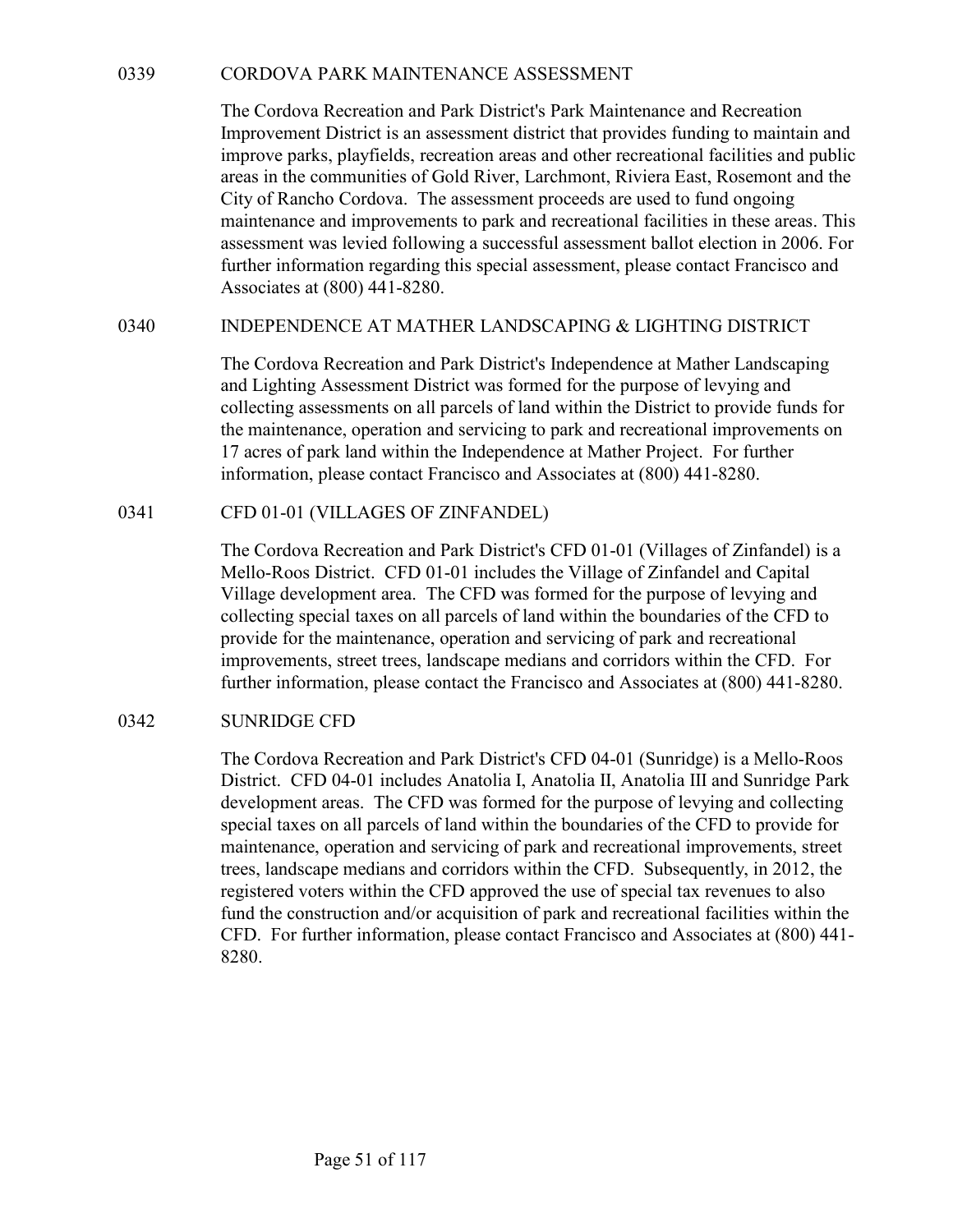CRPD - CFD NO. 2014-1 (MONTELENA)<br>The Cordova Recreation and Park District's CFD No. 2014-1 (Mont<br>Roos District. The CFD was formed for the purpose of levying and<br>special taxes on all parcels of land within the CFD to prov The Cordova Recreation and Park District's CFD No. 2014-1 (Montelena) is a Mello-Roos District. The CFD was formed for the purpose of levying and collecting special taxes on all parcels of land within the CFD to provide funds for the annual operation, maintenance, and capital replacement of parks, landscaping, open space, detention ponds, drainage facilities, bike paths and associated facilities. For further information about this levy, please contact Francisco & Associates, Inc. at (800) 441- 8280. CRPD - CFD NO. 2014-1 (MONTELENA)<br>
The Cordova Recreation and Park District's CFD No. 2014-1 (Montelena) is a Mello-<br>
Roos District. The CFD was formed for the purpose of levying and collecting<br>
special taxes on all parce

This benefit assessment district provides funding for improvements, maintenance, and servicing of park and recreation facilities, public landscaping, and public lighting and related appurtenant improvements. Improvements funded include Fruitridge Community Center, Aquatic Center and Park (4000 Fruitridge Road), Fountain Plaza Park (El Paraiso Avenue & Hobnail Way), Jack Davis Park (16th Avenue & 44th Street), Pacific Park (6201 41st Street), and Rainbow Park (Martin Luther King Jr. Boulevard & 41st Avenue. The benefit is based on a flat rate for residential, number of units for apartments, or developed square footage for commercial properties. This direct levy has been imposed by Southgate Recreation & Park District. For further information, please call (800) 441-8280. special taxes on all parcels of rand within the CFD to provide fluids of the annual<br>operation, maintcnance, and capital replacement of parks, landscaping, open space,<br>detention ponds, drainage facilities, bike paths and as

This benefit assessment district provides funding for improvements, maintenance, and servicing of park and recreation facilities, public landscaping, and public lighting and related appurtenant improvements. Improvements funded include Bowling Green Park (Wesley & 49th Avenues), Crofoot Clubhouse, Preschool & Park (7259 Circle Parkway), Florin Creek Recreation Center & Park (7460 Persimmon Avenue), Florin Creek Bike Trail, Nicholas Park (47th Avenue & 46th Street), Royal Park (B & C Parkways), and Sky Park (6th & Sky Parkways). The benefit is based on a flat rate for residential, number of units for apartments, or developed square footage for commercial properties. This direct levy has been imposed by Southgate Recreation & Park District. For further information, please Aventue & 44th Merelly, Pacine Park (6201 41sts Street), and Kanolov Park (1/24th<br>Luther King Jr. Boulevard & 41st Avenue. The benefit is based on a flat rate for<br>residential, number of units for apartments, or developed s

This benefit assessment district provides funding for improvements, maintenance, and servicing of park and recreation facilities, public landscaping, and public lighting and related appurtenant improvements. Improvements funded include Jack Sheldon Park (Orange Avenue & Florin Mall Drive), Kennedy Park (7037 Briggs Drive), Rizal Community Center (7320 Florin Mall Drive), Rutter Park and Swimming Pool (7350 Palmer House Drive), and Woody Hampton Park (Florin Mall Drive & Orange Avenue). The benefit is based on a flat rate for residential, number of units for apartments, or developed square footage for commercial properties. This direct levy has been imposed by Southgate Recreation & Park District. For further information, please call (800) 441-8280.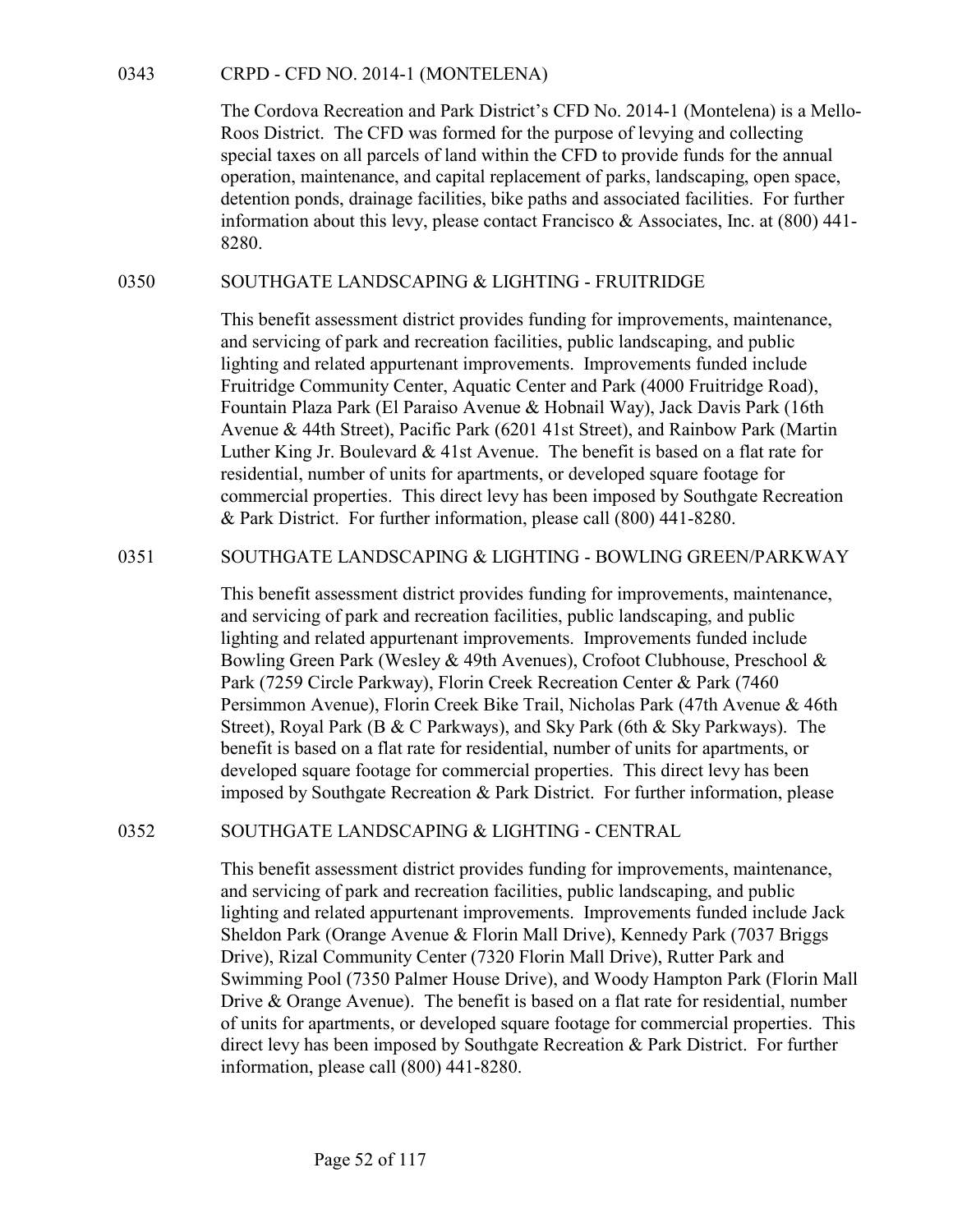0353<br>
SOUTHGATE LANDSCAPING & LIGHTING - COUNTRY/VINTAGE<br>
This benefit assessment district provides funding for improvements, maintenance,<br>
and servicing of park and recreation facilities, public landscaping, and public<br>
l This benefit assessment district provides funding for improvements, maintenance, and servicing of park and recreation facilities, public landscaping, and public lighting and related appurtenant improvements. Improvements funded include Brittany Park (Brittany Park Drive & Kentshire Way), Calvine Station Park (New Point Drive & New Ridge Court), Cottonwood Park (Wolfboro Court & Willow Grove Way), Countryside Community Park (Meadowhaven Drive & Power Inn Road), Hardester Park (Hardester & Ardith Drives), Illa Collin Park (Vintage Park Drive & Fintown Court), Norman Waters Park (Elsie Avenue & Sunrise Greens Drive), Tillotson Parkway, Toby Johnson Park (Boron & Cutler Ways), Vintage Park (Helmsdale Way & Vintage Park Drive), and Willowood Park (Iona Way & Summer Sunset Drive). Improvements include Pat O'Brien Community Center & New Aquatic Center (Waterman & Vintage Park Drives) and Churchill Downs North Community Park. The benefit is based on a flat rate for residential, number of units for apartments, or developed square footage for commercial properties. This direct levy has been imposed by Southgate Recreation & Park District. For further information, please call (800) 441-8280. Source Conserver Entroited Transfortation Conserver Conserver in Fig. benefit assessment district provides funding for improvements, maintenance, and servicing of park and recreation facilities, public landscaping, and pu

This benefit assessment district provides funding for improvements, maintenance, and servicing of park and recreation facilities, public landscaping, and public lighting and related appurtenant improvements. Improvements funded include Fletcher Farm Community Center (7245 Fletcher Farm Drive), Olde Florintown Park (McComber Street & Florin Road), Heritage Park, Florin Farm & Open Space Park (Florin Road & Bacchini Avenue), Southwoods Park (Valley Wood Drive), Sunrise Florin Park (7245 Fletcher Farm Drive), and Tamarindo Park (Tiogawoods & Tamarindo Bay Drive). The benefit is based on a flat rate for residential, number of units for apartments, or developed square footage for commercial properties. This direct levy has been imposed by Southgate Recreation & Park District. For further information, please call (800) 441-8280. Community prant. The oncient is based on a latt rate for residential, number or units<br>for apartments, or developed square footage for commercial properties. This direct<br>levy has been imposed by Southgate Recreation & Park

This benefit assessment district provides funding for improvements, maintenance, and servicing of park and recreation facilities, public landscaping, and public lighting and related appurtenant improvements. Improvements funded include Churchill Downs Community Park (Waterman Road & Vintage Park Drive), Caymus Park (Caymus & Vintage Park Drives), Carlisle Woods Park (Carlisle Avenue & Caymus Drive), Vineyard Park (Grand Cru Drive), Robert Cochran Park (Waterman & Westray Roads), Boulder Glen Park (Caymus Drive & Tillotson Parkway), Tillotson Parkway, the Pat O'Brien Community Center, and New Aquatic Center (Waterman Road & Vintage Park Drive). The benefit is based on a flat rate for residential, number of units for apartments, or developed square footage for commercial properties. This direct levy has been imposed by Southgate Recreation & Park District. For further information, please call (800) 441-8280.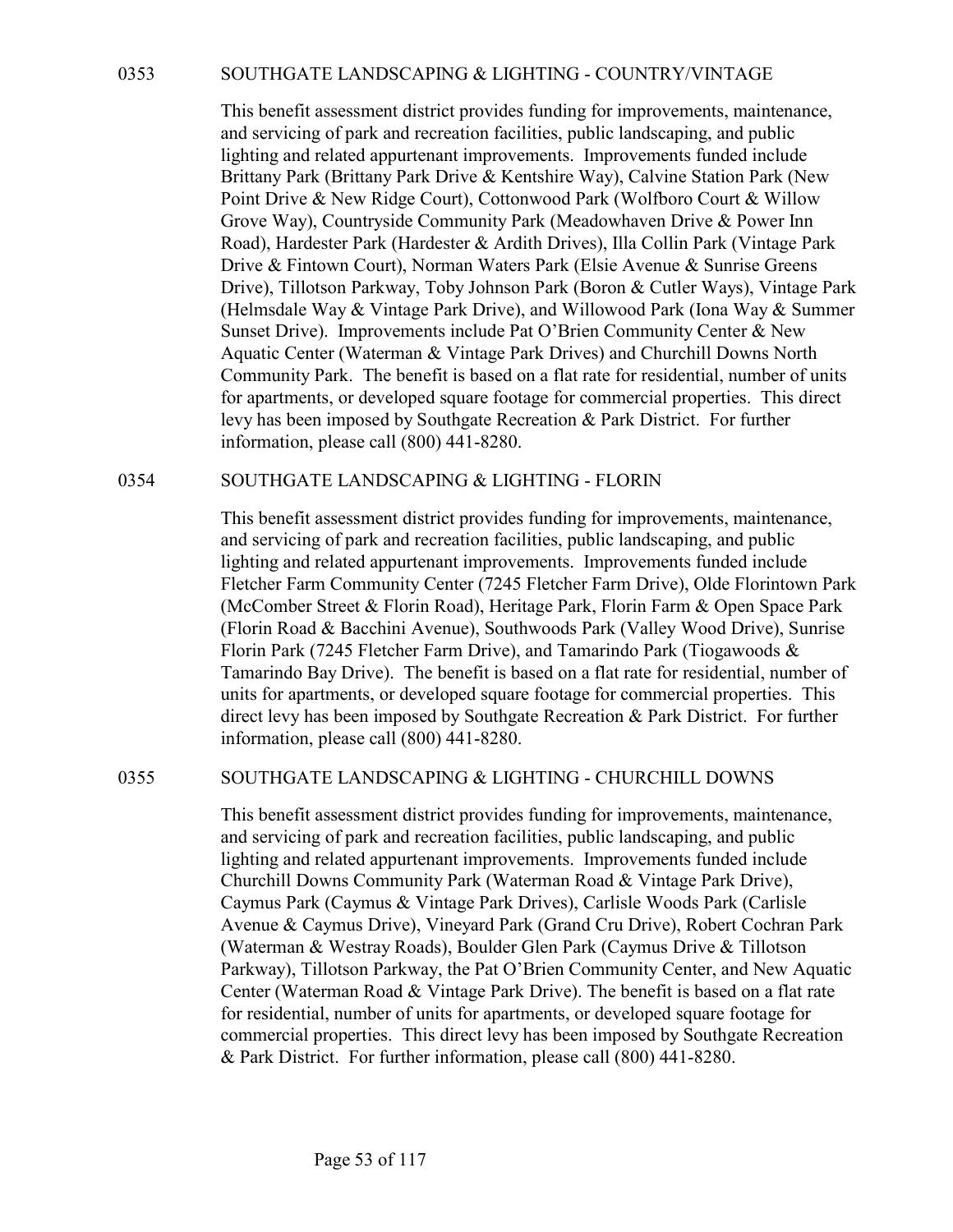0356 SOUTHGATE LANDSCAPING & LIGHTING - VINEYARD WEST<br>This benefit assessment district provides funding for improvements, maintenance,<br>and servicing of park and recreation facilities, public landscaping, and public<br>lighti This benefit assessment district provides funding for improvements, maintenance, and servicing of park and recreation facilities, public landscaping, and public lighting and related appurtenant improvements. Improvements funded include Bradshaw Vineyards Park (Vintage Park Drive & Fall Valley Way) and Calvine Crossing Park (Almadine Drive & Obsidian Way), Don and Brenda Nottoli Community Park (9485 Hanfield Drive), Pat O'Brien Community Center, and New Aquatic Center (Waterman Road & Vintage Park Drive). The benefit is based on a flat rate for residential, number of units for apartments, or developed square footage for commercial properties. This direct levy has been imposed by Southgate Recreation & Park District. For further information, please call (800) 441-8280. 0356<br>
SOUTHGATE LANDSCAPING & LIGHTING - VINEYARD WEST<br>
This benefit assessment district provides funding for improvements, maintenance,<br>
and serveling of park and recention facilities, public landscaping, and public<br>
lig

This benefit assessment district provides funding for improvements, maintenance, and servicing of park and recreation facilities, public landscaping, and public lighting and related appurtenant improvements. Improvements funded include Calvine Crossing Park (Almadine Drive & Obsidian Way), Larry Gury Community Park (9875 Wildhawk West Drive), Little Hawke Park (Sorenstam Drive & O'Meara Way), Silver Leaf Park (Country Ranch Drive & Silver Meadow Way), Dunmore Wetland Preserve (Excelsior Road), Laguna Creek Parkway, Pat O'Brien Community Center, and New Aquatic Center. The benefit is based on a flat rate for residential, number of units for apartments, or developed square footage for commercial properties. This direct levy has been imposed by Southgate Recreation & Park District. For further information, please call (800) 441-8280. Aquate Center (waterman Koao & v nuage Park Drive). Ine benefit is the calculated that rate for residential, number of units for apartments, or developed square for commercial properties. This direct levy has been imposed Cavine Crossing Park (Amadine Drive & Oosistian way), Larry Gromy Compact Park (9875 Wildhawk West Drive), Little Hawke Park (Screnstam Drive & Way), Silver Leaf Park (Country Ranch Drive & Silver Meadow Way), Dur Weltland

This levy is a Mello-Roos special tax. This Community Facilities District finances the development, maintenance and operations of parkways, parks, landscape corridors, trails, open space, community centers, community recreation programming, park security/rangers, environmental preserves, drainage facilities and creek ways in the North Vineyard Station Specific Plan area. Improvements include Don and Brenda Nottoli Community Park (9485 Hanfield Drive). For further information, please call (800) 441-8280.

This levy is a Mello-Roos special tax. This Community Facilities District finances the development, maintenance and operations of parkways, parks, landscape corridors, trails, open space, community centers, park security/rangers, environmental preserves, drainage facilities and creek ways in the Florin Vineyard Community Plan area. Improvements include Jimmie R. Yee Park (8755 Nakota Way). For further information, please call (800) 441-8280.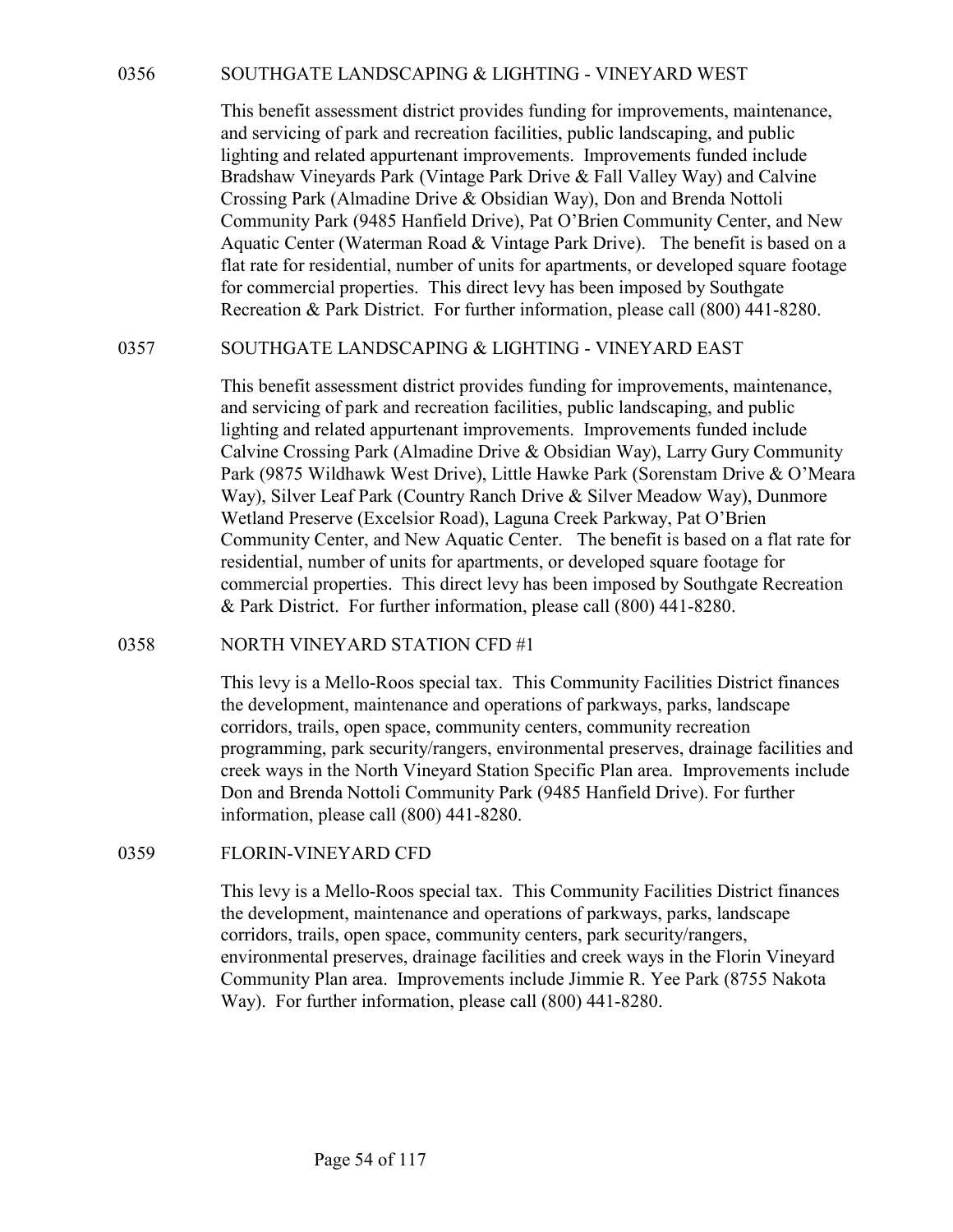SUNRISE RPD - ANTELOPE ASSESSMENT<br>This levy is a special assessment. Revenues generated from the Assessment will be<br>used for park development and maintenance within the Antelope region, including<br>repayment of financed park This levy is a special assessment. Revenues generated from the Assessment will be used for park development and maintenance within the Antelope region, including repayment of financed park improvements. For further information, please contact SCI Consulting Group at (800) 273-5167. SUNRISE RPD - ANTELOPE ASSESSMENT<br>
This levy is a special assessment. Revenues generated from the Assessment will be<br>
used for park development and maintenance within the Antelope region, including<br>
repayment of financed p

The Gum Ranch Landscaping and Lighting Assessment District, within the Fair Oaks Recreation and Park District, was formed in 2006 at the request of the developer for the purpose of providing funding for the maintenance and improvement of neighborhood park facilities that benefit the properties in the Gum Ranch subdivision that forms the Assessment District. In 2020, a new zone was added to this assessment to fund the maintenance of new land which was given to the district at that time. The assessment funds the installation, maintenance and servicing of public recreational facilities and improvements, including, but not limited to, turf and play areas, landscaping, ground cover, shrubs and trees, irrigation systems, drainage systems, lighting, fencing, graffiti removal and repainting, and labor, materials, supplies, utilities, and equipment, as applicable. For further information, please contact SCI Consulting Group at (800) 273-5167. used for park development and mantenance within the Antienpe region, including<br>repayment of financed park improvements. For further information, please contact<br>SCI Consulting Group at (800) 273-5167.<br>GIM RANCH LANDSCAPING

# DISTRICT

This assessment district was formed in March 2000 by a vote of the property owners in the Park District. This funding provides for the installation, maintenance and servicing of public recreational facilities and improvements, including, but not limited to, turf and play areas, landscaping, ground cover, shrubs and trees, irrigation systems, drainage systems, lighting, fencing, entry monuments, basketball courts, tennis courts, other recreational facilities, graffiti removal and repainting, and labor, materials, supplies, utilities and equipment, as applicable, at each of the locations owned, operated or maintained by the Fair Oaks Recreation and Park District throughout its boundaries. For further information, please contact SCI Consulting Group at (800) 273-5167. and play areas, landscaping, ground cover, shrubs and trees, rriggation systems, including, encing, encing, encing and labor, materials, supplies, utilities, and equipment, as applicable. For further information, please co DISTRICT<br>
This assessment district was formed in March 2000 by a vote of the property<br>
ewores in the Park District. This funding provides for the installation, maintenance<br>
and servicing of public recreational facilities

This direct levy is inactive. For further information, please contact the North Highlands Recreation & Park District at (916) 332-7440.

# PARK)

This levy is a Mello-Roos Special Tax. Maintenance, servicing and replacement of existing park and recreation facilities. For further information, please contact North Highlands Recreations & Par District at (916) 332-7440.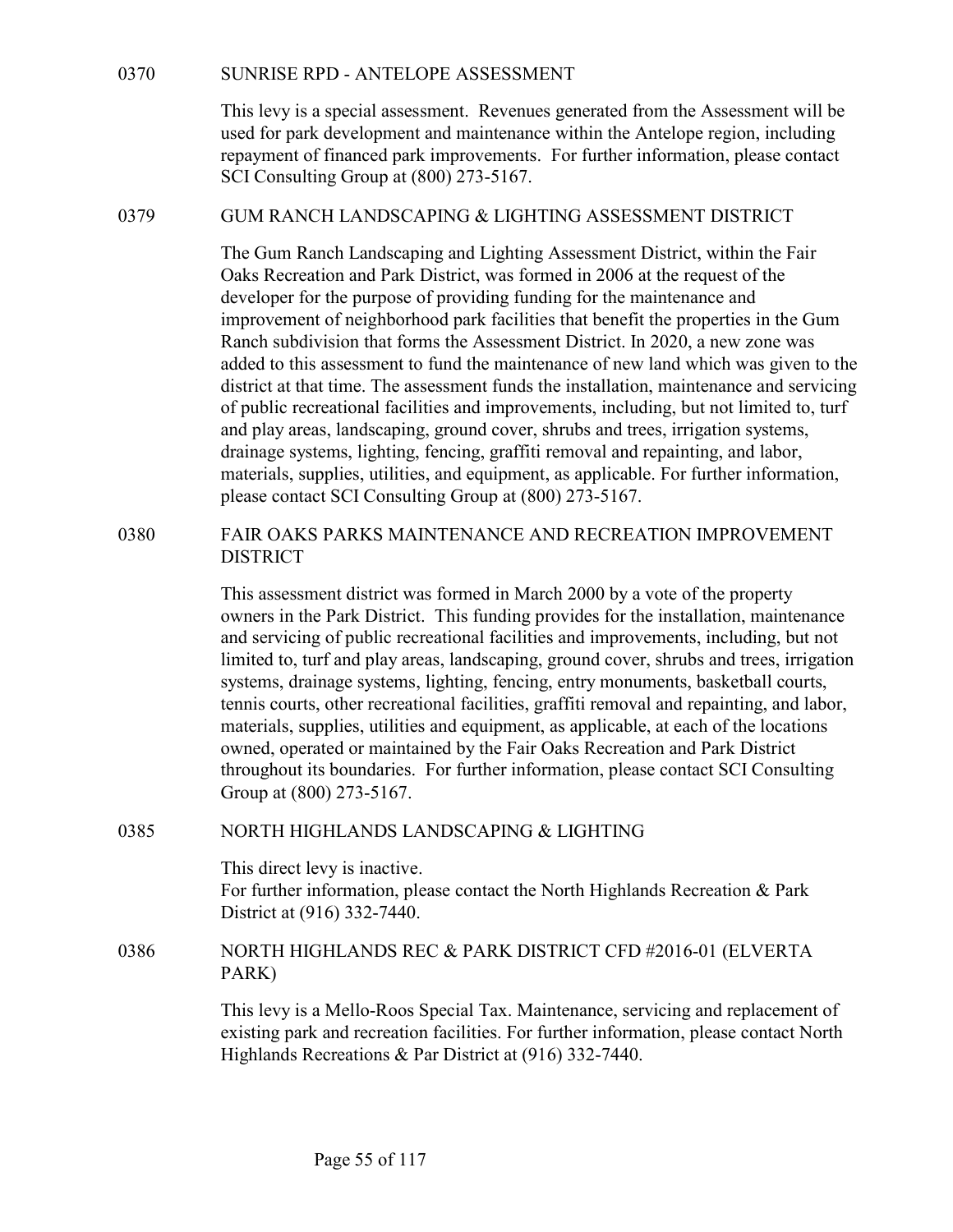0390 ORANGEVALE LANDSCAPING & LIGHTING ASSESSMENT DISTRICT<br>The Orangevale Recreation and Park District Board of Directors is the governing<br>authority for the Orangevale Landscaping and Lighting Assessment District. The<br>purp The Orangevale Recreation and Park District Board of Directors is the governing authority for the Orangevale Landscaping and Lighting Assessment District. The purpose of the assessment district is twofold; to finance the construction of park and recreation improvements, and to help maintain the District's existing park and recreation facilities. The park and facility improvements paid for from the levy of the annual assessment provide a special benefit to the assessed parcels. These benefits include local parks, soccer fields, ball diamonds, playgrounds, picnic areas, swimming pool, community center, and open space areas. The assessment for improved single-family residential parcels is \$42.00 per year. Unimproved or vacant residential parcels are exempt until such time that the land use changes or the parcels are developed. Multi-family parcels are assessed at \$42.00 per unit per year, mobile homes at \$36.96 per unit per year, commercial property at \$36.96 per 1/4 acre and industrial/mini-storage property at \$16.80 per 1/4 acre. For further information, please contact the Orangevale Recreation and Park District Office at (800) 273-5167. 0390 ORANGEVALE LANDSCAPING & LIGHTING ASSESSMENT DISTRICT<br>The Orangevale Recreation and Park District Board of Directors is the governing<br>authority for the Orangevale Landscaping and Lighting Assessment District. The<br>purp benefits include local parts, soccer frelats, bail diamonos, playgrounos, penne swimming pool, community center, and open space areas. The assessment for<br>improved single-family residential parcels is \$42.00 per year. Unimp

The Orangevale Recreation and Park District Board of Directors is the governing authority for the Kenneth Grove Assessment District. The park district owns and maintains the landscaped frontage on Greenback Lane for the Kenneth Grove subdivision. Each homeowner in the subdivision is annually assessed by the District for the cost of maintaining the landscape corridor. For further questions regarding the assessment or maintenance of the corridor, please contact the Orangevale Recreation and Park District Office at (800) 273-5167.

This levy is a Mello-Roos Special Tax. The County of Sacramento Board of Supervisors (Board) established this Mello-Roos Community Facilities District (CFD) to finance the construction of certain roadway, traffic signals, drainage, sewer, water, park and landscaping improvements necessary to serve a portion of the North Vineyard Station Specific Plan area that is within the CFD boundary. The Board levies an annual special tax on properties within this Mello- Roos CFD to pay debt service on previously issued bonds and for other costs associated with the CFD. If the property tax bill including this special tax is not paid by the last business day in June, the property will be subject to accelerated judicial foreclosure initiated by the levying district. For more information, please contact the County of Sacramento, Special Districts Section at (916) 874-6265. subaryision. Each noneowner in the subaryision is annually assessed by the cost of maintaining the landscape corridor. For further questions regar the assessment or maintenance of the corridor, please contact the Orangeval

This assessment is a lien placed upon the property to recover costs associated with the enforcement of the Sacramento County Housing Code. For further information, please contact Cindy Trinh at (916) 875-0012.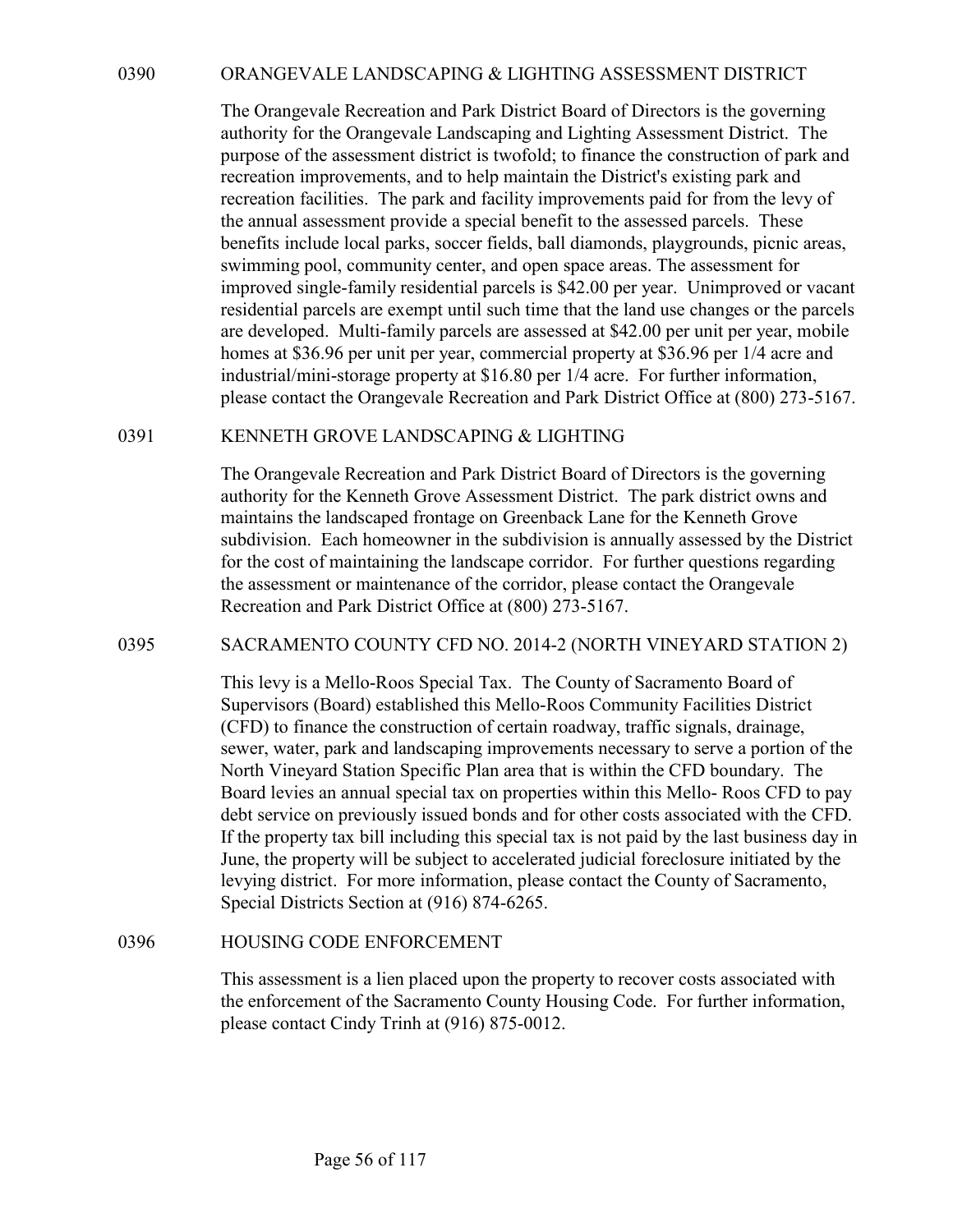This levy is inactive.

SACTO COUNTY SEWER CONNECTION FEES<br>This levy is inactive.<br>This direct levy consists of charges for the mandatory connection to the County<br>Sewer system not collected at the time a sewer connection was made. These charges<br>we This direct levy consists of charges for the mandatory connection to the County Sewer system not collected at the time a sewer connection was made. These charges were billed on a monthly County Utility Bill and remain unpaid. For further information, please call the Sacramento County Special Accounts Billing Office at (916) 875-6647. SACTO COUNTY SEWER CONNECTION FEES<br>
This levy is inactive.<br>
This direct levy consists of charges for the mandatory connection to<br>
Sewer system not collected at the time a sewer connection was made<br>
were billed on a monthly 0397 SACTO COUNTY SEWER CONNECTION FEES<br>
This levy is inactive.<br>
This direct levy consists of charges for the mandatory connection to<br>
Sewer system not collected at the time a sewer connection was made<br>
were billed on a mo Sewer system not collected at the time a sewer connection was made. These charges<br>were billed on a monthly County Utility Bill and remain unpaid. For further<br>information, please call the Sacramento County Special Accounts

This direct levy is inactive.

This assessment is a lien placed upon the property to recover the cost of a vehicle abatement action undertaken pursuant to County Code Section 6.56. For further information, please contact the Sacramento County, Code Enforcement Division at (916) 874-6444. This direct levy is inactive.<br>
This assessment is a lien placed upon the property to recover the cos<br>
abatement action undertaken pursuant to County Code Section 6.56.<br>
information, please contact the Sacramento County, Co

This assessment is a lien placed upon the property to recover the cost of a Zoning Enforcement action. For further information, please contact Cindy Trinh at (916) 875-0012.

This levy consists of delinquent utility tax charges that remained unpaid on the County utility bill for this parcel. Per County ordinance, a  $2 \frac{1}{2}\%$  tax is assessed against your sewer charges. For further information, please contact the Sacramento County Utility Billing Office at (916) 875-5555. 0399 DELINQUENT ZONING ENFORCEMENT FEE<br>
This assessment is a lien placed upon the property to recover the cos<br>
Enforcement action. For further information, please contact Cindy 1<br>
875-0012.<br>
UTILITY TAX - COUNTY OF SACTO<br>

This direct levy is inactive.

For further information, please contact the Sacramento County Neighborhood Services Department, Code Enforcement Section at (916) 874-6444.

This is a fee for demolition and removal of a building that has been declared substandard by the Manager of Code Enforcement for Sacramento County. For further information, please contact the Sacramento County Office of Development & Code Services, Code Enforcement Section at (916) 874-6444. The levy consists of eldinquent utility tax charges that remained unpaid on the<br>
This levy consists of eldinquent utility tax charges that remaining unpaid on the<br>
County Utility bill for this parel. Per County ordinance,

This levy consists of delinquent utility tax charges that remained unpaid on the City of Rancho Cordova utility bill for this parcel. Per City of Rancho Cordova ordinance, a 2 1/2% tax is assessed against your sewer charges. For further information, please contact the Sacramento County Utility Billing Office at (916) 875-5555.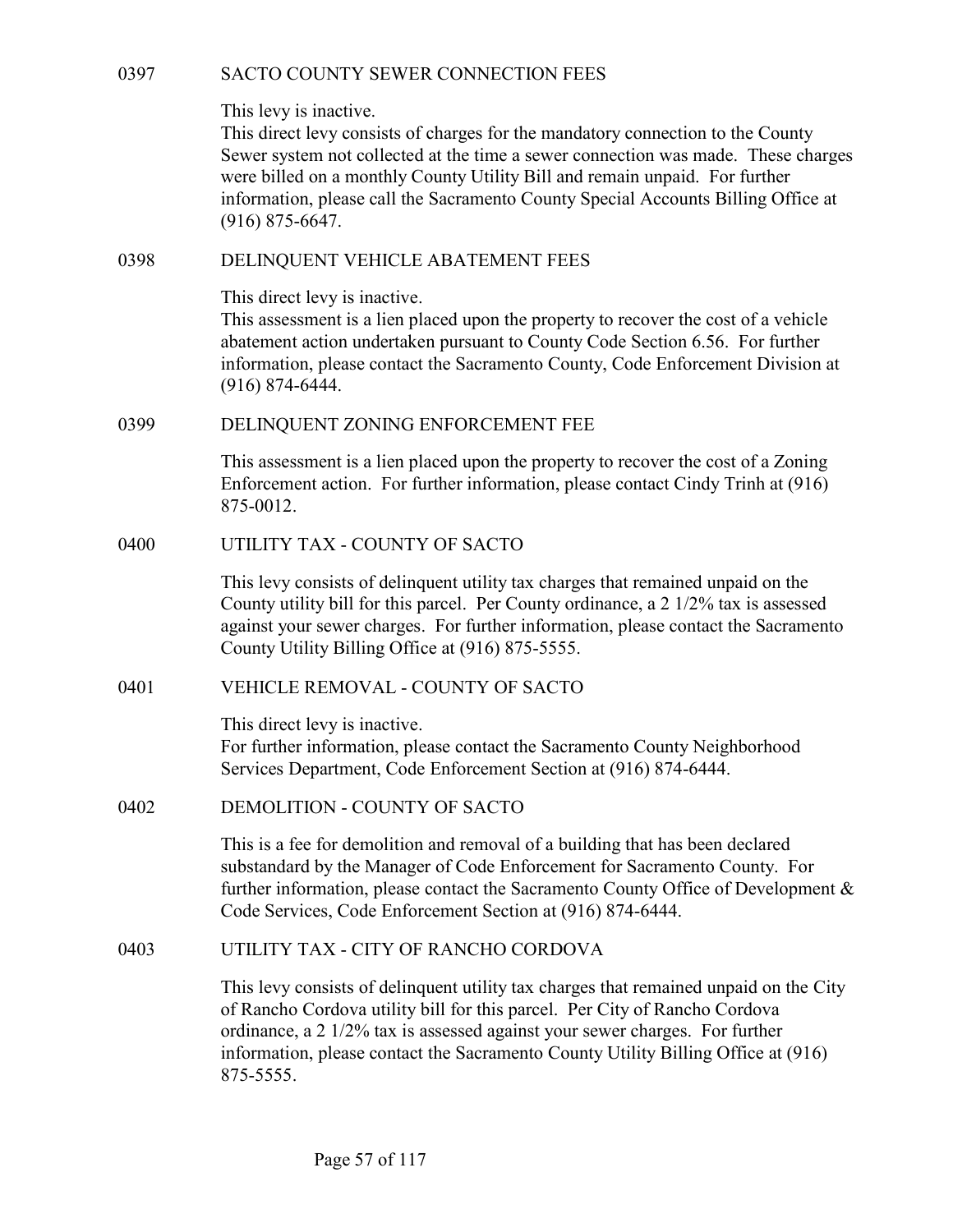| 0404 | R&T 506 PERSONAL PROPERTY - INTEREST ON ASSESSMENT                                                                                                                                                                                                                                                                                                                                                                                                                                                                                                                                                                                                                                                                                             |
|------|------------------------------------------------------------------------------------------------------------------------------------------------------------------------------------------------------------------------------------------------------------------------------------------------------------------------------------------------------------------------------------------------------------------------------------------------------------------------------------------------------------------------------------------------------------------------------------------------------------------------------------------------------------------------------------------------------------------------------------------------|
|      | Interest is applied to the tax amount when assessed values are increased due to<br>inaccurate reporting of costs, causing the Assessor to under assess property. For<br>further information, please contact the Sacramento County Assessor's Office,<br>Business Property Section, at (916) 875-0730.                                                                                                                                                                                                                                                                                                                                                                                                                                          |
| 0405 | 25% PENALTY ASSESSMENT - R & T 504                                                                                                                                                                                                                                                                                                                                                                                                                                                                                                                                                                                                                                                                                                             |
|      | A 25 percent penalty is applied by the Sacramento County Assessor's Office because<br>the property owner failed to terminate the Homeowners' Exemption by December 10<br>of the year the residence was no longer eligible. For further information, please<br>contact the Homeowners' Exemption Section at (916) 875-0710.                                                                                                                                                                                                                                                                                                                                                                                                                     |
| 0406 | SPECIAL ASSESSMENT REAPPORTION FEES                                                                                                                                                                                                                                                                                                                                                                                                                                                                                                                                                                                                                                                                                                            |
|      | This direct levy is inactive.<br>This is an application fee for the reapportionment of assessments required by<br>changes in parcel configurations that occur in Improvement Bond Assessment<br>Districts. The application fee is \$250.00 per application plus the amount of \$10.00<br>for each lot or parcel of land into which the original parcel of land has been divided<br>up to a maximum of twenty lots or parcels created plus the amount of \$5.00 for each<br>additional lot or parcel of land exceeding twenty lots or parcels created, as provided<br>by County Ordinance No. 1538 adopted May 16, 2006. For further information,<br>please contact the Sacramento County Infrastructure Finance Section at (916) 874-<br>6525. |
| 0407 | <b>INTEREST ON ASSESSMENT - REAL PROPERTY - R &amp; T 506</b>                                                                                                                                                                                                                                                                                                                                                                                                                                                                                                                                                                                                                                                                                  |
|      | Interest is applied to the tax amount when assessed values are increased due to<br>inaccurate reporting of costs, causing the Assessor to under assess property. For<br>further information, please contact the Sacramento County Assessor's Office,<br>Business Property Section, at (916) 875-0730.                                                                                                                                                                                                                                                                                                                                                                                                                                          |
| 0408 | COUNTY SEWER CONNECTION FEE                                                                                                                                                                                                                                                                                                                                                                                                                                                                                                                                                                                                                                                                                                                    |
|      | This direct levy is inactive.<br>This direct levy consists of charges for the mandatory connection to the County<br>Sewer for health reasons. The amount placed on your property tax bill is under the<br>authority of Section 6.32.220 of the Sacramento County Code. For further<br>information, please contact the Sacramento County Municipal Services Office at<br>$(916) 874 - 7969.$                                                                                                                                                                                                                                                                                                                                                    |
| 0409 | WATT SPA LANDSCAPE MAINTENANCE DISTRICT                                                                                                                                                                                                                                                                                                                                                                                                                                                                                                                                                                                                                                                                                                        |
|      | This direct levy is inactive.<br>Please refer to direct levy number 0454.                                                                                                                                                                                                                                                                                                                                                                                                                                                                                                                                                                                                                                                                      |
|      |                                                                                                                                                                                                                                                                                                                                                                                                                                                                                                                                                                                                                                                                                                                                                |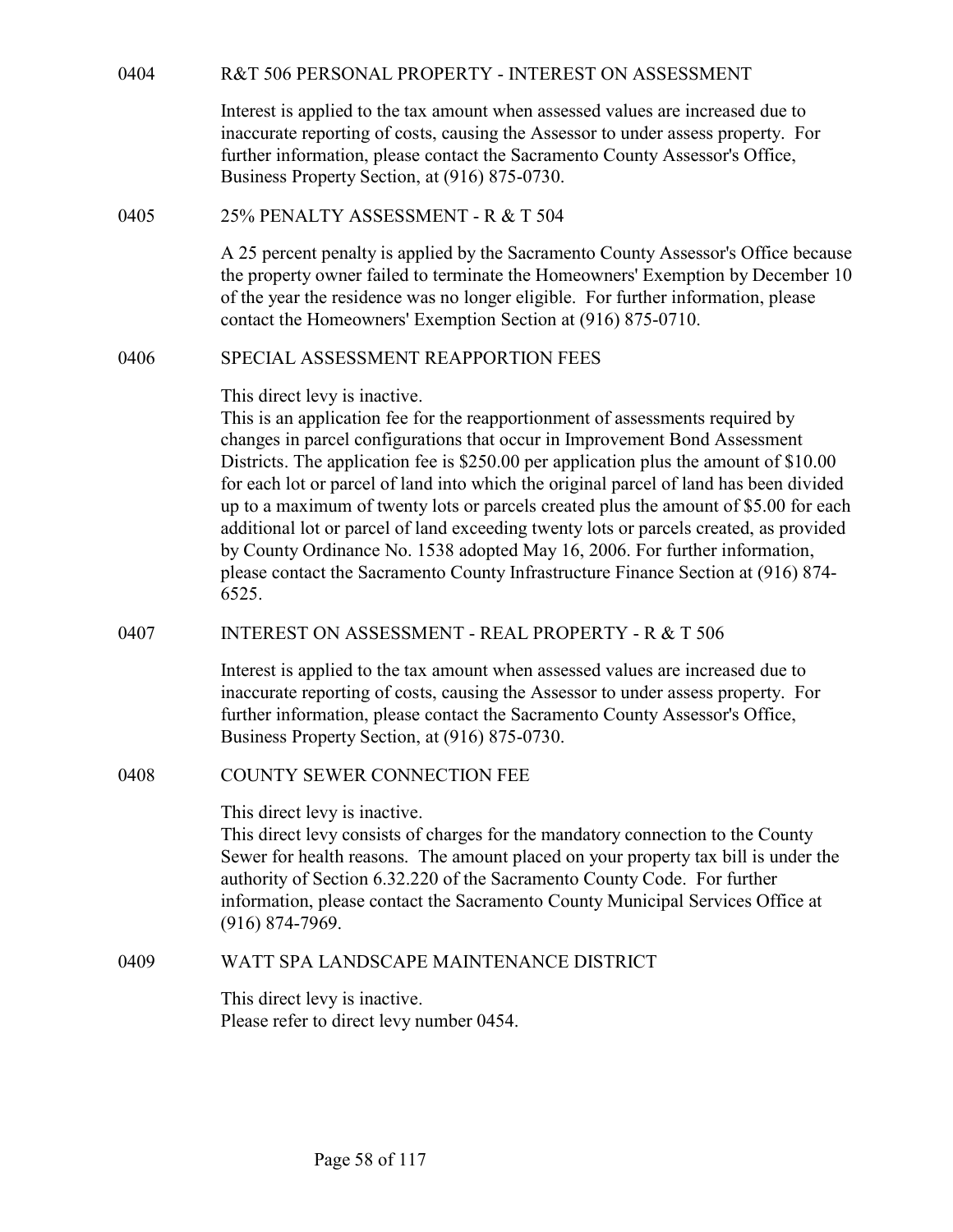0410 SACTO COUNTY DELINQUENT REFUSE<br>This levy amount consists of delinquent refuse collection charges that remained<br>unpaid on the County utility bill for this parcel. Refuse collection and the associated<br>programs are manda This levy amount consists of delinquent refuse collection charges that remained unpaid on the County utility bill for this parcel. Refuse collection and the associated programs are mandatory for residential dwellings per County ordinance. These charges pay for the maintenance and operation of the refuse system. For further information, please contact the Sacramento County Utility Billing Office at (916) 875-5555. SACTO COUNTY DELINQUENT REFUSE<br>
This levy amount consists of delinquent refuse collection charges that remain<br>
unpaid on the County utility bill for this parcel. Refuse collection and the association<br>
programs are mandator SACTO COUNTY DELINQUENT REFUSE<br>
This levy amount consists of delinquent refuse collection charges the<br>
unpaid on the County utility bill for this parcel. Refuse collection ar<br>
programs are mandatory for residential dwellin

This parcel is connected to the public sewer system. This levy is for delinquent sewer charges that remained unpaid on the County utility bill. These charges pay for the maintenance and operation of the sewer system and the sewer treatment plant. For further information, please contact the Sacramento County Utility Billing Office at (916) 875-5555.

This direct levy is inactive.

This parcel is connected to the public sewer system. This levy is for delinquent sewer charges that remained unpaid on the County utility bill. These charges pay for the maintenance and operation of the sewer system and the sewer treatment plant. For further information, please contact the Sacramento County Utility Billing Office at (916) 875-5555. 875-5555.<br>
0411 CSD#1 DELINQUENT SEWER<br>
10411 CSD#1 DELINQUENT SEWER<br>
10411 CSD#1 DELINQUENT SEWER<br>
10412 This parcel is connected to the public sewer system. This levy is for<br>
sewer charges that transincal unpaid on the C COURTLAND SANITATION SEWER<br>
This direct levy is inactive.<br>
This linect levy is inactive.<br>
This parcel is connected to the public sewer system. This levy is for delinquent<br>
sewer charges that remained unpaid on the County u

This direct levy is inactive.

This parcel is connected to the public sewer system. This levy is for delinquent sewer charges that remained unpaid on the County utility bill. These charges pay for the maintenance and operation of the sewer system and the sewer treatment plant. For further information, please contact the Sacramento County Utility Billing Office at (916) 875-5555. the maintenance and operation of the sewer system and the sewer tre<br>
For further information, please contact the Sacramento County Utilit<br>
at (916) 875-5555.<br>
WALNUT GROVE SEWER<br>
This direct levy is inactive.<br>
This parcel

This direct levy is inactive. For information, please contact the Sacramento County Utility Billing Office at (916) 875-5555

This direct levy is inactive.

For further information, please contact the Sacramento County Municipal Services Agency, Department of Water Resources at (916) 874-5954.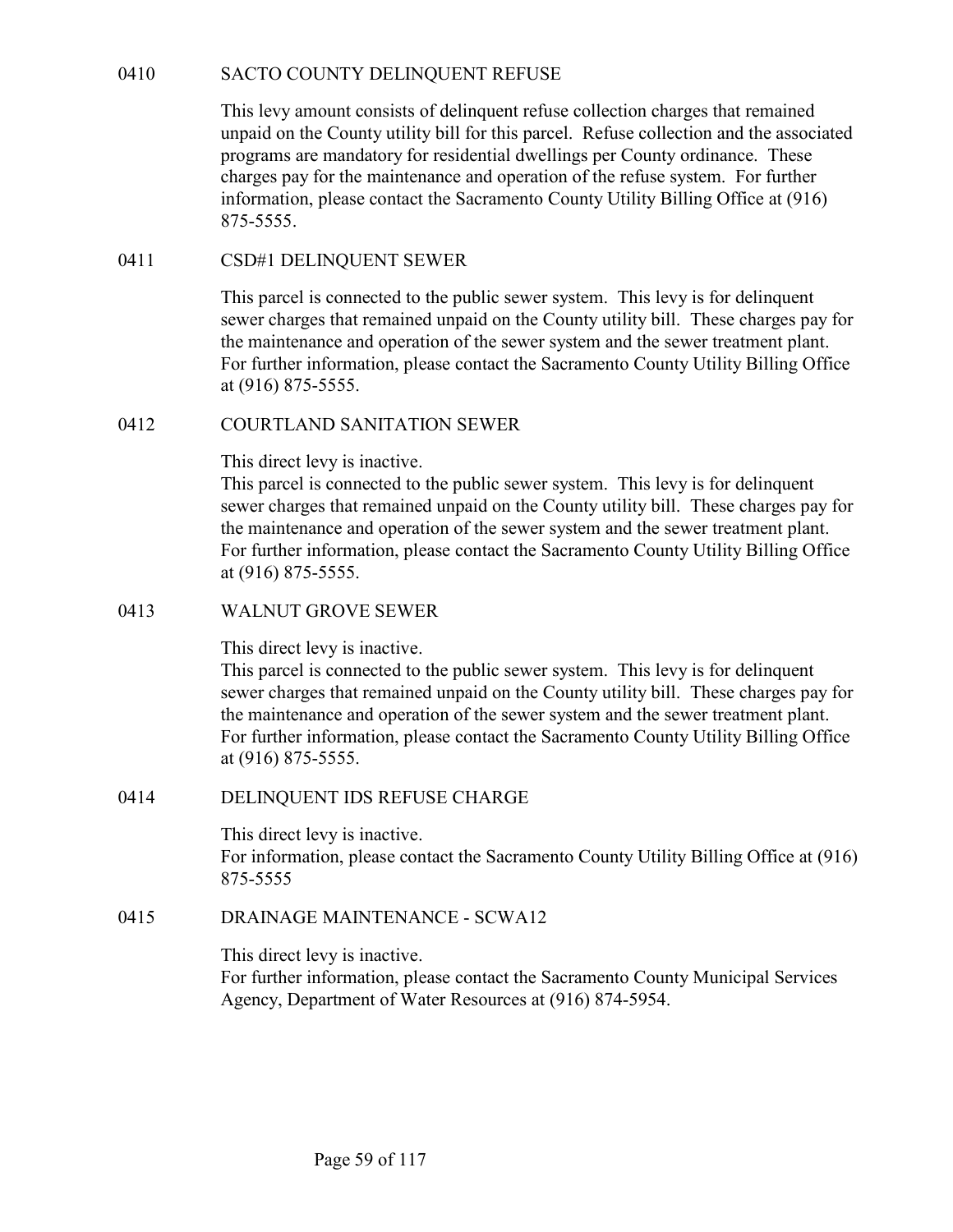0416 ELK GROVE - DELINQUENT DRAINAGE<br>
This direct levy is inactive.<br>
This levy amount consists of delinquent Stormwater Drainage charge<br>
that remained unpaid on the County Utility Bill. These charges pay<br>
and operation of This levy amount consists of delinquent Stormwater Drainage charges for this parcel that remained unpaid on the County Utility Bill. These charges pay for maintenance and operation of the drainage system within the district. For further information, please contact the Sacramento County Utility Billing Office at (916) 875-5555. ELK GROVE - DELINQUENT DRAINAGE<br>
This direct levy is inactive.<br>
This levy amount consists of delinquent Stormwater Drainage charge<br>
that remained unpaid on the County Utility Bill. These charges pay<br>
and operation of the d ELK GROVE - DELINQUENT DRAINAGE<br>
This direct levy is inactive.<br>
This levy amount consists of delinquent Stormwater Drainage charge<br>
that remained unpaid on the County Utility Bill. These charges pay<br>
and operation of the d

This direct levy is inactive. For information, please contact the Sacramento County Municipal Services Agency Department of Water Resources at (916) 874-5954.

This levy amount consists of delinquent Stormwater Drainage charges for this parcel that remained unpaid on the County Utility Bill. These charges pay for maintenance and operation of the drainage system within the district. For further information, please contact the Sacramento County Utility Billing Office at (916) 875-5555. This direct levy is inactive.<br>
This levy amount consists of delinquent Stormwater Drainage charges for this part<br>
in levy amount consists of delinquent Stormwater Drainage charges pay for maintcnand<br>
and operation of the d EXECTIVE CONDOVYA - WATER DRYHIVAGE.<br>
This levy amount consists of delinquent Stormwater Drainage charges for this parcel<br>
that remained unpaid on the County Utility Bill. These charges pay for maintenance<br>
and operation o

This levy consists of delinquent utility tax charges that remained unpaid on the County Utility bill for this parcel. Per City of Elk Grove ordinance, a 2.25% tax is assessed against your sewer charges. For further information, please contact the Sacramento County Utility Billing Office at (916) 875-5555. SCONE 12C<br>
This direct levy is inactive.<br>
For information, please contact the Sacramento County Municipal S<br>
Department of Water Resources at (916) 874-5954.<br>
(418 RANCHO CORDOVA - WATER DRAINAGE<br>
This levy amount consists

This direct levy is inactive. For information, please contact the Sacramento County Municipal Services Agency, Department of Water Resources at (916) 874-5954.

### This direct levy is inactive.

This levy is a 1915 Improvement Bond Act Assessment. Sacramento County bonds were previously sold to finance the construction of roadways, traffic signals, interchange modifications, and drainage facilities within the assessment district boundaries. Assessments were previously confirmed and levied by the Board of Supervisors on benefit properties on a proportionate share basis to pay the costs associated with the bonds. If this tax bill is not paid by the last business day of June, this assessment will be subject to accelerated judicial foreclosure initiated by the levying district. For further information, please contact the Sacramento County Municipal Services Agency Infrastructure Finance Section at (916) 874-6525.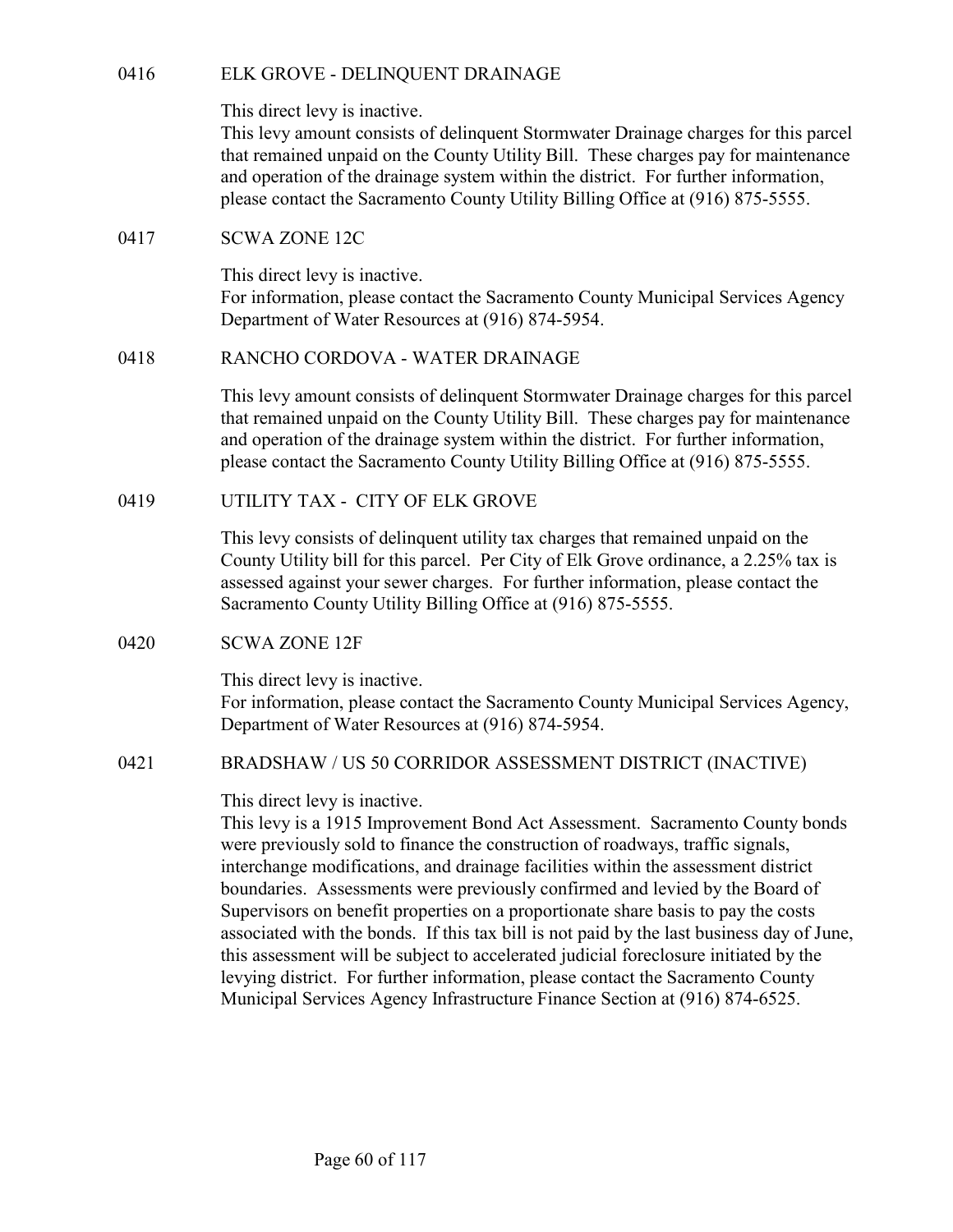0422 SUNRISE & CORDOVA CONSOLIDATED ASSESSMENT DISTRICT<br>
This direct levy is inactive.<br>
This levy is a 1915 Improvement Bond Act Assessment. This assessment is a<br>
consolidation of two prior assessment districts listed pre This levy is a 1915 Improvement Bond Act Assessment. This assessment is a consolidation of two prior assessment districts listed previously as the Sunrise/US 50 Corridor Assessment District (#166) and the Cordova Industrial Park Unit #3 Assessment District (#171). The districts were consolidated into a single reassessment district in July 1998 with the refunding of the originally issued bonds. Sacramento County bonds were originally sold to finance the construction of roadways, drainage facilities, sewer facilities, and certain utility facilities within the assessment district boundaries. Assessments were confirmed and levied by the Board of Supervisors on benefited properties on a proportionate-share basis to pay the costs associated with the bonds. If this tax bill is not paid by the last business day of June, this assessment will be subject to accelerated judicial foreclosure initiated by the levying district. For further information, please contact the Sacramento County Municipal Services Agency Infrastructure Finance Section at (916) 874-6525. SUNRISE & CORDOVA CONSOLIDATED ASSESSMENT DIST<br>This direct levy is inactive.<br>This direct levy is inactive.<br>This levy is a 1915 Improvement Bond Act Assessment. This assess<br>consolidation of two prior assessment districts li reassessment district in July 1998 with the retunding of the originally sisted boostsment of nadways, drainage facilities, sever facilities, and certain utility facilities within the assessment district boundaries. Assessm

This levy amount consists of delinquent Zone 40 water charges that remained unpaid on the County utility bill for this parcel. Parcels within the Water Zone 40 area are charged a fee to offset the cost of groundwater well construction. For further information, please contact the Sacramento County Utility Billing Office at (916) 875-5555. (916) 874-6525.<br>SCWA ZONE 40 D-USR<br>SCWA ZONE 40 D-USR<br>This levy amount consists of delinquent Zone 40 water charges that remained unpaid<br>on the County utility bill for this pareel. Parcels with the Water Zone 40 area are<br>c

This direct levy is inactive.

This levy amount consists of delinquent refuse collection charges that remained unpaid on the County utility bill for this parcel. Refuse collection and the associated programs are mandatory for residential dwellings per City ordinance. These charges pay for the maintenance and operation of the refuse system. For further information, please contact the Sacramento County Utilities Billing Office at (916) 875-5555.

This levy amount consists of delinquent Stormwater Drainage charges for this parcel that remained unpaid on the County Utility Bill. These charges pay for maintenance and operation of the drainage system within the district. For further information, please contact the Sacramento County Utility Billing Office at (916) 875-5555.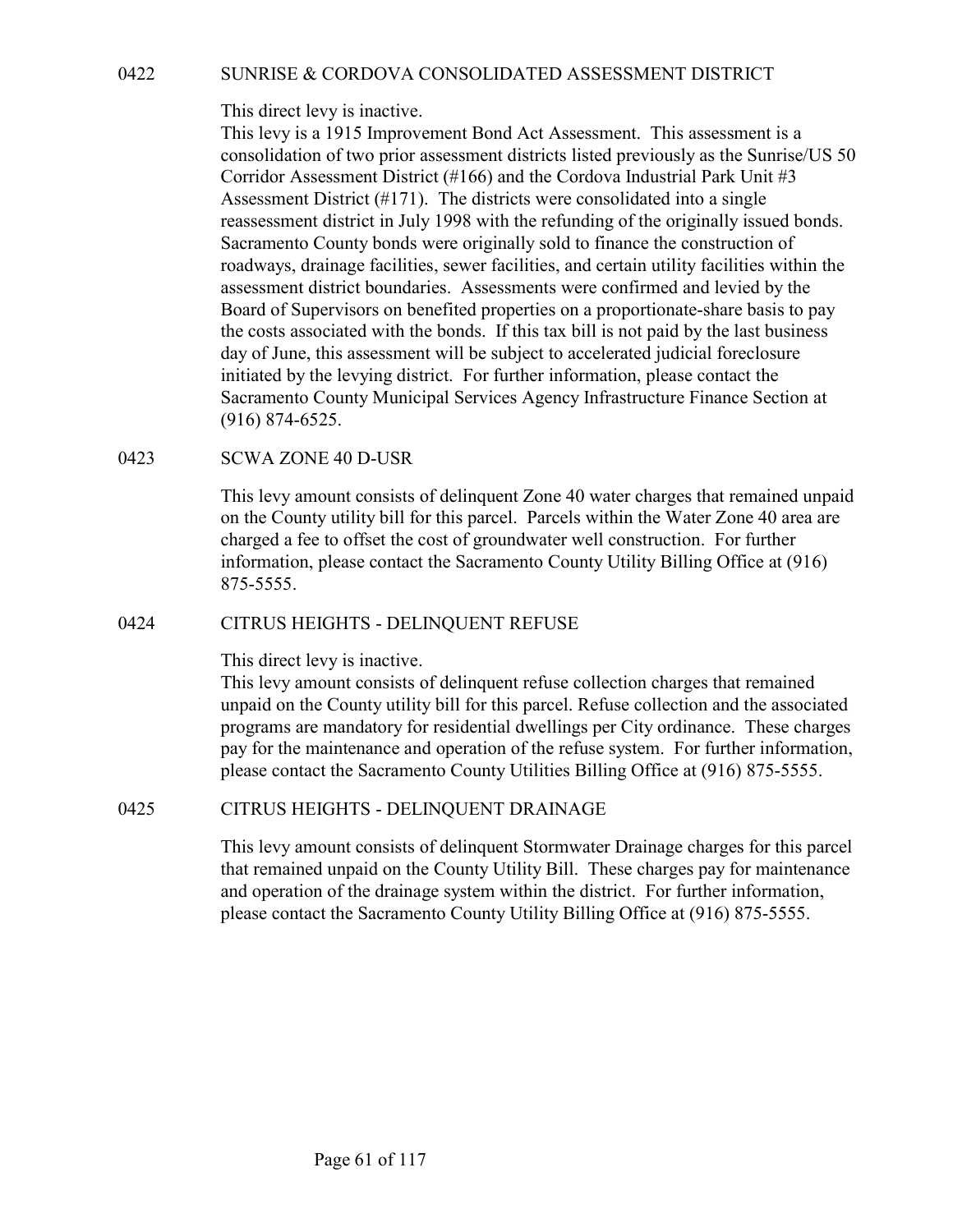OF CITY OF CITRUS HEIGHTS - UTILITY TAX<br>
This direct levy is inactive.<br>
This levy consists of delinquent utility tax charges that remained unpaid on the City<br>
of Citrus Heights utility bill for this parcel. Per City of Cit This levy consists of delinquent utility tax charges that remained unpaid on the City of Citrus Heights utility bill for this parcel. Per City of Citrus Heights ordinance, a 2 1/2% tax is assessed against your sewer charges. For further information, please contact the Sacramento County Utility Billing Office at (916) 875-5555.

This levy consists of delinquent utility tax charges that remained unpaid on the County Utility bill for this parcel. Per City of Citrus Heights ordinance, a 2 1/2% tax is assessed against your sewer charges. For further information, please contact the Sacramento County Utility Billing Office at (916) 875-5555. COUNTY OF CITRUS HEIGHTS - UTILITY TAX<br>
This direct levy is inactive.<br>
This levy consists of delinquent utility tax charges that remained un<br>
of Citrus Heights utility bill for this parcel. Per City of Citrus Heigh<br>
1/2% t This direct levy is inactive.<br>
This levy consists of delinquent utility tax charges that remained un<br>
of Citrus Heights utility bill for this parcel. Per City of Citrus Heigh<br>
1/2% tax is assessed against your sewer charge This levy consists of delinquent utility tax charges that remained unpaid on the County Uliliy bill for this pared. Pro City of Citrus Heights ordinance, a 2 1/2% tax is assessed against your sewer charges. For further inf

This levy amount consists of delinquent Stormwater Drainage charges for this parcel that remained unpaid on the County Utility Bill. These charges pay for maintenance and operation of the drainage system within the district. For further information, please contact the Sacramento County Utility Billing Office at (916) 875-5555.

This levy amount consists of delinquent water charges for this parcel that remained unpaid on the County utility bill. These charges pay for the maintenance and operation of the water system. For further information, please contact the Sacramento County Utility Billing Office at (916) 875-5555. This levy amount consists of delinquent Stormwater Drainage charg<br>that remained unpaid on the County Utility Bill. These charges pay<br>and operation of the drainage system within the district. For further<br>please contact the COUNTY WMD DELINQUENT WATER<br>
This levy amount consists of delinquent water charges for this parece<br>
unpaid on the County utility bill. These charges pay for the mainten<br>
operation of the water system. For further informati

The purpose of this levy is to recover the unpaid costs incurred for weed abatement from certain properties within the Sacramento Metropolitan Fire District. For more information about this levy, please contact the Sacramento Metropolitan Fire District at (916) 859-4327.

This special tax supplements funding for fire fighting operations. For further information, please contact the NBS at 1-800-676-7516.

North Delta Water Agency administers a contract with the State Department of Water Resources for the assurance of a dependable water supply of a suitable quality from the State Water Project. For further information, please contact the North Delta Water Agency Office at (916) 446-0197.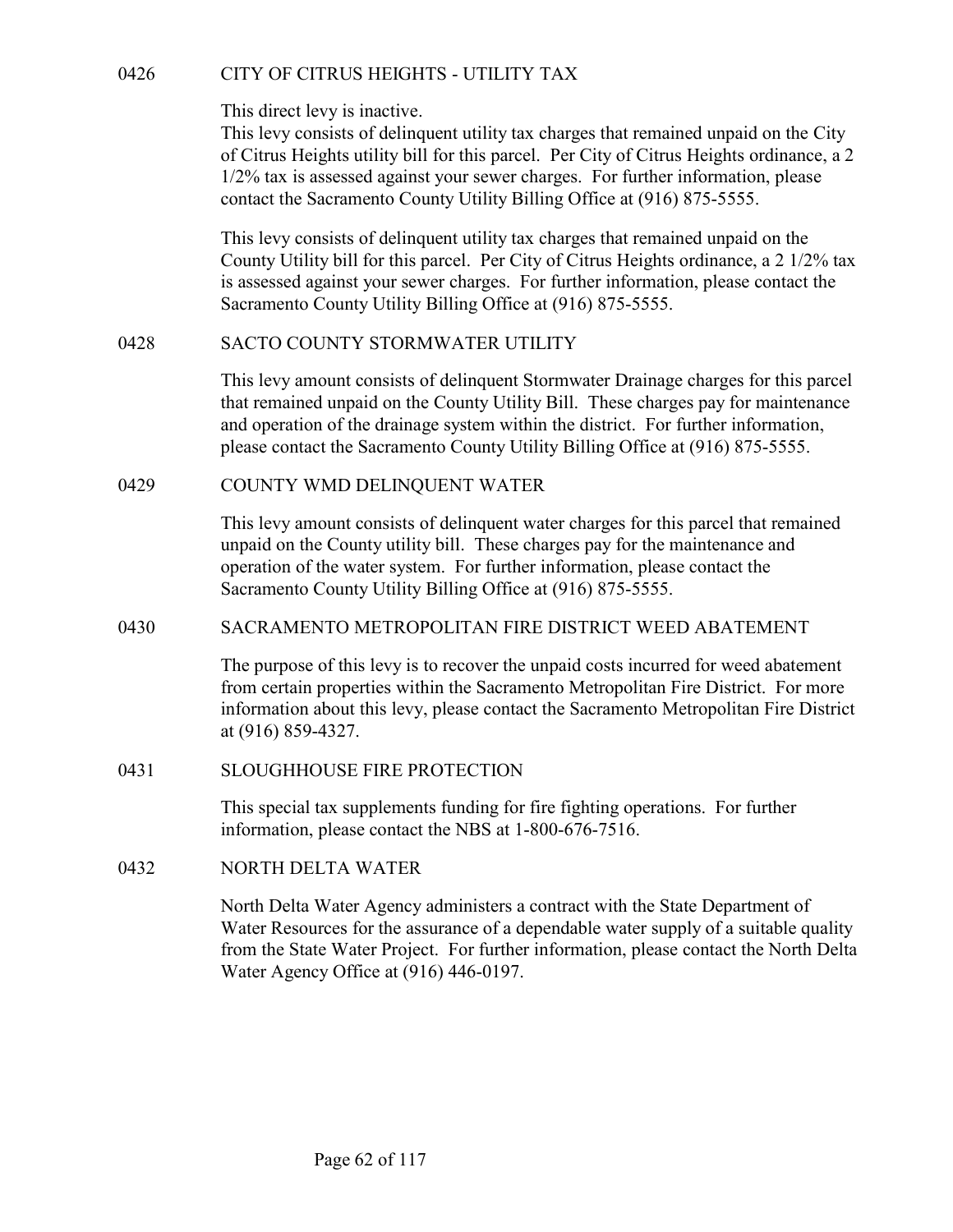SOUTHGATE LANDSCAPING & LIGHTING - COUNTRYSIDE<br>This benefit assessment district provides funding for improvements, maintenance,<br>and servicing of park and recreation facilities, public landscaping, and public<br>lighting and r This benefit assessment district provides funding for improvements, maintenance, and servicing of park and recreation facilities, public landscaping, and public lighting and related appurtenant improvements. Improvements funded include Calvine Station Park (New Point Drive & New Ridge Court), Cottonwood Park (Wolfboro Court & Willow Grove Way), Countryside Community Park (Meadowhaven Drive & Power Inn Road), Hardester Park (Hardester & Ardith Drives), Tillotson Parkway, and Toby Johnson Park (Boron & Cutler Ways), Pat O'Brien Community Center and New Aquatic Center (Waterman Road & Vintage Park Drive) and. The benefit is based on a flat rate for residential, number of units for apartments, or developed square footage for commercial properties. This direct levy has been imposed by Southgate Recreation & Park District. For further information, please call (800) 441-8280. 8035<br>
SOUTHGATE LANDSCAPING & LIGHTING - COUNTRYSIDE<br>
This benefit assessment district provides funding for improvements, maintenance,<br>
and servicing of park and recention facilities, public landscaping, and public<br>
light

This benefit assessment district provides funding for improvements, maintenance, and servicing of park and recreation facilities, public landscaping, and public lighting and related appurtenant improvements. Improvements funded include Fletcher Farm Community Center and Sunrise Florin Park (7245 Fletcher Farm Drive). The benefit is based on a flat rate for residential, number of units for apartments, or developed square footage for commercial properties. This direct levy has been imposed by Southgate Recreation & Park District. For further information, please call (800) 441-8280. (Meadownare) DIYVe & Power Inn Kosar), racrester and Theorister and New Applementation (Drives), Pat<br>
O'Brien Community Center and New Aquatic Center (Waterman Road & Vintage<br>
Park Dirive) and. The benefit is based on an f

This benefit assessment district provides funding for improvements, maintenance, and servicing of park and recreation facilities, public landscaping, and public lighting and related appurtenant improvements. Improvements funded include Norman Waters Park (Elise Drive & Sunrise Greens Drive) and Willowood Park (Iona Way & Summer Sunset Drive). The benefit is based on a flat rate for residential, number of units for apartments, or developed square footage for commercial properties. This direct levy has been imposed by Southgate Recreation & Park District. For further information, please call (800) 441-8280. and servicing or park and receration facilities, public landscaping, and public<br>lighting and related appurtenant improvements. Improvements funded include<br>Fletcher Farm Community Center and Sunrise Florin Park (7245 Fletch

This benefit assessment district provides funding for improvements, maintenance, and servicing of park and recreation facilities, public landscaping, and public lighting and related appurtenant improvements. Improvements funded include Brittany Park (Brittany Park Drive & Kentshire Way), Hardester Park (Hardester & Ardith Drives), Illa Collin Park (Vintage Park Drive & Fintown Court), Tamarindo Park (Tiogawoods & Tamarindo Bay Drive), Tillotson Parkway, Vintage Park (Helmsdale Way & Vintage Park Drive), Pat O'Brien Community Center, and New Aquatic Center (Waterman Road & Vintage Park Drive). The benefit is based on a flat rate for residential, number of units for apartments, or developed square footage for commercial properties. This direct levy has been imposed by Southgate Recreation & Park District. For further information, please call (800) 441-8280.

Page 63 of 117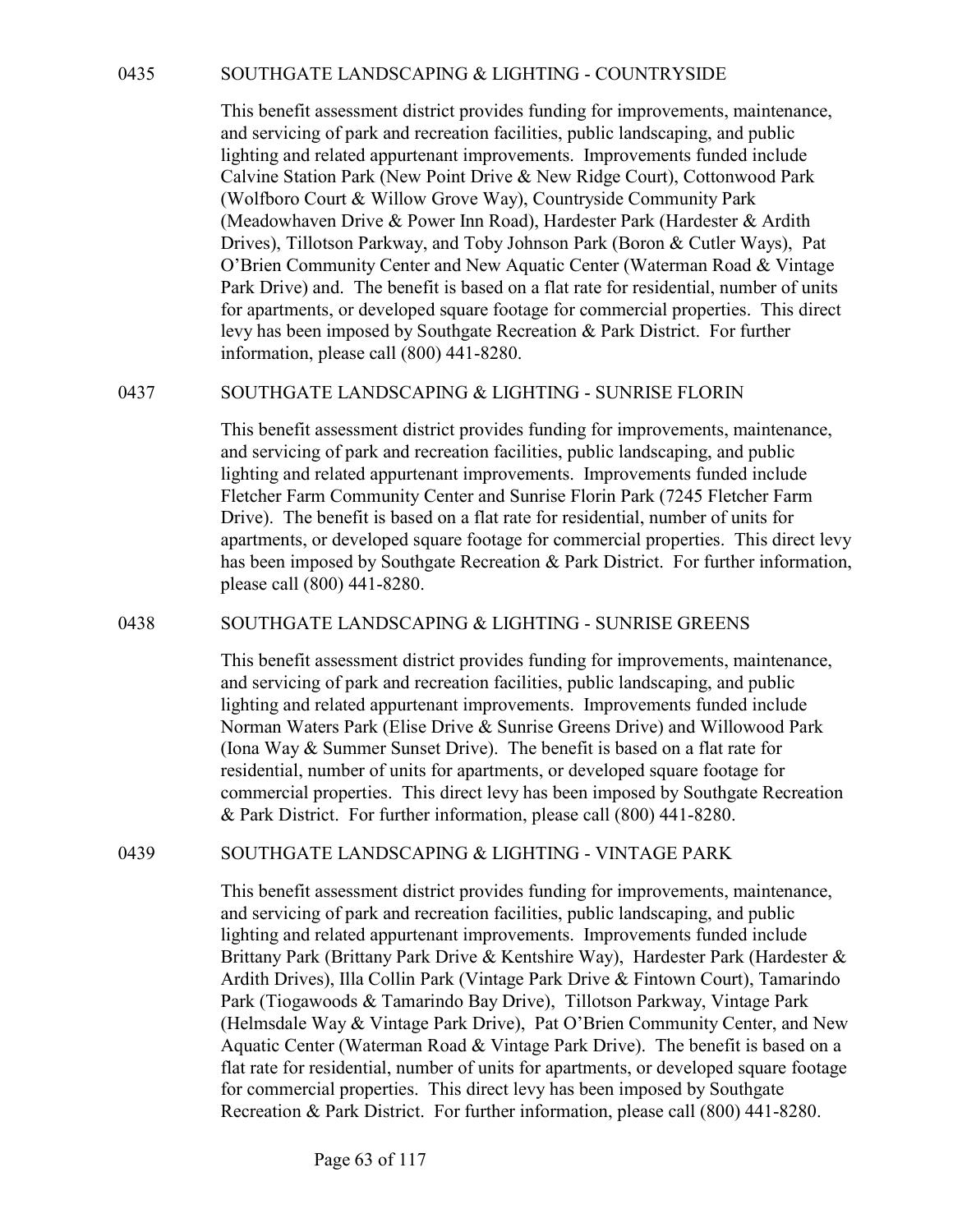RANCHO MURIETA - DELINQUENT UTILITY<br>This direct levy has been imposed by the Rancho Murieta Community Service<br>District for utility bills unpaid as of June 30 of any given fiscal year. For further<br>information, please contac This direct levy has been imposed by the Rancho Murieta Community Service District for utility bills unpaid as of June 30 of any given fiscal year. For further information, please contact the Rancho Murieta Community Services District Office at (916) 354-3700. RANCHO MURIETA - DELINQUENT UTILITY<br>
This direct levy has been imposed by the Rancho Murieta Communi<br>
District for utility bills unpaid as of June 30 of any given fiscal year.<br>
information, please contact the Rancho Muriet

This direct levy is inactive.

This County Service Area finances the operation and maintenance costs of providing roadway safety lighting - generally intersection lighting on major streets. A flat rate service charge is levied on all parcels in the unincorporated area of the County and the Cities of Citrus Heights and Elk Grove. For further information, please contact the Sacramento County Municipal Services Agency Department of Transportation at (916) 875-5171. 0440 RANCHO MURIETA - DELINQUENT UTILITY<br>
This direct levy has been imposed by the Rancho Murieta Communi<br>
District for utility bills unpaid as of June 30 of any given fiscal year.<br>
information, please contact the Rancho M

This direct levy is inactive.

This County Service Area finances the total operation and maintenance costs of providing street lighting services. Service charges are levied on properties which benefit from the services. Parcels designated as residential receive a flat rate. The rate for parcels designated as non-residential is based on front footage. For further information, please contact the Sacramento County Municipal Services Agency Department of Transportation at (916) 875-5171. This direct levy is inactive.<br>
This County Service Area finances the operation and maintenance corolation Service charge is levield on all parcels in the unincorporated area of the Citius of Citus Heights and Elk Grove. Fo CSA1 STREET LIGHTS<br>
This direct levy is inactive.<br>
This County Service Area finances the total operation and maintenant<br>
providing street lighting services. Service charges are levicd on prop<br>
providing street lighting ser

This benefit assessment funds planning for water supply, flood control, and drainage activities of Countywide benefit. Assessments are levied on all properties in the unincorporated area of Sacramento County and the incorporated cities of Citrus Heights, Elk Grove and Rancho Cordova, based on zoning, land use, and area. For further information, please contact the Sacramento County Public Work and Infrastructure, Department of Water Resources at (916) 874-1377.

This direct levy is inactive.

This special assessment provides for the collection of Zone 50 delinquent water utility bills. For further information, please contact the Sacramento County Water Agency at (916) 874-6851.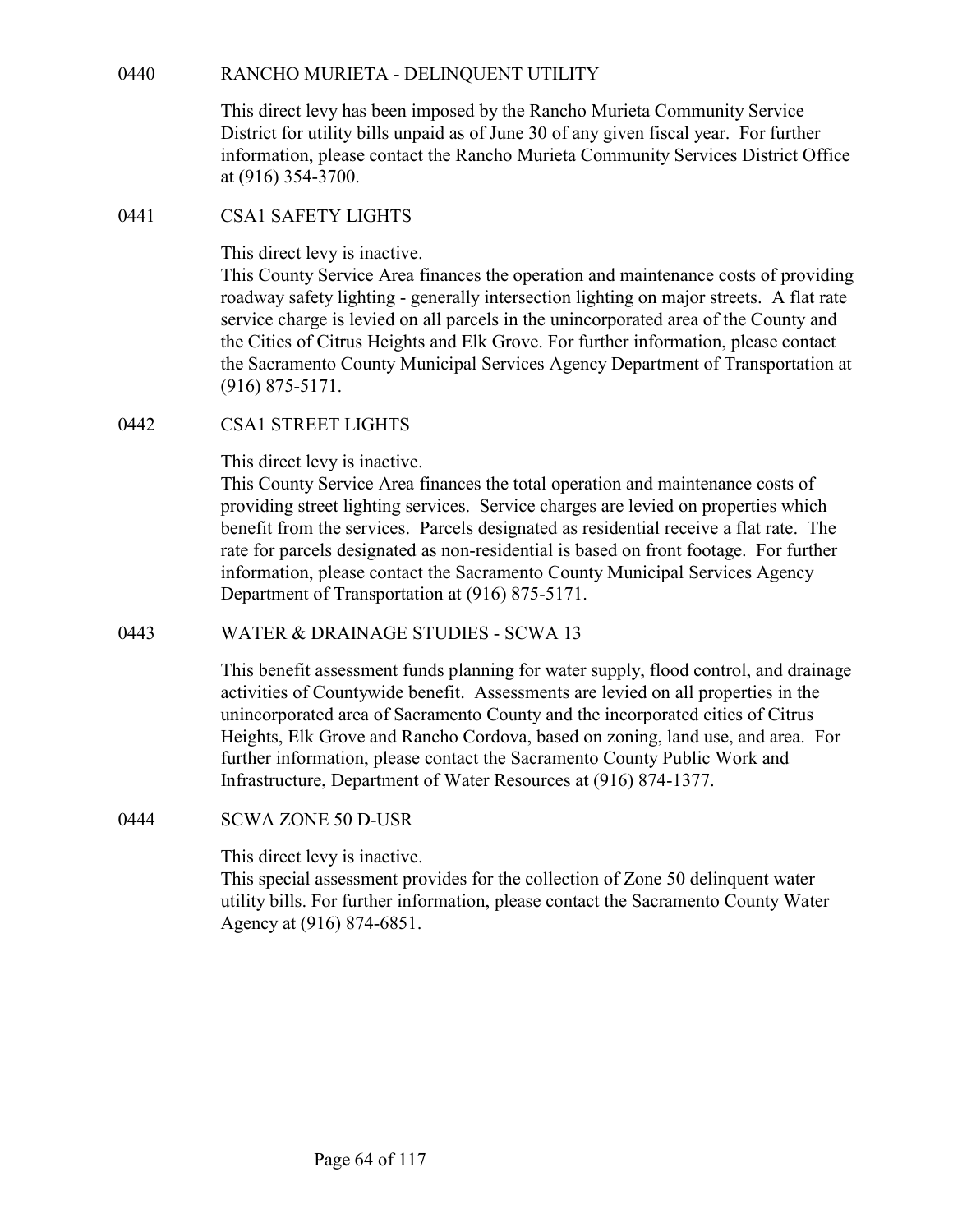DE DACKSON ROAD INDUSTRIAL PARK ASSESSMENT DISTRICT<br>
This direct levy is inactive.<br>
This levy is a 1915 Improvement Bond Act Assessment. Sacramento County bonds<br>
were previously sold to finance the construction of roadways This levy is a 1915 Improvement Bond Act Assessment. Sacramento County bonds were previously sold to finance the construction of roadways, drainage facilities, sewer facilities, certain utility facilities, and appurtenances thereto within the assessment district boundaries. Assessments were previously confirmed and levied by the Board of Supervisors on benefited properties on a proportionate share basis to pay the costs associated with the bonds. If this tax bill is not paid by the last business day of June, this assessment will be subject to accelerated judicial foreclosure initiated by the levying district. For further information, please contact the Sacramento County Municipal Services Agency Infrastructure Finance Section at (916) 874-6525. 3 JACKSON ROAD INDUSTRIAL PARK ASSESSMENT DISTRICT<br>
This direct levy is inactive.<br>
This levy is a 1915 Improvement Bond Act Assessment. Sacremento County bonds<br>
were previously sold to finance the construction of roadways,

This levy is a Mello-Roos Special Tax. The County of Sacramento Board of Supervisors (Board) established this Mello-Roos Community Facilities District (CFD) to finance a portion of the cost of providing Sheriff services to new development within the CFD boundary. The special tax revenues from this CFD will partially mitigate the negative fiscal impact of new development on the County General Fund. The Board levies an annual special tax on developed properties within this Mello-Roos CFD to pay for these ongoing police protection services. For further information, please contact County of Sacramento, Special Districts Section at (916) 874-6525. by the Board of Supervisors on benefited properties on a proportionate stare basis to<br>pay the costs associated with the bonds. If this tax bill is not paid by the last<br>business day of June, this assessment will be subject

This levy is a Mello-Roos Special Tax. The County of Sacramento Board of Supervisors (Board) established this Mello-Roos Community Facilities District (CFD) to finance a portion of the cost of providing park services and facilities in the South East County. The special tax revenues from this CFD will be combined with other available revenues and used to build, operate, and maintain park and recreational facilities that are needed to serve population generated by new development in South East County. There is not enough growth projected within the area to support all of the projected improvement and maintenance costs; therefore, the CFD special tax revenues will be used to fund only a small portion of the costs. The Board levies an annual special tax on developed properties within this Mello-Roos CFD. For further information, please contact County of Sacramento, Special Districts Section at (916) 874-6525. Wrim this Mello-koos CrD to pay for these ongoing poice protection services. For<br>further information, please contact County of Sacramento, Special Districts Section<br>at (916) 874-6525.<br>SACRAMENTO COUNTY - PARK CFD NO. 2006-This levy is a Mello-Roos Special Tax. The County of Saeramento Board of<br>Supervisors (Board) established this Mello-Roos Community Facilities District<br>(CFD) to finance a potrion of the cost of providing park services and f

For further information, please contact the Sacramento Area Sewer District at (916) 876-6000.

For further information, please contact the Sacramento Regional County Sanitation District at (916) 876-6000.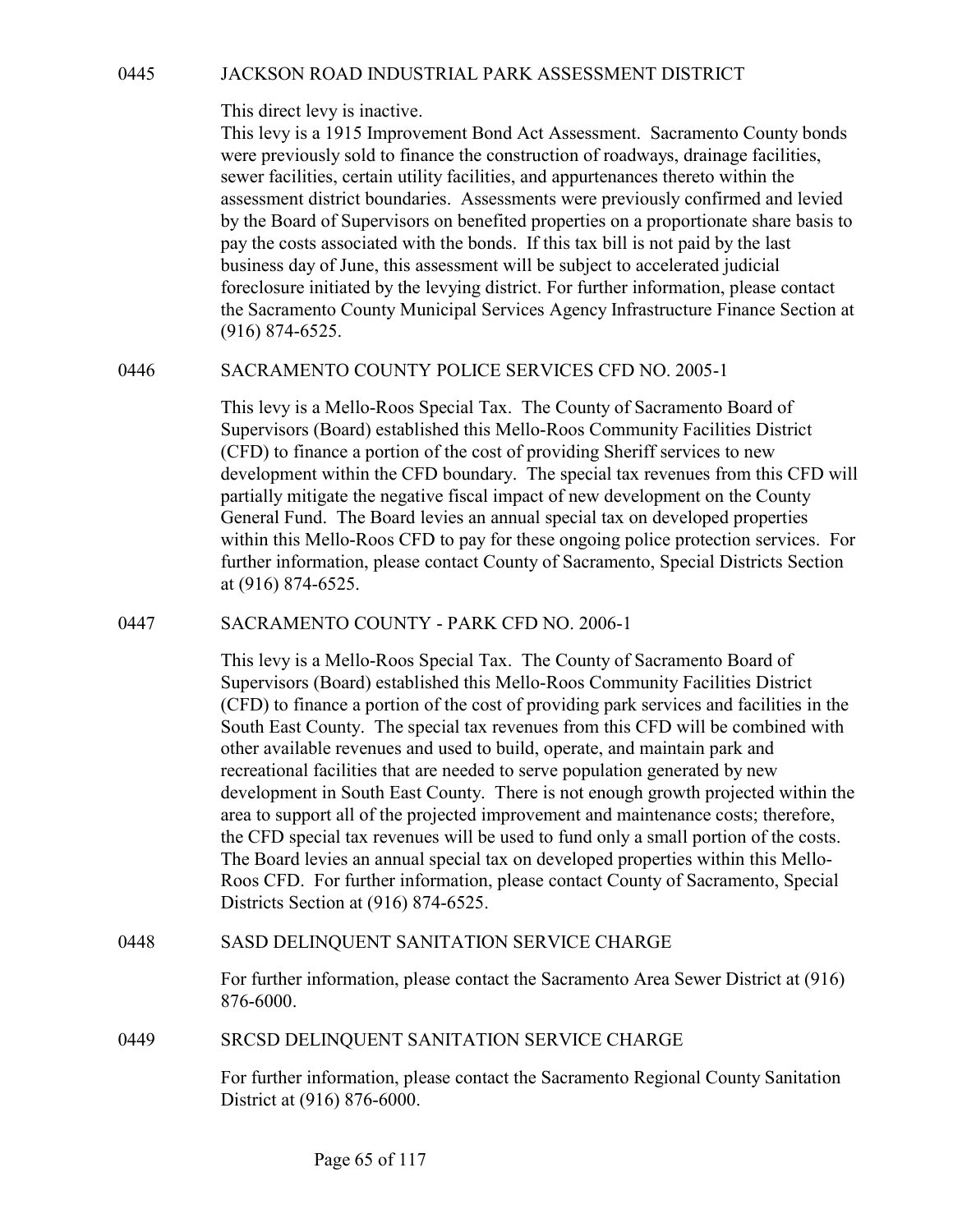## This levy is inactive.

0450 HAMPTON VILLAGE ASSESSMENT DISTRICT<br>This levy is inactive.<br>This levy is a 1915 Improvement Bond Act Assessment. Sacramento County bonds<br>were previously sold to finance the construction of water treatment facilities wi This levy is a 1915 Improvement Bond Act Assessment. Sacramento County bonds were previously sold to finance the construction of water treatment facilities within the assessment district boundaries. Assessments were previously confirmed and levied by the Board of Supervisors on benefit properties on a proportionate share basis to pay the costs associated with the bonds. If this tax bill is not paid by the last business day of June, this assessment will be subject to accelerated judicial foreclosure initiated by the levying district. For further information, please contact the Sacramento County Municipal Services Agency Infrastructure Finance Section at (916) 874-6525. HAMPTON VILLAGE ASSESSMENT DISTRICT<br>
This levy is inactive.<br>
This levy is a 1915 Improvement Bond Act Assessment. Sacrament<br>
were previously sold to finance the construction of water treatment<br>
the assessment district boun Insi levy is a 1915 Improvement Bond Act Assessment. Sacremento County bonds<br>were previously sold to finance the construction of water treatment facilities within<br>the assessment district boundaries. Assessments were previo

This levy is a County Service Area (CSA) service charge. The County of Sacramento Board of Supervisors (Board) established CSA No. 10 Benefit Zone 3 to provide funding for extended transportation services to achieve overall reduction of vehicle trips. The Board annually levies a service charge on developed properties within Zone 3 of the CSA that benefit from the services. For further information, please contact County of Sacramento, Special Districts Section at (916) 874-6525. foreclosure initiated by the levying district. For further information, please contact<br>the Sacrameho County Municipal Services Agency Infrastructure Finance Section at<br>(916) 874-6525.<br>CSA 10 BENEFIT ZONE: 3<br>This levy is a This levy is a County Service Area (CSA) service charge. The Cour<br>Sacramento Board of Supervisors (Board) established CSA No. 10 E<br>provide funding for extended transportation services to achieve over<br>vehicle trips. The Boa

This direct levy is inactive. For information, please contact the Sacramento County Municipal Services Agency Department of Transportation at (916) 875-5132.

This direct levy is inactive.

For information, please contact the Sacramento County Municipal Services Agency Department of Transportation at (916) 875-5132.

This district was formed by the Board of Supervisors to finance the maintenance of landscaping within the district boundaries. Annual assessments are levied by the Board of Supervisors on a proportionate share basis on properties in the district which benefit from the landscaping and the maintenance thereof. For further information, please contact the Sacramento County Municipal Services Agency Department of Transportation at (916) 875-5132. This direct levy is inactive.<br>
For information, please contact the Sacramento County Municipal S<br>
Department of Transportation at (916) 875-5132.<br>
SACTO COUNTY LANDSCAPE MAINTENANCE ZONE 3<br>
This direct levy is inactive.<br>
F

This direct levy is inactive.

For information, please contact the Sacramento County Municipal Services Agency Department of Transportation at (916) 875-5132.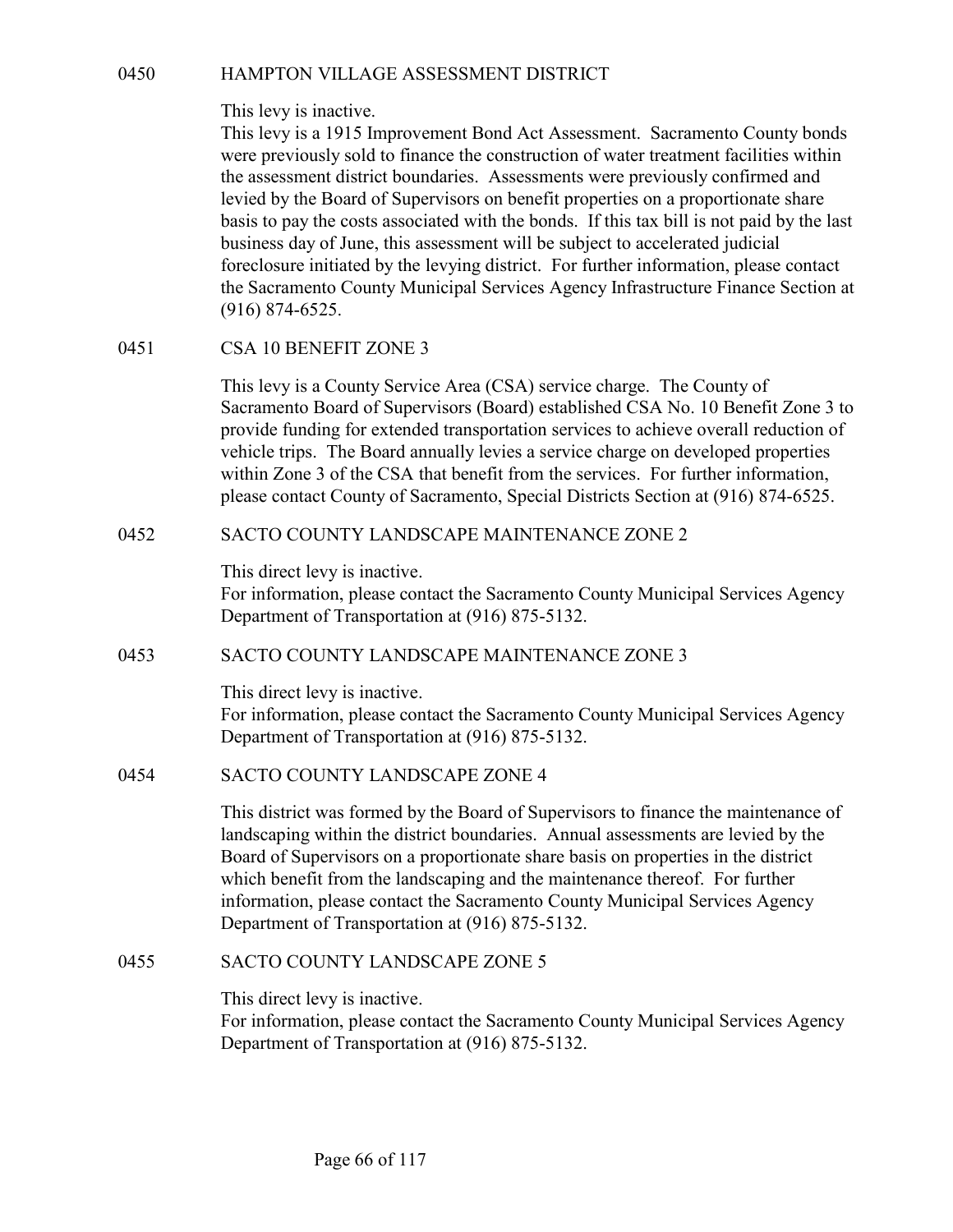# MAINTENANCE CFD NO. 2001-1

0456 SACRAMENTO COUNTY GOLD RIVER STATION UNIT #7 - LANDSCAPE<br>MAINTENANCE CFD NO. 2001-1<br>This levy is a Mello-Roos Special Tax. The County of Sacramento Board of<br>Supervisors (Board) established this Mello Roos Community Fa This levy is a Mello-Roos Special Tax. The County of Sacramento Board of Supervisors (Board) established this Mello Roos Community Facilities District (CFD) to finance the landscape installation and maintenance services associated with the Gold River Station Unit 7 subdivision. A special tax is levied by the Board annually on properties that benefit from the services. For further information, please contact the County of Sacramento, Special Districts Section at (916) 874-6525. SACRAMENTO COUNTY GOLD RIVER STATION UNIT #7 - L<br>
MAINTENANCE CFD NO. 2001-1<br>
This levy is a Mello-Roos Special Tax. The County of Sacramento I<br>
Supervisors (Board) established this Mello Roos Community Facilit<br>
(CFD) to f

This direct levy is inactive.

This County Service Area was established to collect annual assessments to provide funding for extended transportation services to achieve overall reduction of vehicle trips specifically within the Villages of Zinfandel area in accordance with the Villages of Zinfandel Transportation Systems Management Plan. With the consent of the Rancho Cordova City Council, assessments are levied by the Board of Supervisors annually on properties that benefit from the services. For further information, please contact the Sacramento County Municipal Services Agency Infrastructure Finance Section at (916) 874-6525. This levy is a Mello-Goos Special Tax. The County of Sacramento Board of<br>
Supervisors (Board) established this Mello Roos Community Facilities District<br>
(CFD) to finance the landscape installation and maintenance services

This benefit assessment district provides funding for improvements, maintenance, and servicing of park and recreation facilities, public landscaping, and public lighting and related appurtenant improvements. Improvements funded include Bradshaw Vineyards Park (Vintage Park Drive & Fall Valley Way), Calvine Crossing Park (Almadine Drive & Obsidian Way), Larry Gury Community Park (9875 Wildhawk West Drive), Little Hawke Park (Sorenstam Drive & O'Meara Way), Silver Leaf Park (Country Ranch Drive & Silver Meadow Way), Dunmore Wetland Preserve (Excelsior Road), WildHawk Golf Club (7713 Vineyard Road) and Laguna Creek Parkway. The benefit is based on a flat rate for residential, number of units for apartments, or developed square footage for commercial properties. This direct levy has been imposed by Southgate Recreation & Park District. For further information, please call (800) 441-8280. Supervisors annihaly on properties link tenent in trom the services. For turner<br>
information, please contact the Sacramento County Municipal Services Agency<br>
information, please contact the Sacramento County Municipal Serv Ingting and related appuremant improvements. Improvements tunded inculate ORSN'S Way), Calvine Crossing Park (Vintage Park Drive & Disidian Way), Larry Gury Community Park (9875 Wildhawk West Drive), Little Hawke Park (Sor

This district was formed under the Mello-Roos Community Facilities Act of 1982. This district provides funding for the maintenance of street landscaping and other public improvements within the Natomas Meadows Development. For further information, please contact the City of Sacramento, Finance Department at (916) 808-1440.

This levy is a Voluntary Special Tax for the City of Sacramento, Community Facilities District Clean Energy Sacramento program.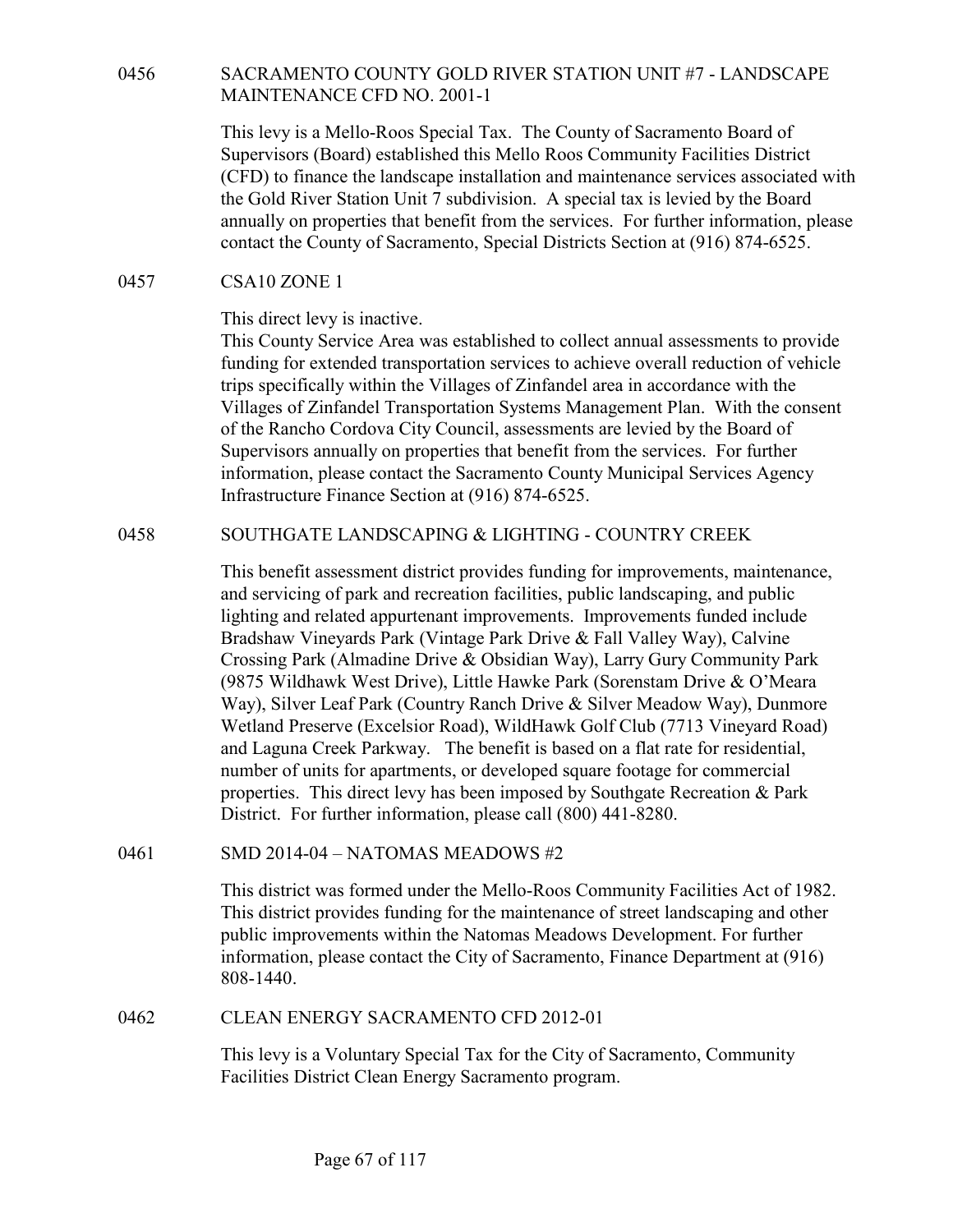| 0463 | <b>SACTO CITY HDB ADMIN PENALTY</b>                                                                                                                                                                                                                                                                                                          |
|------|----------------------------------------------------------------------------------------------------------------------------------------------------------------------------------------------------------------------------------------------------------------------------------------------------------------------------------------------|
|      | This special assessment provides for the collection of unpaid administrative penalties<br>and case management services for housing and substandard/dangerous buildings.<br>For further information, please contact City of Sacramento at (916) 808-5681.                                                                                     |
| 0464 | DELINQUENT RENTAL HOUSING FEES                                                                                                                                                                                                                                                                                                               |
|      | This special assessment provides for the collection of delinquent fees owed to the<br>City of Sacramento in regards to rental inspection services rendered. For more<br>information, please contact City of Sacramento at (916) 808-5681.                                                                                                    |
| 0465 | NEIGHBORHOOD LANDSCAPE DISTRICT - SUNRISE 94                                                                                                                                                                                                                                                                                                 |
|      | This special assessment is levied pursuant to the Landscaping and Lighting Act of<br>1972, and provides funding for maintenance of landscaping improvements which are<br>located along the frontage of residential subdivisions. For further information,<br>please contact the City of Sacramento, Finance Department at 916-808-1440.      |
| 0466 | NEIGHBORHOOD LANDSCAPE DISTRICT - JONES RANCH                                                                                                                                                                                                                                                                                                |
|      | This special assessment is levied pursuant to the Landscaping and Lighting Act of<br>1972, and provides funding for maintenance of landscaping improvements which are<br>located along the frontage of residential subdivisions. For further information,<br>please contact the City of Sacramento, Finance Department at 916-808-1440.      |
| 0467 | NEIGHBORHOOD LANDSCAPE DISTRICT - SHASTA MEADOWS                                                                                                                                                                                                                                                                                             |
|      | This special assessment is levied pursuant to the Landscaping and Lighting Act of<br>1972, and provides funding for maintenance of landscaping improvements which are<br>located along the frontage of residential subdivision. For further information, please<br>contact the City of Sacramento, Finance Department at 916-808-1440        |
| 0468 | NEIGHBORHOOD LANDSCAPE DISTRICT - BROOKFIELD MEADOWS                                                                                                                                                                                                                                                                                         |
|      | This special assessment is authorized by the Landscaping and Lighting Act of 1972.<br>This district provides funding for maintenance of landscaping improvements, which<br>are located along the frontage of residential subdivisions. For further information,<br>please contact the City of Sacramento, Finance Department at 916-808-1440 |
| 0469 | NEIGHBORHOOD WATER QUALITY DISTRICT - BUENA PARK                                                                                                                                                                                                                                                                                             |
|      | This district was formed pursuant to Sacramento City Code Chapter 3.124. The<br>district provides funding to maintain water quality basins and landscaping. For<br>further information, please contact the City of Sacramento, Finance Department at<br>916-808-1440.                                                                        |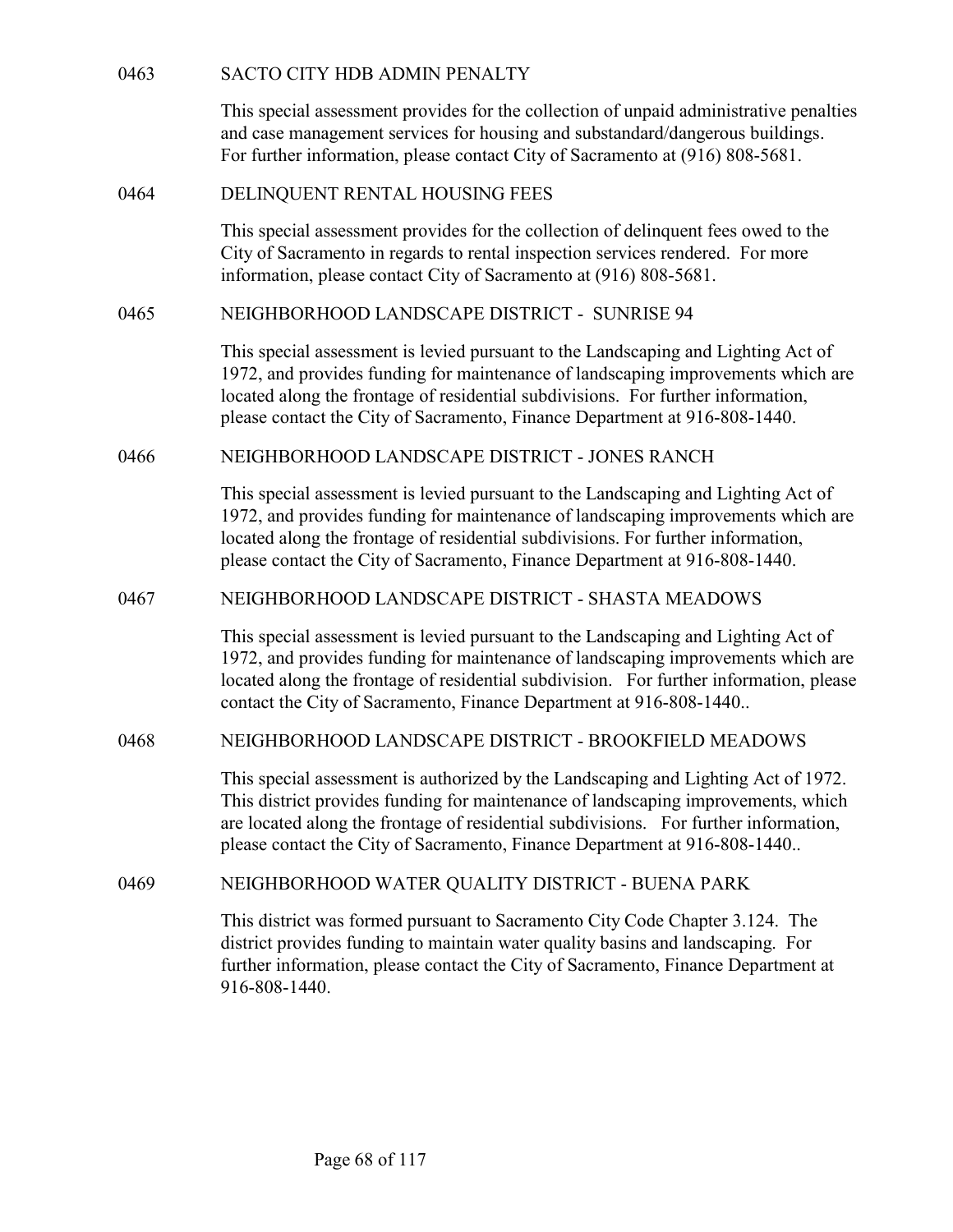DEL PASO BLVD. PBID<br>
This district was formed under the authority of the Property and Business<br>
Improvement District Law of 1994 to improve the commercial area along<br>
Boulevard. Services include public safety/security prog This district was formed under the authority of the Property and Business Improvement District Law of 1994 to improve the commercial area along Del Paso Boulevard. Services include public safety/security programs, maintenance services to increase the frequency of litter, debris, and graffiti removal, and advocacy and image enhancement to promote business interests. For further information, please contact the City of Sacramento, Finance Department at 916-808-1440.. 0470 DEL PASO BLVD. PBID<br>
This district was formed under the authority of the Property and Business<br>
Improvement District Law of 1994 to improve the commercial area along Del Paso<br>
Boulcvard. Services include public safety DEL PASO BLVD. PBID<br>
This district was formed under the authority of the Property and Business<br>
Improvement District Law of 1994 to improve the commercial area along I<br>
Boulevard. Services include public safety/security pr

This special assessment is authorized by the Landscaping and Lighting Act of 1972. This district provides funding for maintenance of landscaping improvements which are located adjacent to and/or along the frontage of residential subdivisions. For further information, please contact the City of Sacramento, Finance Department at 916-808-1440.

This district was formed under the authority of the Property and Business Improvement District Law of 1994 to improve the commercial area along Power Inn Road. The district provides funding for security, maintenance, marketing and economic development. For further information, please contact the City of Sacramento, Finance Department at 916-808-1440. image enhancement to promote business interests. For further information, please<br>
contact the City of Sacramento, Finance Department at 916-808-1440.<br>
NEIGHBORHOOD LANDSCAPE DISTRICT - LIBERTY LANE<br>
This special assessment further information, please contact the City of Sacramento, Finance Department at 916-808-1440.<br>
DOWER INN AREA PBID<br>
This district was formed under the authority of the Property and Business<br>
Improvement District Law of 1

This special assessment is authorized by the Landscaping and Lighting Act of 1972. This district provides funding for maintenance of landscaping improvements which are located adjacent to and/or along the frontage of residential subdivisions. For further information, please contact the City of Sacramento, Finance Department at 916-808-1440. conomic development. For further information, please contact the City of<br>
Sacramento, Finance Department at 916-808-1440.<br>
NEIGHBORHOOD LANDSCAPE DISTRICT - SHELDON FARMS<br>
This special assessment is authorized by the Lands

This special assessment is authorized by the Landscaping and Lighting Act of 1972. This district provides funding for maintenance of landscaping improvements which are located adjacent to and/or along the frontage of residential subdivisions. For further information, please contact the City of Sacramento, Finance Department at 916-808-1440.

This special assessment is authorized by the Landscaping and Lighting Act of 1972. This district provides funding for maintenance of landscaping improvements which are located adjacent to and/or along the frontage of residential subdivisions. For further information, please contact the City of Sacramento, Finance Department at 916-808-1440.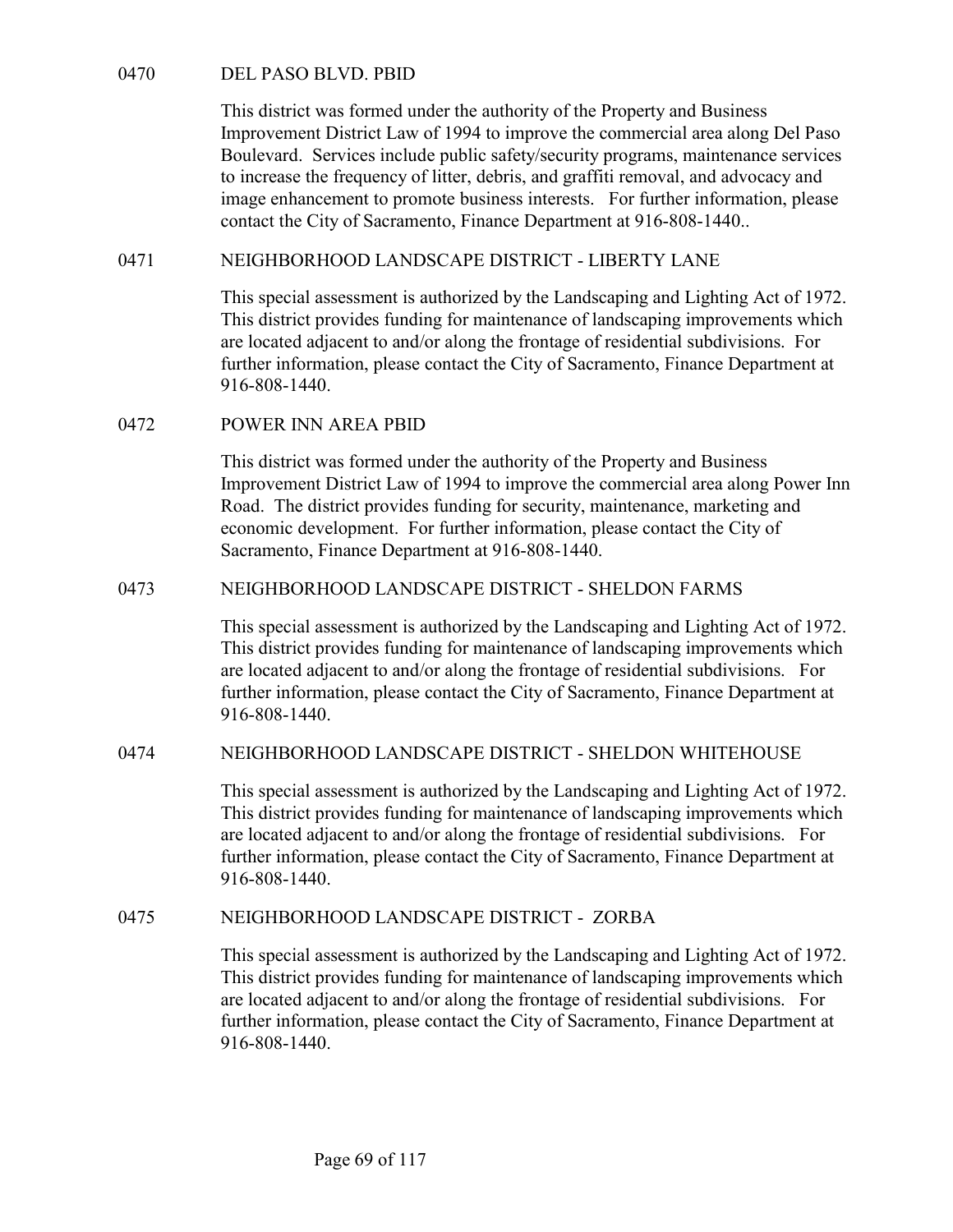0476<br>
REASSESSMENT DISTRICT II NO. 2006-01<br>
This district was formed under the Refunding Act of 1984 for 1915 Improvement<br>
Act Bonds to refinance the remaining principal amounts of two prior assessment<br>
districts – North N This district was formed under the Refunding Act of 1984 for 1915 Improvement Act Bonds to refinance the remaining principal amounts of two prior assessment districts – North Natomas Assessment District No. 88.03 and Willowcreek II A.D. No. 96-01, which were formed to finance various improvements including roadway, bridge, traffic signal, street improvements, storm drainage facilities, sanitary sewer facilities, and underground public utility facilities. For further information, please contact NBS Local Government Solutions, the consulting firm for the District, at (800) 676-7516, Monday through Friday, 8:00 a.m. to 5:00 p.m. REASSESSMENT DISTRICT II NO. 2006-01<br>
This district was formed under the Refunding Act of 1984 for 1915 Improvement<br>
Act Bonds to refinance the remaining principal amounts of two prior assessment<br>
districts – North Natomas This district was formed under the Rethundral Act of 1984 for 1917 improvement<br>Act Bonds to refinance the remaining principal amounts of two prior assessment<br>districts – North Natomas Assessment District No. 88.03 and Will

This levy is a Mello-Roos Special Tax. This Community Facilities District was formed to provide funds for the acquisition and construction of certain public improvements including roads, water distribution lines, drainage facilities, storm water treatment facilities, sewer lines, public dry facilities, and related engineering and impact fees. For further information, please contact Harris & Associates, the consulting firm for the District, at (866) 427-4304 or taxbillquestions@weareharris.com, Monday through Friday, 8:00 am to 5:00 p.m. CFD NO. 2005-01 COLLEGE SQUARE<br>
This levy is a Mello-Roos Special Tax. This Community Facilities District was<br>
formed to provide funds for the acquisition and construction of certain public<br>
improvements including roads,

This levy is a Mello-Roos Special Tax. This Community Facilities District was formed to maintain the landscaped corridors in and around the Del Paso Nuevo Units 4, 5 & 6 subdivisions. These corridors include landscape lots, which are located between the sidewalk and property line, and separated sidewalk areas, which are located between the street curb, gutter, and sidewalk. For further information, please contact the City of Sacramento, Finance Department at 916-808-1440..

This levy is a Mello-Roos Special Tax. This Community Facilities District was formed to provide funds for the acquisition and construction of certain public improvements including detention basins, traffic signals, and intersection widening, collector roadways, nature park and open space facilities, private dry utilities, public land acquisition, and related engineering and impact fees. For further information, please contact Harris & Associates, the consulting firm for the District, at (866) 427- 4304 or taxbillquestions@weareharris.com, Monday through Friday, 8:00 am to 5:00 p.m. This levy is a Mello-Roos Special Tax. This Community Facilities<br>formed to maintain the landscaped corridors in and around the Del P<br>4, 5 & 6 subdivisions. These corridors include landscape lots, which<br>between the sidewal

This direct levy is inactive. For further information, please contact the City of Sacramento at (916) 808-5681.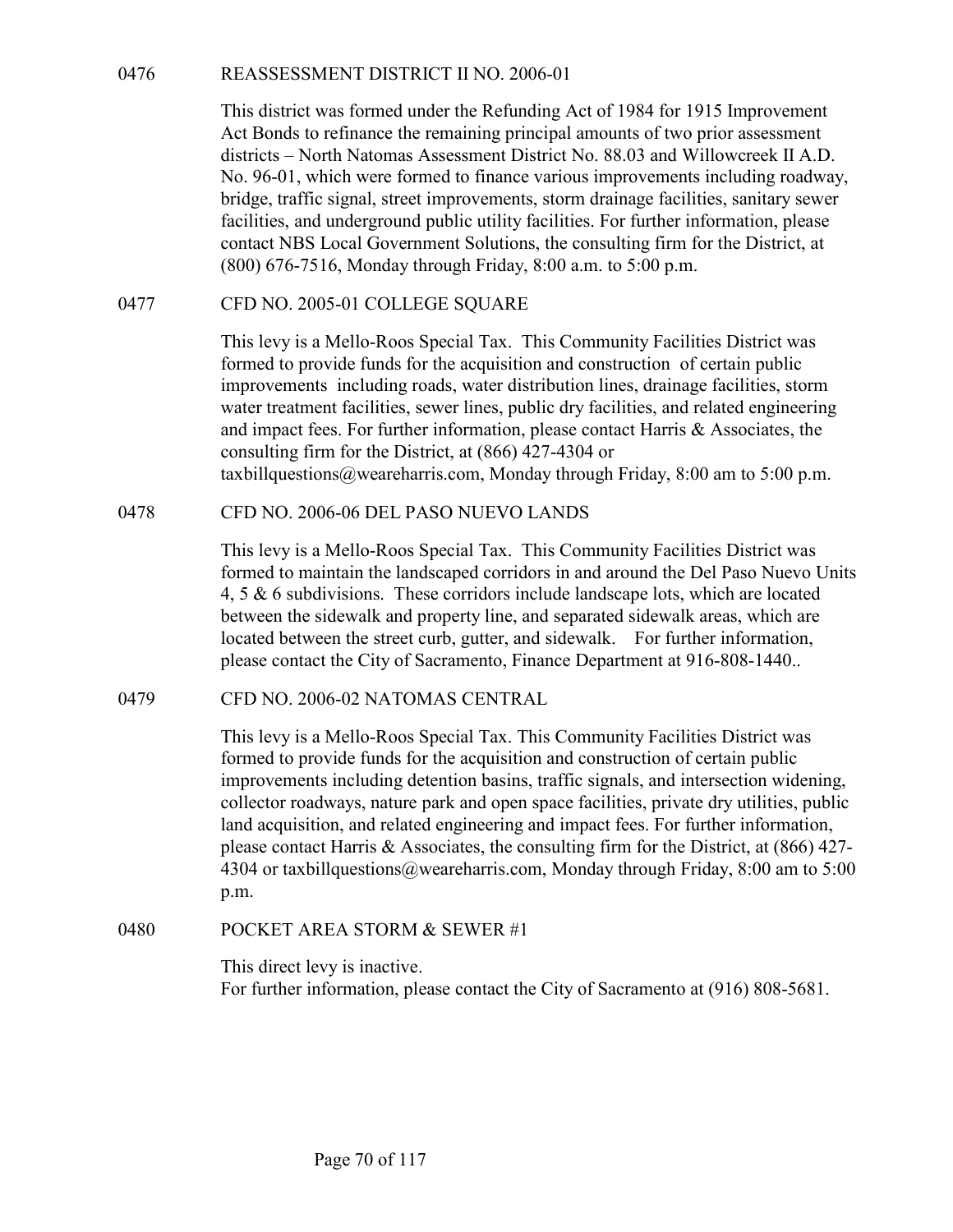NORTH FRANKLIN PBID<br>This district was formed under the Property and Business Improvement Dis<br>of 1994. The district provides funding for security coordination, advocacy,<br>maintenance and image enhancement. For further inform This district was formed under the Property and Business Improvement District Law of 1994. The district provides funding for security coordination, advocacy, maintenance and image enhancement. For further information, please contact the City of Sacramento, Finance Department at 916-808-1440. NORTH FRANKLIN PBID<br>
This district was formed under the Property and Business Improvem<br>
of 1994. The district provides funding for security coordination, adv<br>
maintenance and image enhancement. For further information, ple

This direct levy is inactive.

This levy is a 1915 Improvement Bond Act Assessment. Assessments are placed on property in order to collect payment from property owners for benefits received. Improvements may include, but are not limited to, the following: storm and sanitary sewers, water lines, streetlights, sidewalks, and storm drainage. For further information, please contact the City of Sacramento at (916) 808-5681. NORTH FRANKLIN PBID<br>
This district was formed under the Property and Business Improvement District Law<br>
of 1994. The district provides funding for security coordination, advocacy,<br>
maintenance and image chancement. For fur maintenance and image enhancement. For further information, please contact that City of Sacramento, Finance Department at 916-808-1440.<br>
MATOMAS AREA STORM & SEWER<br>
This direct levy is inactive.<br>
This direct levy is inacti property in order to collect payment from property owners for benefits received.<br>
Improvements may include, but are not limited to, the following: storm and sanitary<br>
sewers, water lines, streetlights, sidewalks, and storm

This district was formed under the Property and Business Improvement District Law of 1994. The district provides funding for security, maintenance, marketing and economic development. For further information, please contact the City of Sacramento, Finance Department at 916-808-1440.

This district was formed under the Property and Business Improvement District Law of 1994. The district provides funding for security, maintenance, marketing and economic development. For further information, please contact the City of Sacramento, Finance Department at 916-808-1440.

### This direct levy is inactive.

This levy is a 1915 Improvement Bond Act Assessment. Assessments are placed on property in order to collect payment from property owners for benefits received. Improvements may include, but are not limited to, the following: storm and sanitary sewers, water lines, streetlights, sidewalks, and storm drainage. For further information, please contact the City of Sacramento at (916) 808-5681. economic development. For further information, please contact the City of<br>
Sacramento, Finance Department at 916-808-1440.<br>
OREATER BROADWAY PBID<br>
This district was formed under the Property and Business Improvement Distri

This special assessment is authorized by the California State Landscaping and Lighting Act of 1972. This District provides funding for maintenance of landscaping improvements, which are located adjacent to and/or along the frontage of residential subdivisions. For further information, please contact the City of Sacramento, Finance Department at 916-808-1440.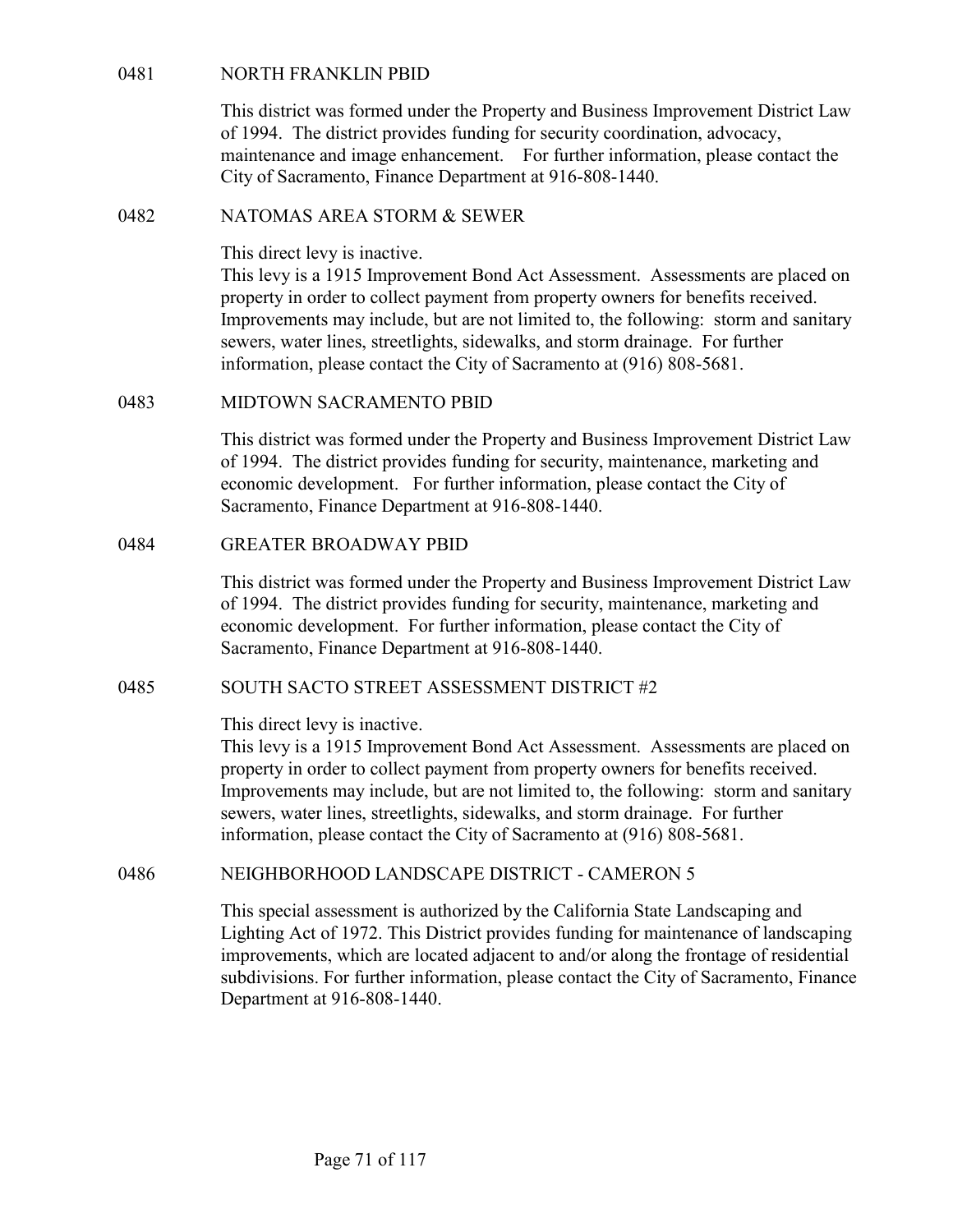| 0487 | NEIGHBORHOOD LANDSCAPE DISTRICT - WICKFORD SQUARE                                                                                                                                                                                                                                                                                                                                    |
|------|--------------------------------------------------------------------------------------------------------------------------------------------------------------------------------------------------------------------------------------------------------------------------------------------------------------------------------------------------------------------------------------|
|      | This special assessment is authorized by the California State Landscaping and<br>Lighting Act of 1972. This District provides funding for maintenance of landscaping<br>improvements, which are located adjacent to and/or along the frontage of residential<br>subdivisions. For further information, please contact the City of Sacramento,<br>Finance Department at 916-808-1440. |
| 0488 | NEIGHBORHOOD WATER QUALITY DISTRICT - SHELDON 20                                                                                                                                                                                                                                                                                                                                     |
|      | This district was formed pursuant to Sacramento City Code Chapter 3.124. The<br>district provides funding to maintain water quality basins and landscaping. For<br>further information, please contact the City of Sacramento, Finance Department at<br>916-808-1440.                                                                                                                |
| 0489 | NORTH NATOMAS NEIGHBORHOOD LANDSCAPE CFD 9902 A                                                                                                                                                                                                                                                                                                                                      |
|      | This levy is a Mello-Roos Special Tax. This Community Facilities District finances<br>the maintenance of landscaping within the public rights-of-way areas adjacent to<br>residential subdivisions. For further information, please contact the City of<br>Sacramento, Finance Department at 916-808-1440.                                                                           |
| 0490 | NORTH NATOMAS NEIGHBORHOOD LANDSCAPE CFD 9902 B                                                                                                                                                                                                                                                                                                                                      |
|      | This levy is a Mello-Roos Special Tax. This Community Facilities District finances<br>the maintenance of landscaping within the public rights-of-way areas adjacent to<br>residential subdivisions. For further information, please contact the City of<br>Sacramento, Finance Department at 916-808-1440.                                                                           |
| 0491 | NORTH NATOMAS NEIGHBORHOOD LANDSCAPE CFD 9902 C                                                                                                                                                                                                                                                                                                                                      |
|      | This levy is a Mello-Roos Special Tax. This Community Facilities District finances<br>the maintenance of landscaping within the public rights-of-way areas adjacent to<br>residential subdivisions. For further information, please contact the City of<br>Sacramento, Finance Department at 916-808-1440.                                                                           |
| 0492 | NORTH NATOMAS NEIGHBORHOOD LANDSCAPE CFD 9902 D                                                                                                                                                                                                                                                                                                                                      |
|      | This levy is a Mello-Roos Special Tax. This Community Facilities District finances<br>the maintenance of landscaping within the public rights-of-way areas adjacent to<br>residential subdivisions. For further information, please contact the City of<br>Sacramento, Finance Department at 916-808-1440.                                                                           |
| 0493 | NORTH NATOMAS NEIGHBORHOOD LANDSCAPE CFD 9902 E                                                                                                                                                                                                                                                                                                                                      |
|      | This levy is a Mello-Roos Special Tax. This Community Facilities District finances<br>the maintenance of landscaping within the public rights-of-way areas adjacent to<br>residential subdivisions. For further information, please contact the City of<br>Sacramento, Finance Department at 916-808-1440.                                                                           |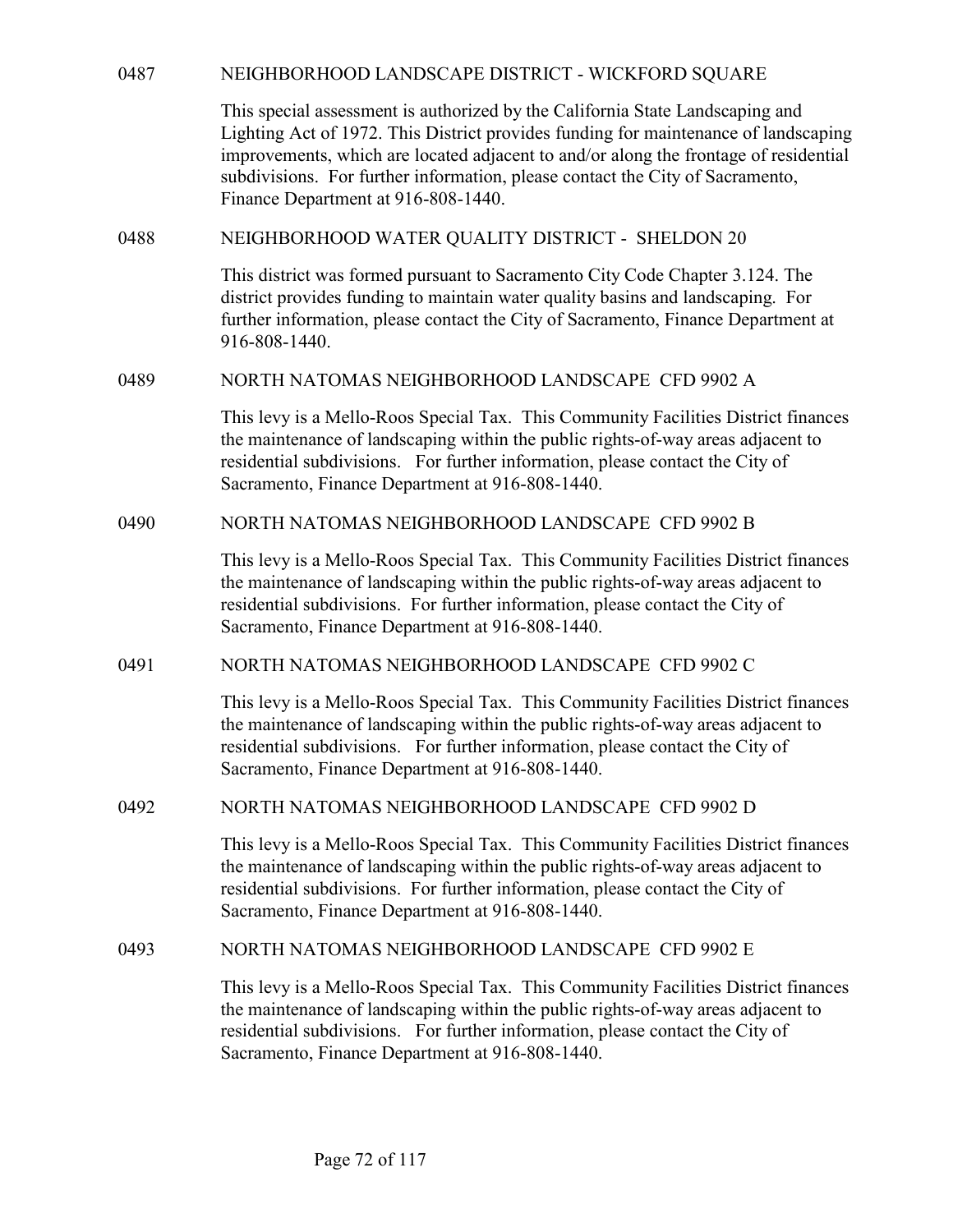| 0494<br>NORTH NATOMAS NEIGHBORHOOD LANDSCAPE CFD 9902 F                                                                                                                                                                                                                                                    |
|------------------------------------------------------------------------------------------------------------------------------------------------------------------------------------------------------------------------------------------------------------------------------------------------------------|
| This levy is a Mello-Roos Special Tax. This Community Facilities District finances<br>the maintenance of landscaping within the public rights-of-way areas adjacent to<br>residential subdivisions. For further information, please contact the City of<br>Sacramento, Finance Department at 916-808-1440. |
| 0495<br>NORTH NATOMAS NEIGHBORHOOD LANDSCAPE CFD 9902 G                                                                                                                                                                                                                                                    |
| This levy is a Mello-Roos Special Tax. This Community Facilities District finances<br>the maintenance of landscaping within the public rights-of-way areas adjacent to<br>residential subdivisions. For further information, please contact the City of<br>Sacramento, Finance Department at 916-808-1440. |
| 0496<br>NORTH NATOMAS NEIGHBORHOOD LANDSCAPE CFD 9902 H                                                                                                                                                                                                                                                    |
| This levy is a Mello-Roos Special Tax. This Community Facilities District finances<br>the maintenance of landscaping within the public rights-of-way areas adjacent to<br>residential subdivisions. For further information, please contact the City of<br>Sacramento, Finance Department at 916-808-1440. |
| 0497<br>NORTH NATOMAS NEIGHBORHOOD LANDSCAPE CFD 9902 I                                                                                                                                                                                                                                                    |
| This levy is a Mello-Roos Special Tax. This Community Facilities District finances<br>the maintenance of landscaping within the public rights-of-way areas adjacent to<br>residential subdivisions. For further information, please contact the City of<br>Sacramento, Finance Department at 916-808-1440. |
| 0498<br>NORTH NATOMAS NEIGHBORHOOD LANDSCAPE CFD 9902 J                                                                                                                                                                                                                                                    |
| This levy is a Mello-Roos Special Tax. This Community Facilities District finances<br>the maintenance of landscaping within the public rights-of-way areas adjacent to<br>residential subdivisions. For further information, please contact the City of<br>Sacramento, Finance Department at 916-808-1440. |
| NORTH NATOMAS NEIGHBORHOOD LANDSCAPE CFD 9902 K<br>0499                                                                                                                                                                                                                                                    |
| This levy is a Mello-Roos Special Tax. This Community Facilities District finances<br>the maintenance of landscaping within the public rights-of-way areas adjacent to<br>residential subdivisions. For further information, please contact the City of<br>Sacramento, Finance Department at 916-808-1440. |
| NEIGHBORHOOD WATER QUALITY DISTRICT - HAMPTON STATION<br>0500                                                                                                                                                                                                                                              |
| This district was formed pursuant to Sacramento City Code Chapter 3.124. The<br>district provides funding to maintain water quality basins and landscaping. For<br>further information, please contact the City of Sacramento, Finance Department at<br>916-808-1440.                                      |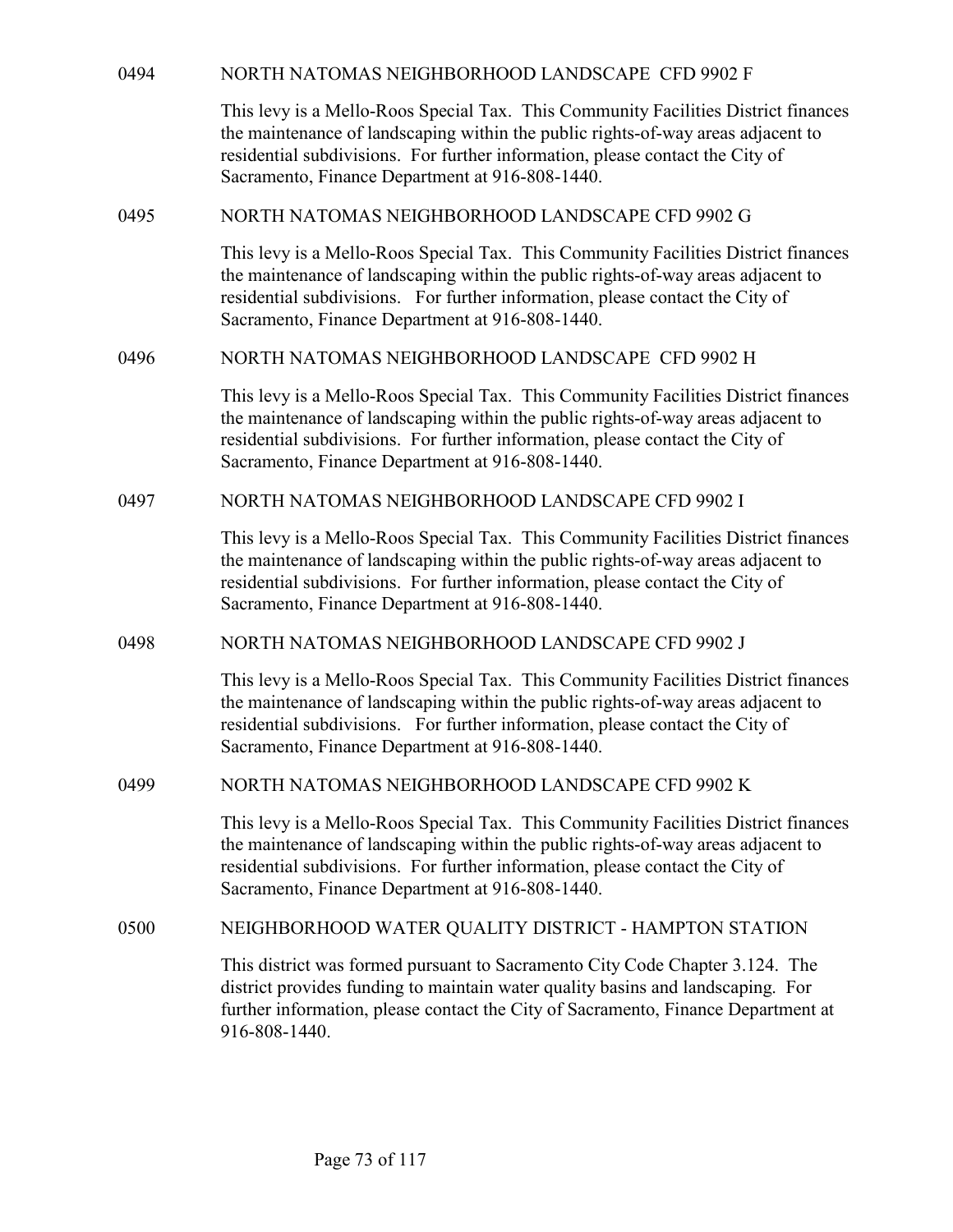| 0501 | NEIGHBORHOOD LANDSCAPE DISTRICT - EVERGEEN<br>This levy is a special assessment district which provided funding for maintenance of<br>landscaping improvements, which are located adjacent to and/or along the frontage<br>of residential subdivisions. For further information, please contact the City of<br>Sacramento, Finance Department at 916-808-1440.                                                                                                                                       |
|------|------------------------------------------------------------------------------------------------------------------------------------------------------------------------------------------------------------------------------------------------------------------------------------------------------------------------------------------------------------------------------------------------------------------------------------------------------------------------------------------------------|
| 0502 | NEIGHBORHOOD LANDSCAPE DISTRICT - 66TH STREET                                                                                                                                                                                                                                                                                                                                                                                                                                                        |
|      | This levy is a special assessment district which provided funding for maintenance of<br>landscaping improvements, which are located adjacent to and/or along the frontage<br>of residential subdivisions. For further information, please contact the City of<br>Sacramento, Finance Department at 916-808-1440.                                                                                                                                                                                     |
| 0503 | NATOMAS MEADOWS CFD 2007-01 (IMPROVEMENT AREA NO. 1)                                                                                                                                                                                                                                                                                                                                                                                                                                                 |
|      | This levy is a Mello-Roos Special Tax. The Community Facilities District was<br>formed to finance the acquisition and construction of certain street improvements,<br>storm drainage improvements, water improvements, and park improvements, as well<br>as certain associated fees. For further information, please contact Harris &<br>Associates, the consulting firm for the District, at (866) 427-4304 or<br>taxbillquestions@weareharris.com, Monday through Friday, $8:00$ am to $5:00$ p.m. |
| 0504 | NATOMAS CROSSING YOUTH SERV. CFD 2013-01                                                                                                                                                                                                                                                                                                                                                                                                                                                             |
|      | This district was formed under the Mello-Roos Community Facilities Act of 1982.<br>This district provides funding for youth recreation, cutural and library services within<br>the North Natomas Community Plan Area. For further information, please contact<br>the City of Sacramento, Finance Department at (916) 808-1440.                                                                                                                                                                       |
| 0505 | NORTHWEST LAND PARK CFD 2013-2                                                                                                                                                                                                                                                                                                                                                                                                                                                                       |
|      | This district was formed under the Mello-Roos Community Facilities Act of 1982.<br>This district provides funding for maintenance of park facilities, bike trails,<br>landscaping in rights-of-way and open spaces in and around the Northwest Land<br>Park Development. For further information, please contact the City of Sacramento,<br>Finance Department at (916) 808-1440.                                                                                                                    |
| 0506 | SOUTH SACRAMENTO STREET ASSESSMENT #3                                                                                                                                                                                                                                                                                                                                                                                                                                                                |
|      | This direct levy is inactive.<br>For information, please contact the City of Sacramento at (916) 808-5681.                                                                                                                                                                                                                                                                                                                                                                                           |
| 0507 | REDDING AVE. LANDSCAPING CFD 2010-04                                                                                                                                                                                                                                                                                                                                                                                                                                                                 |
|      | This levy is a Mello-Roos Special Tax. This Community Facilities District finances<br>the maintenance of landscaped areas constructed along the Redding Avenue<br>corridor. For further information, please contact the City of Sacramento, Finance<br>Department at 916-808-1440.                                                                                                                                                                                                                   |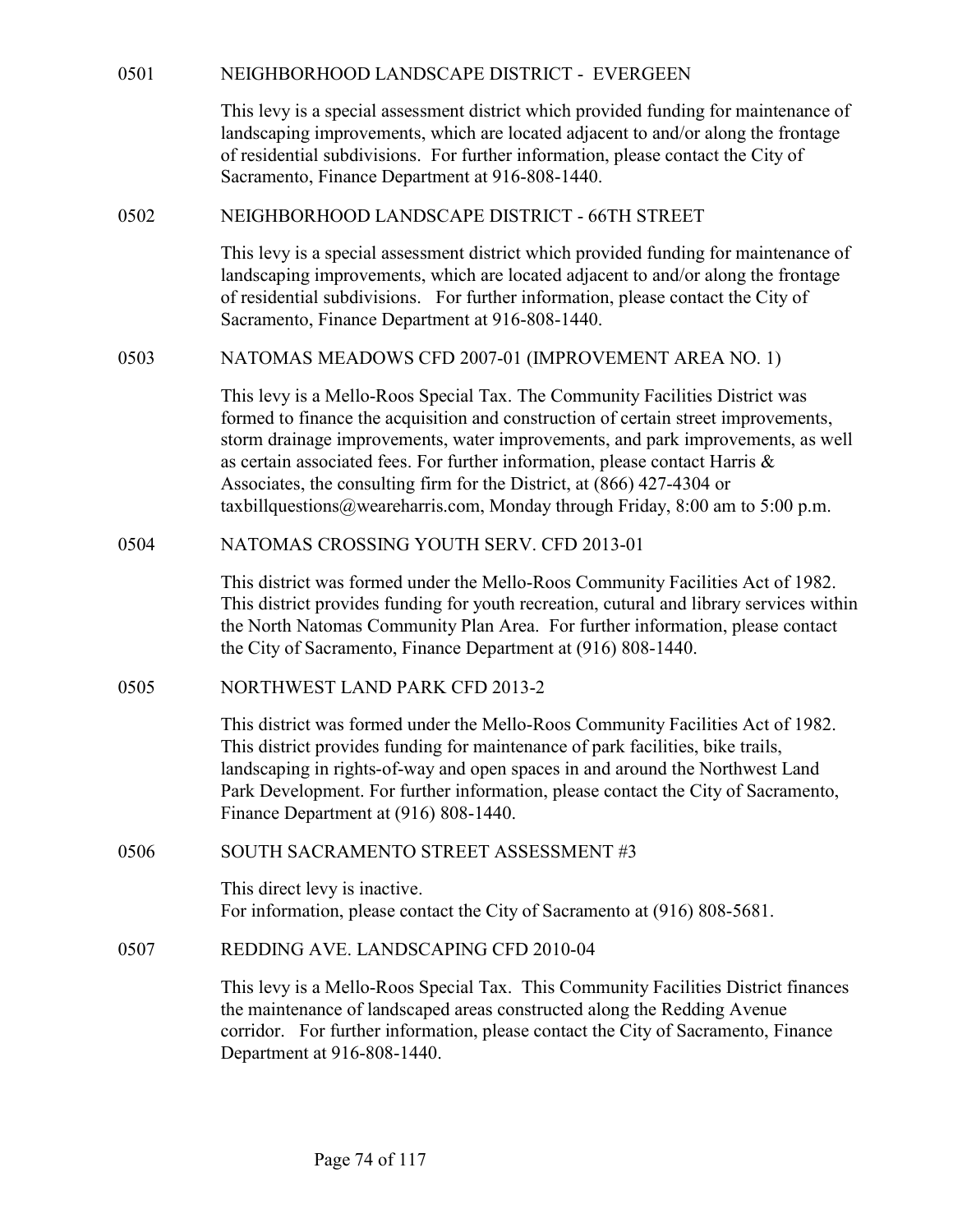TOWNSHIP 9 CFD 2012-06<br>This levy is a Mello-Roos Special Tax. This Community Facilities I<br>the maintenance of parks serving Township 9 and the Township 9 se<br>maintenance of roadways, drainage facilities and the light rail st This levy is a Mello-Roos Special Tax. This Community Facilities District finances the maintenance of parks serving Township 9 and the Township 9 serving maintenance of roadways, drainage facilities and the light rail station that are above standard levels of maintenance. For further information, please contact the City of Sacramento, Finance Department at (916) 808-1440. TOWNSHIP 9 CFD 2012-06<br>
This levy is a Mello-Roos Special Tax. This Community Facilities District finance<br>
the maintenance of parks serving Township 9 and the Township 9 serving<br>
maintenance of roadways, drainage facilitie

This district was formed under the Mello-Roos Community Facilities Act of 1982 to provide funding for the acquisition and construction of certain public improvements such as streets, drainage, and water facilities, along with related engineering and design costs and impact fees. For further information, please contact Harris & Associates, the consulting firm for the District, at (866) 427-4304 or taxbillquestions@weareharris.com, Monday through Friday, 8:00 am to 5:00 p.m. 0508 TOWNSHIP 9 CFD 2012-06<br>
This levy is a Mello-Roos Special Tax. This Community Facilities I<br>
the maintenance of parks serving Township 9 and the Township 9 semaintenance of parks serving Township 9 and the Township 9 standard levels of maintenance. For further information, please contact the City of Sacramento, Finance Department at (916) 808-1440.<br>
MATOMAS MEADOWS CFD NO. 2007-01 IA2<br>
This district was formed under the Mello-Roos Com This district was formed under the Mello-Roos Community Facilitie<br>provide funding for the acquisition and construction of certain public<br>such as streets, drainage, and water facilities, along with related engi<br>design cost

This district was formed under the Mello-Roos Community Facilities Act of 1982. This district provides funding for the maintenance of drainage facilities within the Shasta 10 development. For further information, please contact the City of Sacramento, Finance Department at (916) 808-1440.

This direct levy is inactive. For information, please contact the City of Sacramento at (916) 808-5681.

This district was formed under the Mello-Roos Community Facilities Act of 1982. This district provides funding for the maintenance of street landscaping within the Calistoga development. For further information, please contact the City of Sacramento, Finance Department at (916) 808-1440. 0510 SMD 2014-04 #4 – Shasta 10<br>
This district was formed under the Mello-Roos Community Facilities Act of 191<br>
This district provides funding for the maintenance of drainage facilities within the<br>
Shasta 10 development. Shasta 10 development. For further information, please contact the City of<br>
Sacramento, Finance Department at (916) 808-1440.<br>
CITY FARMS STREET ASESSMENT DISTRICT #4<br>
This direct levy is inactive.<br>
For information, please 198 direct levy is mactive.<br>
For information, please contact the City of Sacramento at (916) 808-5681.<br>
SMD 2014-04 #3 – Calistoga<br>
This district was formed under the Mello-Roos Community Facilities Act of 1982.<br>
This dist

This direct levy is inactive. For information, please contact the City of Sacramento at (916) 808-5681.

This direct levy is inactive. For information, please contact the City of Sacramento at (916) 808-5681.

This direct levy is inactive. For information, please contact the City of Sacramento at (916) 808-5681.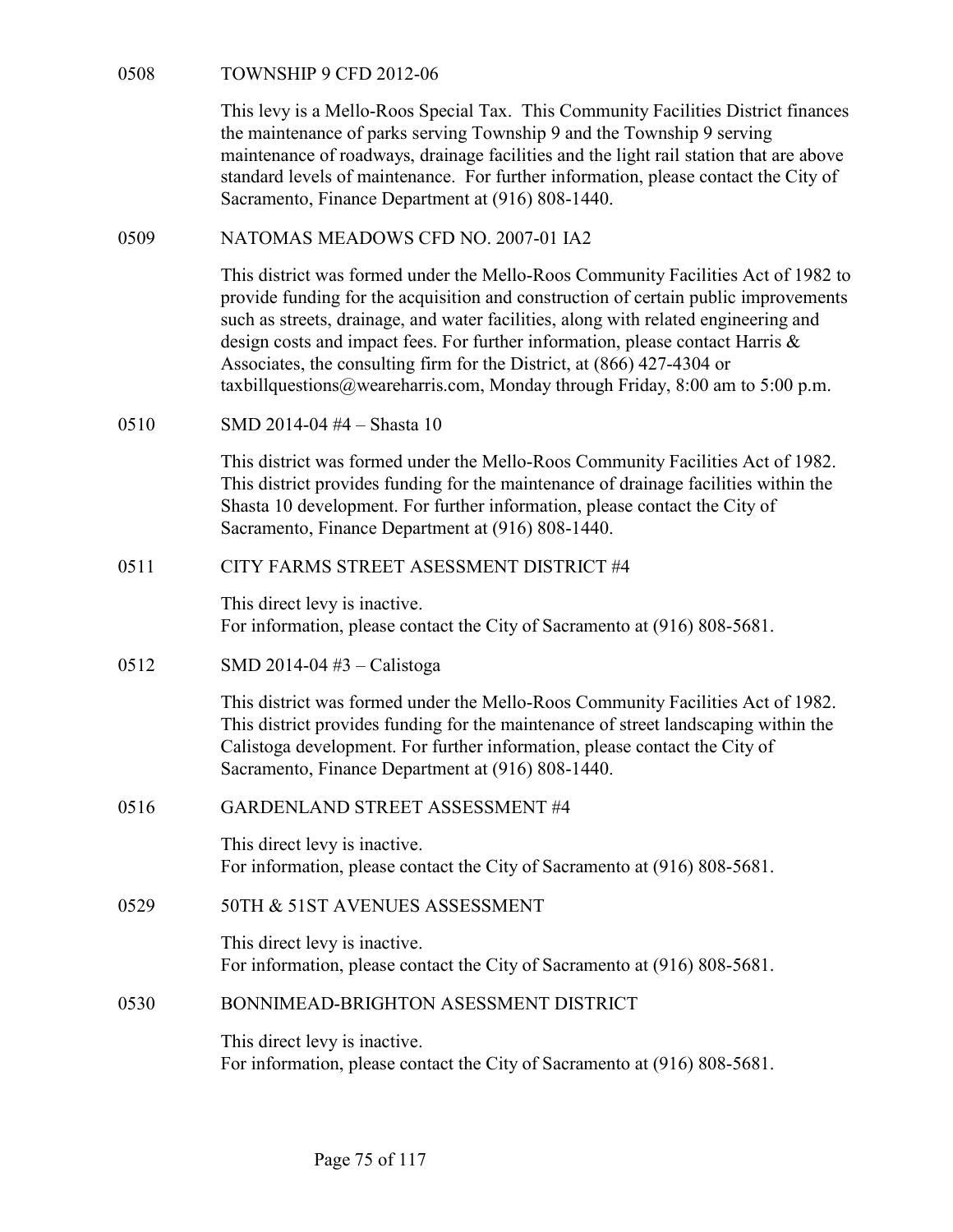| 0531 | SOUTH SACTO STREET ASSESSMENT #4                                                                                                                                                                                                                                                                                                                                                                                                                     |
|------|------------------------------------------------------------------------------------------------------------------------------------------------------------------------------------------------------------------------------------------------------------------------------------------------------------------------------------------------------------------------------------------------------------------------------------------------------|
|      | This direct levy is inactive.<br>For information, please contact the City of Sacramento at (916) 808-5681.                                                                                                                                                                                                                                                                                                                                           |
| 0532 | POCKET ROAD STORM & SEWER ASSESSMENT DISTRICT                                                                                                                                                                                                                                                                                                                                                                                                        |
|      | This direct levy is inactive.<br>For further information, please contact the City of Sacramento at (916) 808-5681.                                                                                                                                                                                                                                                                                                                                   |
| 0533 | SOUTHGATE-MEADOWVIEW VILLAGE STREET LIGHTING ASSMT. DIST.                                                                                                                                                                                                                                                                                                                                                                                            |
|      | This direct levy is inactive.<br>For information, please contact the City of Sacramento at (916) 808-5681.                                                                                                                                                                                                                                                                                                                                           |
| 0534 | RIVER GARDEN ASSESSMENT                                                                                                                                                                                                                                                                                                                                                                                                                              |
|      | This direct levy is inactive.<br>For information, please contact the City of Sacramento at (916) 808-5681.                                                                                                                                                                                                                                                                                                                                           |
| 0535 | SOUTH POCKET AREA SEWER ASSESSMENT DISTRICT #1                                                                                                                                                                                                                                                                                                                                                                                                       |
|      | This direct levy is inactive.<br>This levy is a 1915 Improvement Bond Act Assessment. Assessments are placed on<br>property in order to collect payment from property owners for benefits received.<br>Improvements may include, but are not limited to, the following: storm and sanitary<br>sewers, water lines, streetlights, sidewalks, and storm drainage. For further<br>information, please contact the City of Sacramento at (916) 808-5681. |
| 0545 | DEL PASO HEIGHTS ASSESSMENT #1                                                                                                                                                                                                                                                                                                                                                                                                                       |
|      | This direct levy is inactive.<br>For information, please contact the City of Sacramento at (916) 808-5681.                                                                                                                                                                                                                                                                                                                                           |
| 0547 | WARWICK & MASCOT AVENUES ASSESSMENT                                                                                                                                                                                                                                                                                                                                                                                                                  |
|      | This direct levy is inactive.<br>For information, please contact the City of Sacramento at (916) 808-5681.                                                                                                                                                                                                                                                                                                                                           |
| 0548 | FIG STREET ASSESSMENT                                                                                                                                                                                                                                                                                                                                                                                                                                |
|      | This direct levy is inactive.<br>For information, please contact the City of Sacramento at (916) 808-5681.                                                                                                                                                                                                                                                                                                                                           |
| 0550 | SAN CARLOS & 14TH STREET ASSESSMENT                                                                                                                                                                                                                                                                                                                                                                                                                  |
|      | This direct levy is inactive.<br>For information, please contact the City of Sacramento at (916) 808-5681.                                                                                                                                                                                                                                                                                                                                           |
| 0551 | GARDENLAND STREET LIGHT ASSESSMENT                                                                                                                                                                                                                                                                                                                                                                                                                   |
|      | This direct levy is inactive.<br>For information, please contact the City of Sacramento at (916) 808-5681.                                                                                                                                                                                                                                                                                                                                           |
|      |                                                                                                                                                                                                                                                                                                                                                                                                                                                      |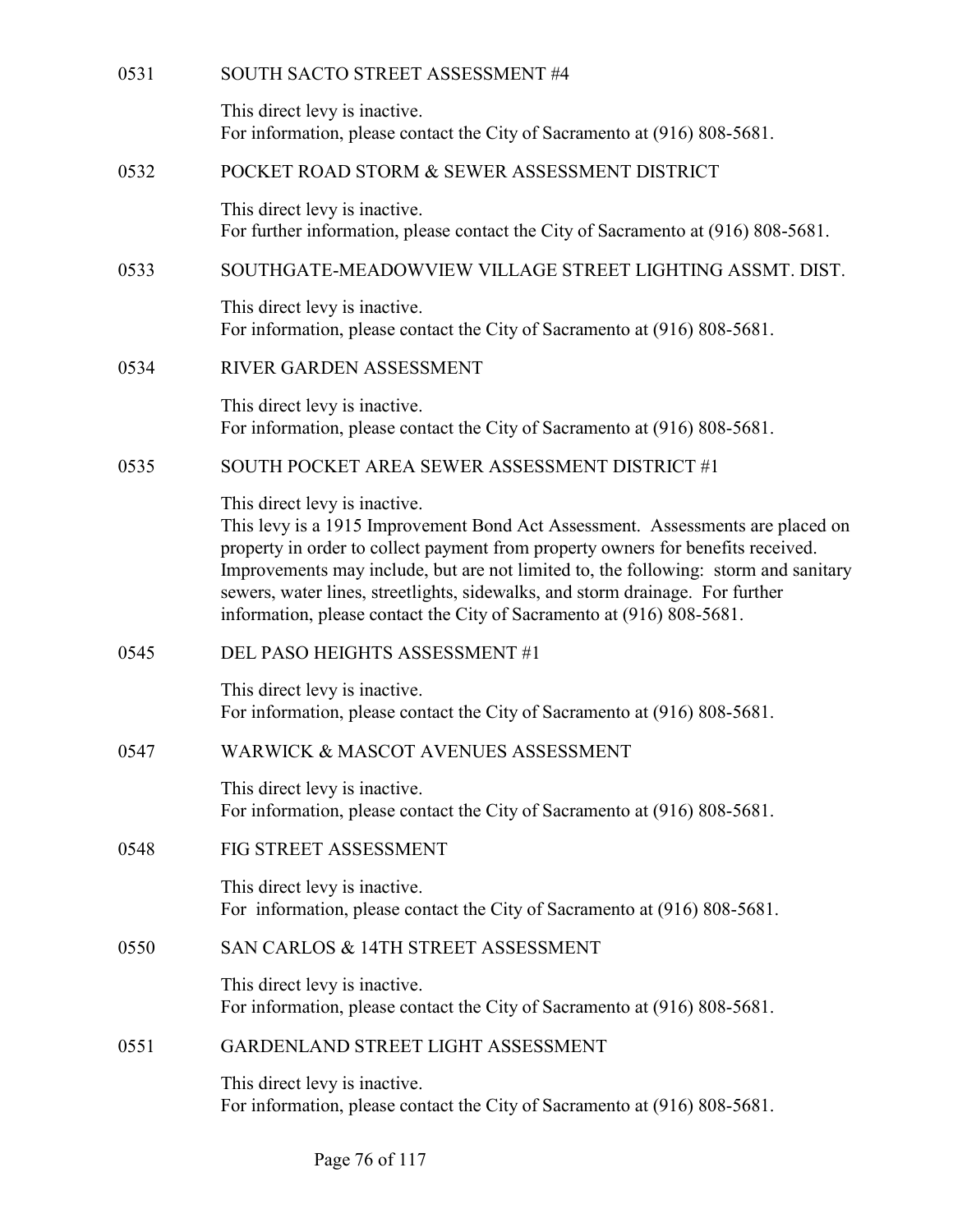WEST DEL PASO HEIGHTS ASSESSMENT DISTRICT #3<br>This direct levy is inactive.<br>For information, please contact the City of Sacramento at (916) 808-5681.<br>DEL PASO HEIGHTS ASSESSMENT DISTRICT #4B This direct levy is inactive. For information, please contact the City of Sacramento at (916) 808-5681.

WEST DEL PASO HEIGHTS ASSESSMENT DISTRICT #3<br>
This direct levy is inactive.<br>
For information, please contact the City of Sacramento at (916) 808-5681.<br>
DEL PASO HEIGHTS ASSESSMENT DISTRICT #4B<br>
This direct levy is inactive This direct levy is inactive. For information, please contact the City of Sacramento at (916) 808-5681.

This direct levy is inactive.

WEST DEL PASO HEIGHTS ASSESSMENT DISTRICT #3<br>
This direct levy is inactive.<br>
For information, please contact the City of Sacramento at (916) 808-5681.<br>
DEL PASO HEIGHTS ASSESSMENT DISTRICT #4B<br>
This direct levy is inactive This levy is a 1915 Improvement Bond Act Assessment. Assessments are placed on property in order to collect payment from property owners for benefits received. Improvements may include, but are not limited to, the following: storm and sanitary sewers, water lines, streetlights, sidewalks, and storm drainage. If this tax bill is not paid by the last business day of June, this assessment will be subject to accelerated judicial foreclosure initiated by the levying district. For further information, please contact the City of Sacramento at (916) 808-5681. This direct levy is inactive.<br>
For information, please contact the City of Sacramento at (916) 808-5681.<br>
DEL PASO HEIGHTS ASSESSMENT DISTRICT #4B<br>
This direct levy is inactive.<br>
For information, please contact the City of

This direct levy is inactive.

This levy is a 1915 Improvement Bond Act Assessment. Assessments are placed on property in order to collect payment from property owners for benefits received. Improvements may include, but are not limited to, the following: storm and sanitary sewers, water lines, streetlights, sidewalks, and storm drainage. If this tax bill is not paid by the last business day of June, this assessment will be subject to accelerated judicial foreclosure initiated by the levying district. For further information, please contact the City of Sacramento at (916) 808-5681. In the levy is a 1915 improvement Bond Art Assessment. Assessments are placed on<br>property in order to collect payment from property owners for benefits received.<br>Improvements may include, but are not limited to, the follow

This direct levy is inactive.

This levy is a 1915 Improvement Bond Act Assessment. Assessments are placed on property in order to collect payment from property owners for benefits received. Improvements may include, but are not limited to, the following: storm and sanitary sewers, water lines, streetlights, sidewalks, and storm drainage. If this tax bill is not paid by the last business day of June, this assessment will be subject to accelerated judicial foreclosure initiated by the levying district. For further information, please contact the City of Sacramento at (916) 808-5681.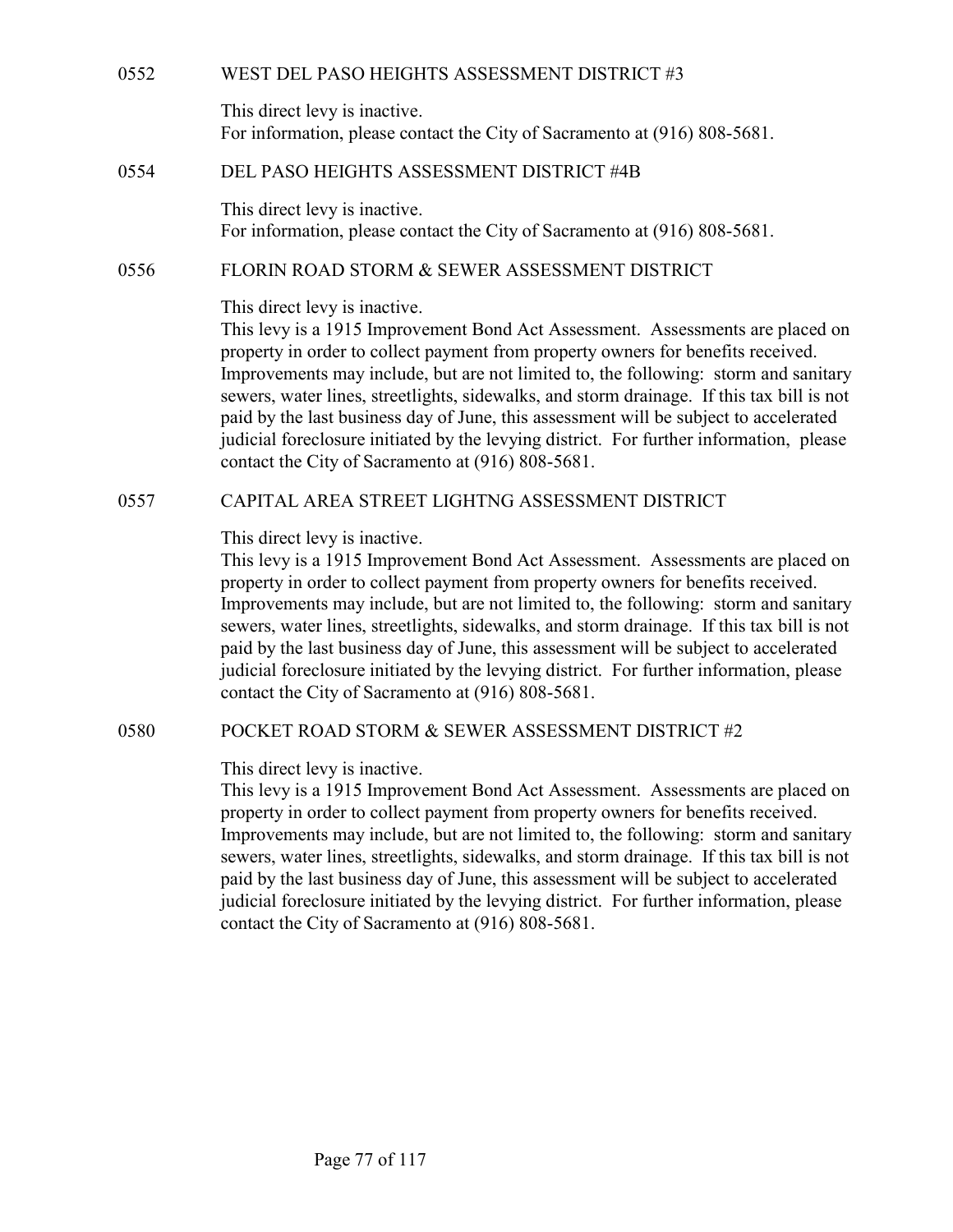O581 DEL PASO HEIGHTS ASSESSMENT DISTRICT #7<br>This direct levy is inactive.<br>This levy is a 1915 Improvement Bond Act Assessment. Assessments are placed on<br>property in order to collect payment from property owners for benefi This levy is a 1915 Improvement Bond Act Assessment. Assessments are placed on property in order to collect payment from property owners for benefits received. Improvements may include, but are not limited to, the following: storm and sanitary sewers, water lines, streetlights, sidewalks, and storm drainage. If this tax bill is not paid by the last business day of June, this assessment will be subject to accelerated judicial foreclosure initiated by the levying district. For further information, please contact the City of Sacramento at (916) 808-5681. 0581 DEL PASO HEIGHTS ASSESSMENT DISTRICT #7<br>
This direct levy is inactive.<br>
This levy is a 1915 Improvement Bond Act Assessment. Assessmen<br>
property in order to collect payment from property owners for benefic<br>
Improvemen OS81 DEL PASO HEIGHTS ASSESSMENT DISTRICT #7<br>
This direct levy is inactive.<br>
This levy is a 1915 Improvement Bond Act Assessment. Assessments are placed on<br>
property in order to collect payment from property owners for ben

This direct levy is inactive. For further information, please contact the City of Sacramento at (916) 808-5681.

## This direct levy is inactive.

This levy is a 1915 Improvement Bond Act Assessment. Assessments are placed on property in order to collect payment from property owners for benefits received. Improvements may include, but are not limited to, the following: storm and sanitary sewers, water lines, streetlights, sidewalks, and storm drainage. If this tax bill is not paid by the last business day of June, this assessment will be subject to accelerated judicial foreclosure initiated by the levying district. For further information, please contact the City of Sacramento at (916) 808-5681. indicial foreclosure initiated by the levying district. For further information, please<br>
contact the City of Sacramento at (916) 808-5681.<br>
SOUTH OAK PARK ST.<br>
This direct levy is inactive.<br>
For further information, please

# This direct levy is inactive.

This levy is a 1915 Improvement Bond Act Assessment. Assessments are placed on property in order to collect payment from property owners for benefits received. Improvements may include, but are not limited to, the following: storm and sanitary sewers, water lines, streetlights, sidewalks, and storm drainage. If this tax bill is not paid by the last business day of June, this assessment will be subject to accelerated judicial foreclosure initiated by the levying district. For further information, please contact the City of Sacramento at (916) 808-5681. In stevy is a 1915 improvement Bond Art Assessment. Assessments are placed on<br>the stevy is any include, but are not limited to, the following: storm and sanitary<br>severs, water lines, streetly its, sidewalks, and storm drai

### This direct levy is inactive.

This levy is a 1915 Improvement Bond Act Assessment. Assessments are placed on property in order to collect payment from property owners for benefits received. Improvements may include, but are not limited to, the following: storm and sanitary sewers, water lines, streetlights, sidewalks, and storm drainage. If this tax bill is not paid by the last business day of June, this assessment will be subject to accelerated judicial foreclosure initiated by the levying district. For further information, please contact the City of Sacramento at (916) 808-5681.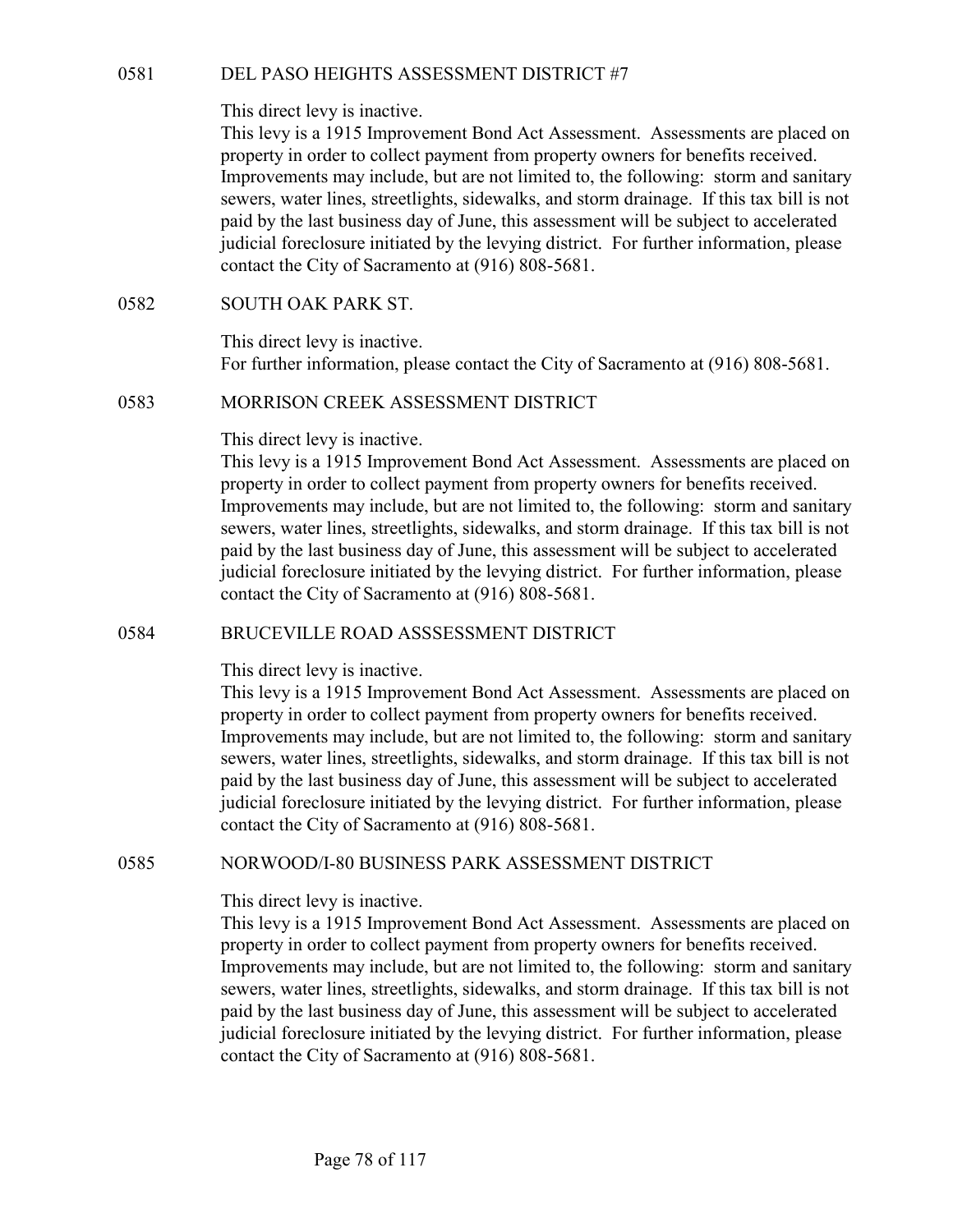0586 DREHER TRACT STREET LIGHTING<br>This direct levy is inactive.<br>For further information, please contact the City of Sacramento at (91<br>0587 FREEPORT VILLAGE ASSESSMENT DISTRICT #3 This direct levy is inactive. For further information, please contact the City of Sacramento at (916) 808-5681.

0586 DREHER TRACT STREET LIGHTING<br>
This direct levy is inactive.<br>
For further information, please contact the City of Sacramento at (916) 808-5681.<br>
FREEPORT VILLAGE ASSESSMENT DISTRICT #3<br>
This direct levy is inactive.<br>
F This direct levy is inactive. For further information, please contact the City of Sacramento at (916) 808-5681.

This direct levy is inactive.

0586<br>
IDREHER TRACT STREET LIGHTING<br>
This direct levy is inactive.<br>
For further information, please contact the City of Sacramento at (916) 808-5681.<br>
ISBN FREEPORT VILLAGE ASSESSMENT DISTRICT #3<br>
This direct levy is inact This levy is a 1915 Improvement Bond Act Assessment. Assessments are placed on property in order to collect payment from property owners for benefits received. Improvements may include, but are not limited to, the following: storm and sanitary sewers, water lines, streetlights, sidewalks, and storm drainage. If this tax bill is not paid by the last business day of June, this assessment will be subject to accelerated judicial foreclosure initiated by the levying district. For further information, please contact the City of Sacramento at (916) 808-5681. This direct levy is inactive.<br>
For further information, please contact the City of Sacramento at (916) 808-5681.<br>
FREEPORT VILLAGE ASSESSMENT DISTRICT #3<br>
This direct levy is inactive.<br>
For further information, please cont

This direct levy is inactive.

This levy is a 1915 Improvement Bond Act Assessment. Assessments are placed on property in order to collect payment from property owners for benefits received. Improvements may include, but are not limited to, the following: storm and sanitary sewers, water lines, streetlights, sidewalks, and storm drainage. If this tax bill is not paid by the last business day of June, this assessment will be subject to accelerated judicial foreclosure initiated by the levying district. For further information, please contact the City of Sacramento at (916) 808-5681. 168 IS at 1915 Improvement Hond Act Assessment. Assessments are placed on<br>that lect they is a 1915 Improvement from property owners for benefits received.<br>Improvements may include, but are not limited to, the following: st

This direct levy is inactive.

This levy is a 1915 Improvement Bond Act Assessment. Assessments are placed on property in order to collect payment from property owners for benefits received. Improvements may include, but are not limited to, the following: storm and sanitary sewers, water lines, streetlights, sidewalks, and storm drainage. If this tax bill is not paid by the last business day of June, this assessment will be subject to accelerated judicial foreclosure initiated by the levying district. For further information, please contact the City of Sacramento at (916) 808-5681. 1915 Improvement Bond Act Assessment. Assessment and the substituted by the substituted by the following: storm and sanitary<br>
severs, water lines, streetlights, sidewalks, and storm drainage. If this tax bill is not<br>
paid

This direct levy is inactive. For further information, please contact the City of Sacramento at (916) 808-5681.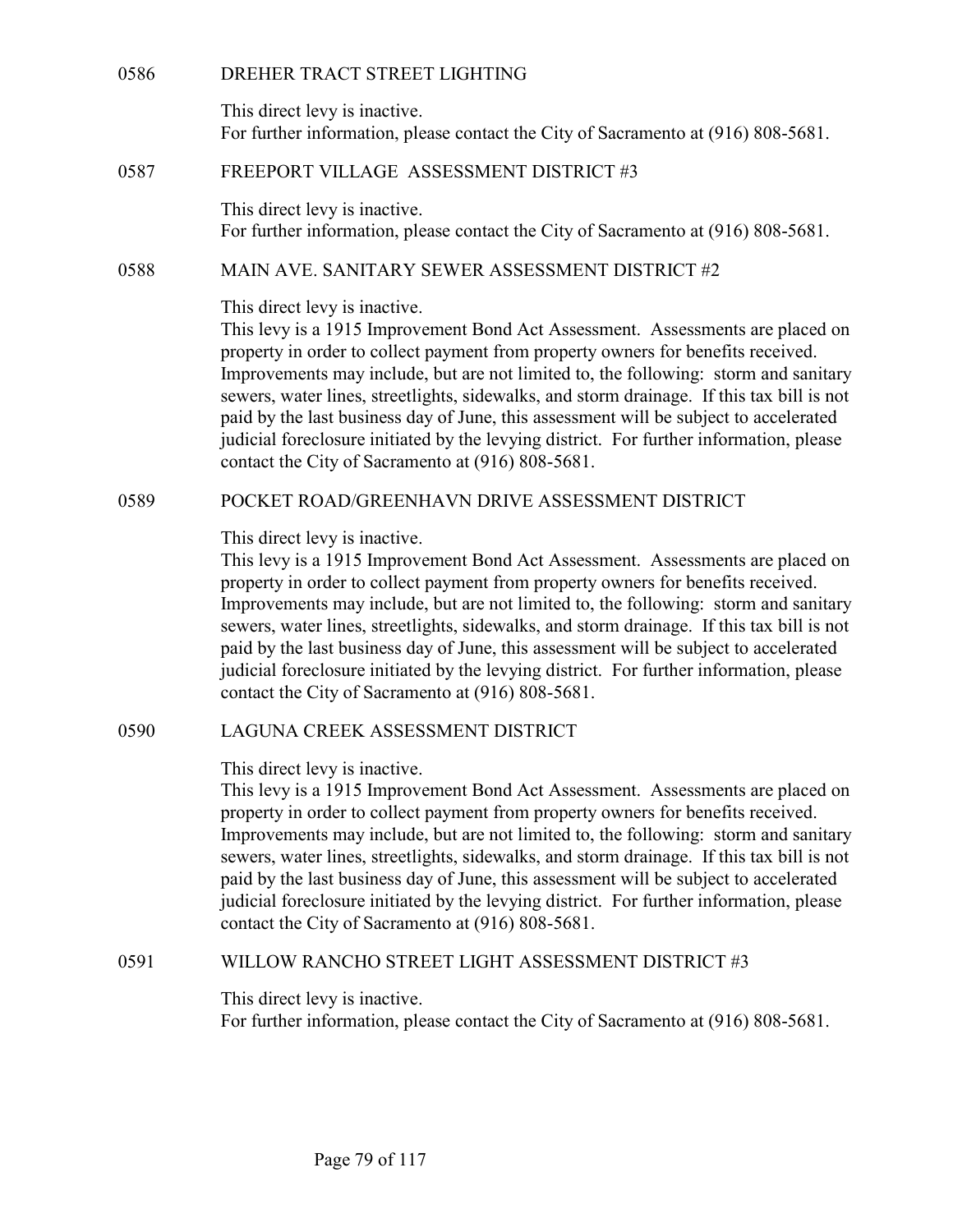0592 T, U, 18TH, & 19TH ST. ALLEY ASSESSMENT DISTRICT<br>This direct levy is inactive.<br>This levy is a 1915 Improvement Bond Act Assessment. Assessments are placed on<br>property in order to collect payment from property owners f This levy is a 1915 Improvement Bond Act Assessment. Assessments are placed on property in order to collect payment from property owners for benefits received. Improvements may include, but are not limited to, the following: storm and sanitary sewers, water lines, streetlights, sidewalks, and storm drainage. If this tax bill is not paid by the last business day of June, this assessment will be subject to accelerated judicial foreclosure initiated by the levying district. For further information, please contact the City of Sacramento at (916) 808-5681. T, U, 18TH, & 19TH ST. ALLEY ASSESSMENT DISTRICT<br>
This direct levy is inactive.<br>
This levy is a 1915 Improvement Bond Act Assessment. Assessments are placed on<br>
property in order to collect payment from property owners for This direct levy is macrive.<br>This levy is a 1915 Improvement Bond Act Assessment. Assessments are placed on<br>property in order to collect payment from property owners for benefits received.<br>Improvements may include, but are

## This direct levy is inactive.

This levy is a 1915 Improvement Bond Act Assessment. This district was formed to finance the contruction and acquisition of various roadways, bridges, landscaping, traffic signals, streetlighting, storm drains, sanitary sewers, water and underground utility improvements, and various rights-of-way. For further information, please contact Willdan Financial Services, the consulting firm for the District, at (866) 807- 6864, Monday through Friday, 8:00 a.m. to 5:00 p.m.

## This direct levy is inactive.

This levy is a 1915 Improvement Bond Act Assessment. Assessments are placed on property in order to collect payment from property owners for benefits received. Improvements may include, but are not limited to, the following: storm and sanitary sewers, water lines, streetlights, sidewalks, and storm drainage. If this tax bill is not paid by the last business day of June, this assessment will be subject to accelerated judicial foreclosure initiated by the levying district. For further information, please contact the City of Sacramento at (916) 808-5681. Ins direct levy is a I915 Improvement Bond Act Assessment. This district was formed to<br>
finance the contruction and acquisition of various roadways, bridges, landscaping,<br>
traffic signals, streetlighting, storm drains, san

This special assessment is authorized by the California State Landscaping and Lighting Act of 1972. The assessment provides for the acquisition, installation, and maintenance of public lighting and landscaping. This includes land for parks, recreation, or open space; street and park lights; medians; plants; playground equipment, play courts, and restrooms; statuary, fountains, ornamental structures and facilities; curbs, gutters, walls, sidewalks, paving, power, irrigation, and drainage; and public tree care and park maintenance. For further information, please contact the City of Sacramento at (916) 808-1440.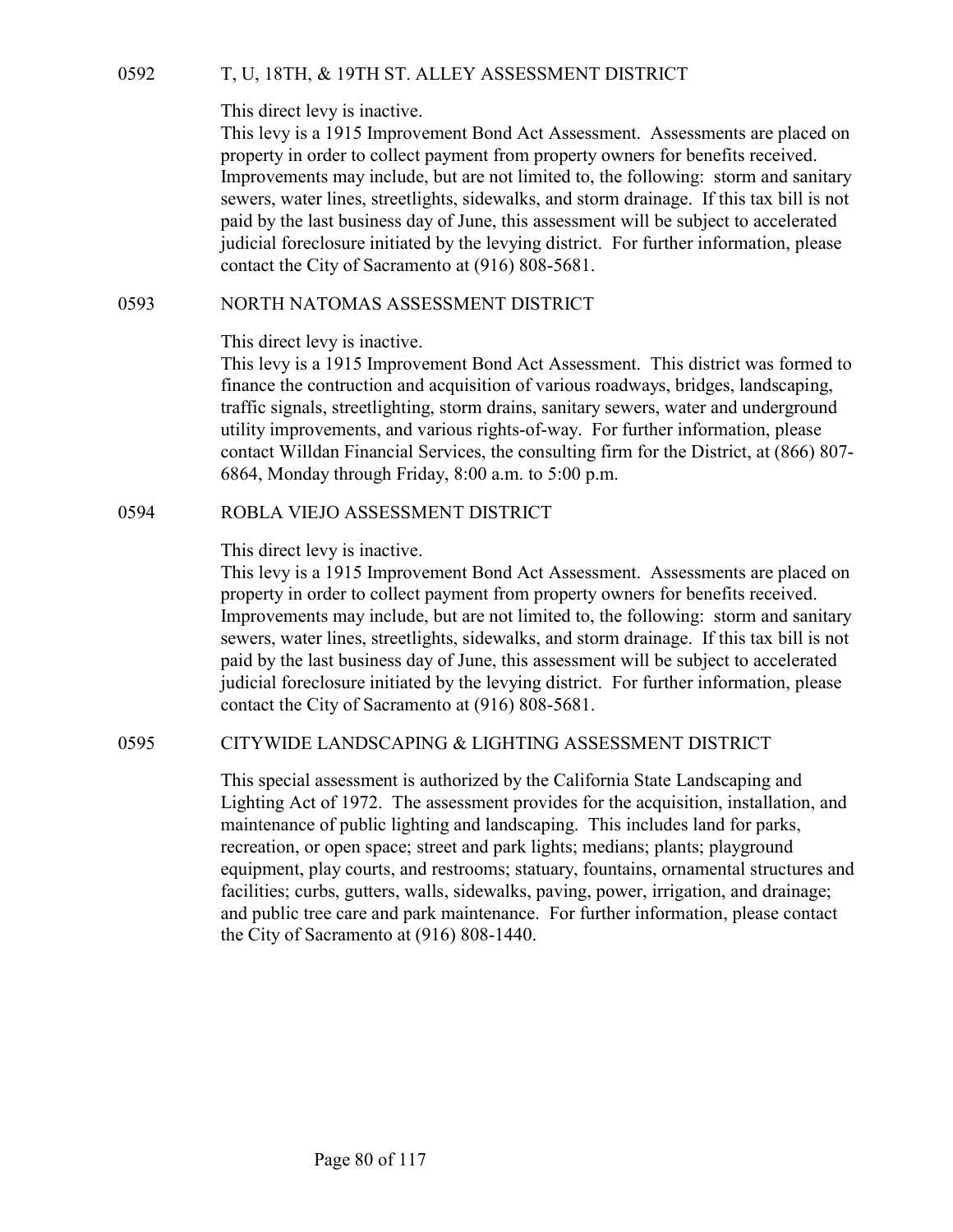0596 BELL AVENUE ASSESSMENT DISTRICT<br>This direct levy is inactive.<br>This levy is a 1915 Improvement Bond Act Assessment. Improvements may<br>include, but are not limited to, the following: storm and sanitary sewers, water line This levy is a 1915 Improvement Bond Act Assessment. Improvements may include, but are not limited to, the following: storm and sanitary sewers, water lines, streetlights, sidewalks, and storm drainage. If this tax bill is not paid by the last business day of June, this assessment will be subject to accelerated judicial foreclosure initiated by the levying district. For further information, please contact MuniFinancial, the consulting firm for the District, at (866) 807-6864, Monday through Friday, 8:00 a.m. to 5:00 p.m. BELL AVENUE ASSESSMENT DISTRICT<br>
This direct levy is inactive.<br>
This levy is a 1915 Improvement Bond Act Assessment. Improvements may<br>
include, but are not limited to, the following: storm and sanitary severs, water lines,

## This direct levy is inactive.

This levy is a 1915 Improvement Bond Act Assessment. Assessments are placed on property in order to collect payment from property owners for benefits received. Improvements may include, but are not limited to, the following: storm and sanitary sewers, water lines, streetlights, sidewalks, and storm drainage. If this tax bill is not paid by the last business day of June, this assessment will be subject to accelerated judicial foreclosure initiated by the levying district. For further information, please contact the City of Sacramento at (916) 808-5681. Insi levy is a 1915 Improvement Bond Arc Assessment. Improvements may<br>
include, but are not limited to, the following: storm and samitary severs, water lines,<br>
streetlights, sidewalks, and storm drainage. If this tax bill

# This direct levy is inactive.

This levy is a 1915 Improvement Bond Act Assessment. Assessments are placed on property in order to collect payment from property owners for benefits received. Improvements may include, but are not limited to, the following: storm and sanitary sewers, water lines, streetlights, sidewalks, and storm drainage. If this tax bill is not paid by the last business day of June, this assessment will be subject to accelerated judicial foreclosure initiated by the levying district. For further information, please contact MuniFinancial, the consulting firm for the District, at (866) 807-6864, Monday through Friday, 8:00 a.m. to 5:00 p.m. property in order to colloce payment rrom property owners in or encellents received.<br>
Improvements may include, but are not limited to, the following: storm and sanitary<br>
severs, water lines, streetlights, sidewalks, and s

# This direct levy is inactive.

This levy is a 1915 Improvement Bond Act Assessment. Assessments are placed on property in order to collect payment from property owners for benefits received. Improvements may include, but are not limited to, the following: storm and sanitary sewers, water lines, streetlights, sidewalks, and storm drainage. If this tax bill is not paid by the last business day of June, this assessment will be subject to accelerated judicial foreclosure initiated by the levying district. For further information, please contact MuniFinancial, the consulting firm for the District, at (866) 807-6864, Monday through Friday, 8:00 a.m. to 5:00 p.m.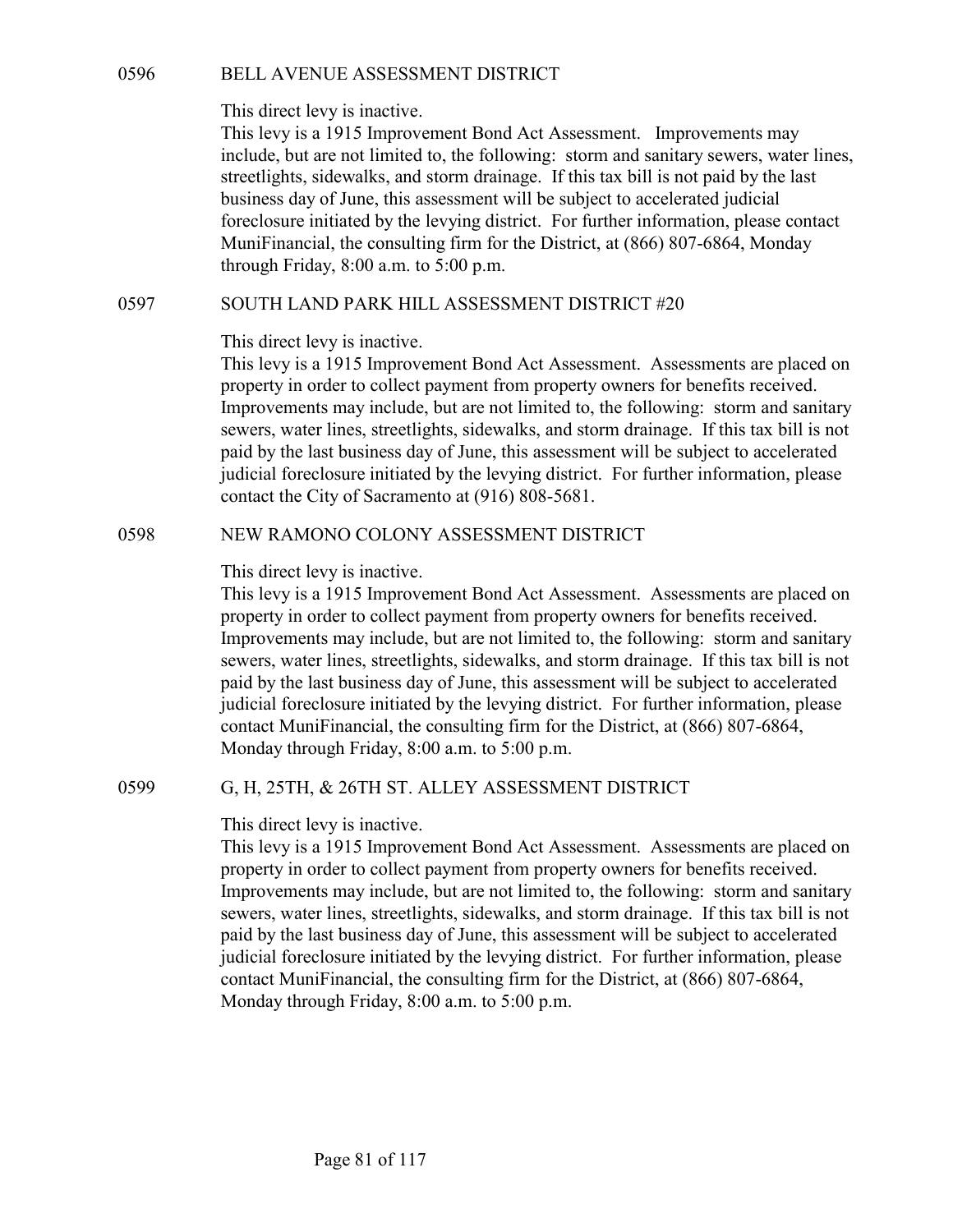| 0600<br>DOWNTOWN SACTO - MANAGEMENT DISTRICT<br>This district was formed under the authority of the Property and Business<br>Improvement District Law of 1994 in order to revitalize the downtown area.<br>Services include street cleaning and a guide program providing security and<br>information assistance. For further information, please contact the City of<br>Sacramento, Finance Department at 916-808-1440.<br>0601<br>DEVELOPMENT FINANCING FEE - CFD 95-01<br>This levy is a Mello-Roos Special Tax. Development Fee Financing Community<br>Facilities District was formed to provide funds the payment of development fees in<br>connection with the acquisition and construction of certain public improvements<br>within Annexation No.2 of the District. For further information, please contact<br>Harris & Associates, the consulting firm for the District, at $(866)$ 427-4304 or<br>taxbillquestions@weareharris.com, Monday through Friday, 8:00 am to 5:00 p.m.<br>NEIGHBORHOOD LANDSCAPE DISTRICT - STONEWOOD<br>0602 |  |
|--------------------------------------------------------------------------------------------------------------------------------------------------------------------------------------------------------------------------------------------------------------------------------------------------------------------------------------------------------------------------------------------------------------------------------------------------------------------------------------------------------------------------------------------------------------------------------------------------------------------------------------------------------------------------------------------------------------------------------------------------------------------------------------------------------------------------------------------------------------------------------------------------------------------------------------------------------------------------------------------------------------------------------------------------|--|
|                                                                                                                                                                                                                                                                                                                                                                                                                                                                                                                                                                                                                                                                                                                                                                                                                                                                                                                                                                                                                                                  |  |
|                                                                                                                                                                                                                                                                                                                                                                                                                                                                                                                                                                                                                                                                                                                                                                                                                                                                                                                                                                                                                                                  |  |
|                                                                                                                                                                                                                                                                                                                                                                                                                                                                                                                                                                                                                                                                                                                                                                                                                                                                                                                                                                                                                                                  |  |
|                                                                                                                                                                                                                                                                                                                                                                                                                                                                                                                                                                                                                                                                                                                                                                                                                                                                                                                                                                                                                                                  |  |
|                                                                                                                                                                                                                                                                                                                                                                                                                                                                                                                                                                                                                                                                                                                                                                                                                                                                                                                                                                                                                                                  |  |
|                                                                                                                                                                                                                                                                                                                                                                                                                                                                                                                                                                                                                                                                                                                                                                                                                                                                                                                                                                                                                                                  |  |
| This special assessment is authorized by the Landscaping and Lighting Act of 1972.<br>This district provides funding for maintenance of landscaping improvements which<br>are located along the frontage of residential subdivisions. For further information,<br>please contact the City of Sacramento, Finance Department at 916-808-1440                                                                                                                                                                                                                                                                                                                                                                                                                                                                                                                                                                                                                                                                                                      |  |
| 0603<br>NEIGHBORHOOD LANDSCAPE DISTRICT - NEWPORT COVE                                                                                                                                                                                                                                                                                                                                                                                                                                                                                                                                                                                                                                                                                                                                                                                                                                                                                                                                                                                           |  |
| This special assessment is authorized by the Landscaping and Lighting Act of 1972.<br>This district provides funding for maintenance of landscaping improvements which<br>are located along the frontage of residential subdivisions. For further information,<br>please contact the City of Sacramento, Finance Department at 916-808-1440                                                                                                                                                                                                                                                                                                                                                                                                                                                                                                                                                                                                                                                                                                      |  |
| NEIGHBORHOOD LANDSCAPE DISTRICT - ARLINGTON PARK #1<br>0604                                                                                                                                                                                                                                                                                                                                                                                                                                                                                                                                                                                                                                                                                                                                                                                                                                                                                                                                                                                      |  |
| This special assessment is authorized by the Landscaping and Lighting Act of 1972.<br>This district provides funding for maintenance of landscaping improvements, which<br>are located along the frontage of residential subdivisions. For further information,<br>please contact the City of Sacramento, Finance Department at 916-808-1440.                                                                                                                                                                                                                                                                                                                                                                                                                                                                                                                                                                                                                                                                                                    |  |
| NEIGHBORHOOD LANDSCAPE DIST. - ARLINGTON PARK CREEKSIDE #2<br>0605                                                                                                                                                                                                                                                                                                                                                                                                                                                                                                                                                                                                                                                                                                                                                                                                                                                                                                                                                                               |  |
| This special assessment is authorized by the Landscaping and Lighting Act of 1972.<br>This district provides funding for maintenance of landscaping improvements which<br>are located along the frontage of residential subdivisions. For further information,<br>please contact the City of Sacramento, Finance Department at 916-808-1440                                                                                                                                                                                                                                                                                                                                                                                                                                                                                                                                                                                                                                                                                                      |  |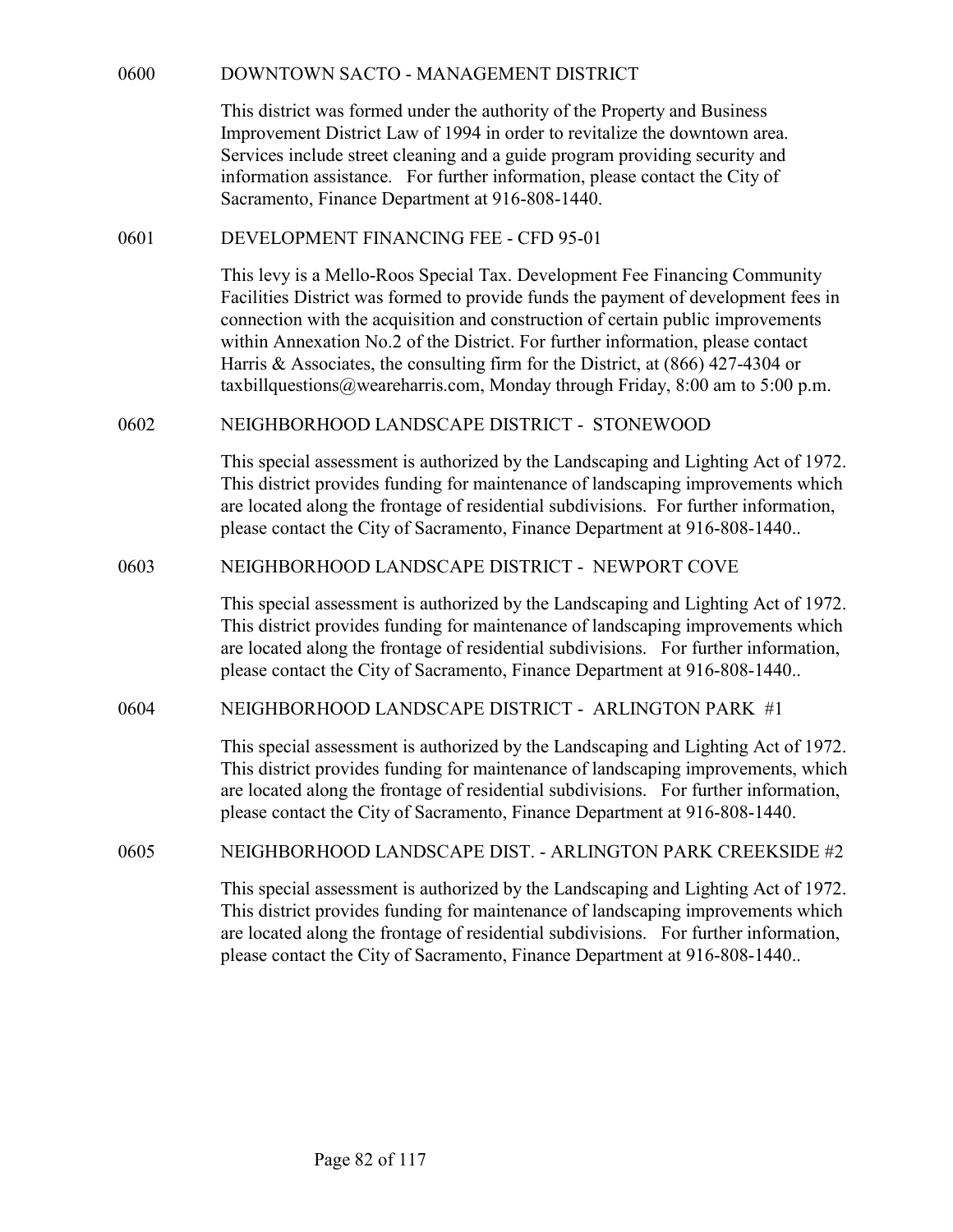RICHARD BLVD. ASSESSMENT DISTRICT<br>This direct levy is inactive.<br>This district was formed under the Municipal Improvement Act of 1913. This<br>special assessment provides the means for the recovery of costs incurred by the Cit This district was formed under the Municipal Improvement Act of 1913. This special assessment provides the means for the recovery of costs incurred by the City of Sacramento for providing street improvements and upgrades. This district's boundaries are North 7th, North B, North 5th and Bannon Streets, Bercut Drive, Richards Blvd, and the Southern Pacific Railroad tracks. For further information, please contact NBS Local Government Solutions, the consulting firm for the District, at (800) 676-7516, Monday through Friday, 8:00 a.m. to 5:00 p.m. RICHARD BLVD. ASSESSMENT DISTRICT<br>
This direct levy is inactive.<br>
This district was formed under the Municipal Improvement Act of 1913. This<br>
special assessment provides the means for the recovery of costs incurred by the This direct levy is inactive.<br>
This district was formed under the Municipal Improvement Act of 1:<br>
special assessment provides the means for the recovery of costs incure<br>
of Sacramento for providing street improvements and

This direct levy is inactive.

This levy is a 1915 Improvement Bond Act Assessment. This special assessment provides the means for the recovery of costs incurred by the City of Sacramento for completion of street improvements to this area. For further information, please contact NBS Local Government Solutions, the consulting firm for the District, at (800) 676-7516, Monday through Friday, 8:00 a.m. to 5:00 p.m. at (800) 676-7516, Monday through Friday, 8:00 a.m. to 5:00 p.m.<br>
POCKET ROAD ASSESSMENT DISTRICT 93-01<br>
This direct levy is inactive.<br>
This levy is a 1915 Improvement Bond Act Assessment. This special assessment<br>
provides

This levy is a Mello-Roos Special Tax. This special assessment pays off the existing unpaid special assessments levied upon each parcel in CFD 95-02 by the City of Sacramento in its North Natomas Assessment District No. 88-03. For further information, please contact NBS Local Government Solutions, the consulting firm for the District, at (800) 676-7516, Monday through Friday, 8:00 a.m. to 5:00 p.m.

This direct levy is inactive.

This levy is a 1915 Improvement Bond Act Assessment. This special assessment is to fund an "outfall structure," part of the necessary drainage elements for the Willowcreek area of South Natomas to develop. For further information, please contact Willdan Financial Services, the consulting firm for the District, at (866) 807- 6864, Monday through Friday, 8:00 a.m. to 5:00 p.m. (800) 676-7516, Monday through Friday, 8:00 a.m. to 5:00 p.m.<br>
DEL PASO ROAD CFD 95-02<br>
This levy is a Mello-Roos Special Tax. This special assessment pays off the existing<br>
unpaid special assessments levied upon each par for the District, at (800) 676-7516, Monday through Friday, 8:00 a.m<br>
WILLOWCREEK ASSESSMENT DISTRICT 94-03<br>
This direct levy is inactive.<br>
This direct levy is inactive.<br>
This levy is a 1915 Improvement Bond Act Assessment

This levy is for collection of Escaped Mello-Roos Special Tax from Direct Levy No. 0672 - North Natomas Basins 1, 2, and 4 CFD for Fiscal Years 07/08 and 08/09. For further information, please contact NBS Local Government Solutions, the consulting firm for the District, at (800) 676-7516, Monday through Friday, 8:00 a.m. to 5:00 p.m.

This district was formed under the Property and Business Improvement District of 1994. The district provides funding for security coordination, advocacy, maintenance and image enhancement. For further information, please contact the City of Sacramento, Finance Department at 916-808-1440.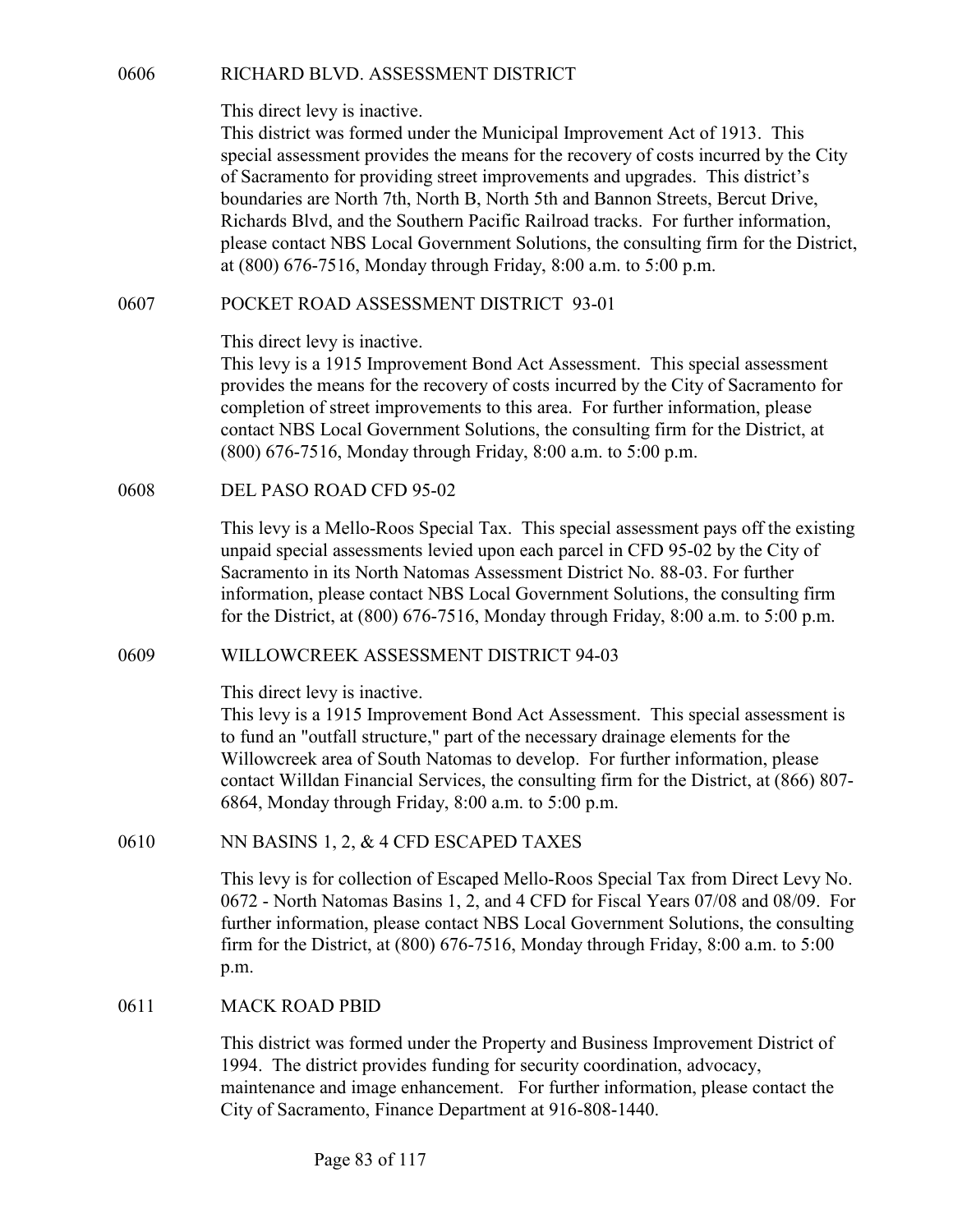SACRAMENTO CORE LIBRARY SERVICES TAX<br>
This is a parcel tax for library services in the City of Sacramento. A parcel tax for<br>
library services is imposed upon every parcel of real property in the City to assist in<br>
funding This is a parcel tax for library services in the City of Sacramento. A parcel tax for library services is imposed upon every parcel of real property in the City to assist in funding the core library services provided by the City. Core library services include, without limitation, open hours at City libraries, library staff, acquisition of library materials and access to technology. For further information, contact Francisco and Associates at (800) 441-8280. SACRAMENTO CORE LIBRARY SERVICES TAX<br>
This is a parcel tax for library services in the City of Sacramento. A parcel tax for<br>
library services is imposed upon every parcel of real property in the City to assist in<br>
funding SACRAMENTO CORE LIBRARY SERVICES TAX<br>
This is a parcel tax for library services in the City of Sacramento. A<br>
library services is imposed upon every parcel of real property in the<br>
funding the core library services provide

This special assessment provides for the collection of unpaid penalties and fees incurred for a building which remains boarded or vacant in violation of City Code. For further information, please contact the City of Sacramento at (916) 808-5681.

This direct levy is inactive.

This special assessment provides a means for the recovery of costs incurred by the City of Sacramento for providing additional maintenance services, i.e., sidewalk cleaning and debris removal to the area between 6th and 16th Streets, J and L Streets. For further information, please contact the City of Sacramento at (916) 808- 5681. without limitation, open hours at City libraries, library staff, acquisited materials and access to technology. For further information, contact<br>Associates at (800) 441-8280.<br>SACTO CITY VACANT BUILDING ENFORCEMENT<br>This spe

This district was formed under Sacramento City Code Chapter 3.128. This special assessment provides the means for the recovery of costs incurred by the City of Sacramento for providing additional maintenance services, i.e., continual collection of trash in street receptacles and building facade cleaning which are beyond the standard maintenance services provided by the City. This district is located in Old Sacramento. For further information, please contact the City of Sacramento, Finance Department at 916-808-1440. 0630 DOWNTOWN MAINTENANCE AREA<br>
This direct levy is inactive.<br>
This special assessment provides a means for the recovery of costs in<br>
City of Sacrametot for providing additional maintenance services, i.<br>
cleaning and debri This district was formed under Sacramento City Code Chapter 3.128<br>assessment provides the means for the recovery of costs incurred by<br>Sacramento for providing additional maintenance services, i.e., cont<br>of trash in street

This special assessment was formed under Sacramento City Code Chapter 3.128. This special assessment provides the means for the recovery of costs incurred by the City of Sacramento for providing additional maintenance services, i.e., cleaning of the streets, pedestrian sidewalks and landscape maintenance. This district covers the area on 12th Street between C Street and the alley between I and J Streets. For further information, please contact the City of Sacramento, Finance Department at 916-808-1440.

This direct levy is inactive.

This special assessment provides for the collection of unpaid costs for graffiti abatement billed directly by the City of Sacramento. For further information, please contact the City of Sacramento at (916) 808-5681.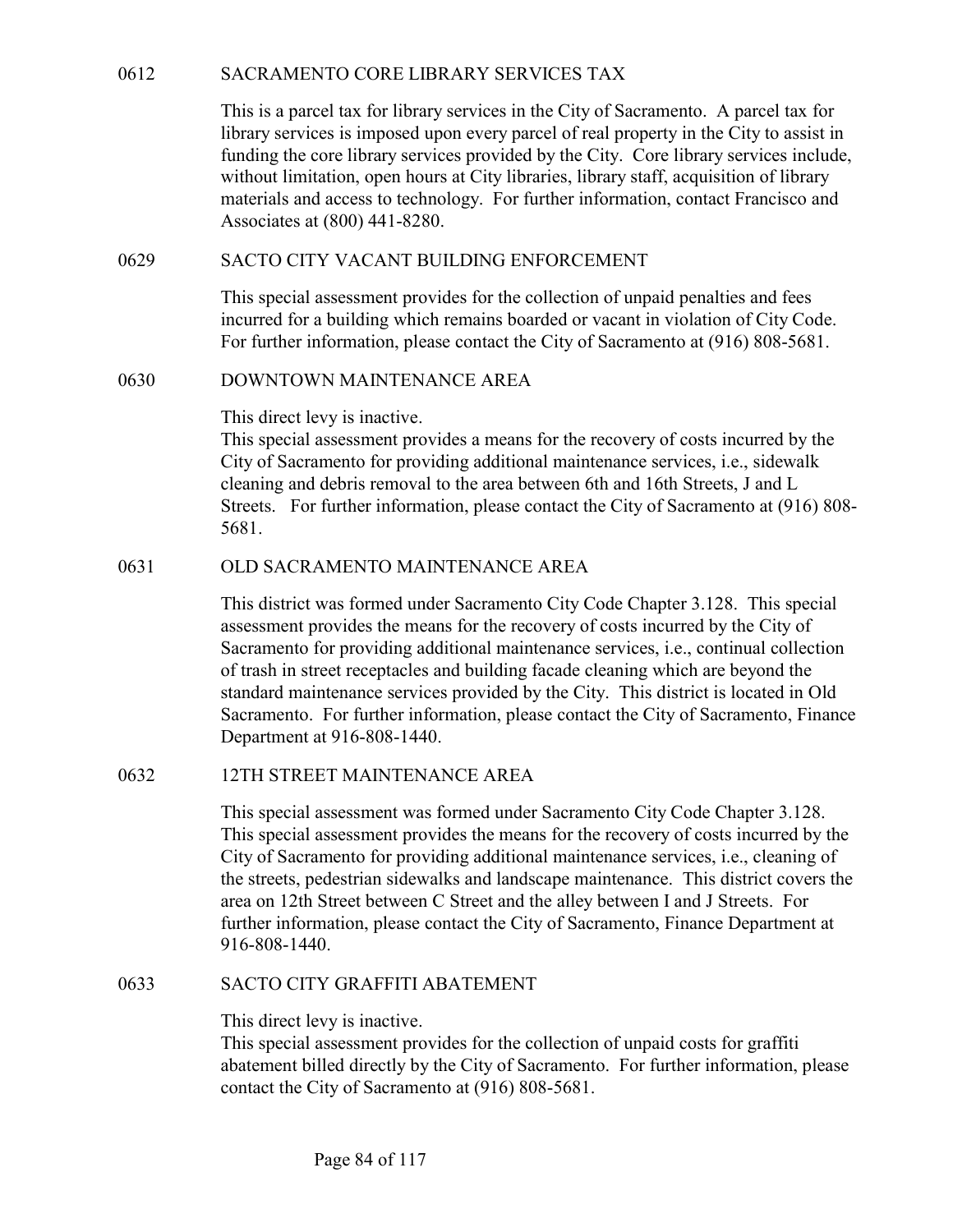| 0634 | <b>INVESTIGATE ENFORCEMENT</b> |
|------|--------------------------------|
|      |                                |

0634 INVESTIGATE ENFORCEMENT<br>This direct levy is inactive.<br>For information, please contact the City of Sacramento at (916) 808-<br>0635 LAGUNA CREEK MAINTENANCE AREA This direct levy is inactive. For information, please contact the City of Sacramento at (916) 808-5681.

0634<br>
INVESTIGATE ENFORCEMENT<br>
This direct levy is inactive.<br>
For information, please contact the City of Sacramento at (916) 808-<br>
0635<br>
LAGUNA CREEK MAINTENANCE AREA<br>
This district was formed pursuant to Sacramento City This district was formed pursuant to Sacramento City Code Chapter 3.124. This district provides funding for environmental monitoring and maintenance activities associated with the Laguna Creek Wetlands Mitigation program. For further information, please contact the City of Sacramento, Finance Department at 916-808- 1440. 0634<br>
INVESTIGATE ENFORCEMENT<br>
This direct levy is inactive.<br>
For information, please contact the City of Sacramento at (916) 808-5681.<br>
LAGUNA CREEK MAINTENANCE AREA<br>
This district was formed pursuant to Sacramento City C INTERT CONCESSITERT THE CONCESSITE.<br>
This district levy is inactive.<br>
For information, please contact the City of Sacramento at (916) 808-5681.<br>
In Solstic Was formed pursuant to Sacramento City Code Chapter 3.124. This<br>
d district provides funding for environmental monitoring and maintenance activities<br>
associated with the Laguna Creek Wetlands Mitigation program. For further<br>
information, please contact the City of Sacramento, Finance Depa

This special assessment is authorized by the Landscaping and Lighting Act of 1972. This district provides funding for maintenance of landscaping improvements, which are located along the frontage of residential subdivision. For further information, please contact the City of Sacramento, Finance Department at 916-808-1440..

This special assessment is authorized by the Landscaping and Lighting Act of 1972. This district provides funding for maintenance of landscaping improvements, which are located along the frontage of residential subdivisions. For further information, please contact the City of Sacramento, Finance Department at 916-808-1440..

This direct levy is inactive.

This levy is a 1915 Improvement Bond Act Assessment. Assessments are placed on property in order to collect payment from property owners for benefits received. Improvements may include, but are not limited to, the following: storm and sanitary sewers, water lines, streetlights, sidewalks, and storm drainage. If this tax bill is not paid by the last business day of June, this assessment will be subject to accelerated judicial foreclosure initiated by the levying district. For further information, please contact the City of Sacramento at (916) 808-5681. MEIGHBORHOOD LANDSCAPE DISTRICT - LAGUNA PARKWAY<br>
This special assessment is authorized by the Landscaping and Lighting Act of 1972.<br>
This district provides funding for maintenance of landscaping improvements, which<br>
are l 0638<br>
MEADOWVIEW STREET LIGHTING ASSESSMENT DISTRICT<br>
This direct levy is inactive.<br>
This levy is a 1915 Improvement Bond Act Assessment. Assessments are placed on<br>
property in order to collect payment from property owners

This district was formed pursuant to Sacramento City Code Chapter 3.124. This district provides funding for maintenance of landscaping improvements which are located along the frontage of residential subdivisions. For further information, please contact the City of Sacramento, Finance Department at 916-808-1440.

This special assessment is authorized by the Landscaping and Lighting Act of 1972. This district provides funding for maintenance of landscaping improvements which are located along the frontage of residential subdivisions. For further information, please contact the City of Sacramento, Finance Department at 916-808-1440..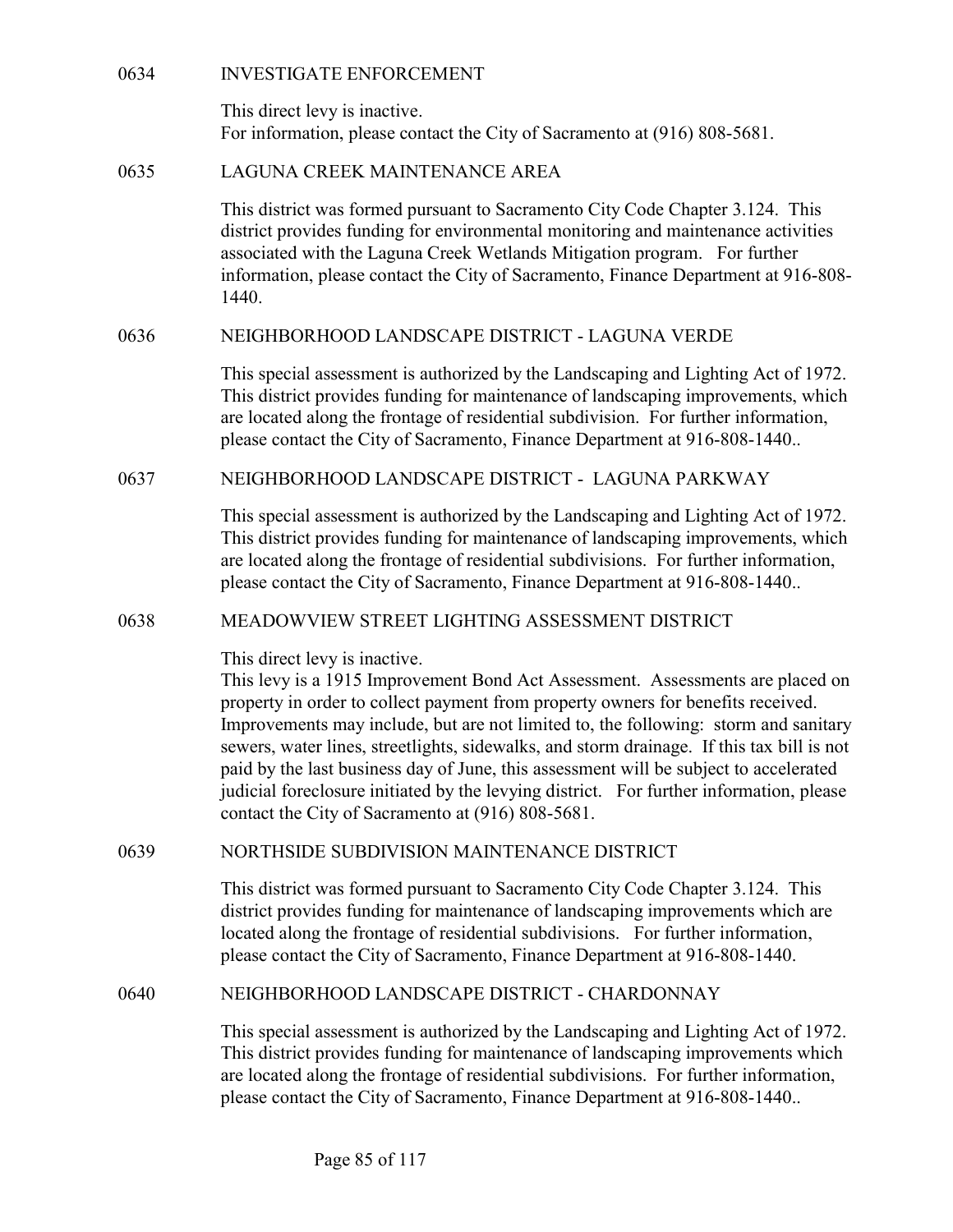| 0641 | NEIGHBORHOOD LANDSCAPE DISTRICT - REGENCY PLACE                                                                                                                                                                                                                                                                                                                                                                                                                                                                                                                                                                |
|------|----------------------------------------------------------------------------------------------------------------------------------------------------------------------------------------------------------------------------------------------------------------------------------------------------------------------------------------------------------------------------------------------------------------------------------------------------------------------------------------------------------------------------------------------------------------------------------------------------------------|
|      | This special assessment is authorized by the Landscaping and Lighting Act of 1972.<br>This district provides funding for maintenance of landscaping improvements which<br>are located along the frontage of residential subdivisions. For further information,<br>please contact the City of Sacramento, Finance Department at 916-808-1440.                                                                                                                                                                                                                                                                   |
| 0642 | NEIGHBORHOOD LANDSCAPE DISTRICT - COLONY BROOKFIELD                                                                                                                                                                                                                                                                                                                                                                                                                                                                                                                                                            |
|      | This special assessment is authorized by the Landscaping and Lighting Act of 1972.<br>This district provides funding for maintenance of landscaping improvements which<br>are located along the frontage of residential subdivisions. For further information,<br>please contact the City of Sacramento, Finance Department at 916-808-1440                                                                                                                                                                                                                                                                    |
| 0643 | NEIGHBORHOOD LANDSCAPE DISTRICT - WINDEMERE ESTATES                                                                                                                                                                                                                                                                                                                                                                                                                                                                                                                                                            |
|      | This special assessment is authorized by the Landscaping and Lighting Act of 1972.<br>This district provides funding for maintenance of landscaping improvements which<br>are located along the frontage of residential subdivisions. For further information,<br>please contact the City of Sacramento, Finance Department at 916-808-1440.                                                                                                                                                                                                                                                                   |
| 0644 | NEIGHBORHOOD LANDSCAPE DISTRICT - CARRIAGE ESTATES                                                                                                                                                                                                                                                                                                                                                                                                                                                                                                                                                             |
|      | This special assessment is authorized by the Landscaping and Lighting Act of 1972.<br>This district provides funding for maintenance of landscaping improvements which<br>are located along the frontage of residential subdivisions. For further information,<br>please contact the City of Sacramento, Finance Department at 916-808-1440                                                                                                                                                                                                                                                                    |
| 0645 | NEIGHBORHOOD LANDSCAPE DISTRICT - KELTON                                                                                                                                                                                                                                                                                                                                                                                                                                                                                                                                                                       |
|      | This special assessment is authorized by the Landscaping and Lighting Act of 1972.<br>This district provides funding for maintenance of landscaping improvements which<br>are located along the frontage of residential subdivisions. For further information,<br>please contact the City of Sacramento, Finance Department at 916-808-1440.                                                                                                                                                                                                                                                                   |
| 0646 | HOGAN DRIVE ASSESSMENT DISTRICT                                                                                                                                                                                                                                                                                                                                                                                                                                                                                                                                                                                |
|      | This direct levy is inactive.<br>This levy is a 1915 Improvement Bond Act Assessment. Improvements may<br>include, but are not limited to, the following: storm and sanitary sewers, water lines,<br>streetlights, sidewalks, and storm drainage. If this tax bill is not paid by the last<br>business day of June, this assessment will be subject to accelerated judicial<br>foreclosure initiated by the levying district. For further information, please contact<br>Willdan Financial Services, the consulting firm for the District, at (866) 807-6864,<br>Monday through Friday, 8:00 a.m. to 5:00 p.m. |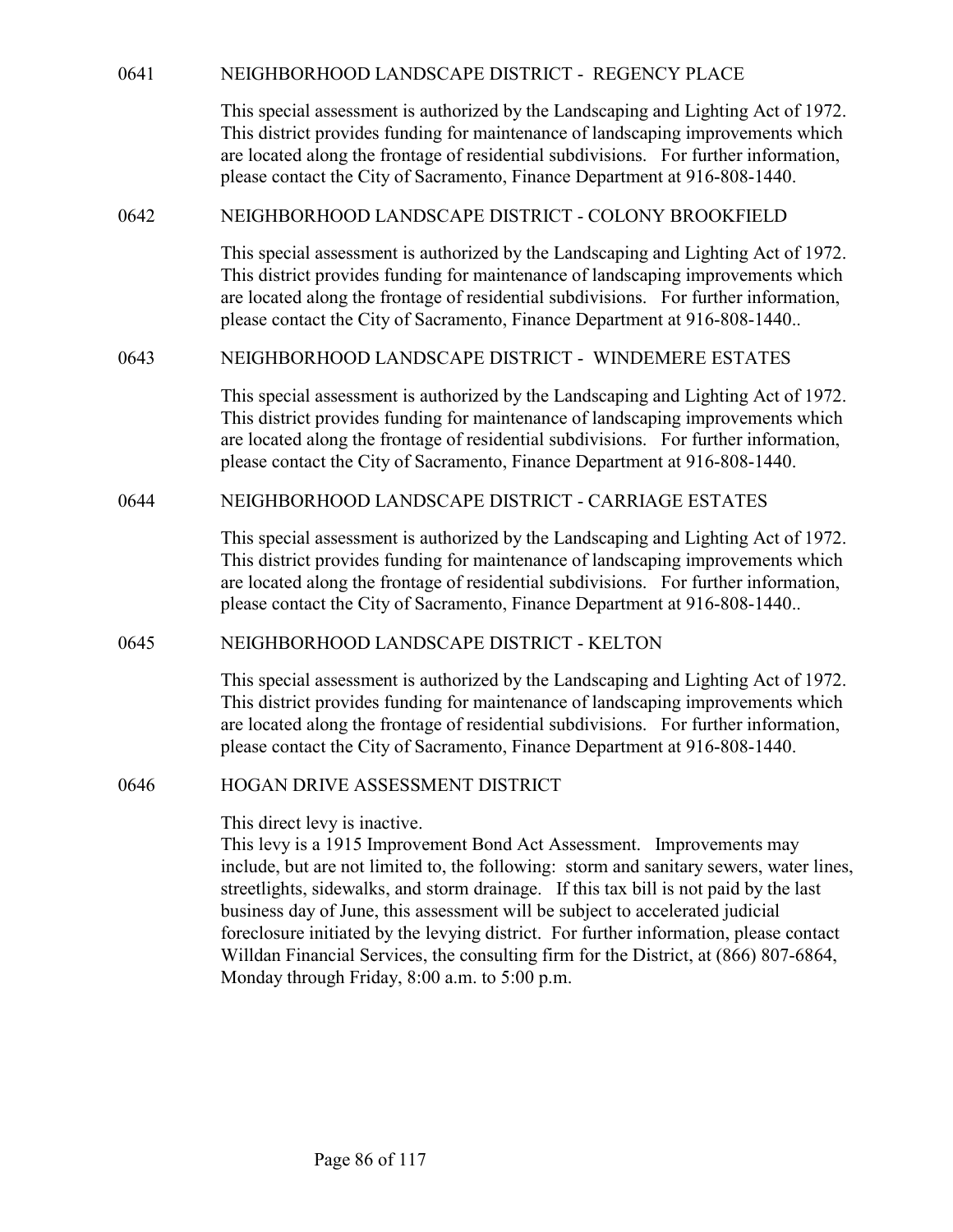This direct levy is inactive.<br>
This direct levy is inactive.<br>
This levy is a 1915 Improvement Bond Act Assessment. Assessments are placed on<br>
property in order to collect payment from property owners for benefits received. This levy is a 1915 Improvement Bond Act Assessment. Assessments are placed on property in order to collect payment from property owners for benefits received. Improvements may include, but are not limited to, the following: storm and sanitary sewers, water lines, streetlights, sidewalks, and storm drainage. If this tax bill is not paid by the last business day of June, this assessment will be subject to accelerated judicial foreclosure initiated by the levying district. For further information, please contact the City of Sacramento at (916) 808-5681. FRANKLIN BLVD ASSESSMENT DISTRICT<br>
This direct levy is inactive.<br>
This levy is a 1915 Improvement Bond Act Assessment. Assessment<br>
property in order to collect payment from property owners for benefic<br>
Improvements may inc This direct levy is inactive.<br>
This levy is a 1915 Improvement Bond Act Assessment. Assessments are placed on<br>
property in ordet to collect payment from property owners for benefits received.<br>
Improvements may include, but

This direct levy is inactive.

This special assessment provides the means for the recovery of costs incurred by the City of Sacramento for providing maintenance services, i.e., the removal of all debris/litter, sweeping and washing of the alleys within the district. This district covers the area between 7th and 13th Streets and I and L Streets. For further information, please contact the City of Sacramento at (916) 808-5681.

This direct levy is inactive.

This levy is a 1915 Improvement Bond Act Assessment. This assessment district was initiated by the property owners to provide a sewer system to replace aging and malfunctioning septic tanks. If this tax bill is not paid by the last business day of June, this assessment will be subject to accelerated judicial foreclosure initiated by the levying district. For further information, please contact Willdan Financial Services, the consulting firm for the District, at (866) 807-6864, Monday through Friday, 8:00 a.m. to 5:00 p.m. This direct levy is inactive.<br>
This special assessment provides the means for the recovery of costs incurred by the<br>
City of Sacremento for providing maintenance services, i.e., the removal of all<br>
clebris/litter, sweepin 0650 **LONGSHORE COURT SEWER ASSESSMENT**<br>
This direct levy is inactive.<br>
This direct levy is a 1915 Improvement Bond Act Assessment. This assessment district<br>
was initiated by the property owners to provide a sewer system t

This special assessment is authorized by the Landscaping and Lighting Act of 1972. This district provides funding for the annual costs of maintaining landscaped areas adjacent to the Laguna Verde #2 Subdivision. For further information, please contact the City of Sacramento, Finance Department at 916-808-1440.

This levy is a 1915 Improvement Bond Act Assessment. This district was formed as a result of the refunding of the Florin Depot Industrial Park and the Oates Industrial Park 1911 Public Improvement Assessment districts. Assessments are placed on property in order to collect payment from property owners for benefits received. Improvements may include, but are not limited to, the following: construction of curbs, gutters, sidewalks, street signs, streetlights, water mains, water services, hydrants, sanitary sewer mains, storm drainage facilities. If this bill is not paid by the last business day of June, this assessment will be subject to accelerated judicial foreclosure initiated by the levying district. For further information, please contact NBS Local Government Solutions, the consulting firm for the District, at (800) 676- 7516, Monday through Friday, 8:00 a.m. to 5:00 p.m.

Page 87 of 117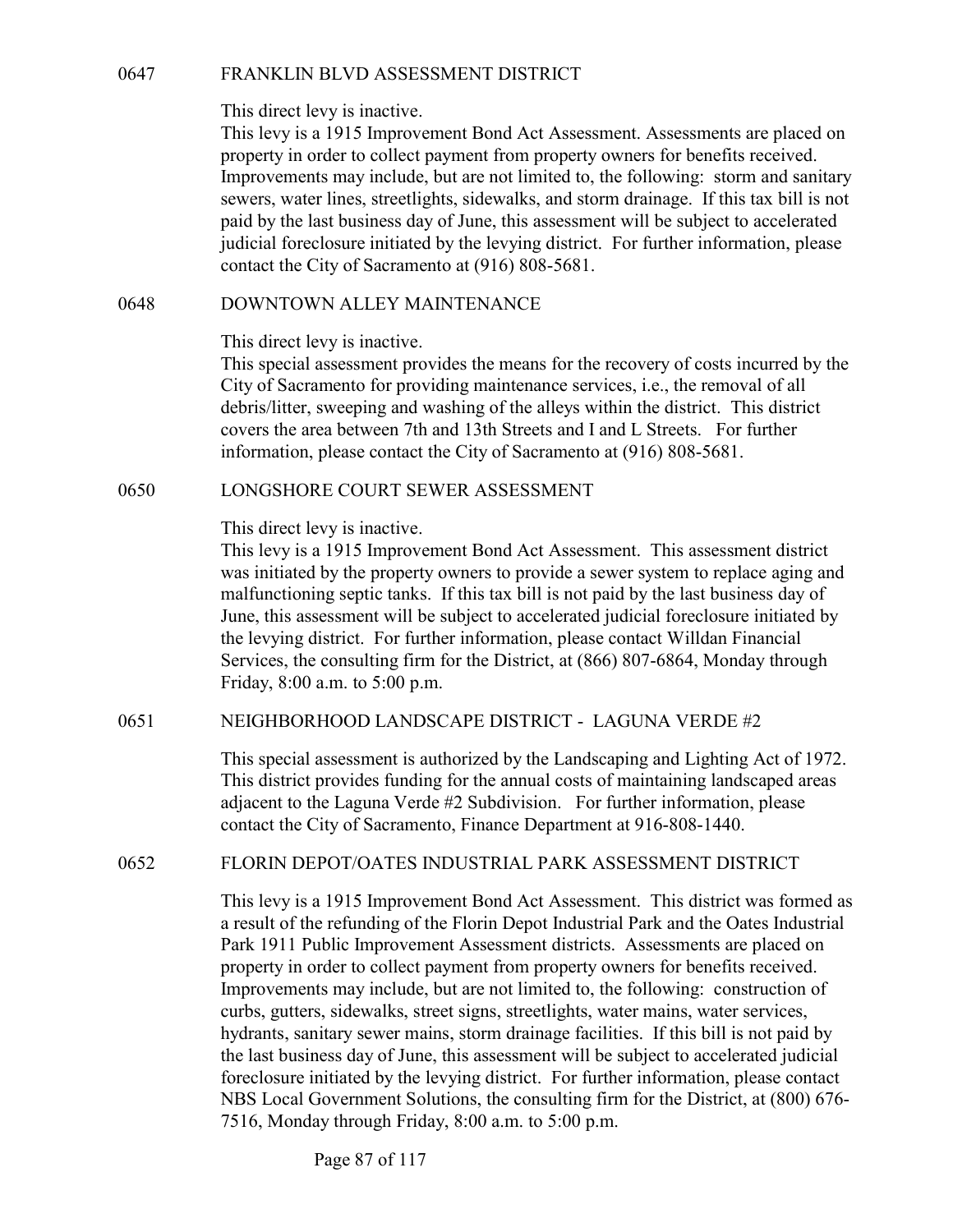MEADOWVIEW TERRACE STREET LIGHT ASSESSMENT DISTRICT<br>This direct levy is inactive.<br>This levy is a 1915 Improvement Bond Act Assessment. Assessments are placed on<br>property to collect payment from property owners for benefits This levy is a 1915 Improvement Bond Act Assessment. Assessments are placed on property to collect payment from property owners for benefits received. This district was formed to provide street lights for the residents of the district. If this tax bill is not paid by the last business day of June, this assessment will be subject to accelerated judicial foreclosure initiated by the levying district. For further information, please contact the City of Sacramento at (916) 808-5681. MEADOWVIEW TERRACE STREET LIGHT ASSESSMENT DISTRICT<br>
This direct levy is inactive.<br>
This levy is a 1915 Improvement Bond Act Assessment. Assessments are placed<br>
property to collect payment from property owners for benefits

# This direct levy is inactive.

This levy is a Mello-Roos Special Tax. This Community Facilities District was formed to provide funds for the acquisition and construction of certain public improvements including detention basins, traffic signals, and intersection widening, collector roadways, nature park and open space facilities, private dry utilities, public land acquisition, and related engineering and impact fees. For further information, please call Willdan Financial Services, the consulting firm for the District at (866) 807-6864, Monday through Friday, 8:00 a.m. to 5:00 p.m. Ins are they is in sactive.<br>This levy is a 1915 Improvement Bond Act Assessment. Assessments are placed on<br>property to collect payment from property owners for benefits received. This district<br>was formed to provide street Inis direct levy is inactive.<br>This levy is a Mello-Roos Special Tax. This Community Facilities District was<br>formed to provide funds for the acquisition and construction of certain public<br>improvements including detention ba

## This direct levy is inactive.

This levy is a 1915 Improvement Bond Act Assessment. This special assessment district is for street improvements to complete the construction of Timberlake Way as a loop street, which will intersect Bruceville Road in two places. Also included is the connection of the water mains and storm drainage facilities. For further information, please contact Willdan Financial Services, the consulting firm for the District, at (866) 807-6864, Monday through Friday, 8:00 a.m. to 5:00 p.m. 807-6864, Monday through Friday, 8:00 a.m. to 5:00 p.m.<br>
0655 TIMBERLAKE WAY ASSESSMENT DISTRICT<br>
This direct levy is inactive.<br>
This direct levy is inactive.<br>
This levy is a 1915 Improvement Bond Act Assessment. This spec as a loop street, which will intersect Bruceville Road in two places.<br>the connection of the water mains and storm drainage facilities. For<br>information, please contact Willdan Financial Services, the consulti<br>District, at (

This special assessment provides for the collection of unpaid housing and dangerous buildings case management fees assessed in conjunction with action taken by the City of Sacramento to abate substandard/dangerous building conditions. For further information, please contact the City of Sacramento at (916) 808-5681.

This special assessment provides for the collection of unpaid tenant relocation fees and charges assessed to property owners due to an order to vacate substandard and/or dangerous housing conditions. For further information, please contact the City of Sacramento at (916) 808-5681.

This direct levy is inactive. For information, please contact the City of Sacramento at (916) 808-5681.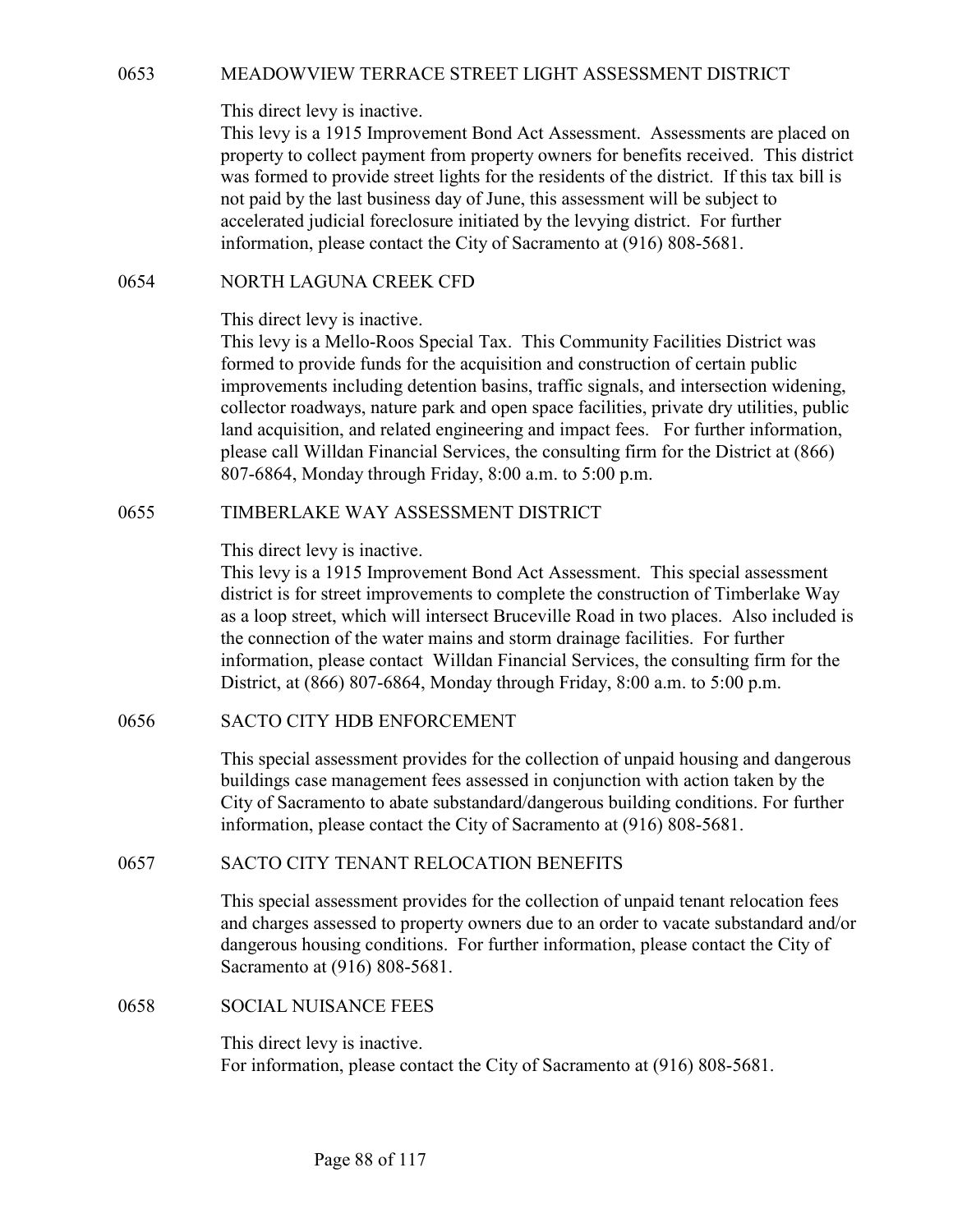| 0659 | CITY LIBRARY SERVICES ASSESSMENT DISTRICT #96-02                                                                                                                                                                                                                                                                                                                                                                                        |
|------|-----------------------------------------------------------------------------------------------------------------------------------------------------------------------------------------------------------------------------------------------------------------------------------------------------------------------------------------------------------------------------------------------------------------------------------------|
|      | Revenue generated by this assessment provides for increased City Library services<br>which will keep libraries open more hours, restore book and library material budgets<br>and update technology in neighborhood, community and regional libraries. For<br>further information, please contact Francisco & Associates at (800) 441-8280.                                                                                              |
| 0660 | FRANKLIN VILLA ASSESSMENT DISTRICT #96-03                                                                                                                                                                                                                                                                                                                                                                                               |
|      | This direct levy is inactive.<br>This levy is a 1915 Improvement Bond Act Assessment. This direct levy represents<br>the amount due for an assessment in the Franklin Villa Assessment District which<br>provided private security service to the area until July 1997. For further information,<br>please contact the City of Sacramento Bonds and Assessments Department at (916)<br>808-5681.                                        |
| 0661 | NEIGHBORHOOD LIGHTING #96-07                                                                                                                                                                                                                                                                                                                                                                                                            |
|      | This direct levy is inactive.<br>For information, please contact the City of Sacramento at (916) 808-5681.                                                                                                                                                                                                                                                                                                                              |
| 0662 | WILLOWCREEK ASSESSMENT DISTRICT #2                                                                                                                                                                                                                                                                                                                                                                                                      |
|      | This direct levy is inactive.<br>This levy is a 1915 Bond Act Assessment. This assessment will fund most of the<br>new sewer, water, drainage and roadway facilities, providing access to each major<br>tract of land for the entire Willowcreek area. For further information, please contact<br>Willdan Financial Services, the consulting firm for the District, at (866) 807-6864,<br>Monday through Friday, 8:00 a.m. to 5:00 p.m. |
| 0663 | NEIGHBORHOOD LANDSCAPE DISTRICT - VILLA PALAZZO                                                                                                                                                                                                                                                                                                                                                                                         |
|      | This special assessment is authorized by the Landscaping and Lighting Act of 1972.<br>This district provides funding for maintenance of landscaping improvements, which<br>are located along the frontage of residential subdivisions. For further information,<br>please contact the City of Sacramento, Finance Department at 916-808-1440.                                                                                           |
| 0664 | NEIGHBORHOOD LANDSCAPE DIST. - ARLINGTON PARK CREEKSIDE #4                                                                                                                                                                                                                                                                                                                                                                              |
|      | This special assessment is authorized by the Landscaping and Lighting Act of 1972.<br>This district provides funding for maintenance of landscaping improvements, which<br>are located along the frontage of residential subdivisions. For further information,<br>please contact the City of Sacramento, Finance Department at 916-808-1440                                                                                            |
| 0665 | NEIGHBORHOOD LIGHTING DISTRICT - SWANSTON ESTATES                                                                                                                                                                                                                                                                                                                                                                                       |
|      | This special assessment is authorized by the Landscaping and Lighting Act of 1972.<br>Revenue generated by this assessment provides for the maintenance and energy costs<br>of streetlights in this neighborhood. For further information, please contact the City<br>of Sacramento, Finance Department at 916-808-1440.                                                                                                                |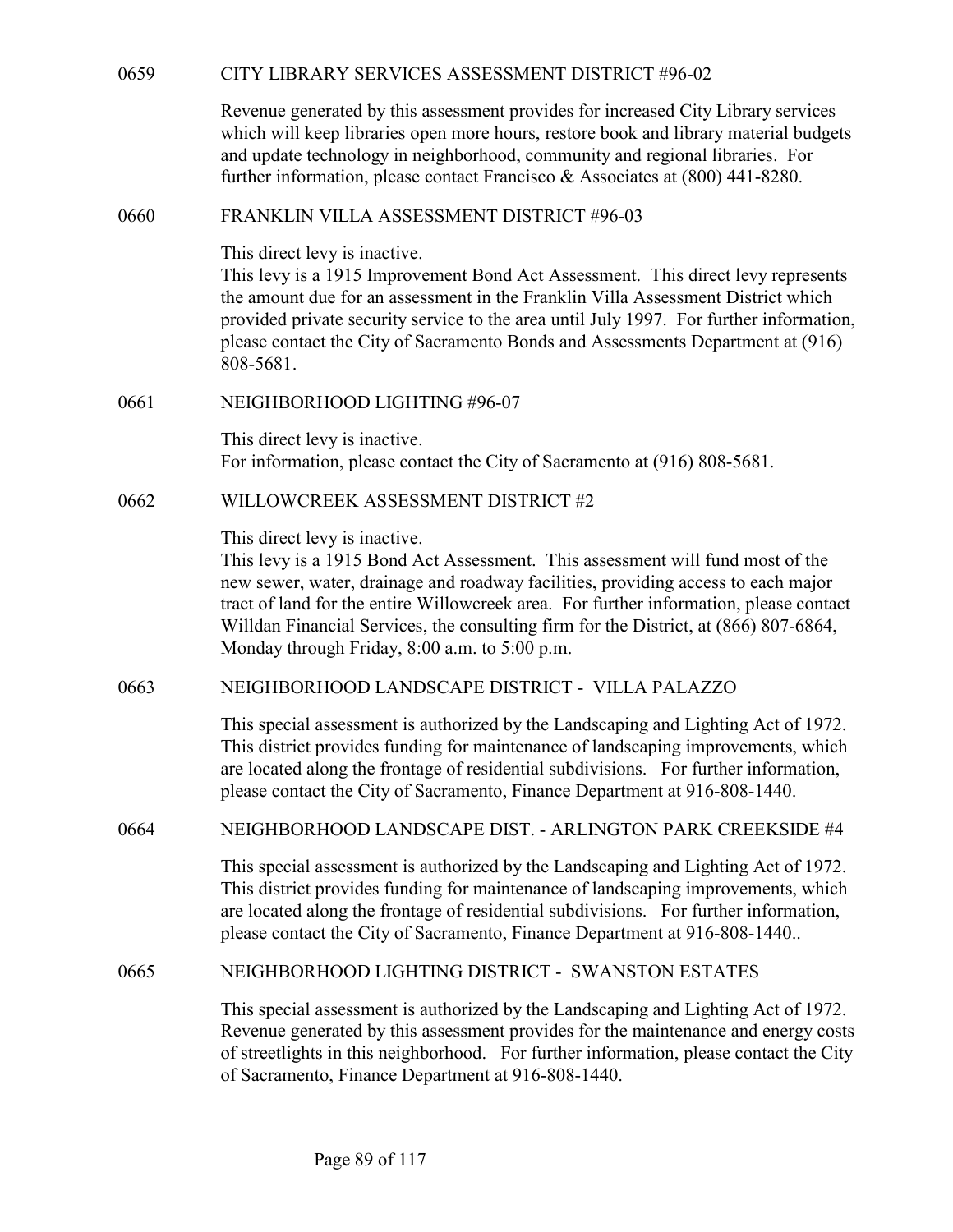NEIGHBORHOOD LIGHTING DISTRICT - YOUNG HEIGHTS<br>This special assessment is authorized by the Landscaping and Lighting Act of 1972.<br>Revenue generated by this assessment provides for the maintenance and energy costs<br>of street This special assessment is authorized by the Landscaping and Lighting Act of 1972. Revenue generated by this assessment provides for the maintenance and energy costs of streetlights in this neighborhood. For further information, please contact the City of Sacramento, Finance Department at 916-808-1440. NEIGHBORHOOD LIGHTING DISTRICT - YOUNG HEIGHTS<br>
This special assessment is authorized by the Landscaping and Lighting Act of 1972.<br>
Revenue generated by this assessment provides for the maintenance and energy costs<br>
of ste

This special assessment is authorized by the Landscaping and Lighting Act of 1972. This district provides funding for maintenance of landscaping improvements, which are located along the frontage of residential subdivisions. For further information, please contact the City of Sacramento, Finance Department at 916-808-1440. NEIGHBORHOOD LIGHTING DISTRICT - YOUNG HEIGHTS<br>
This special assessment is authorized by the Landscaping and Lighting Act of 15<br>
Revenue generated by this assessment provides for the maintenance and energy<br>
of streetlights

This levy is a Mello-Roos Special Tax. This Community Facilities District was originally formed to finance the storm drainage improvements to remove the internal 100-year flood plain and to provide capacity in the Reclamation District 1000 canal system for the additional runoff caused by new development. Special tax bonds were issued to finance the acquisition and construction of certain drainage facilities including levees, channel improvements, pumping plants, all necessary appurtenances, and land for habitat mitigation.For further information, please contact Harris & Associates, the consulting firm for the District, at (866) 427-4304 or taxbillquestions@weareharris.com, Monday through Friday, 8:00 am to 5:00 p.m. NEIGHBORHOOD LANDSCAPE DIST. - ARLINGTON PARK CREEKSIDE #3<br>
This special assessment is authorized by the Landscaping and Lighting Act of 1972.<br>
This district provides funding for maintcnance of landscaping improvements, wh

This direct levy is inactive.

This levy is a 1915 Improvement Bond Act Assessment. This district provides funding to finance the construction of street improvements including clearing, grubbing, grading, construction of pavement, curbs, gutters, sidewalks, driveways where required, and the installation of streetlighting system on the extension of Display Way, a new street. For further information, please contact NBS Local Government Solutions, the consulting firm for the District, at (800) 676-7516, Monday through Friday, 8:00 a.m. to 5:00 p.m. 100-year flood plain and to provide capacity in the Reclamation District 1000<br>system for the additional rundf causal by new development. Special tax bon<br>were issued to finance the acquisition and construction of certain d

### This direct levy is inactive.

This levy is a Mello-Roos Special Tax. The Community Facilities District was formed to finance the construction of drainage conveyance facilities including, but not limited to, inroad, bypass, and relief drains, deep channel facilities, freeway drainage facilities, together with the construction of access roads, detention basins, and facility construction (e.g., pump stations). For further information, please contact NBS Local Government Solutions, the consulting firm for the District, at (800) 676-7516, Monday through Friday, 8:00 a.m. to 5:00 p.m.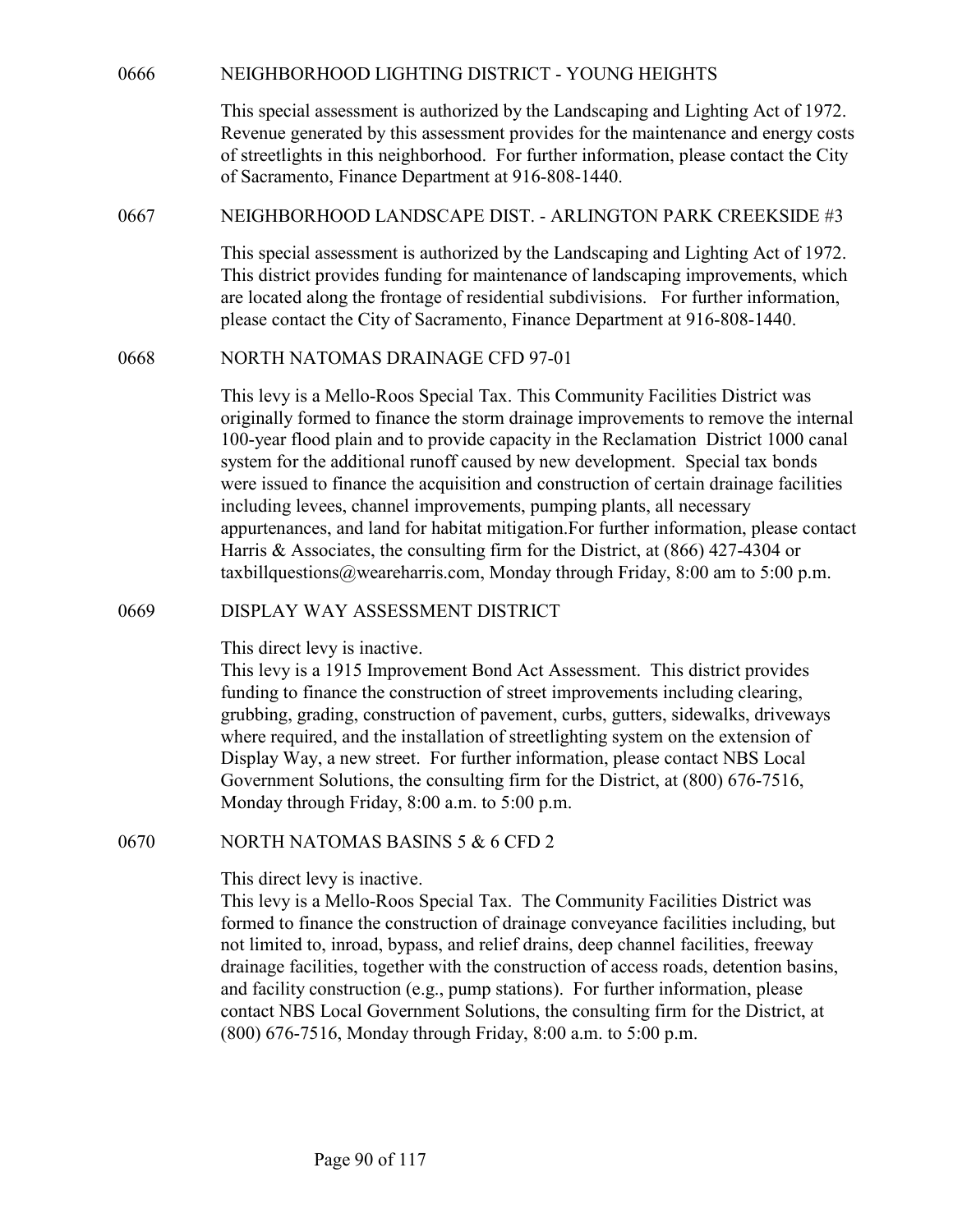NORTH NATOMAS LANDSCAPING CFD #3<br>This levy is a Mello-Roos Special Tax. The Community Facilities District was<br>formed to finance the installation and maintenance of additional landscaping with<br>the district above the level o This levy is a Mello-Roos Special Tax. The Community Facilities District was formed to finance the installation and maintenance of additional landscaping within the district above the level of services provided by the Citywide Landscaping and Lighting District. For further information, please contact the City of Sacramento, Finance Department at 916-808-1440. NORTH NATOMAS LANDSCAPING CFD #3<br>
This levy is a Mello-Roos Special Tax. The Community Facilities District was<br>
formed to finance the installation and maintenance of additional landscaping within<br>
the district above the le

This levy is a Mello -Roos Special Tax. This Community Facilities District was formed to finance drainage improvements including, but not limited to the construction of detention basins, pump stations, bridges, culverts, drainage channel improvements, and sanitary sewer trunk and interceptor lines. This fee also includes habitat conservation fees, and fees for the construction of neighborhood and community parks. For further information, please contact Harris & Associates, the consulting firm for the District, at (866) 427-4304 or taxbillquestions@weareharris.com, Monday through Friday, 8:00 am to 5:00 p.m. 0671 NORTH NATOMAS LANDSCAPING CFD #3<br>
This levy is a Mello-Roos Special Tax. The Community Facilities Distri<br>
formed to finance the installation and maintenance of additional landscap<br>
the district above the level of ser NORTH NATOMAS BASINS 1, 2 & 4 CFD<br>
This levy is a Mello -Roos Special Tax. This Community Facilities District was<br>
formed to finance drainage improvements including, but not limited to the<br>
construction of detention basin

This levy is a Mello-Roos Special Tax. This Community Facilities District was formed to finance transportation and air quality mitigation services. For further information, please contact the City of Sacramento, Finance Department at 916-808- 1440.

This direct levy is inactive.

This levy is a Mello-Roos Special Tax. This Community Facilities District was formed to finance the maintenance of landscaping, irrigation facilities, and soundwalls located in the district. For further information, please call Willdan Financial Services, the consulting firm for the District, at (866) 807-6864, Monday through Friday, 8:00 a.m. to 5:00 p.m. consulting firm for the District, at (866) 427-4304 or<br>taxbillquestions@weareharris.com, Monday through Friday, 8:00 am to 5:00 p.<br>NORTH NATOMAS TMA CFD #9901<br>This levy is a Mello-Roos Special Tax. This Community Facilitie

This levy is a Mello-Roos Special Tax. This Community Facilities District was formed to finance the acquisition and construction of certain facilities including, but not limited to, a water detention facility/lake, land acquisition for the water detention facility/lake, an outlet to the West Drainage Canal, water conveyance facilities, and habitat conservation plan fees. For further information, please contact Harris & Associates, the consulting firm for the District, at (866) 427-4304 or taxbillquestions@weareharris.com, Monday through Friday, 8:00 am to 5:00 p.m. NORTH NATOMAS NEIGHBORHOOD LANDSCAPE CFD 9902<br>This direct levy is inactive.<br>This love is a Mello-Roos Special Tax. This Community Facilities District was<br>formed to finance the maintenance of landscaping, irrigation facilit

This levy is a Mello-Roos Special Tax. This Community Facilities District was formed to finance the maintenance of landscaping, irrigation facilities, and soundwalls located in the district. For further information, please contact the City of Sacramento, Finance Department at 916-808-1440.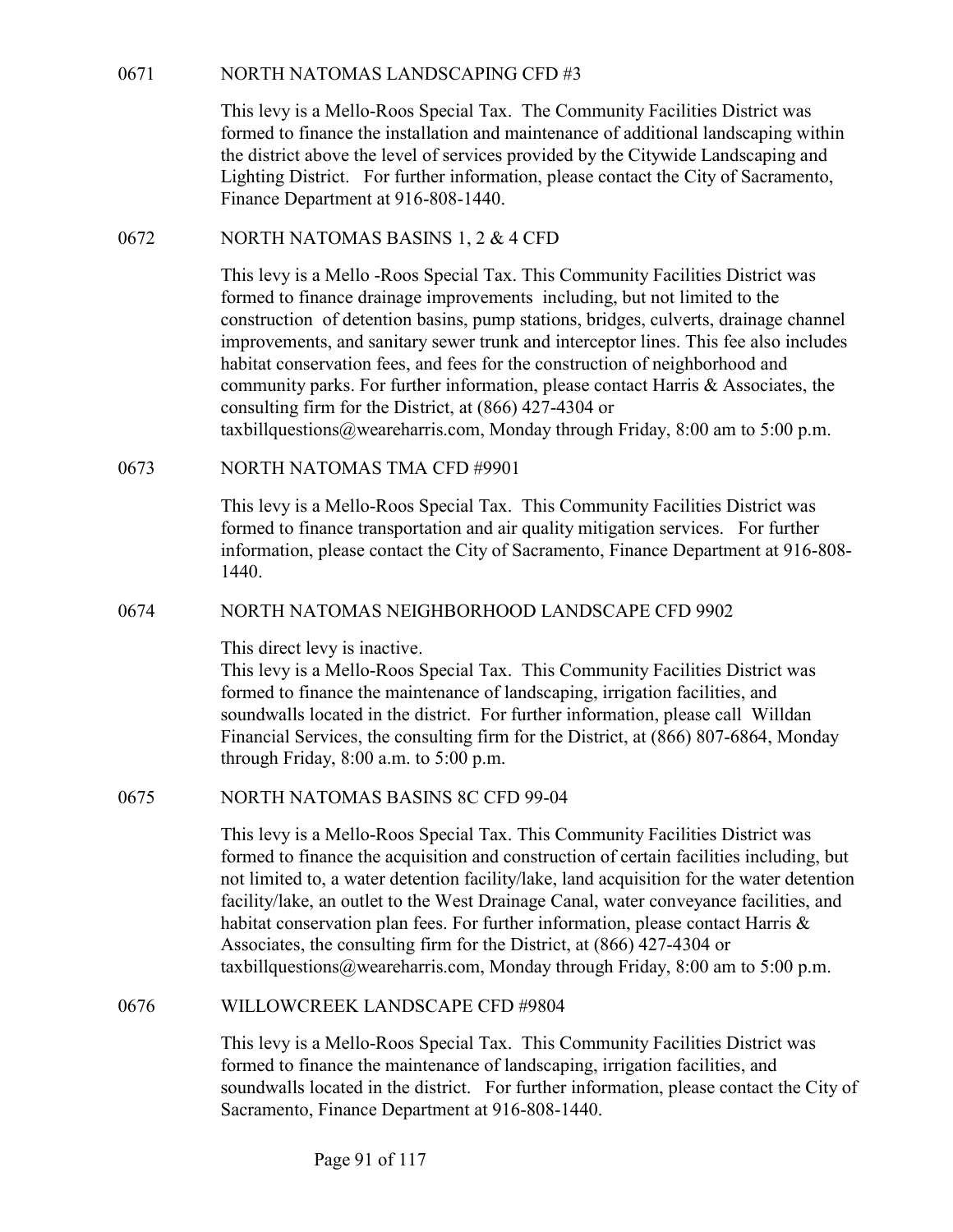WILLOWCREEK MAINTENANCE DISTRICT<br>This district was formed pursuant to Sacramento City Code Chapter 3.124. This<br>district was formed to maintain water quality and service, which will be provided by<br>the City Utility Departmen This district was formed pursuant to Sacramento City Code Chapter 3.124. This district was formed to maintain water quality and service, which will be provided by the City Utility Department. For further information, please contact the City of Sacramento, Finance Department at 916-808-1440. WILLOWCREEK MAINTENANCE DISTRICT<br>
This district was formed pursuant to Sacramento City Code Chapter 3.12<br>
district was formed to maintain water quality and service, which will be<br>
the City Utility Department. For further i WILLOWCREEK MAINTENANCE DISTRICT<br>
This district was formed pursuant to Sacramento City Code Chapter 3.12<br>
district was formed to maintain water quality and service, which will be p<br>
the City Utility Department. For further

This special assessment provides for the collection of unpaid costs for securement of substandard/dangerous buildings. For further information, please call the City of Sacramento at (916) 808-5681.

This district was formed under the Property and Business Improvement District Law of 1994. Services are to include transportation planning, economic development and a Clean and Safe program that will enhance maintenance and security throughout the district. For further information, please contact the City of Sacramento, Finance Department at 916-808-1440. This district was formed pursuant to Sacramento City Code Chapter 3.124. This district was formed to maintain water quality and service, which will be provided by the City Utility Department. For further information, pleas

This special assessment is authorized by the Landscaping and Lighting Act of 1972. This special assessment is levied pursuant to the Landscaping and Lighting Act of 1972, and provides funding for maintenance of landscaping improvements which are located along the frontage of residential subdivisions. For further information, please contact the City of Sacramento, Finance Department at 916-808-1440. substandard/dangerous buildings. For further information, please call the City of<br>Sacramento at (916) 808-5681.<br>
RIVER DISTRICT PBID<br>
This district was formed under the Property and Business Improvement District Law<br>
of 19 and a Clean and Safe program that will enhance maintenance and security<br>throughout the district. For further information, please contact the City of<br>Sacramento, Finance Department at 916-808-1440.<br>MEIGHBORHOOD LANDSCAPING

This special assessment is authorized by the Landscaping and Lighting Act of 1972. Revenue generated by this assessment provides for the maintenance and energy costs of street lights in this neighborhood. For further information, please contact the City of Sacramento, Finance Department at 916-808-1440.

This district was formed under the Property and Business Improvement District Law of 1994. Services are to include public safety and maintenance perception, advocacy, advertising and economic development, and marketing and image enhancement. For further information, please contact the City of Sacramento, Finance Department at 916-808-1440.. 1972, and provides funding for maintenance of landscaping improvements which are located along the frontage of residential subdivisions. For further information, these places contact the City of Sacramento, Finance Depart

This special assessment is authorized by the Landscaping and Lighting Act of 1972. This district provides funding for maintenance of landscaping improvements which are located adjacent to residential subdivisions. For further information, please contact the City of Sacramento, Finance Department at 916-808-1440..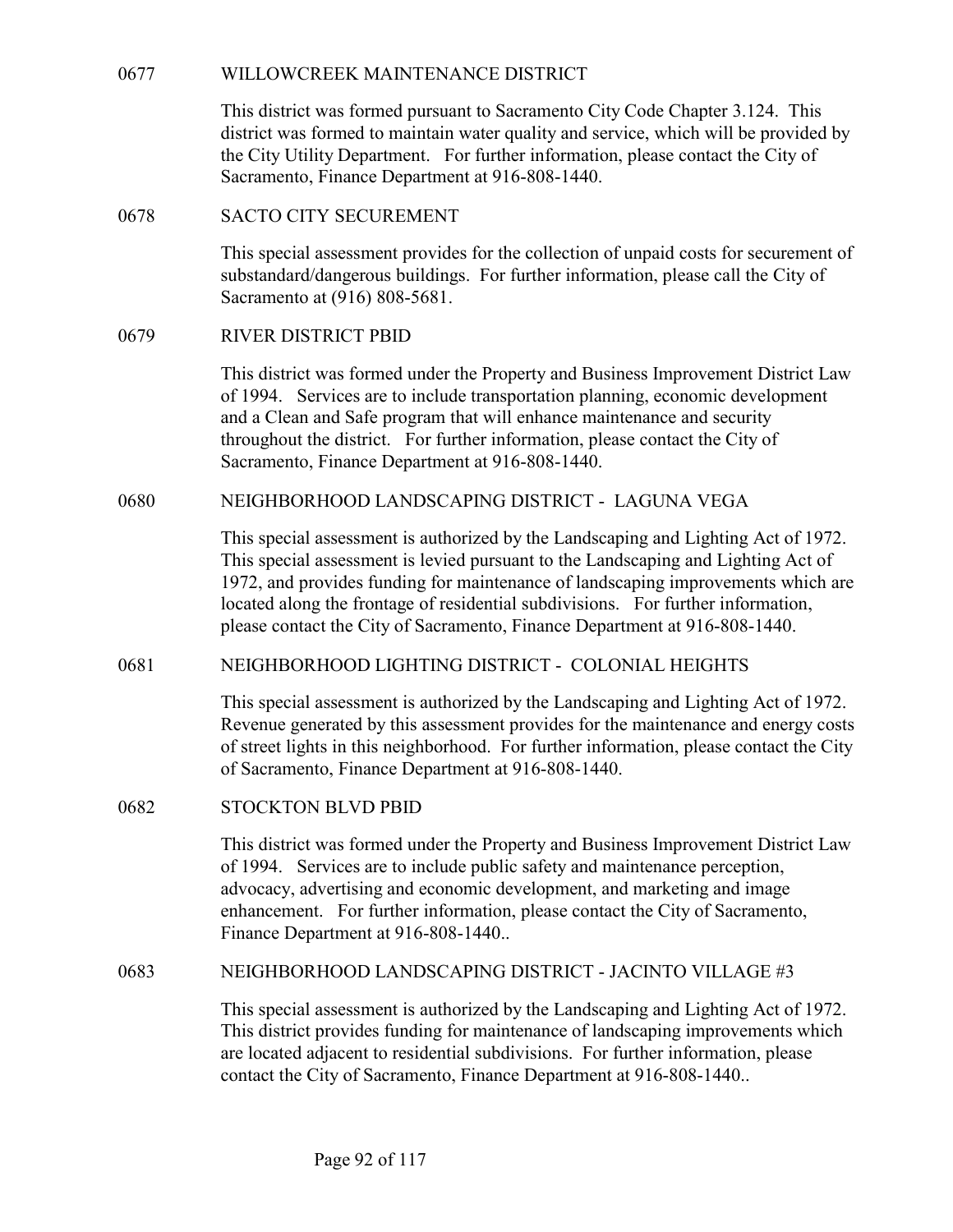| 0684 | NEIGHBORHOOD LANDSCAPING DISTRICT - DEL PASO NUEVO                                                                                                                                                                                                                                                                                                                                                                                                                                                                                                                                                                                                                |
|------|-------------------------------------------------------------------------------------------------------------------------------------------------------------------------------------------------------------------------------------------------------------------------------------------------------------------------------------------------------------------------------------------------------------------------------------------------------------------------------------------------------------------------------------------------------------------------------------------------------------------------------------------------------------------|
|      | This special assessment is authorized by the Landscaping and Lighting Act of 1972.<br>This district provides funding for maintenance of landscaping improvements which<br>are located adjacent to residential subdivisions. For further information, please<br>contact the City of Sacramento, Finance Department at 916-808-1440.                                                                                                                                                                                                                                                                                                                                |
| 0685 | <b>GRANITE PARK CFD 2001-01</b>                                                                                                                                                                                                                                                                                                                                                                                                                                                                                                                                                                                                                                   |
|      | This direct levy is inactive.<br>This levy is a Mello-Roos Special Tax. The Community Facilities District was<br>formed to provide funds for the acquisition and construction of water, drainage,<br>sewer, park and road improvements for the Granite Regional Park For further<br>information, please contact NBS Local Government Solutions, the consulting firm<br>for the District, at (800) 676-7516, Monday through Friday, 8:00 a.m. to 5:00p.m.                                                                                                                                                                                                          |
| 0686 | NORTH NATOMAS WESTLAKE CFD 2000-01                                                                                                                                                                                                                                                                                                                                                                                                                                                                                                                                                                                                                                |
|      | This levy is a Mello-Roos Special Tax. The Community Facilities District was<br>formed to fund the acquisition and construction of public improvements within the<br>district, including a storm water detention basin, trunk drainage canals for the<br>conveyance of storm water, and (through funding of public facilities fees and City-<br>wide park fees) improvements to Del Paso Road and the construction of Westlake<br>Community Park. For further information, please contact Harris & Associates, the<br>consulting firm for the District, at (866) 427-4304 or<br>taxbillquestions@weareharris.com, Monday through Friday, $8:00$ am to $5:00$ p.m. |
| 0687 | NEIGHBORHOOD PARK MAINTENANCE CFD 2002-02                                                                                                                                                                                                                                                                                                                                                                                                                                                                                                                                                                                                                         |
|      | This levy is a Mello-Roos Special Tax. This Community Facilities District annual<br>levy provides funding assistance for the maintenance of neighborhood parks within<br>the City of Sacramento. For further information, please contact the City of<br>Sacramento, Finance Department at 916-808-1440.                                                                                                                                                                                                                                                                                                                                                           |
| 0688 | NEIGHBORHOOD LANDSCAPING DISTRICT - EAST LAND PARK VILLAGE                                                                                                                                                                                                                                                                                                                                                                                                                                                                                                                                                                                                        |
|      | This special assessment is authorized by the California State Landscaping and<br>Lighting Act of 1972. This District provides funding for maintenance of landscaping<br>improvements, which are located along the frontage of residential subdivisions. For<br>further information, please contact the City of Sacramento, Finance Department at<br>916-808-1440.                                                                                                                                                                                                                                                                                                 |
| 0689 | NEIGHBORHOOD LANDSCAPING DISTRICT - LAGUNA VISTA                                                                                                                                                                                                                                                                                                                                                                                                                                                                                                                                                                                                                  |
|      | This special assessment is authorized by the California State Landscaping and<br>Lighting Act of 1972. This District provides funding for maintenance of landscaping<br>improvements, which are located along the frontage of residential subdivisions. For<br>further information, please contact the City of Sacramento, Finance Department at<br>916-808-1440.                                                                                                                                                                                                                                                                                                 |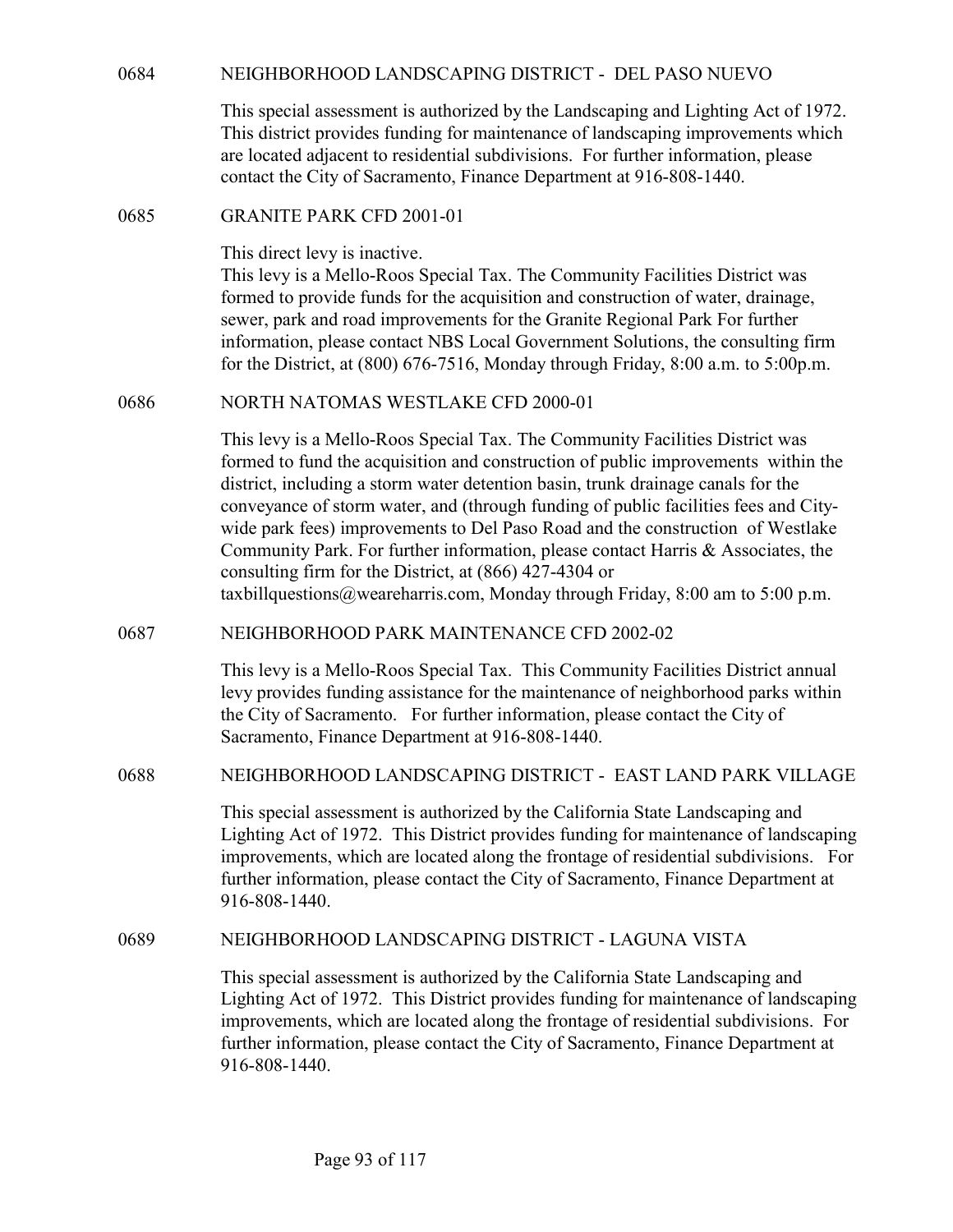NORTH NATOMAS REGENCY PARK CFD 2001-03<br>This levy is a Mello-Roos Special Tax. This Community Facilities District was<br>formed to provide funds for the acquisition and construction of certain public<br>improvements including dra This levy is a Mello-Roos Special Tax. This Community Facilities District was formed to provide funds for the acquisition and construction of certain public improvements including drainage facilities, detention basins, pump stations, pipelines, channels, roads, park landscaping and sound walls. For further information, please contact Harris & Associates, the consulting firm for the District, at (866) 427-4304 or taxbillquestions@weareharris.com, Monday through Friday, 8:00 am to 5:00 p.m. NORTH NATOMAS REGENCY PARK CFD 2001-03<br>
This levy is a Mello-Roos Special Tax. This Community Facilities District was<br>
formed to provide funds for the acquisition and construction of certain public<br>
improvements including 0690<br>
NORTH NATOMAS REGENCY PARK CFD 2001-03<br>
This levy is a Mello-Roos Special Tax. This Community Facilities District was<br>
formed to provide funds for the acquisition and construction of certain public<br>
improvements incl

This levy is a 1915 Improvement Bond Act Assessment. The district provides funding for construction and installation of a complete high pressure ornamental street lighting system together with all necessary appurtenances thereto. For further information, please contact NBS Local Government Solutions, the consulting firm for the District, at (800) 676-7516, Monday through Friday, 8:00 a.m. to 5:00 p.m. at (866) 427-4304 or taxbillquestions@weareharris.com, Monday through Friday,<br>
8:00 am to 5:00 p.m.<br>
MIDTOWN STREET LIGHTING ASSESSMENT DISTRICT 2003-5<br>
This levy is a 1915 Improvement Bond Act Assessment. The district pr

This levy is a 1915 Improvement Bond Act Assessment. The district provides funding for construction and installation of a complete high pressure ornamental street lighting system together with all necessary appurtenances thereto. For further information, please contact NBS Local Government Solutions, the consulting firm for the District, at (800) 676-7516, Monday through Friday, 8:00 a.m. to 5:00 p.m. funding for construction and installation of a complete high pressure ornamental<br>stret lighting system together with all necessary appurtaneances thereof the<br>information, please contact NBS Local Government Solutions, the This levy is a 1915 Improvement Bond Act Assessment. The district provides<br>throlong for construction and installation of a complete high pressure omamental<br>street lighting system together with all necessary appurtenances t

This levy is a Mello-Roos Special Tax. The Community Facilities District provides funding to maintain certain non-standard city alleys. For further information, please contact the City of Sacramento, Finance Department at 916-808-1440.

This special assessment is authorized by the Landscaping and Lighting Act of 1972. The district provides funding for the landscaping along Power Inn Road. For further information, please contact the City of Sacramento, Finance Department at 916-808- 1440.

This District was formed pursuant to Sacramento City Code 3.124. The district provides funding to maintain water quality basins and landscaping. For further information, please contact the City of Sacramento, Finance Department at 916-808- 1440. This leyis is a Mellio-Roos peace of D 2003-04<br>This leyis is a Mellio-Roos Special Tax. The Community Facilities District provides<br>funding to maintain certain non-standard city allcys. For further information, please<br>conta

This District was formed pursuant to Sacramento City Code 3.124. The district provides funding to maintain water quality basins and landscaping. For further information, please contact the City of Sacramento, Finance Department at 916-808- 1440.

Page 94 of 117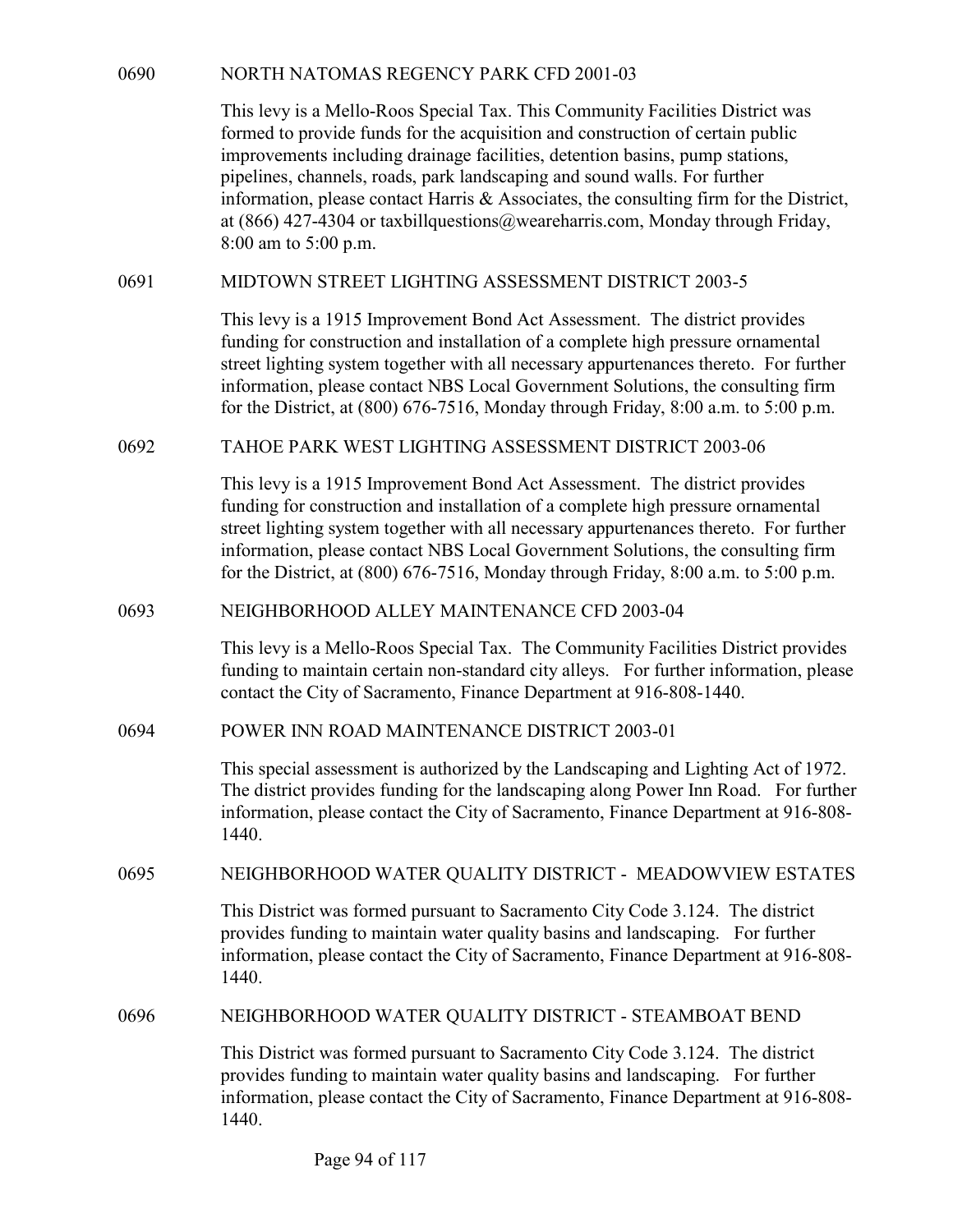| 0697 | NEIGHBORHOOD LANDSCAPING DISTRICT - ELDER PLACE                                                                                                                                                                                                                                                                                                                                                                                                                                                                          |
|------|--------------------------------------------------------------------------------------------------------------------------------------------------------------------------------------------------------------------------------------------------------------------------------------------------------------------------------------------------------------------------------------------------------------------------------------------------------------------------------------------------------------------------|
|      | This special assessment is authorized by the Landscaping and Lighting Act of 1972.<br>The district provides funding for landscaping within Elder Place. For further<br>information, please contact the City of Sacramento, Finance Department at 916-808-<br>1440.                                                                                                                                                                                                                                                       |
| 0698 | <b>OAK PARK PBID</b>                                                                                                                                                                                                                                                                                                                                                                                                                                                                                                     |
|      | This district was formed under the Property and Business Improvement District Law<br>of 1994. The district provides funding for security, maintenance, marketing, and<br>economic development within Oak Park. For further information, please contact the<br>City of Sacramento, Finance Department at 916-808-1440.                                                                                                                                                                                                    |
| 0699 | FRANKLIN BOULEVARD P.B.I.D.                                                                                                                                                                                                                                                                                                                                                                                                                                                                                              |
|      | This direct levy is inactive.<br>This district was formed under the Property and Business Improvement District Law<br>of 1994. The district provides funding for security, maintenance, marketing, and<br>economic development. For further information, please contact Willdan Financial<br>Services, the consulting firm for the District, at (866) 807-6864, Monday through<br>Friday, 8:00 a.m. to 5:00 p.m.                                                                                                         |
| 0700 | <b>CURTIS PARK VILLAGE MAINTENANCE CFD 2013-03</b>                                                                                                                                                                                                                                                                                                                                                                                                                                                                       |
|      | This district was formed under the Mello-Roos Community Facilities Act of 1982.<br>This district provides funding for maintenance for detention basins, landscaping,<br>irrigation features and parks within the Curtis Park Village Development. For<br>further information, please contact the City of Sacramento, Finance Department at<br>$(916) 808 - 1440.$                                                                                                                                                        |
| 0701 | PARKEBRIDGE CFD 2014-07                                                                                                                                                                                                                                                                                                                                                                                                                                                                                                  |
|      | This district was formed under the Mello-Roos Community Facilities Act of 1982.<br>This district provides fundung for maintenance of street landscaping, parks, open<br>space and other public improvements within the Parkebridge Development. For<br>further information, please contact the City of Sacramento, Finance Department at<br>$(916) 808 - 1440.$                                                                                                                                                          |
| 0702 | MCKINLEY VILLAGE CFD 2015-04                                                                                                                                                                                                                                                                                                                                                                                                                                                                                             |
|      | This district was formed under the Mello-Roos Community Facilities Act of 1982.<br>This district was formed to provide funding for the acquisition and construction of<br>certain public improvements including streets, drainage imporvements, wastewater<br>improvements, related engineering and design costs and impact fees. For further<br>information, please contact NBS Local Government Solutions, the consulting firm<br>for the district, at $(800)$ 676-7516, Monday through Friday, 8:00 a.m. to 5:00 p.m. |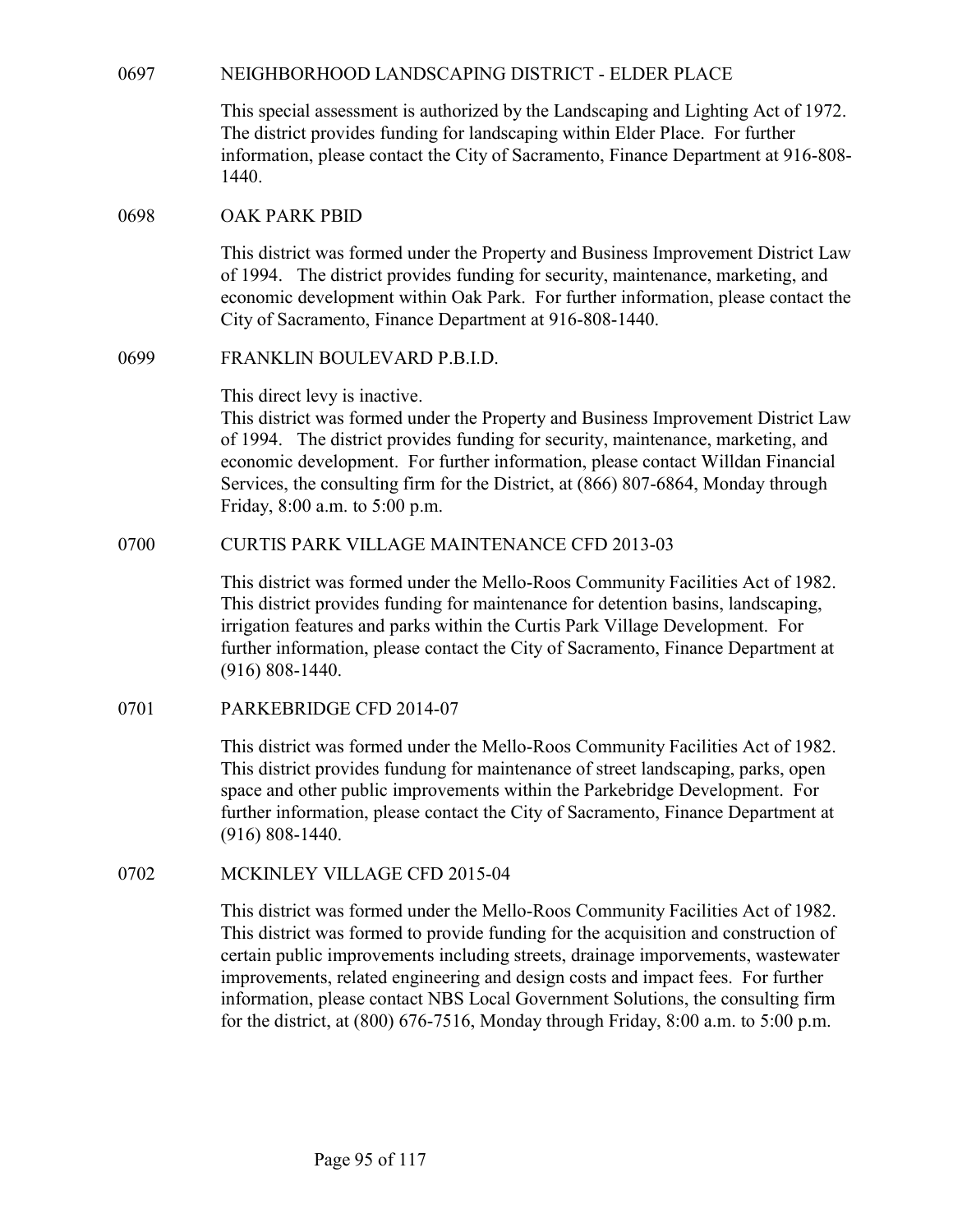| 0703 | RAILYARDS MAINTENANCE CFD 2014-04 |  |
|------|-----------------------------------|--|
|      |                                   |  |

RAILYARDS MAINTENANCE CFD 2014-04<br>This district was formed under the Mello-Roos Community Facilities Act of 198<br>This district provides funding for the maintenance of street landscaping, parks, o<br>space and other public impr This district was formed under the Mello-Roos Community Facilities Act of 1982. This district provides funding for the maintenance of street landscaping, parks, open space and other public improvements within the Railyards Development. For further information, please contact the City of Sacramento, Finance Department at (916) 808-1440. RAILYARDS MAINTENANCE CFD 2014-04<br>
This district was formed under the Mello-Roos Community Facilities Act<br>
This district provides funding for the maintenance of street landscaping, pa<br>
space and other public improvements w

This district was formed under the Mello-Roos Community Facilities Act of 1982 to provide funding for the acquisition and construction of certain public improvements such as streets, drainage improvements, related engineering and design costs and impact fees. For further information, please contact Harris & Associates, the consulting firm for the District, at (866) 427-4304 or taxbillquestions@weareharris.com, Monday through Friday, 8:00 am to 5:00 p.m. 0703 RAILYARDS MAINTENANCE CFD 2014-04<br>
This district was formed under the Mello-Roos Community Facilities At<br>
This district provides funding for the maintenance of street landscaping,<br>
space and other public improvements

This district was formed under the Mello-Roos Community Facilities Act of 1982. This district was formed to provide funding for the acquisition and construction of certain public improvements such as streets, drainage, water, sewer, related engineering and design costs and impact fees. For further information, please contact Harris & Associates, the consulting firm for the District, at (866) 427-4304 or taxbillquestions@weareharris.com, Monday through Friday, 8:00 am to 5:00 p.m. 0704 CURTIS PARK CFD 2014-02 (IMPROVEMENTS)<br>
This district was formed under the Mello-Roos Community Facilitie<br>
provide funding for the acquisition and construction of certain publis<br>
such as strects, drainage improvement consulting firm for the District, at (866) 427-4304 or<br>taxbillquestions@weareharris.com, Monday through Friday, 8:00 am to<br>0705 CREAMERY CFD 2015-02 (IMPROVEMENTS)<br>This district was formed under the Mello-Roos Community Fa

This district was formed under the Mello-Roos Community Facilities Act of 1982. This district provides funding for maintenance of public improvements within the Creamery Development. For further information, please contact the City of Sacramento, Finance Department at (916) 808-1440.

This levy is a Mello-Roos Special Tax. This district was formed under the Mello-Roos Community Facilities Act of 1982. This district was formed to provide funding for the acquisition and construction of certain public improvements including streets, drainage improvements, related engineering and design costs and impact fees. For further information, please contact Harris & Associates, the consulting firm for the District, at  $(866)$  427-4304 or taxbillquestions@weareharris.com, Monday through Friday, 8:00 am to 5:00 p.m. taxbillquestions@wearcharris.com, Monday through Friday, 8:00 am to<br>
0706 CREAMERY CFD 2014-08 (SERVICES)<br>
This district was formed under the Mello-Roos Community Facilities /<br>
This district trovides funding for maintenan

This District was formed under the Mello-Roos Community Facilities Act of 1982. This District provides funding for the maintenance of street landscaping, parks, open space and other public improvements within the Delta Shores Development. For more information, please contact the City of Sacramento, Finance Department at (916) 808-1440.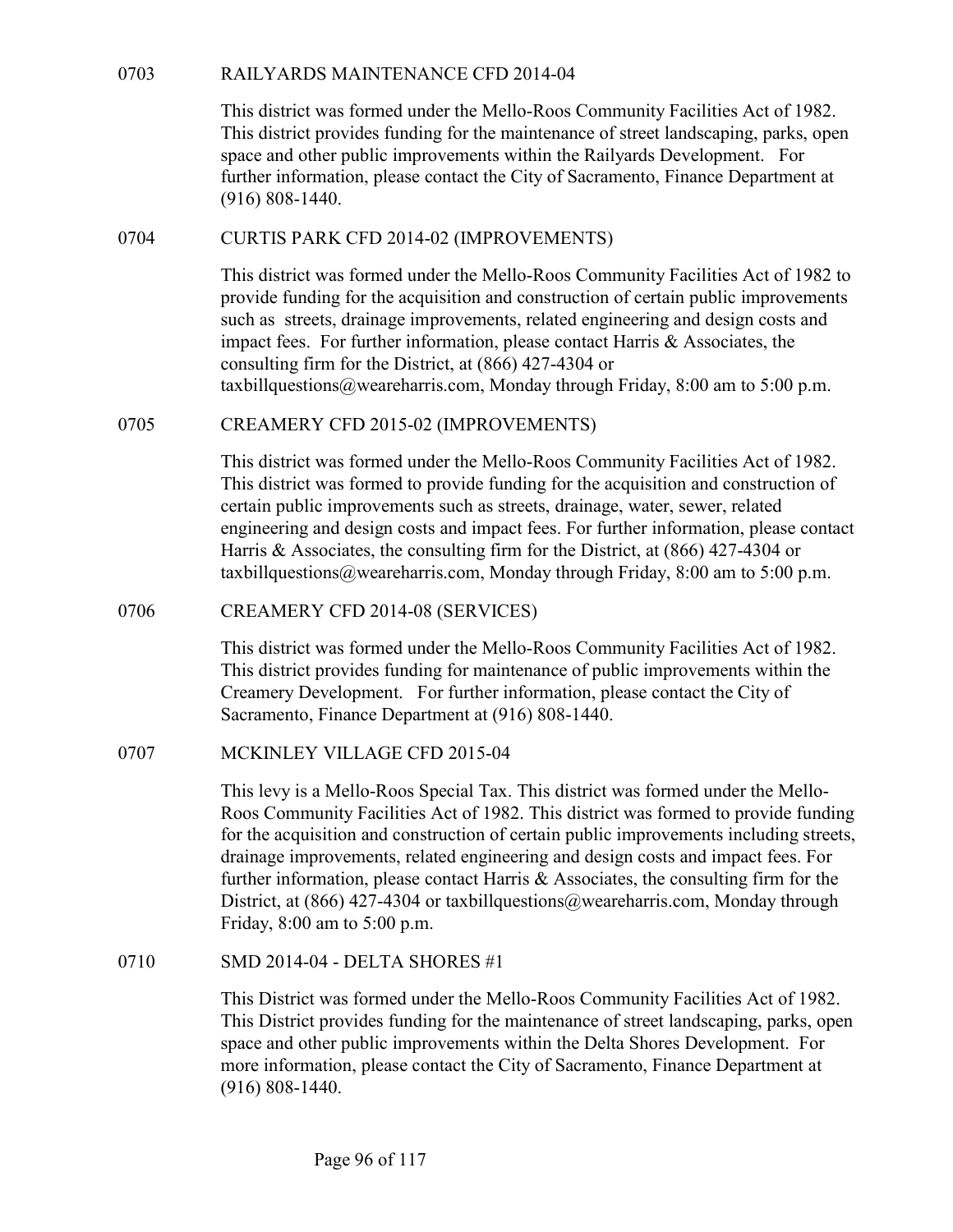RECLAMATION DISTRICT #554<br>The Reclamation District No. 554 was established in August 25, 189<br>flood control, levee maintenance and sewer drainage services. RD 5<br>1.09 miles of the East Levee of the Sacramento River, and main The Reclamation District No. 554 was established in August 25, 1893 to provide flood control, levee maintenance and sewer drainage services. RD 554 maintains 1.09 miles of the East Levee of the Sacramento River, and maintains and operates the drainage equipment and accessories that protect over 638 acres of land east of Walnut Grove from Sacramento River, Delta Cross Channel and Snodgrass Slough, including east Walnut Grove, from flooding. This service is funded by a special benefit assessment created in 1982 and reballoted in 2013 that is levied annually upon all benefited properties within the District boundaries. Prior to fiscal year 2015- 16, the District mailed a separate assessment bill to each property owner. Starting with fiscal year 2015-16, the District assessments are included in the County Property Tax Bills, which is more efficient for both the District and the property owners. For further information, please call (800) 273-5167. 0734 RECLAMATION DISTRICT #554<br>The Reclamation District No. 554 was established in August 25, 185<br>flood control, levee maintenance and sewer drainage services. RD 5<br>1.09 miles of the East Levee of the Sacramento River, an

The Reclamation District No. 3 was established in 1861 to provide flood control and levee maintenance services. RD 3 maintains the levees around Grand Island, and maintains and operates the drainage equipment and accessories that protect over 16,245 acres of land in Grand Island from flooding. This service is funded by a special benefit assessment created in 1982 that is levied annually upon all benefited properties within the District boundaries. Prior to fiscal year 2015-16, the District mailed a separate assessment bill to each property owner. Starting with fiscal year 2015-16, the District assessments are included in the County Property Tax Bills, which is more efficient for both the District and the property owners. For further information, please call (800) 273-5167. 1900 all benefited properties Within the District obundanes. Prior to isosal year 2015-16<br>
16, the District mailed a separate assessment bill to cach property owner. Starting<br>
with fiscal year 2015-16, the District assess

Reclamation District 800 was formed by a special act of Legislature in 1907 to provide levee maintenance along the northeast side of the Cosumnes River in Sacramento County. The original District covered approximately 2,136 acres between Deer Creek and the Cosumnes River, east of Elk Grove. After the 1997 flood, R.D. 800 expanded from a small agricultural area to include approximately 25,000 acres on both sides of the Cosumnes River from Sloughhouse downstream beyond the community of Wilton. The purpose of this assessment is to provide funds to cover the costs involved in operating the District and maintaining the levees within the District. Assessments are based on property-related benefits of avoiding flood damage and emergency response services. Additional information regarding this special assessment may be obtained by calling 800-273-5167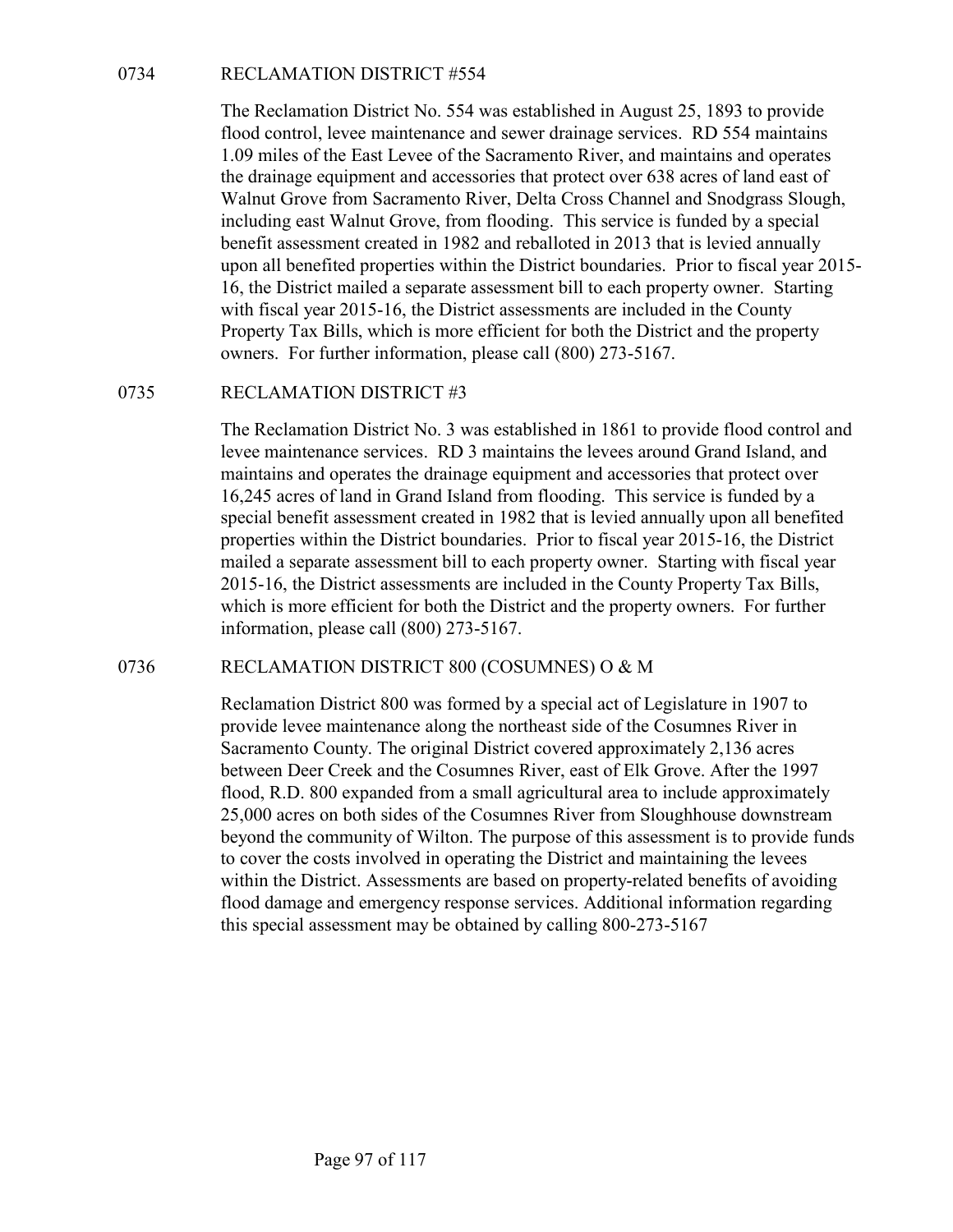RECLAMATION DISTRICT 800 (COSUMNES) O&M<br>
Reclamation District 800 was formed by a special act of Legislature in 1907 to<br>
provide levee maintenance along the northeast side of the Cosumnes River in<br>
Sacramento County. The o Reclamation District 800 was formed by a special act of Legislature in 1907 to provide levee maintenance along the northeast side of the Cosumnes River in Sacramento County. The original District covered approximately 2,136 acres between Deer Creek and the Cosumnes River, east of Elk Grove. After the 1997 flood, R.D. 800 expanded from a small agricultural area to include approximately 25,000 acres on both sides of the Cosumnes River from Sloughhouse downstream beyond the community of Wilton. The purpose of this assessment is to provide funds to cover the costs involved in operating the District and maintaining the levees within the District. Assessments are based on property-related benefits of avoiding flood damage and emergency response services. Additional information regarding this special assessment may be obtained by calling Scott Brown at (800) 273-5167 RECLAMATION DISTRICT 800 (COSUMNES) O&M<br>
Reclamation District 800 was formed by a special act of Legislature<br>
provide levee maintenance along the northeast side of the Cosumnes<br>
Sacramento County. The original District co Exeramation District 800 was formed by a special act of Legislature<br>provide levee maintenance along the northeast side of the Cosumnes<br>Sacramento County. The original District covered approximately 2,1<br>between Deer Creek a

Reclamation District No. 1000 has asked Sacramento County to place the District's benefit assessment on the secured tax bills of the landowners in the District. The assessment charges are for the annual operation and maintenance of the levees and drainage system. For further information, please call (916) 922-1449.

Again this year, Reclamation District 813 has asked Sacramento County to place the District's Benefits Charge Assessment on the secured tax bills of the landowners in the District. The District has used this County program for several years. Previously the charges were collected by the District directly. The total Benefits Charge Assessment includes charges for flood control, as well as a drainage charge against those parcels benefited by the District's drainage program. The per acre charge on your parcel is the same as last year and therefore a Proposition 218 assessment ballot proceeding is not required. This assessment is authorized by the provisions of California Water Code Section 50902. Should you require additional information, please call the District's president, Tom Herzog at (916) 871-4060 or the District's Secretary, Norm Peters at (209) 541-8642. Exerciation District No. 1000 has assecs Sacaramento County to place<br>benefit assessment on the secured tax bills of the landowners in the<br>assessment charges are for the annual operation and maintenance of<br>drainage system.

This assessment finances state maintenance of levees on the east side of the Sacramento River. For further information on the application of assessments for the maintenance area, contact the California Department of Water Resources, Division of Flood Management at (916) 574-2363. For information concerning the tax assessments, contact the Sacramento County Board of Supervisors at (916) 874-5411.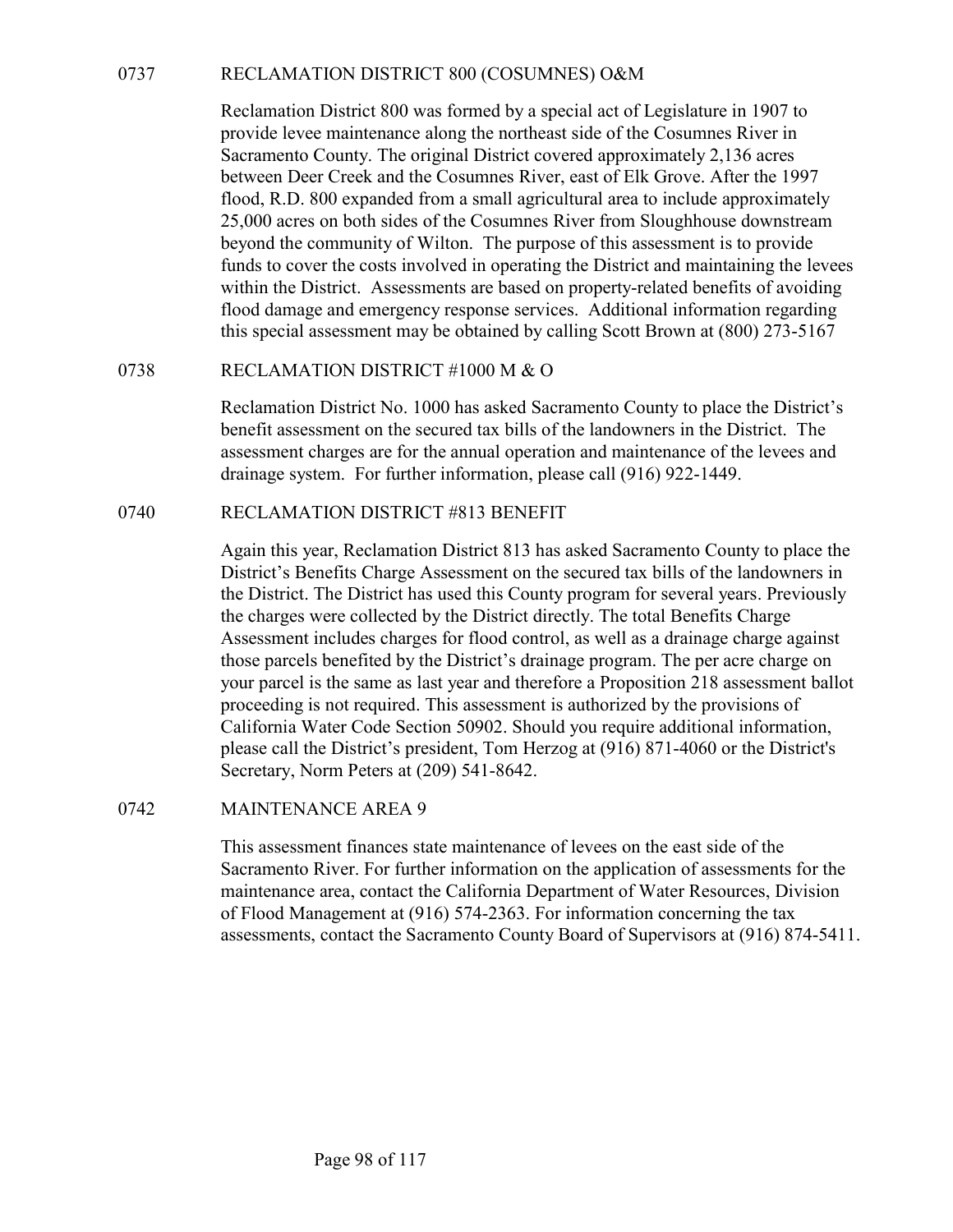0781<br>
AMERICAN RIVER FLOOD ZONE B<br>
This assessment funds operation and maintenance activities of the A<br>
Flood Control District on the north levee of the American River, the<br>
Steelhead Creek, and the south levee of Arcade C This assessment funds operation and maintenance activities of the American River Flood Control District on the north levee of the American River, the east levee of Steelhead Creek, and the south levee of Arcade Creek. The District has been protecting Sacramento since 1927. Tasks include vegetation management; control of burrowing animals that threaten levee stability; erosion of the levee slope; small projects to improve levee reliability; patrol of the levees during floods to monitor for seepage boils, erosion or other threats; and directing an emergency flood fight to prevent a potential levee failure. For further information, please contact the American River Flood Control District Office at (916) 929-4006. AMERICAN RIVER FLOOD ZONE B<br>This assessment funds operation and maintenance activities of the Amer<br>Flood Control District on the north levee of the American River, the east<br>Steelhead Creck, and the south levee of Areade Cr 0781 AMERICAN RIVER FLOOD ZONE B<br>
This assessment funds operation and maintenance activities of the A<br>
Flood Control District on the north levee of the American River, the<br>
Stechlead Creck, and the south levee of Areade C

This direct levy is inactive. For information, please contact the American River Flood Control District Office at (916) 929-4006.

This assessment funds operation and maintenance activities of the American River Flood Control District on the south levee of the American River west of Mayhew Drain in Rancho Cordova, and the east levee of the Sacramento River north of the "I" Street Bridge. The District has been protecting Sacramento since 1927. Tasks include vegetation management; control of burrowing animals that threaten levee stability; erosion of the levee slope; small projects to improve levee reliability; patrol of the levees during floods to monitor for seepage boils, erosion or other threats; and directing an emergency flood fight to prevent a potential levee failure. For further information, please contact the American River Flood Control District Office at (916) 929-4006. 0783<br>
MERICAN RIVER FLOOD ZONE 3<br>
This direct levy is inactive.<br>
For information, please contact the American River Flood Control Distri<br>
(916) 929-4006.<br>
AMERICAN RIVER FLOOD ZONE C<br>
This assessment funds operation and m 0784<br>
AMERICAN RIVER FLOOD ZONE C<br>
This assessment funds operation and maintenance activities of the A<br>
Flood Control District on the south levee of the American River wes<br>
Drain in Rancho Cordova, and the east levee of th

This direct levy is inactive. For information, please contact the American River Flood Control District Office at (916) 929-4006.

This direct levy is inactive. For information, please contact the American River Flood Control District Office at (916) 929-4006.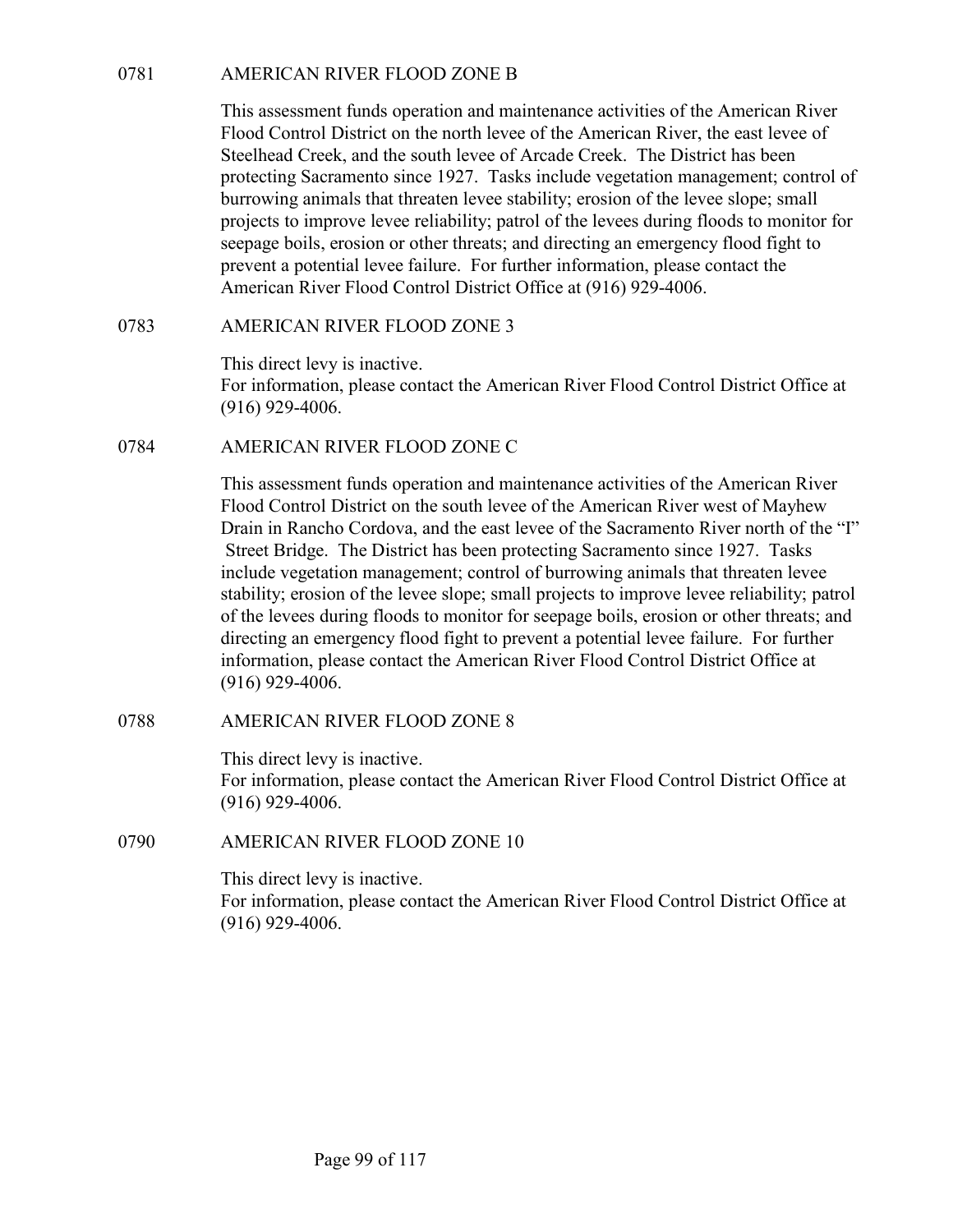0791<br>
AMERICAN RIVER FLOOD ZONE A<br>
This assessment funds operation and maintenance activities of the A<br>
Flood Control District on the north levee of Arcade Creek, the east left<br>
Steelhead Creek, and the south levee of Dry This assessment funds operation and maintenance activities of the American River Flood Control District on the north levee of Arcade Creek, the east levee of Steelhead Creek, and the south levee of Dry Creek. The District has been protecting Sacramento since 1927. Tasks include vegetation management; control of burrowing animals that threaten levee stability; erosion of the levee slope; small projects to improve levee reliability; patrol of the levees during floods to monitor for seepage boils, erosion or other threats; and directing an emergency flood fight to prevent a potential levee failure. For further information, please contact the American River Flood Control District Office at (916) 929-4006. AMERICAN RIVER FLOOD ZONE A<br>
This assessment funds operation and maintenance activities of the America<br>
Flood Control District on the north levee of Arcade Creek, the east levee of<br>
Steelhead Creek, and the south levee of 0791 AMERICAN RIVER FLOOD ZONE A<br>
This assessment funds operation and maintenance activities of the American River<br>
Flood Control District on the north levee of Arcade Creek, the east levee of<br>
Stechhead Creck, and the so Sacramento since 1927. Tasks include vegetation management; con<br>burrowing animals that threaten levee stability; erosion of the levee s<br>projects to improve levee reliability; partol of the levees during flood<br>seepage boils

No script is available on the IVR. For information, please contact the Tax Accounting Bureau of the Department of Finance Auditor-Controller Division at (916) 874-7431.

No script is available on the IVR. For more information, please contact the Tax Accounting Bureau of the Department of Finance Auditor-Controller Division at (916) 874-7431.

No script is available on the IVR. For more information, please contact the Tax Accounting Bureau of the Department of Finance Auditor-Controller Division at (916) 874-7431. American River Flood Control District Office at (916) 929-4006.<br>
TAX CREDIT - AIRLINE - R & T 401.17<br>
No seript is available on the IVR.<br>
For information, please contact the Tax Accounting Bureau of the Department of<br>
Fin Finance Auditor-Controller Division at (916) 874-7431.<br>
R & T 0270 - \$250 IN LIEU OF LATE EXEMPTION<br>
No script is available on the IVR.<br>
For more information, please contact the Tax Accounting Bureau of<br>
of Finance Auditor of Finance Auditor-Controller Division at (916) 874-7431.<br>
NO script is available on the IVR.<br>
For more information, please contact the Tax Accounting Bureau of<br>
of Finance Auditor-Controller Division at (916) 874-7431.<br>
D

No script is available on the IVR.

For more information, please contact the Tax Accounting Bureau of the Department of Finance Auditor-Controller Division at (916) 874-7431.

No script is available on the IVR. For more information, please contact the Tax Accounting Bureau of the Department of Finance Auditor-Controller Division at (916) 874-7431.

No script is available on the IVR. For more information, please contact the Tax Accounting Bureau of the Department of Finance Auditor-Controller Division at (916) 874-7431.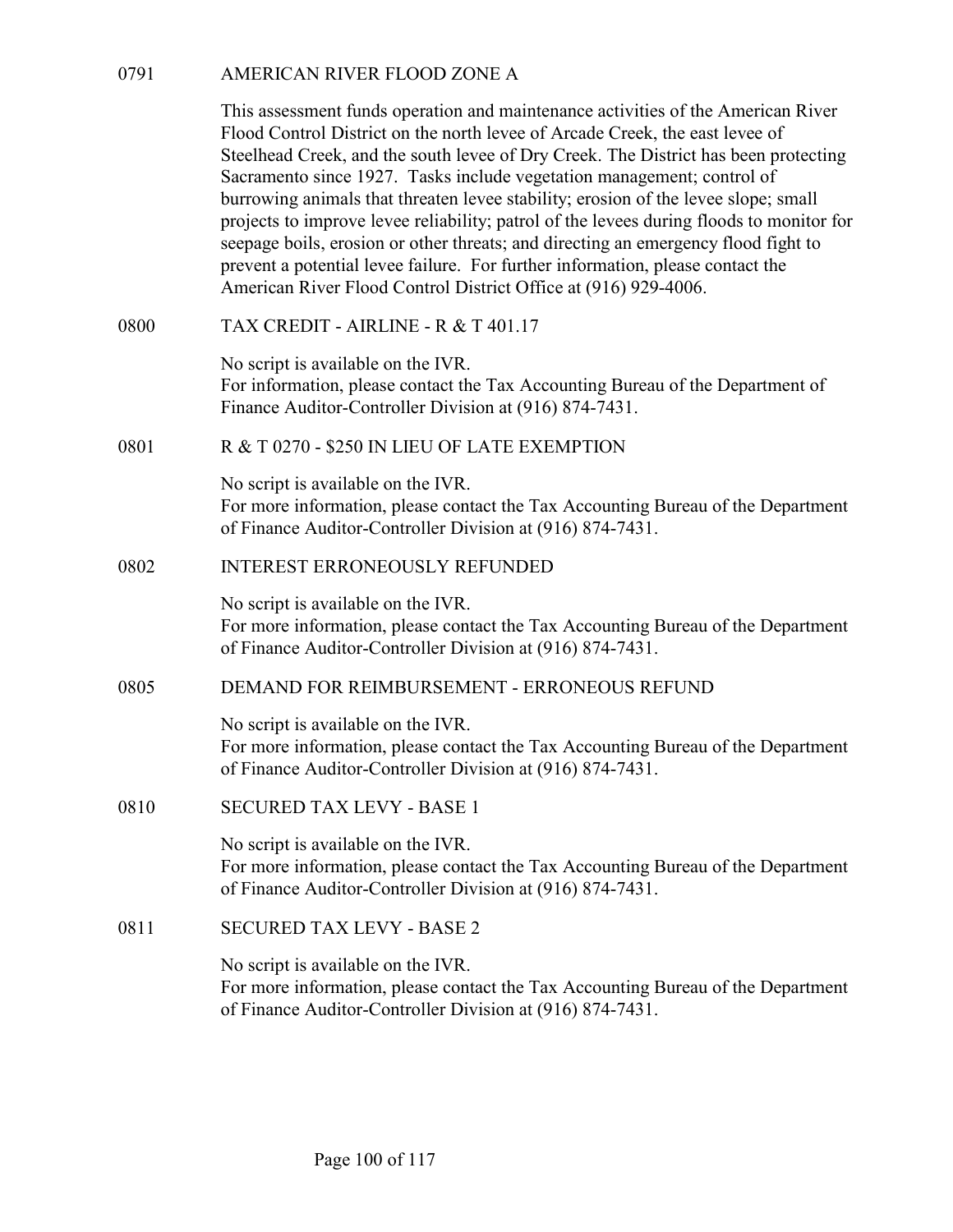| 0812 | <b>SECURED 10% PENALTY</b>                                                                                                                                                                                                                                                                                                                                                                                                                                                                                   |
|------|--------------------------------------------------------------------------------------------------------------------------------------------------------------------------------------------------------------------------------------------------------------------------------------------------------------------------------------------------------------------------------------------------------------------------------------------------------------------------------------------------------------|
|      | No script is available on the IVR.<br>For more information, please contact the Tax Accounting Bureau of the Department<br>of Finance Auditor-Controller Division at (916) 874-7431.                                                                                                                                                                                                                                                                                                                          |
| 0813 | <b>SECURED - COST</b>                                                                                                                                                                                                                                                                                                                                                                                                                                                                                        |
|      | No script is available on the IVR.<br>For more information, please contact the Tax Accounting Bureau of the Department<br>of Finance Auditor-Controller Division at (916) 874-7431.                                                                                                                                                                                                                                                                                                                          |
| 0814 | <b>SECURED - REDEMPTION PENALTY</b>                                                                                                                                                                                                                                                                                                                                                                                                                                                                          |
|      | No script is available on the IVR.<br>For more information, please contact the Tax Accounting Bureau of the Department<br>of Finance Auditor-Controller Division at (916) 874-7431.                                                                                                                                                                                                                                                                                                                          |
| 0815 | <b>SECURED - REDEMPTION STATE FEE</b>                                                                                                                                                                                                                                                                                                                                                                                                                                                                        |
|      | No script is available on the IVR.<br>For more information, please contact the Tax Accounting Bureau of the Department<br>of Finance Auditor-Controller Division at (916) 874-7431.                                                                                                                                                                                                                                                                                                                          |
| 0850 | AMERICAN RIVER CANYON #2 LANDSCAPING & LIGHTING                                                                                                                                                                                                                                                                                                                                                                                                                                                              |
|      | This District has been established to provide funds for the maintaining and servicing<br>of street lighting located within public areas of the Development. For further<br>information, please contact SCI Consulting at (800) 273-5167.                                                                                                                                                                                                                                                                     |
| 0851 | AMERICAN RIVER CANYON NORTH - CFD 13                                                                                                                                                                                                                                                                                                                                                                                                                                                                         |
|      | This levy is a Mello-Roos Special Tax. The CFD provides maintenance and repair<br>of parkways, landscaping, open space, greenbelts, bikeways, irrigation facilities,<br>soundwalls, streetlights on arterial parkways, monuments and signs, irrigation,<br>utilities and other appurtenances within and along public right-of-way of the<br>District. For further information, please contact NBS, the consulting firm for the<br>District, at (800) 676-7516, Monday through Friday, 8:00 a.m. to 5:00 p.m. |
| 0852 | <b>BROADSTONE 3 LIGHTING &amp; LANDSCAPING</b>                                                                                                                                                                                                                                                                                                                                                                                                                                                               |
|      | This District has been established to provide funds for the maintaining and servicing<br>of street lighting located within public areas of the District. For further information,<br>please contact SCI Consulting at (800) 273-5167, Monday through Friday, 8:00<br>a m to $5.00 \text{ nm}$                                                                                                                                                                                                                |

please contact SCI Consulting at (800) 273-5167, Monday through Friday, 8:00 a.m. to 5:00 p.m.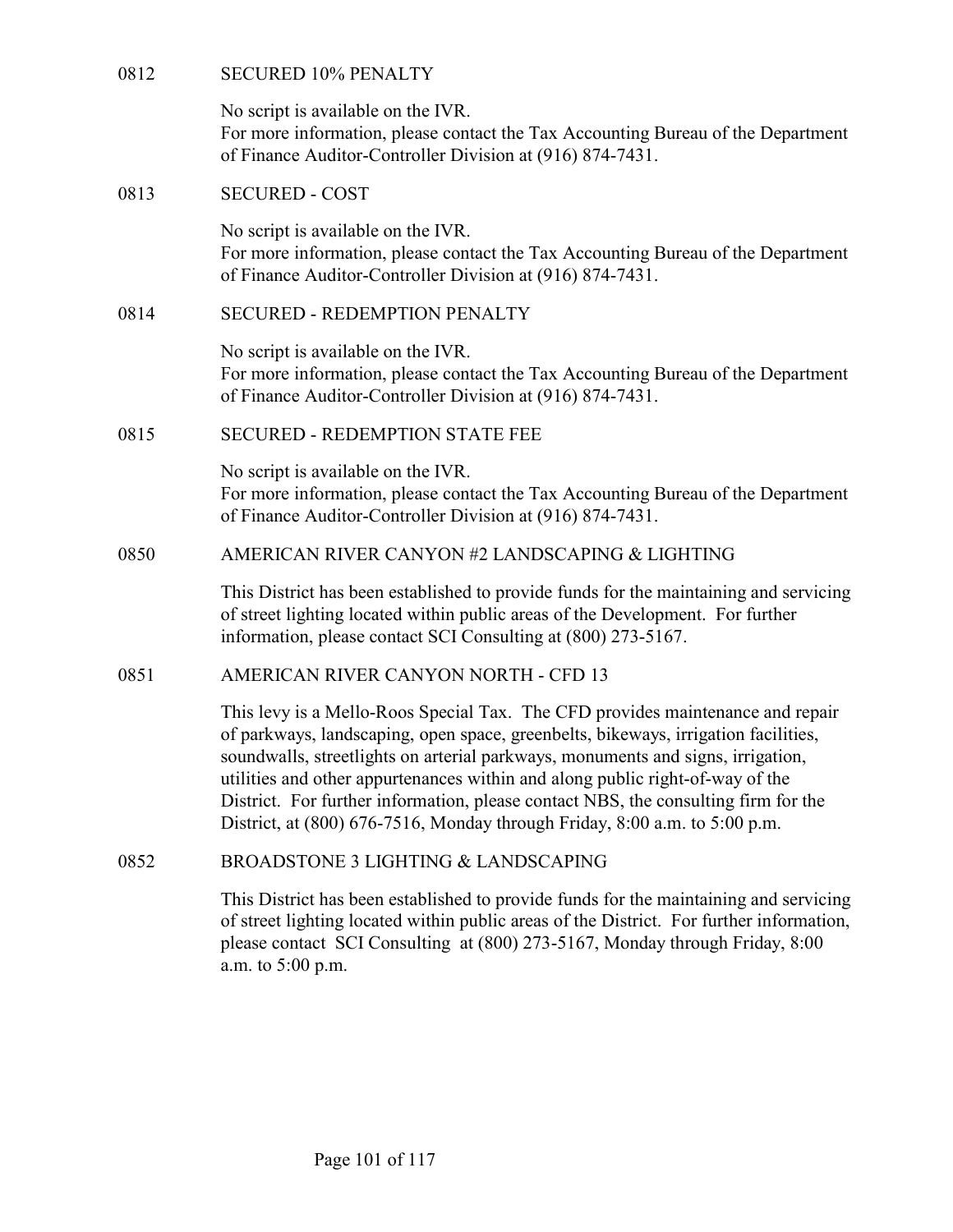BROADSTONE 3 MAINTENANCE CFD 12<br>This levy is a Mello-Roos Special Tax. The CFD provides maintena<br>of parks, landscape corridors, median landscapes, parkway and drain<br>and open space facilities for the District. For further i This levy is a Mello-Roos Special Tax. The CFD provides maintenance and repair of parks, landscape corridors, median landscapes, parkway and drainage corridors, and open space facilities for the District. For further information, please contact NBS, the consulting firm for the District, at (800) 676-7516, Monday through Friday, 8:00 a.m. to 5:00 p.m. BROADSTONE 3 MAINTENANCE CFD 12<br>
This levy is a Mello-Roos Special Tax. The CFD provides maintenance and repair<br>
of parks, landscape corridors, median landscapes, parkway and drainage corridors,<br>
and open space facilities **BROADSTONE 3 MAINTENANCE CFD 12**<br>
This levy is a Mello-Roos Special Tax. The CFD provides maintenance and repair<br>
of parks, landscape corridors, median landscapes, parkway and drainage corridors,<br>
and open space faciliti

This District has been established to provide purchase of irrigation water; open space area maintenance including irrigation system, plantings, and wall maintenance; and maintenance of the lawns and trees within landscape corridors for the District. For further information, please contact SCI Consulting at (800) 273-5167, Monday through Friday, 8:00 a.m. to 5:00 p.m.

The assessments were levied for the purpose of financing the construction of improvements such as landscaping, lighting, park and recreational improvements, and the maintenance and servicing of any of the foregoing. The Landscaping and Lighting Act of 1972 allows local public agencies to raise funds for installing, maintaining and servicing public landscaping and lighting. The revenue to pay for these improvements comes from the collection of a special assessment on the land benefiting from the improvements. The Act is governed and enforced by the Streets and Highways Code, Division 15, Part 2, beginning with Section 22500. If you have any additional questions, please call SCI Consulting at (800) 273-5167, Monday through Friday, 8:00 a.m. to 5:00 p.m. 1ns District nas been established to provide purchase or irrigation water; open space<br>area maintenance including irrigation system, plantings, and wall maintenance; and<br>maintenance of the lawns and trees within landscape c

The assessments were levied for the purpose of financing the construction of improvements such as landscaping, lighting, park and recreational improvements, and the maintenance and servicing of any of the foregoing. The Landscaping and Lighting Act of 1972 allows local public agencies to raise funds for installing, maintaining and servicing public landscaping and lighting. The revenue to pay for these improvements comes from the collection of a special assessment on the land benefiting from the improvements. The Act is governed and enforced by the Streets and Highways Code, Division 15, Part 2, beginning with Section 22500. If you have any additional questions, please call SCI Consulting at (800) 273-5167, Monday through Friday, 8:00 a.m. to 5:00 p.m.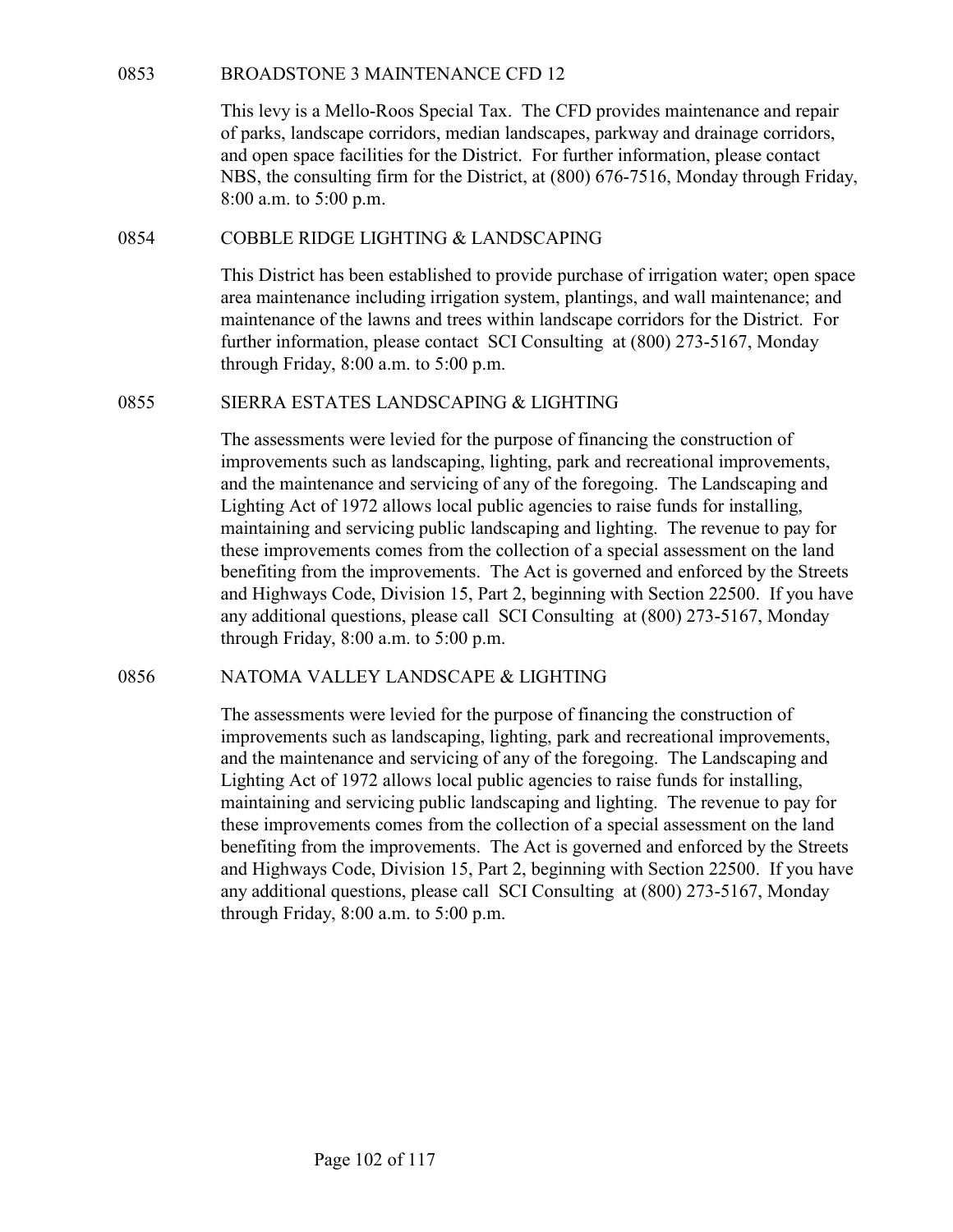THE RESIDENCE AT AMERICAN RIVER CANYON<br>The assessments were levied for the purpose of financing the construction of<br>improvements such as landscaping, lighting, park and recreational improvements,<br>and the maintenance and se The assessments were levied for the purpose of financing the construction of improvements such as landscaping, lighting, park and recreational improvements, and the maintenance and servicing of any of the foregoing. The Landscaping and Lighting Act of 1972 allows local public agencies to raise funds for installing, maintaining and servicing public landscaping and lighting. The revenue to pay for these improvements comes from the collection of a special assessment on the land benefiting from the improvements. The Act is governed and enforced by the Streets and Highways Code, Division 15, Part 2, beginning with Section 22500. If you have any additional questions, please call SCI Consulting at (800) 273-5167, Monday through Friday, 8:00 a.m. to 5:00 p.m. THE RESIDENCE AT AMERICAN RIVER CANYON<br>
The assessments were levied for the purpose of financing the construction of<br>
improvements such as landscaping, lighting, park and recreational improvements,<br>
and the maintenance and

The assessments are levied for the purpose of maintenance and servicing the improvements within the Broadstone #4 Landscaping and Lighting District. The Broadstone #4 assessment supplements revenues collected within the original Broadstone Landscaping and Lighting District. The Landscaping and Lighting Act of 1972 allows local public agencies to raise funds for installing, maintaining and servicing public landscaping and lighting. The revenue to pay for these improvements comes from the collection of a special assessment on the land benefitting from these improvements. The Act is governed and enforced by the Streets and Highways Code, Division 15, Part 2, beginning with Section 22500. If you have any questions, please call SCI Consulting at (800) 273-5167, Monday through Friday, 8:00 a.m. to 5:00 p.m. benenting rrom the improvements. In a Act is governed and enforced<br>and Highways Code, Division 15, Part 2, beginning with Section 22:<br>any additional questions, please call SCI Consulting at (800) 273-5<br>through Friday, 8:00 Broadstone  $\pm a$  assessment supperments revenues collected within the original<br>Broadstone Landscaping and Lighting District. The Landscaping and Lighting Act<br>of 1972 allows local public agencies to raise funds for install

This levy is a Mello-Roos Special Tax. The CFD was established to fund the construction of facilities including roadways, water, recycled water, sanitary sewer, storm drainage, parks and all other ancillary work necessary or appropriate within or in the vicinity of the District. If you have additional questions, please call NBS, the consulting firm for the District at (800) 676-7516, Monday through Friday, 8:00 a.m. to 5:00 p.m.

This levy is a Mello-Roos Special Tax. The CFD was established to provide maintenance and servicing of improvements within the Mangini Ranch area. Maintained improvements include open space, on-site landscape corridors, street lights, community amenities and storm water management. If you have additional questions, please call NBS, the consulting firm for the District at (800) 676-7516, Monday through Friday, 8:00 a.m. to 5:00 p.m.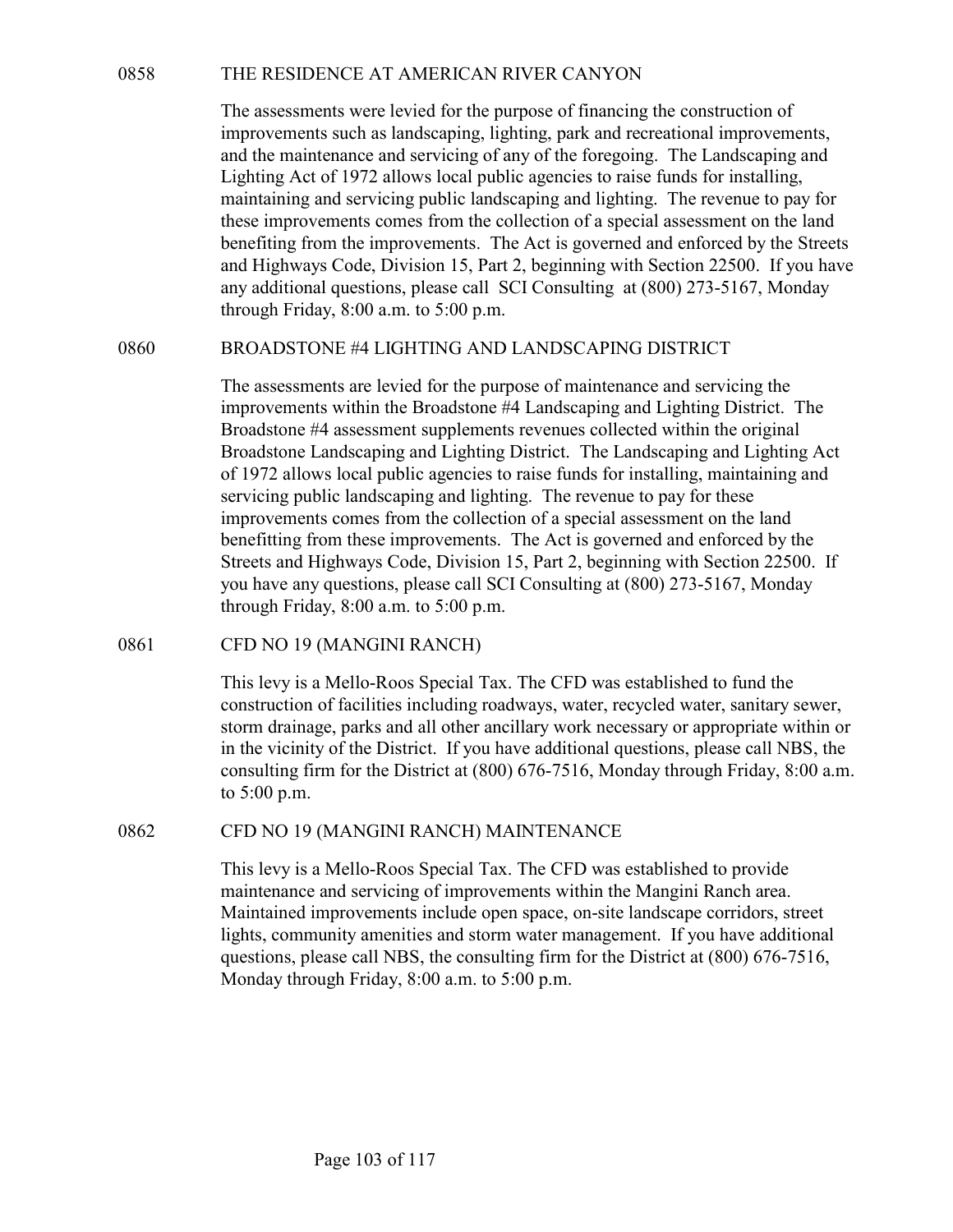PROSPECT RIDGE L & L<br>This assessment is levied for the purpose of maintenance and servici<br>and lighting within the Prospect Ridge District. The Landscape and<br>1972 allows local public agencies to riase funds for installing, This assessment is levied for the purpose of maintenance and servicing of landscape and lighting within the Prospect Ridge District. The Landscape and Lighting Act of 1972 allows local public agencies to riase funds for installing, maintaining and servicing public lighting and landscaping. The revenue to pay for these improvements comes from the collection of a special assessment on the land benefitting from the improvements. The Act is governed and enforced by the Streets and Highways Code, Division 15, Part 2, beginning with Section 22500. If you have any additional questions, please call SCI Consulting at (800) 273-5167, Monday through Friday, 8:00 a.m. to 5:00 p.m. 0863 PROSPECT RIDGE L & L<br>
This assessment is levied for the purpose of maintenance and servicing of landse<br>
and lighting within the Prospect Ridge District. The Landscape and Lighting Ac<br>
1972 allows local public agencie

This assessment is levied for the purpose of maintenance and servicing of landscape and lighting within the Willow Creek East District. The Landscape and Lighting Act of 1972 allows local public agencies to riase funds for installing, maintaining and servicing public lighting and landscaping. The revenue to pay for these improvements comes from the collection of a special assessment on the land benefitting from the improvements. The Act is governed and enforced by the Streets and Highways Code, Division 15, Part 2, beginning with Section 22500. If you have any additional questions, please call SCI Consulting at (800) 273-5167, Monday through Friday, 8:00 a.m. to 5:00 p.m. servicing public lignting and tankscaping. The reventie to pay of the experience of the River Diety inprovements comes from the collection of a special assessment on the land benefitting from the improvements. The Act is g This assessment is levied for the purpose of maintenance and servicing of landscape<br>and lighting within the Willow Creek East District. The Landscape and Lighting Act<br>of 1972 allows local public agencies to rase funds for

It is the purpose and intent of this special tax to provide revenue for the River Delta Fire District to use in performing necessary fire protection, prevention services and emergency services. Also to acquire, operate and maintain fire supression equipment. Additionally, to pay personnel costs, training and to fund capital improvements. For further information, please contact Gay Giles at (916) 212-4436.

The Brannan-Andrus Levee Maintenance District operates and maintains the levees that protect properties on Brannan Andrus and Lower Andrus Island from flooding. This service is funded by a special benefit assessment created in 1987 and reballoted in 2015, that is levied annually upon all benefited properties within the District boundaries. Prior to fiscal year 2012-13 the District mailed a separate assessment bill to each property owner. Starting with fiscal year 2012-13 the District assessment is included in the County Property Tax Bills, which is more efficient for both the District and the property owners. For further information, please call (800) 273-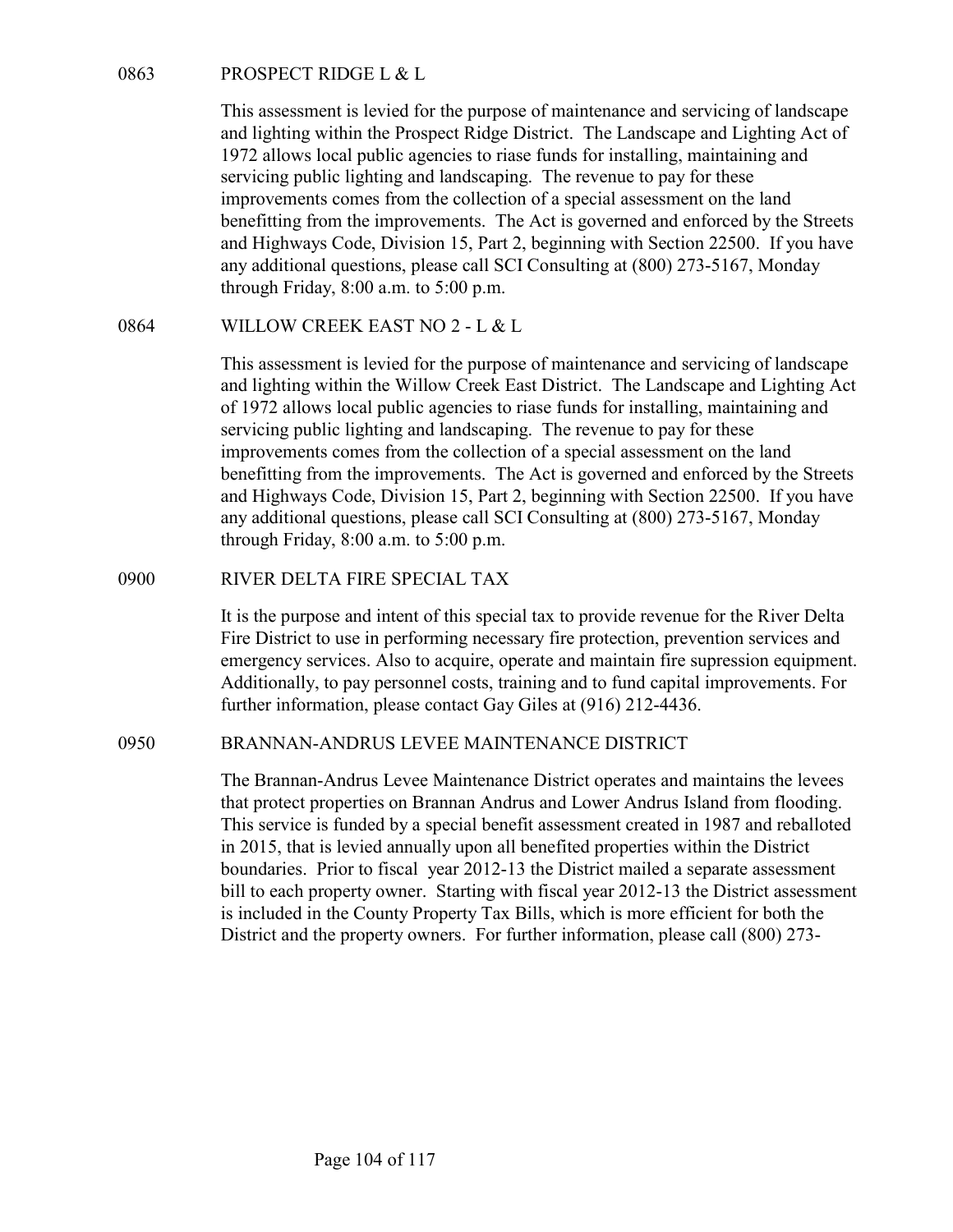RECLAMATION DISTRICT 317<br>The Reclamation District No. 317 operates and maintains the draina;<br>and accessories that protect properties on Lower Andrus Island from<br>service is funded by a special benefit assessment created in The Reclamation District No. 317 operates and maintains the drainage equipment and accessories that protect properties on Lower Andrus Island from flooding. This service is funded by a special benefit assessment created in 1970 and reballoted in 2015 that is levied annually upon all benefited properties within the District boundaries. Prior to fiscal year 2012-13 the District mailed a separate assessment bill to each property owner. Starting with fiscal year 2012-13 the District assessment is included in the County Property Tax Bills, which is more efficient for both the District and the property owners. For further information, please call (800) 273- RECLAMATION DISTRICT 317<br>
The Reclamation District No. 317 operates and maintains the draina<br>
and accessories that protect properties on Lower Andrus Island from<br>
are accessories that protect properties on Lower Andrus Isl

The Reclamation District No. 407 operates and maintains the drainage equipment and accessories that protect properties on Andrus Island from flooding. This service is funded by a special benefit assessment created in 2008 that is levied annually upon all benefited properties within the District boundaries. Prior to fiscal year 2012-13 the District mailed a separate assessment bill to each property owner. Starting with fiscal year 2012-13 the District assessment is included in the County Property Tax Bills, which is more efficient for both the District and the property owners. For further information, please call (800) 273-5167. ana accessoris that protect properties on Lower Anarus Island rom<br>service is funded by a special benefit assessment created in 1970 and<br>2015 that is levied annually upon all benefited properties within the<br>boundaries. Prio

The Reclamation District No. 551 was established on May 11, 1893 to provide flood protection in the form of levee maintenance and drainage to the landowners of the Pearson District, covering 8,537 acres of farming land and homes in the areas in and around the Town of Courtland. Reclamation District No. 551 operates and maintains all the levees that protect the landowners within the District: the project levee along the Sacramento River (6.85 miles), the non-project levee along Snodgrass Slough (5.91 miles), and the non-project Cross Levee adjacent to The Meadows State Park (1.37 miles), In addition, the District maintains 37.97 miles of canals and ditches that provide drainage to the property owners. Reclamation District No. 551 removes the waterfrom the ditches and canals at pumping plants located at two locations on Pearson District. These services are funded by a special benefit assessment created in 1910 that is levied annually upon all benefited properties within the District boundaries. Prior to fiscal year 2016-17, the District mailed a separate assessment bill to each property owner. Starting with fiscal year 2016-17, the District assessment will be included in the County Property Tax Bills, which is more efficient foro both the District and the property owners. For further information, please call (800) 273-5167.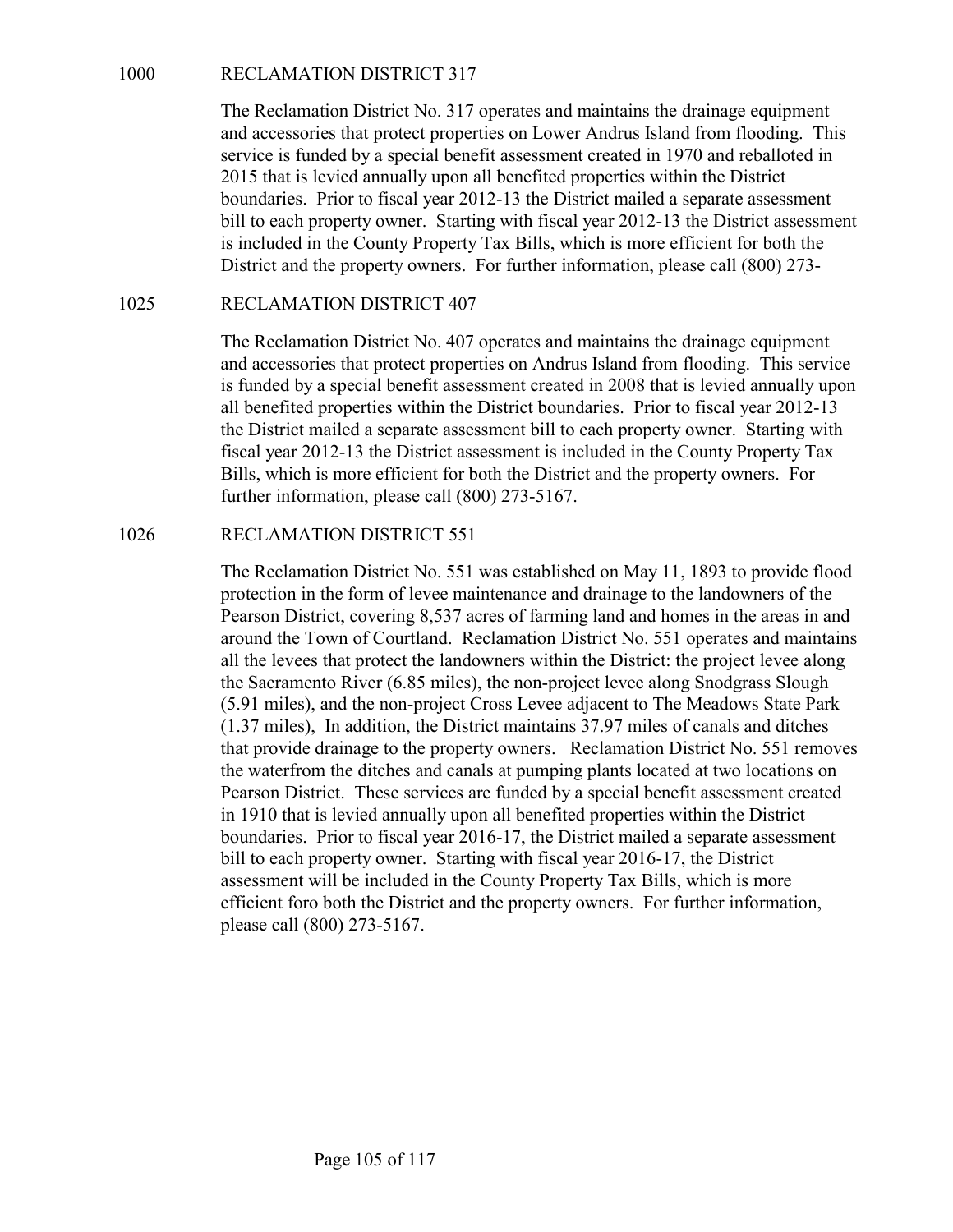RECLAMATION DISTRICT 556<br>The Reclamation District No. 556 was established in September 8, 1<br>flood protection in the form of levee maintenance and drainage to the<br>the Upper Andrus Island, covering 2,272 acres of farming lan The Reclamation District No. 556 was established in September 8, 1893 to provide flood protection in the form of levee maintenance and drainage to the landowners of the Upper Andrus Island, covering 2,272 acres of farming land and homes in the area south of Walnut Grove, having the Sacramento River as the west boundary and the Georgiana Slough as the East boundary. RD 556 operates and maintains all the levees that protect the landowners within the District. These services are funded by a special benefit assessment that is levied annually upon all benefited properties within the District boundaries. Prior to fiscal year 2018-19 the District mailed a separate assessment bill to each property owner. Starting with fiscal year 2018-19 the District's assessment will be included in the County Property Tax Bills, which is more efficient for both the District and the property owners. For further information, please call (800) 273-5167. RECLAMATION DISTRICT 556<br>The Reclamation District No. 556 was established in September 8, 1893 to provide<br>flood protection in the form of levee maintenance and drainage to the landowners of<br>the Upper Andrus Island, coverin Georgiana Slougn as the East boundary. RD 250 operates and maint<br>levees that protect the landowners within the District. These services<br>special benefit assessment that is levied annually upon all benefited<br>the District bou

The Western Riverside Council of Governments (WRCOG) established the HERO program to finance renewable energy, energy efficiency and water efficiency improvements. The assessment is established under the 1915 Improvement Bond Act Assessment. WRCOG levies the assessment each year on participating properties in the HERO program. If this tax bill is not paid by the due date, this assessment may be subject to foreclosure initiated by the levying agency. For further information, please contact David Taussig and Associates at (800) 969- 4382. CALIFORNIA HERO PROGRAM<br>
The Western Riverside Council of Governments (WRCOG) establis<br>
program to finance renewable energy, energy efficiency and water ef<br>
improvements. The assessment is established under the 1915 Improv

This is a Mello-Roos Special Tax assessed for the purpose of financing or refinancing the acquisition, installation and improvement of energy efficiency, water conservation, renewable energy and electric vehicle infrastructure improvements permanently affixed to private or publicly-owned real property. For furthe information, please contact the consulting agent for the District, Ygrene Energy Fund at (866) 634-1358. please contact David Taussig and Associates at (800) 969-4382.<br>
CHFA CFD 2014-1<br>
This is a Mello-Roos Special Tax assessed for the purpose of financing<br>
refinancing the acquisition, installation and improvement of energy e

This levy is a 1915 Improvement Bond Act PACE Assessment established by California Enterprise Development Authority (CEDA) to allow the financing of certain renewable energy, energy efficiency and water efficiency improvements through the levy of contractual assessments. For further information, please contact Dividend Finance at 800-680-8171

This levy is a 1915 Improvement Bond Act Assessment. For further information, please contact Willdan Financial Services at (866) 807-6864.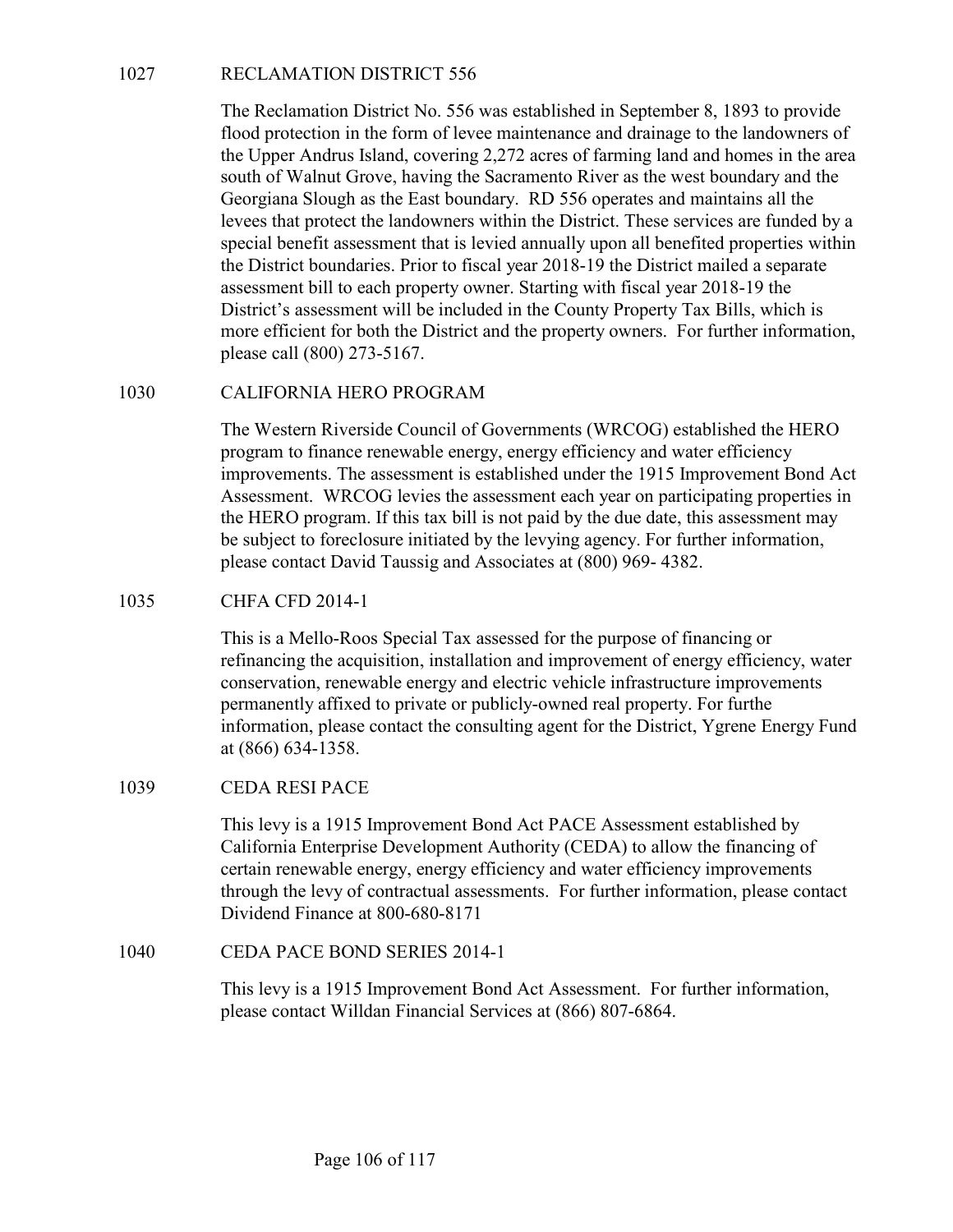1041 CEDA PACE BOND SERIES 2014-2<br>The California Enterprise Development Authority (CEDA) has establis<br>California PACE program to allow the financing of certain renewable e<br>efficiency and water efficiency improvements throu The California Enterprise Development Authority (CEDA) has established the California PACE program to allow the financing of certain renewable energy, energy efficiency and water efficiency improvements through the levy of contractual assessments. For further information, please contact Wildan Financial Services at (866) 807-6864. The California Enterprise Development Authority (CEDA) has established the<br>
California PACE program to allow the financing of certain renewable energy, energy<br>
efficiency and water efficiency improvements through the levy

This levy is an annual installment payment for an assessment established by contract pursuant to the Improvement Act of 1911 and the California Statewide Communities Development Authority (CSCDA) Open PACE Program. PACEfunding is an administrator for the CSCDA's Open PACE Program which was created to finance renewable energy; efficiency, water efficiency, and seismic strengthening improvements. If this tax bill is not paid by the due date, this assessment will be subject to judicial foreclosure initiated by the CSCDA. For further information, please contact David Taussig and Associates, Inc. at (800) 969- 4382. 1041 CEDA PACE BOND SERIES 2014-2<br>
The California Enterprise Development Authority (CEDA) has estable California PACE program to allow the financing of certain renewable<br>
efficiency and water efficiency improvements throug (866) 807-6864.<br>
CSCDA - PACEFUND PROGRAM SACRAMENTO COUNTY<br>
This levy is an annual installment payment for an assessment establis<br>
pursuant to the Improvement Act of 1911 and the California Statewi<br>
Development Authority

This levy is a Mello-Roos Special Tax to fund the City-wide PACE Program. For further information, please contact the Goodwin Consulting Group at (877) 561- 8293.

The Reclamation District No. 2067 operates and maintains the drainage equipment and accessories that protect properties on Brannan Island from flooding. This service is funded by a special benefit assessment created in 2008 that is levied annually upon all benefited properties within the District boundaries. Prior to fiscal year 2012-13 the District mailed a separate assessment bill to each property owner. Starting with fiscal year 2012-13 the District assessment is included in the County Property Tax Bills, which is more efficient for both the District and the property owners. For further information, please call (800) 273 please contact David Taussig and Associates, Inc. at (800) 969-4382.<br>
MPOWER POINEER<br>
This levy is a Mello-Roos Special Tax to fund the City-wide PACE Program. For<br>
This levy is a Mello-Roos Special Tax to fund the City-wi RECLAMATION DISTRICT 2067<br>The Reclamation District No. 2067 operates and maintains the drainage equipmen<br>and accessories that protect properties on Brannan Island from flooding. This<br>service is funded by a special benefit

The R Street Property and Business Improvement District (PBID) is a benefit assessment district whose main goal is to improve the R Street Corridor generally from 7th to 18th Streets and from Rice Alley to S Street. Please contact CADA at 916-322-2114 for questions regarding the PBID.

This is a 1915 Bond Act Assessment for the California Municipal Finance Authority E3 Pace. For questions about this levy, please contact Donna Segura with DTA at (800) 969-4382.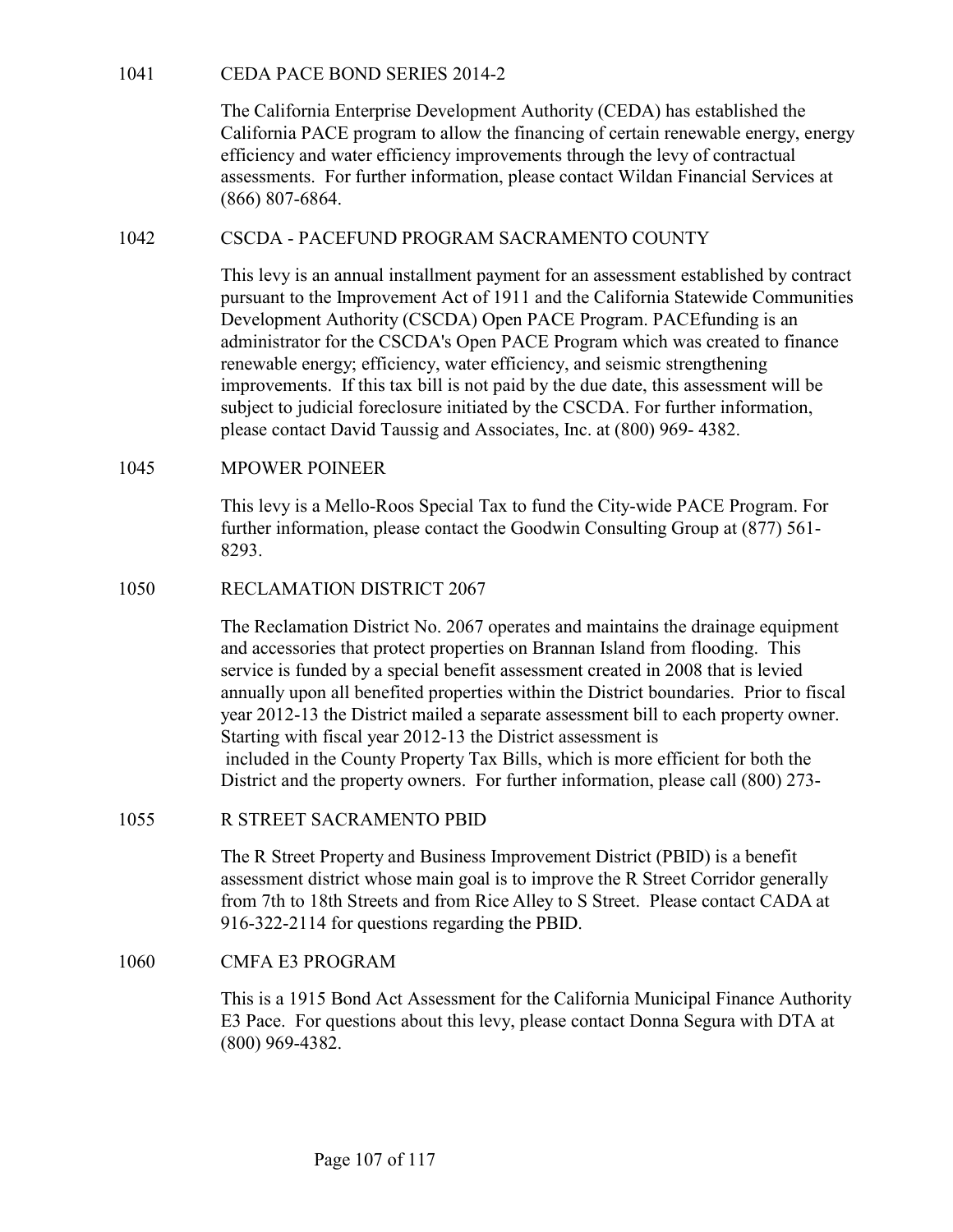CMFA ONPACE<br>
This is a 1915 Bond Act Assessment for the California Municipal Fi<br>
OnPACE. For questions about this levy, please contact Terry Berg v<br>
AmeriNational at (866) 779-5549. This is a 1915 Bond Act Assessment for the California Municipal Finance Authority OnPACE. For questions about this levy, please contact Terry Berg with AmeriNational at (866) 779-5549.

CMFA ONPACE<br>
This is a 1915 Bond Act Assessment for the California Municipal Fi<br>
OnPACE. For questions about this levy, please contact Terry Berg<br>
AmeriNational at (866) 779-5549.<br>
1062 ELK GROVE CFD NO. 2019-3<br>
This levy This levy is a Mello-Roos Community Facilites District Special Tax. The issued bonds were for improvements within the District, including construction and installation of roadway improvements, storm drainage facilities, landscaping, sound walls, joint trench utilities, water facilities, park improvements, and sanitary sewer facilities. If this tax bill is not paid by the last business day in June, this assessment may be subject to accelerated judicial foreclosure initiated by the levying district. For further information, please contact Goodwin Consulting Group at (916) 561-0890. CMFA ONPACE<br>
This is a 1915 Bond Act Assessment for the California Municipal Finance Authority<br>
OnPACE. For questions about this levy, please contact Terry Berg with<br>
AmeriNational at (866) 779-5549.<br>
ELK GROVE CFD NO. 201 OnPACE. For questions about this levy, please contact Terry Berg v<br>AmeriNational at (866) 779-5549.<br>
ELK GROVE CFD NO. 2019-3<br>
This levy is a Mello-Roos Community Facilites District Special Tax<br>
bonds were for improvements bonds were for improvements within the District, including construe<br>
installation of roadway improvements, storm drainage facilities, land<br>
walls, joint trench utilities, water facilities, park improvements, and<br>
facilitie

Regulatory fee to fund development of requires groundwater plan and NDGSA participation. For further information, please contact SCI Consulting Group at (916) 775-2121.

The NDGSA is a groundwater sustainability agency under the Sustainable Groundwater Management Act. For questions about this levy, please contact the Northern Delta Groundwater Sustainability Agency at (916) 668-7345

This levy is a 1913/1915 Improvement Bond Act Assessment. The imposition of this assessment, which is collected in installments, will be used for the repayment of the outstanding Limited Obligation Improvement Bonds. For further information, please contact DTA at (800) 969-4382. RD551 GROUNDWATER MGT NDGSA FEE<br>
Regulatory fee to fund development of requires groundwater plan an<br>
participation. For further information, please contact SCI Consulting<br>
775-2121.<br>
SGMA FEE<br>
The NDGSA is a groundwater su 1070<br>
1070<br>
1078 Connathear Management Act. For questions about this levy, please<br>
1071<br>
1071 CSCDA SCIP AD NO. 18-08<br>
1071 CSCDA SCIP AD NO. 18-08<br>
108 CSCDA SCIP AD NO. 18-08<br>
108 CSCDA SCIP AD NO. 18-08<br>
108 CSCDA SCIP

This levy is a 1913/1915 Improvement Bond Act Assessment. The imposition of this assessment, which is collected in installments, will be used for the repayment of the outstanding Limited Obligation Improvement Bonds. For further information, please contact DTA at (800) 969-4382.

This levy is a 1913/1915 Improvement Bond Act Assessment. The imposition of this assessment, which is collected in installments, will be used for the repayment of the outstanding Limited Obligation Improvement Bonds. For further information, please contact DTA at (800) 969-4382.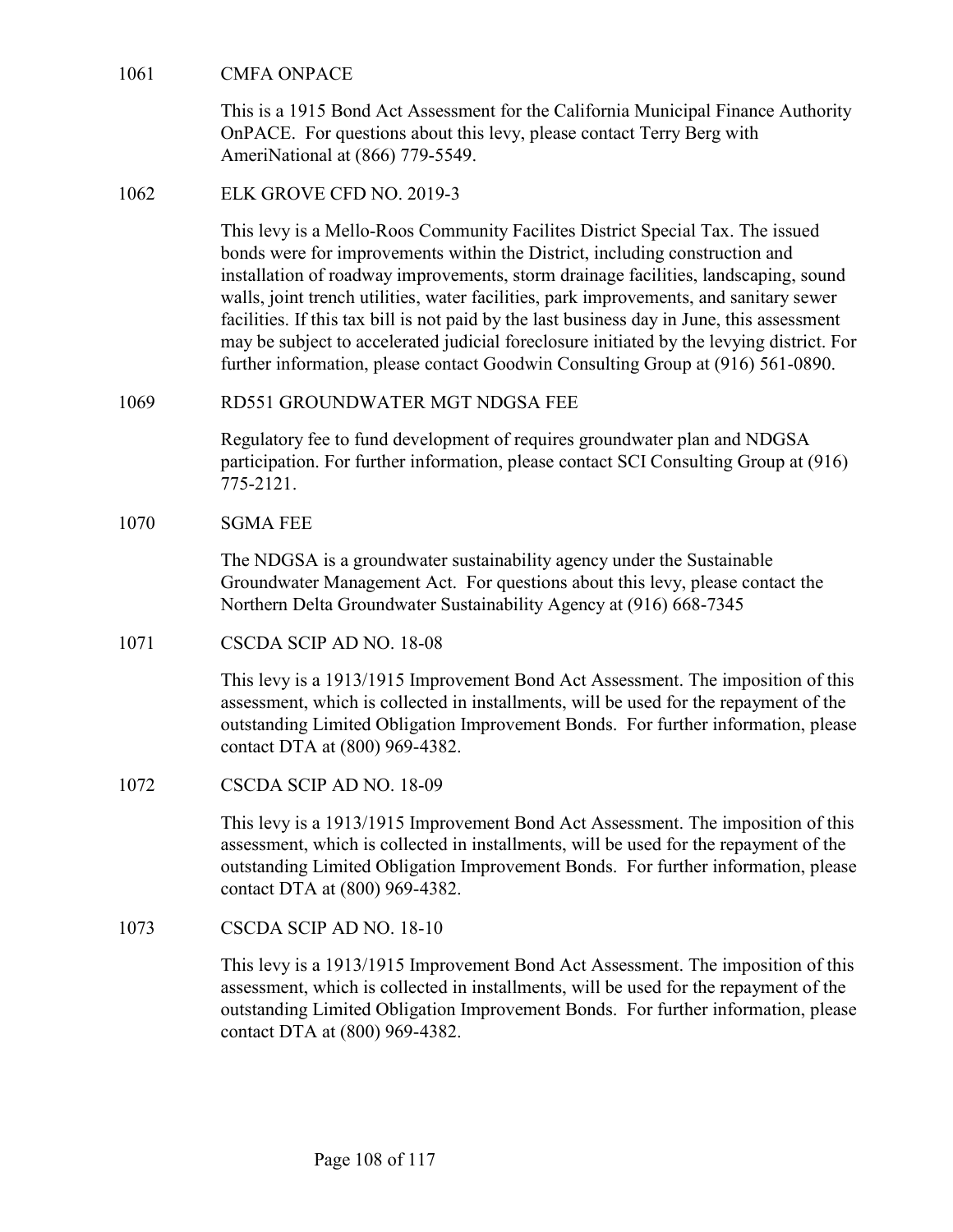CSCDA SCIP AD NO. 18-11<br>This levy is a 1913/1915 Improvement Bond Act Assessment. The in<br>assessment, which is collected in installments, will be used for the re-<br>outstanding Limited Obligation Improvement Bonds. For furthe This levy is a 1913/1915 Improvement Bond Act Assessment. The imposition of this assessment, which is collected in installments, will be used for the repayment of the outstanding Limited Obligation Improvement Bonds. For further information, please contact DTA at (800) 969-4382. CSCDA SCIP AD NO. 18-11<br>
This levy is a 1913/1915 Improvement Bond Act Assessment. The in<br>
assessment, which is collected in installments, will be used for the re<br>
outstanding Limited Obligation Improvement Bonds. For furt

This levy is a 1913/1915 Improvement Bond Act Assessment. The imposition of this assessment, which is collected in installments, will be used for the repayment of the outstanding Limited Obligation Improvement Bonds. For further information, please contact DTA at (800) 969-4382. CSCDA SCIP AD NO. 18-11<br>
This levy is a 1913/1915 Improvement Bond Act Assessment. The in<br>
assessment, which is collected in installments, will be used for the re<br>
outstanding Limited Obligation Improvement Bonds. For furt This levy is a 1913/1915 Improvement Bond Act Assessment. The in<br>
assessment, which is collected in installments, will be used for the re<br>
outstanding Limited Obligation Improvement Bonds. For further int<br>
contact DTA at ( This levy is a 1913/1915 Improvement Bond Act Assessment. The in<br>
assessment, which is collected in installments, will be used for the re<br>
outstanding Limited Obligation Improvement Bonds. For further int<br>
contact DTA at (

This levy is a 1913/1915 Improvement Bond Act Assessment. The imposition of this assessment, which is collected in installments, will be used for the repayment of the outstanding Limited Obligation Improvement Bonds. For further information, please contact DTA at (800) 969-4382.

This levy is a 1913/1915 Improvement Bond Act Assessment. The imposition of this assessment, which is collected in installments, will be used for the repayment of the outstanding Limited Obligation Improvement Bonds. For further information, please contact DTA at (800) 969-4382.

This levy is a 1913/1915 Improvement Bond Act Assessment. The imposition of this assessment, which is collected in installments, will be used for the repayment of the outstanding Limited Obligation Improvement Bonds. For further information, please contact DTA at (800) 969-4382. This levy is a 1913/1915 Improvement Bond Act Assessment. The in<br>
assessment, which is collected in installments, will be used for the re<br>
outstanding Limited Obligation Improvement Bonds. For further int<br>
contact DTA at ( This levy is a 1913/1915 Improvement Bond Act Assessment. The in<br>
assessment, which is collected in installments, will be used for the re<br>
outstanding Limited Obligation Improvement Bonds. For further infi<br>
contact DTA at

This levy is a 1913/1915 Improvement Bond Act Assessment. The imposition of this assessment, which is collected in installments, will be used for the repayment of the outstanding Limited Obligation Improvement Bonds. For further information, please contact DTA at (800) 969-4382.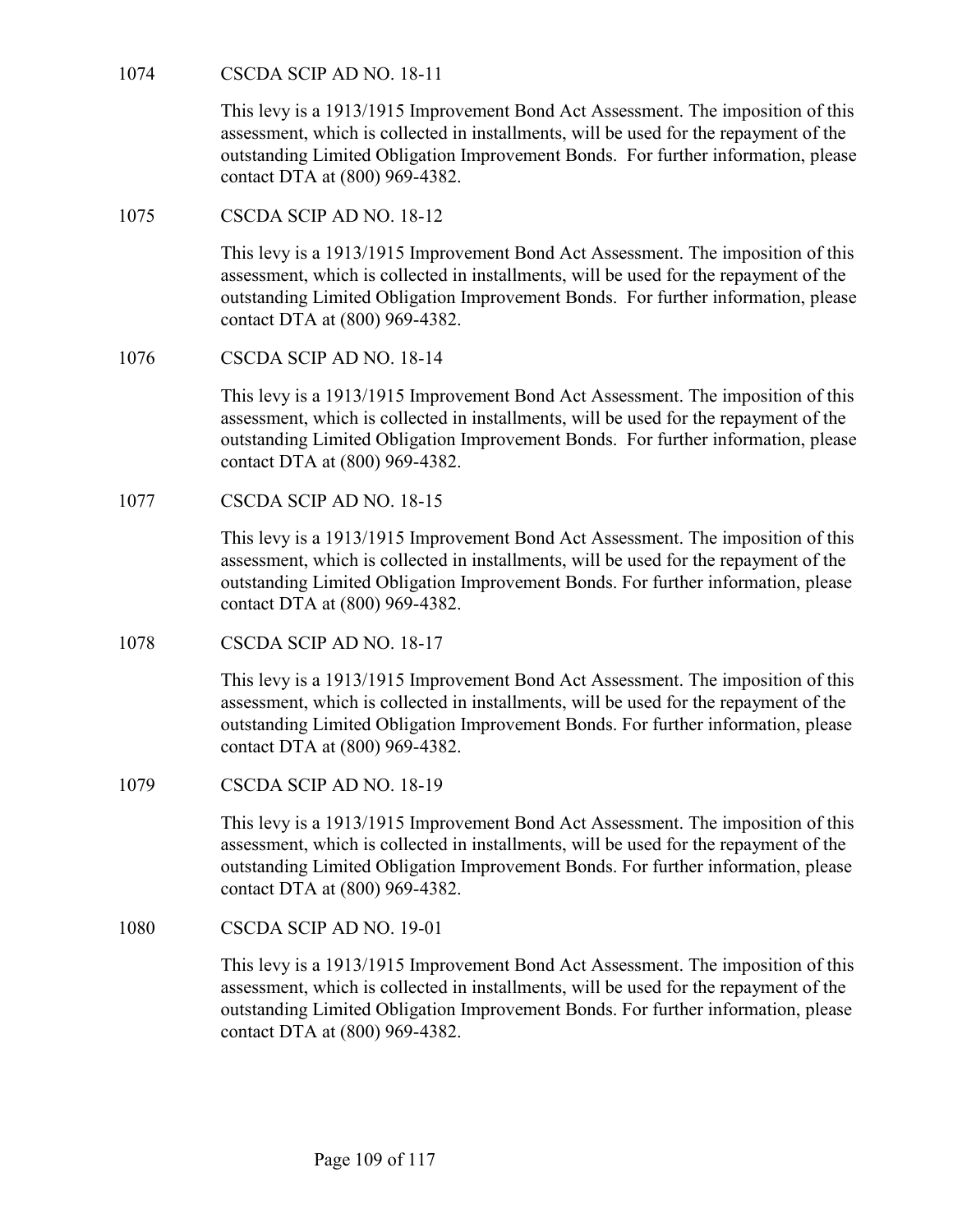CSCDA SCIP AD NO. 19-02<br>This levy is a 1913/1915 Improvement Bond Act Assessment. The in<br>assessment, which is collected in installments, will be used for the re-<br>outstanding Limited Obligation Improvement Bonds. For furthe This levy is a 1913/1915 Improvement Bond Act Assessment. The imposition of this assessment, which is collected in installments, will be used for the repayment of the outstanding Limited Obligation Improvement Bonds. For further information, please contact DTA at (800) 969-4382. CSCDA SCIP AD NO. 19-02<br>
This levy is a 1913/1915 Improvement Bond Act Assessment. The in<br>
assessment, which is collected in installments, will be used for the re<br>
outstanding Limited Obligation Improvement Bonds. For furt

This levy is a 1913/1915 Improvement Bond Act Assessment. The imposition of this assessment, which is collected in installments, will be used for the repayment of the outstanding Limited Obligation Improvement Bonds. For further information, please contact DTA at (800) 969-4382. CSCDA SCIP AD NO. 19-02<br>
This levy is a 1913/1915 Improvement Bond Act Assessment. The imposition of this<br>
assessment, which is collected in installments, will be used for the repayment of the<br>
constanding Limited Obligati

This levy is an annual installment payment for an assessment established by contract pursuant to the Improvement Act of 1911 and the California Statewide Communities Development Authority's Open PACE Program. FortiFi Financial (formerly E3) is an administrator for the California Statewide Communities Development Authority's Open PACE Program which was created to finance renewable energy, energy efficiency, water efficiency, and seismic strengthening improvements. If this tax bill is not paid by the due date, this assessment will be subject to judicial foreclosure initiated by the California Statewide Communities Development Authority. For further information, please contact David Taussig and Associates, Inc at (800) 969- 4382. This levy is a 1913/1915 Improvement Bond Act Assessment. The imposition of this assessment, which is collected in installments, will be used for the repayment of the outstanding Limited Obligation Improvement Bonds. For f administrator for the California Statewide Communities Development Authority's<br>
Open PACE Pregram which was created to finance renewable energy, energy<br>
efficiency, water efficiency, and seismic strengthening improvements.

The imposition of the assessment on the properties that are collected in installments will be used for the repayment of the outstanding limited obligation improvement bonds. For further information, please contact DTA at (800) 969-4382.

This levy is a 1913/1915 Improvement Bond Act Assessment. The imposition of this assessment, which is collected in installments, will be used for the repayment of the outstanding Limited Obligation Improvement Bonds. For further information, please contact DTA at (800) 969-4382.

This levy is a 1913/1915 Improvement Bond Act Assessment. The imposition of this assessment, which is collected in installments, will be used for the repayment of the outstanding Limited Obligation Improvement Bonds. For further information, please contact DTA at (800) 969-4382. 1084<br>
CSCDA SCIP AD NO. 19-07 (CHURCH STREET STATION)<br>
The imposition of the assessment on the properties that are collected in<br>
will be used for the repayment of the outstanding limited obligation im<br>
bonds. For further i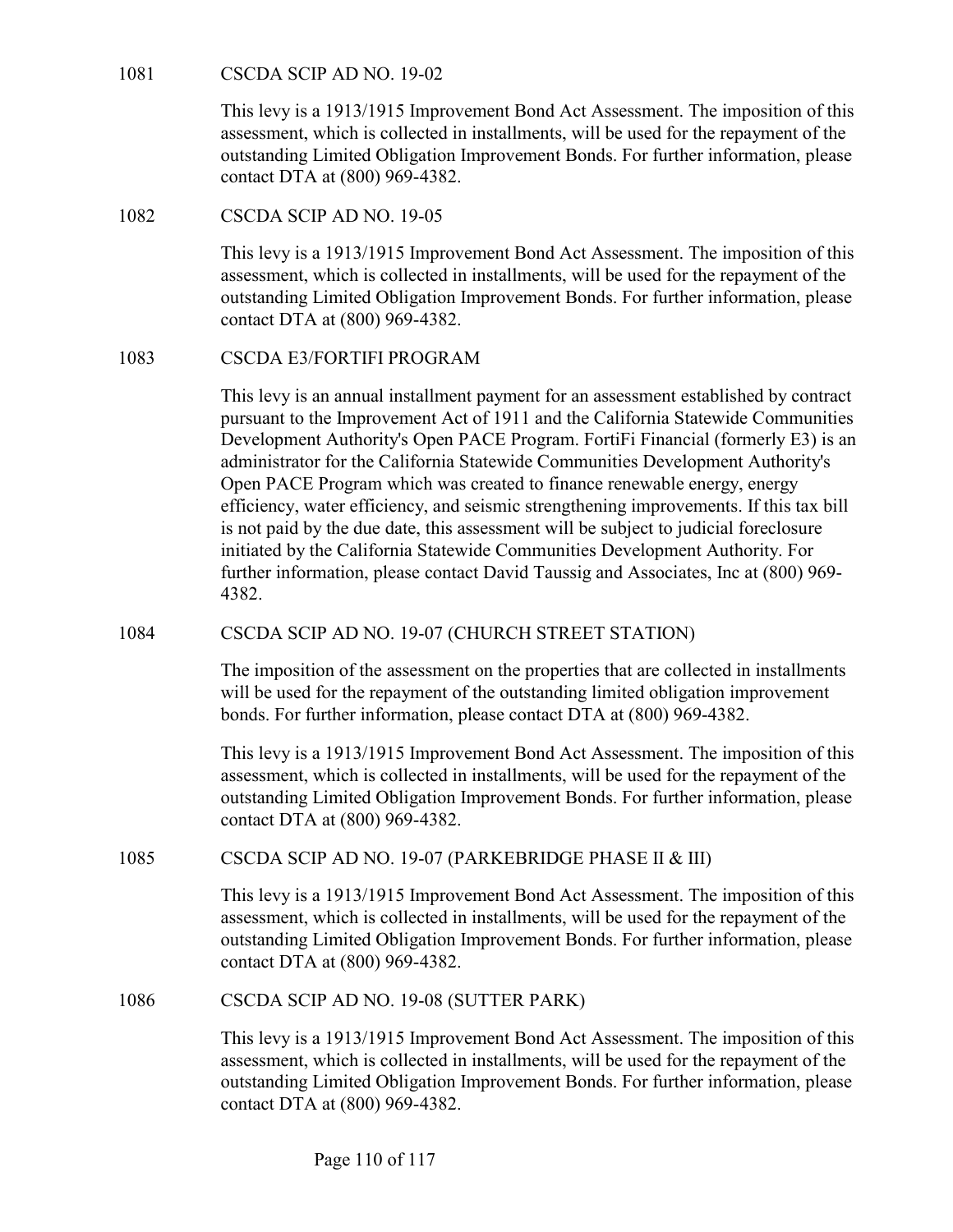CSCDA SCIP AD NO. 19-09 (THE COVE PHASE I)<br>This levy is a 1913/1915 Improvement Bond Act Assessment. The impositic<br>assessment, which is collected in installments, will be used for the repaymer<br>outstanding Limited Obligatio This levy is a 1913/1915 Improvement Bond Act Assessment. The imposition of this assessment, which is collected in installments, will be used for the repayment of the outstanding Limited Obligation Improvement Bonds. For further information, please contact DTA at (800) 969-4382. CSCDA SCIP AD NO. 19-09 (THE COVE PHASE I)<br>
This levy is a 1913/1915 Improvement Bond Act Assessment. The in<br>
assessment, which is collected in installments, will be used for the re<br>
outstanding Limited Obligation Improvem

This levy is a 1913/1915 Improvement Bond Act Assessment. The imposition of this assessment, which is collected in installments, will be used for the repayment of the outstanding Limited Obligation Improvement Bonds. For further information, please contact DTA at (800) 969-4382. 1087<br>
CSCDA SCIP AD NO. 19-09 (THE COVE PHASE I)<br>
This levy is a 1913/1915 Improvement Bond Act Assessment. The imposition of t<br>
assessment, which is collected in installments, will be used for the repayment of the<br>
outsta This levy is a 1913/1915 Improvement Bond Act Assessment. The in<br>
assessment, which is collected in installments, will be used for the re<br>
outstanding Limited Obligation Improvement Bonds. For further infi<br>
contact DTA at

This levy is a 1913/1915 Improvement Bond Act Assessment. The imposition of this assessment, which is collected in installments, will be used for the repayment of the outstanding Limited Obligation Improvement Bonds. For further information, please contact DTA at (800) 969-4382.

This levy is a Mello-Roos Special Tax. The CFD was established to fund the construction of facilities including roadways, water, recycled water, sanitary sewer, storm drainage, aquatic center, quarry road, trails and parks, other facilities, and all ancillary work necessary or appropriate within or on the vicinity of the District. For further information, please call NBS at (800) 676-7516. assessment, which is collected in installments, will be used for the repayment of the<br>outstanding Limited Obligation Improvement Bonds. For further information, please<br>contact DTA at (800) 969-4382.<br>ISCDA SCIP AD NO. 19-12

This levy is a Mello-Roos Special Tax. The services to be financed by the CFD include landscape corridor and enhanced open space maintenance, and street light maintenance, and generally include the maintenance, and repair of ground cover, shrubs and trees, irrigation systems, street lighting, fencing, sound walls, sidewalks, monuments, trails, walkways, and entry signage for property owned or maintained by the City. Annual maintenance costs include an allowance for long-term repair and replacement of improvements. For further information, please contact NBS, the consulting firm for the District, at (800) 676-7516, Monday through Friday, 8:00 a.m. to 5:00 p.m. This levy is a Mello-Roos Special Tax. The CFD was established to fund the<br>construction of facilities including roadways, water, recycled water, sanitary sewer,<br>storm drainage, aquatic center, quarry road, trails and park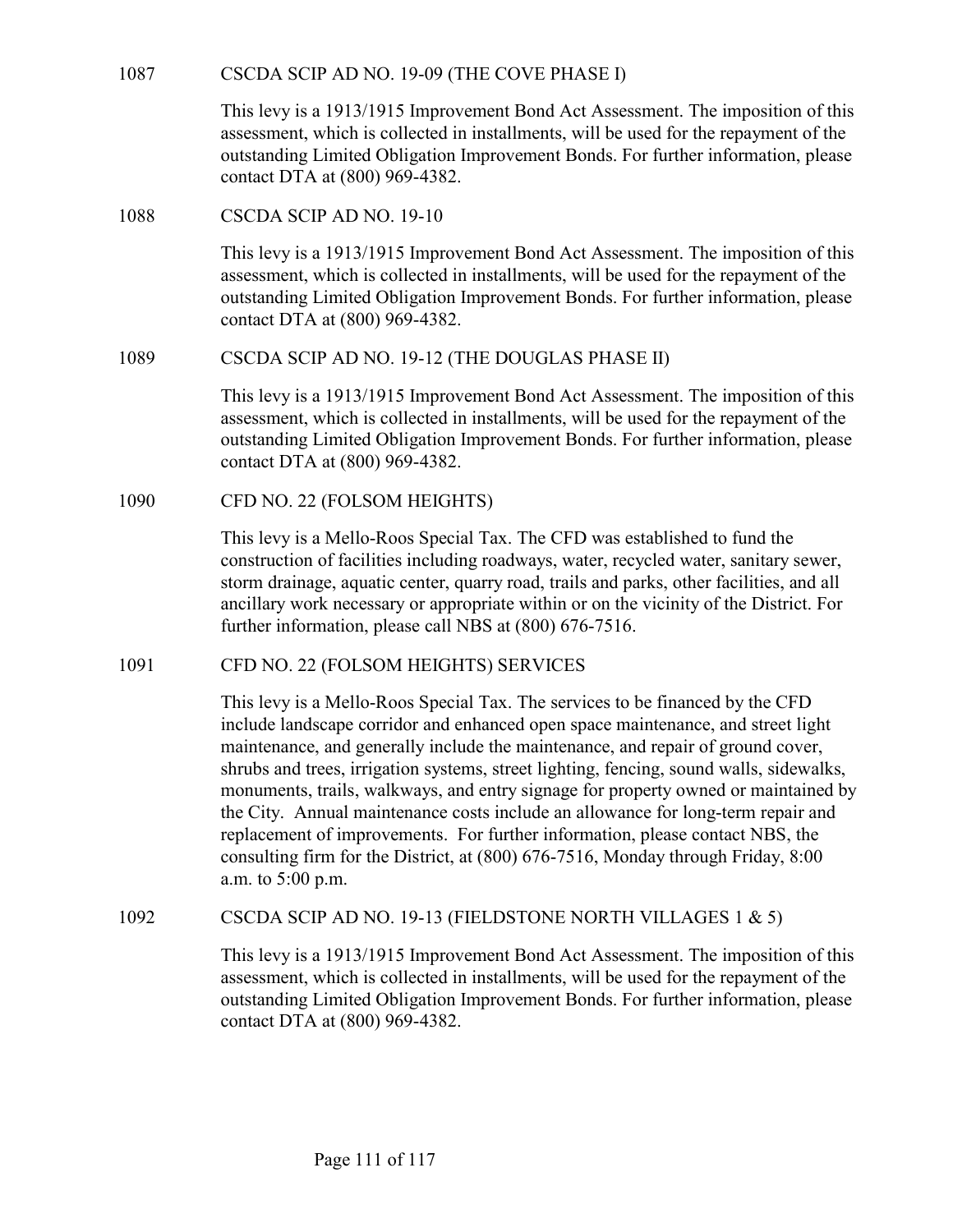| 1093 | CSCDA SCIP AD NO. 19-14 (MITCHELL FARMS)                                                                                                                                                                                                                                                         |
|------|--------------------------------------------------------------------------------------------------------------------------------------------------------------------------------------------------------------------------------------------------------------------------------------------------|
|      | This levy is a 1913/1915 Improvement Bond Act Assessment. The imposition of this<br>assessment, which is collected in installments, will be used for the repayment of the<br>outstanding Limited Obligation Improvement Bonds. For further information, please<br>contact DTA at (800) 969-4382. |
| 1094 | CSCDA SCIP AD NO. 19-16 (SHELDON TERRACE PHASE II)                                                                                                                                                                                                                                               |
|      | This levy is a 1913/1915 Improvement Bond Act Assessment. The imposition of this<br>assessment, which is collected in installments, will be used for the repayment of the<br>outstanding Limited Obligation Improvement Bonds. For further information, please<br>contact DTA at (800) 969-4382. |
| 1095 | CSCDA SCIP AD NO. 19-17 (ENCLAVE AT FOLSOM RANCH)                                                                                                                                                                                                                                                |
|      | This levy is a 1913/1915 Improvement Bond Act Assessment. The imposition of this<br>assessment, which is collected in installments, will be used for the repayment of the<br>outstanding Limited Obligation Improvement Bonds. For further information, please<br>contact DTA at (800) 969-4382. |
| 1096 | CSCDA SCIP AD NO. 19-18                                                                                                                                                                                                                                                                          |
|      | This levy is a 1913/1915 Improvement Bond Act Assessment. The imposition of this<br>assessment, which is collected in installments, will be used for the repayment of the<br>outstanding Limited Obligation Improvement Bonds. For further information, please<br>contact DTA at (800) 969-4382. |
| 1097 | CSCDA SCIP AD NO 18-16 (OGDEN RANCH PHASE I)                                                                                                                                                                                                                                                     |
|      | This levy is a 1913/1915 Improvement Bond Act Assessment. The imposition of this<br>assessment, which is collected in installments, will be used for the repayment of the<br>outstanding Limited Obligation Improvement Bonds. For further information, please<br>contact DTA at (800) 969-4382. |
| 1098 | CSCDA SCIP AD NO 19-15 (PORTOFINO ON BELL)                                                                                                                                                                                                                                                       |
|      | This levy is a 1913/1915 Improvement Bond Act Assessment. The imposition of this<br>assessment, which is collected in installments, will be used for the repayment of the<br>outstanding Limited Obligation Improvement Bonds. For further information, please<br>contact DTA at (800) 969-4382. |
| 1099 | CSCDA SCIP AD NO. 20-01                                                                                                                                                                                                                                                                          |
|      | The imposition of the assessment on the properties that are collected in installments<br>will be used for the repayment of the outstanding limited obligation improvement<br>bonds. For further information, please contact DTA at (800) 969-4382.                                               |
|      | This levy is a 1913/1915 Improvement Bond Act Assessment. The imposition of<br>this assessment, that is collected in installments, will be used for the repayment of<br>the outstanding Limited Obligation Improvement Bonds. For further information,<br>please contact DTA at (800) 969-4382.  |

Page 112 of 117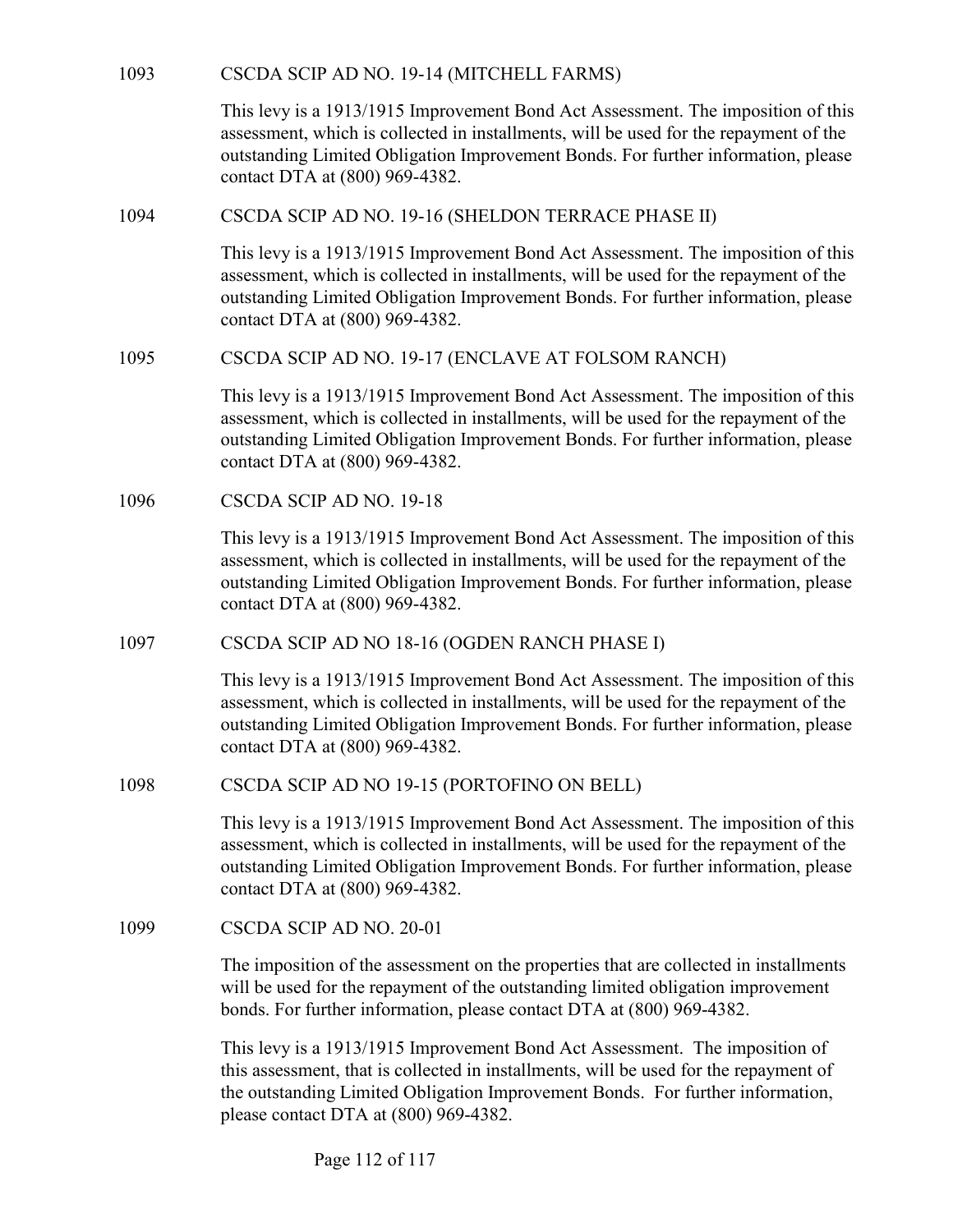1100 NATOMAS MEADOWS ESCAPED LEVY CFD 2007-01<br>This levy is a Mello-Roos Special Tax. Collections for Natomas Meadows CFD<br>special taxes under-collected in fiscal year 2018-2019. For further information,<br>please contact Harri This levy is a Mello-Roos Special Tax. Collections for Natomas Meadows CFD special taxes under-collected in fiscal year 2018-2019. For further information, please contact Harris & Associates at (866) 427-4304.

NATOMAS MEADOWS ESCAPED LEVY CFD 2007-01<br>
This levy is a Mello-Roos Special Tax. Collections for Natomas Meadows CFD<br>
special taxes under-collected in fiscal year 2018-2019. For further information,<br>
please contact Harris This district was formed under the Mello-Roos Community Faciilities Act of 1982. This district provides funding for the maintenance of street landscaping within the Church St. Station development. For further information, please contact the City of Sacramento, Finance Department at (916) 808-1440 NATOMAS MEADOWS ESCAPED LEVY CFD 2007-01<br>
This levy is a Mello-Roos Special Tax. Collections for Natomas Meadows<br>
special taxes under-collected in fiscal year 2018-2019. For further informati<br>
please contact Harris & Assoc

This levy is a 1913/1915 Improvement Bond Act Assessment. The imposition of this assessment, which is collected in installments, will be used for the repayment of the outstanding Limited Obligation Improvement Bonds. For further information, please contact DTA at (800) 969-4382. 1100<br>
This levy is a Mello-Roos Special Tax. Collections for Natomas Mesopecial taxes under-ollected in fiscal year 2018-2019. For further in<br>
please contact Harris & Associates at (866) 427-4304.<br>
1101 SMD 2014-04-#6-CHUR This district was formed under the Mello-Roos Community Facilitities Act of 1982.<br>
This district provides funding for the maintenance of stretc landscaping within the<br>
Church St. Station development For further informatio This levy is a 1913/1915 Improvement Bond Act Assessment. The imposition of this assessment, which is collected in installments, will be used for the repayment of the outstanding Limited Obligation Improvement Bonds. For f

This levy is a 1913/1915 Improvement Bond Act Assessment. The imposition of this assessment, that is collected in installments, will be used for the repayment of the outstanding Limited Obligation Improvement Bonds. For further information, please contact DTA at (800) 969-4382.

This levy is a 1913/1915 Improvement Bond Act Assessment. The imposition of this assessment, which is collected in installments, will be used for the repayment of the outstanding Limited Obligation Improvement Bonds. For further information, please contact DTA at (800) 969-4382. 1106<br>
1106 GSCDA SCH AD NO 20-04<br>
This levy is a 1913/1915 Improvement Bond Act Assessment. The imposition of<br>
this assessment, that is collected in installments, will be used for the repayment of<br>
the outstanding Limited 1104 CSCDA SCIP AD NO 20-05 (FIELDSTONE NORTH VILLAGES 2, 3<br>
This levy is a 1913/1915 Improvement Bond Act Assessment. The improsesses<br>
ment, which is collected in installments, will be used for the repay<br>
outstanding Limi

This direct levy has been approved by the City Council for collection of unpaid Refuse and Recycle bills as of June 30, 2019. For further information, please contact the City of Isleton at (916) 777-7770.

This levy is a Mello-Roos Community Facilities District Special Tax. This levy funds the annual landscaping maintenance cost in Gibson Crossing. For further information, please contact SCI Consulting Group at (800) 273-5167.

This district was formed under the Mello-Roos Community Facilities act of 1982. This district provides funding for maintenance of landscaping, drainage, and bike trail facilities within The Cove development. For further information, please contact the City of Sacramento at (916) 808-1440.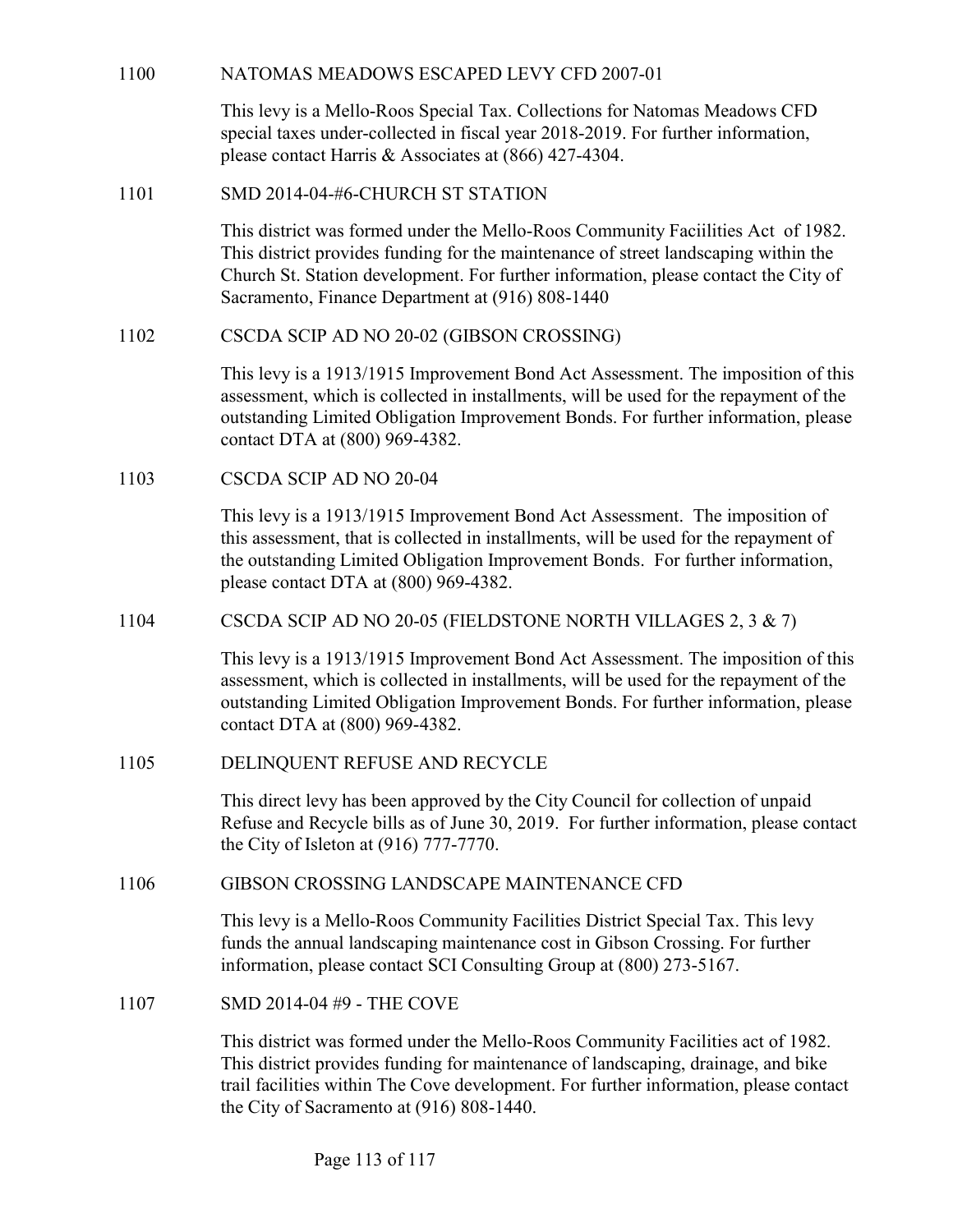16TH STREET PBID NO. 2020-02<br>This district was formed under the Property and Business Improvement<br>of 1994. This district provides funding for maintenance and safety, p<br>capital improvements, advocacy and communications. For This district was formed under the Property and Business Improvement District Law of 1994. This district provides funding for maintenance and safety, placemaking, capital improvements, advocacy and communications. For further information, please contact the City of Sacramento at (916) 808-1440. 108 16TH STREET PBID NO. 2020-02<br>
This district was formed under the Property and Business Improvement District Law<br>
of 1994. This district provides funding for maintenance and safety, placemaking,<br>
capital improvements, a 108 16TH STREET PBID NO. 2020-02<br>
This district was formed under the Property and Business Improvem<br>
1994. This district provides funding for maintenance and safety, p<br>
capital improvements, advocacy and communications. Fo 1106<br>
1111 STKEET FBID NO. 2020-02<br>
This district was formed under the Property and Business Improveme<br>
of 1994. This district provides funding for maintenance and safety, pla<br>
capital improvements, advocacy and communicat

This levy provides funding for maintenance, operations and repair of flood control and drainage facilities. For further information, please contact SCI Consulting Group at (800) 273-5167.

Sacramento Central Groundwater Authority (SCA) Groundwater Sustainability Agency for the management of ground water in the South American Sub basin. For further information, please contact Sacramento Central Groundwater Authority at (916) 874-6851.

This levy is a Mello-Roos Special Tax. This district was formed under the Mello-Roos Community Facilities Act of 1982. This district provides funding for the maintenance of landscaping, drainage, and park facilities within the Northlake development. For further information, please contact the City of Sacramento, Finance Department at (916) 808-1440. This levy provides funding for maintenance, operations and repair of flood control<br>and drainage facilities. For further information, please contact SCI Consulting Grot<br>at (800) 273-5167.<br>SCGA SGMA FEE<br>Sacramento Central Gr

This levy is a Mello-Roos Special Tax.This district was formed under the Mello-Roos Community Facilities Act of 1982. This district provides funding for the maintenance of landscaping, drainage, and park facilities within the Crocker Village development. For further information, please contact the City of Sacramento, Finance Department at (916) 808-1440. further information, please contact Sacramento Central Groundwate<br>
(916) 874-6851.<br>
1111 SAC SERV CFD 2018-05 ZONE #1<br>
This levy is a Mello-Roos Special Tax. This district was formed und<br>
Roos Community Facilities Act of 1

This levy is a Mello-Roos Special Tax. The CFD was established to fund the construction of facilities including roadways, water, recycled water, drainage, storm drainage, wastewater, park, parkway and open space, other facilities, and all ancillary work necessary or appropriate within or on the vicinity of the district. For further information, please call NBS at (800) 676-7516, Monday through Friday, 8:00 a.m. to 5:00 p.m. Finance Department at (916) 808-1440.<br>
1112 SMD 2014-04 #5 - CROCKER VILLAGE<br>
This levy is a Mello-Roos Special Tax.This district was formed under the Mello-Roos Community Facilities Act of 1982. This district provides fun

This levy is a Mello-Roos Special Tax. The CFD provides maintenance and servicing of the improvements within the district. Maintenance improvements include open space, corridors and paseos, streetlights, medians, entries, park, community amenities, and stormwater management. For further information, please call NBS at (800) 676-7516, Monday through Friday, 8:00 a.m. to 5:00 p.m.

Page 114 of 117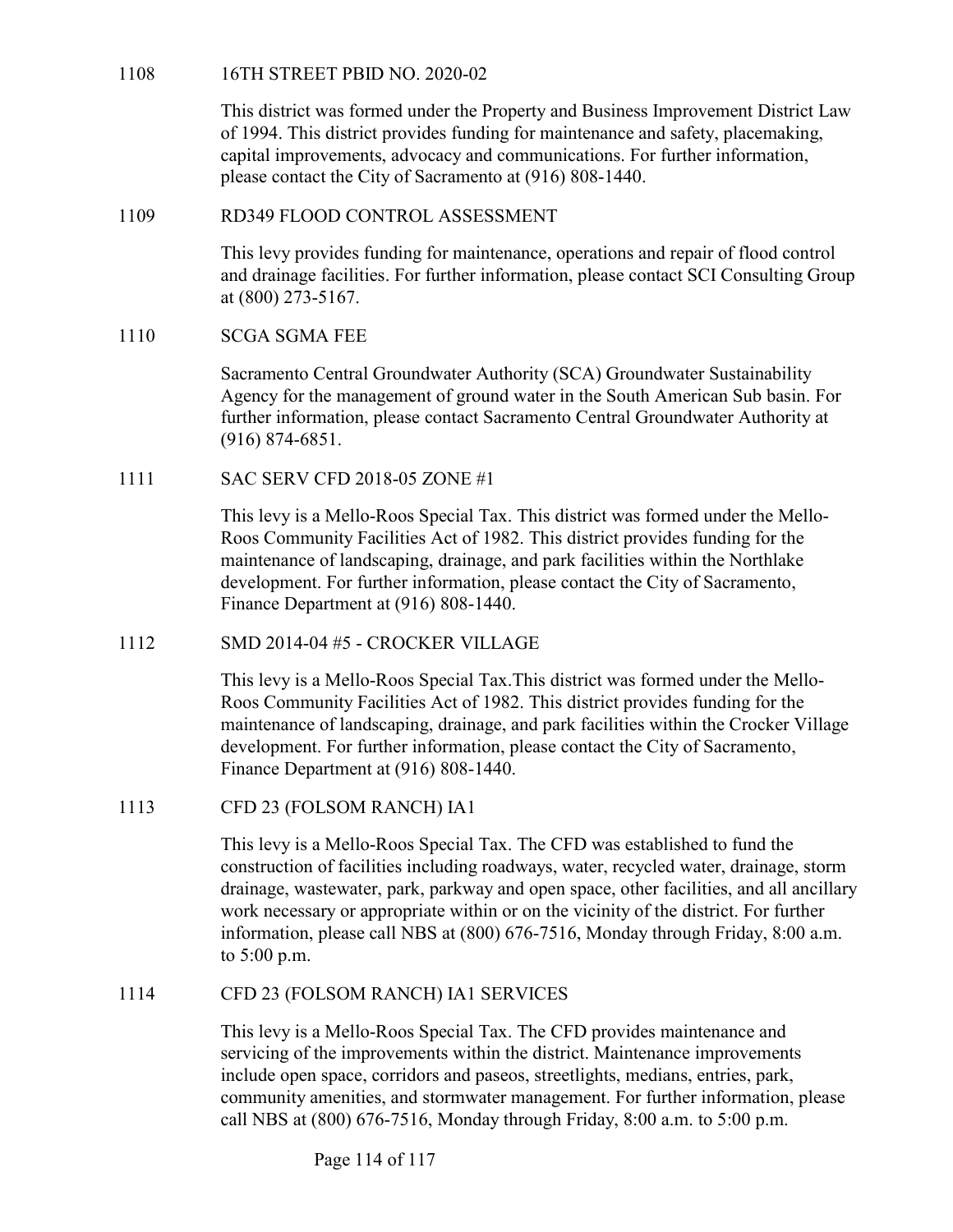1115 CFD 23 9 (FOLSOM RANCH) IA3<br>This levy is a Mello-Roos Special Tax. The CFD was established to 1<br>construction of facilities including roadways, water, recycled water, c<br>drainage, wastewater, park, parkway and open spac This levy is a Mello-Roos Special Tax. The CFD was established to fund the construction of facilities including roadways, water, recycled water, drainage, storm drainage, wastewater, park, parkway and open space, other facilities, and all ancillary work necessary or appropriate within or on the vicinity of the district. For further information, please call NBS at (800) 676-7516, Monday through Friday, 8:00 a.m. to 5:00 p.m. 1115 CFD 23 9 (FOLSOM RANCH) IA3<br>
This levy is a Mello-Roos Special Tax. The CFD was established to fund the<br>
construction of facilities including roadways, water, recycled water, drainage, storn<br>
drainage, wastewater, par 1115 CFD 23 9 (FOLSOM RANCH) IA3<br>
This levy is a Mello-Roos Special Tax. The CFD was established to fund the<br>
construction of facilities including roadways, water, recycled water, drainage,<br>
drainage, wastewater, park, par

This levy is a Mello-Roos Special Tax. The CFD provides maintenance and servicing of the improvements within the district. Maintenance improvements include open space, corridors and paseos, streetlights, medians, entries, park, community amenities, and stormwater management. For further information, please call NBS at (800) 676-7516, Monday through Friday, 8:00 a.m. to 5:00 p.m. work necessary or appropriate within or on the vicinity of the district. Folynomation, please call NBS at (800) 676-7516, Monday through Friday<br>to 5:00 p.m.<br>CFD 23 (FOLSOM RANCH) IA3 SERVICES<br>This levy is a Mello-Roos Spec servieing of the improvements within the district. Maintenance improvements<br>
include open space, corridors and passos, streetlights, medians, entries, park,<br>
community amenities, and stormwater management. For further info

This levy is a 1913/1915 Improvement Bond Act Assessment. The imposition of this assessment, which is collected in installments, will be used for the repayment of the outstanding Limited Obligation Improvement Bonds. For further information, please contact DTA at (800) 969-4382.

This levy is a 1913/1915 Improvement Bond Act Assessment. The imposition of this assessment, which is collected in installments, will be used for the repayment of the outstanding Limited Obligation Improvement Bonds. For further information, please contact DTA at (800) 969-4382. This levy is a 1913/1915 Improvement Bond Act Assessment. The in<br>assessment, which is collected in installments, will be used for the re<br>outstanding Limited Obligation Improvement Bonds. For further info<br>contact DTA at (80 This levy is a 1913/1915 Improvement Bond Act Assessment. The imposition of this secossment, which is collected in installments, will be used for the repayment of the outstanding Limited Obligation Improvement Bonds. For f

This levy is a 1913/1915 Improvement Bond Act Assessment. The imposition of this assessment, which is collected in installments, will be used for the repayment of the outstanding Limited Obligation Improvement Bonds. For further information, please contact DTA at (800) 969-4382.

This levy is a 1913/1915 Improvement Bond Act Assessment. The imposition of this assessment, which is collected in installments, will be used for the repayment of the outstanding Limited Obligation Improvement Bonds. For further information, please contact DTA at (800) 969-4382.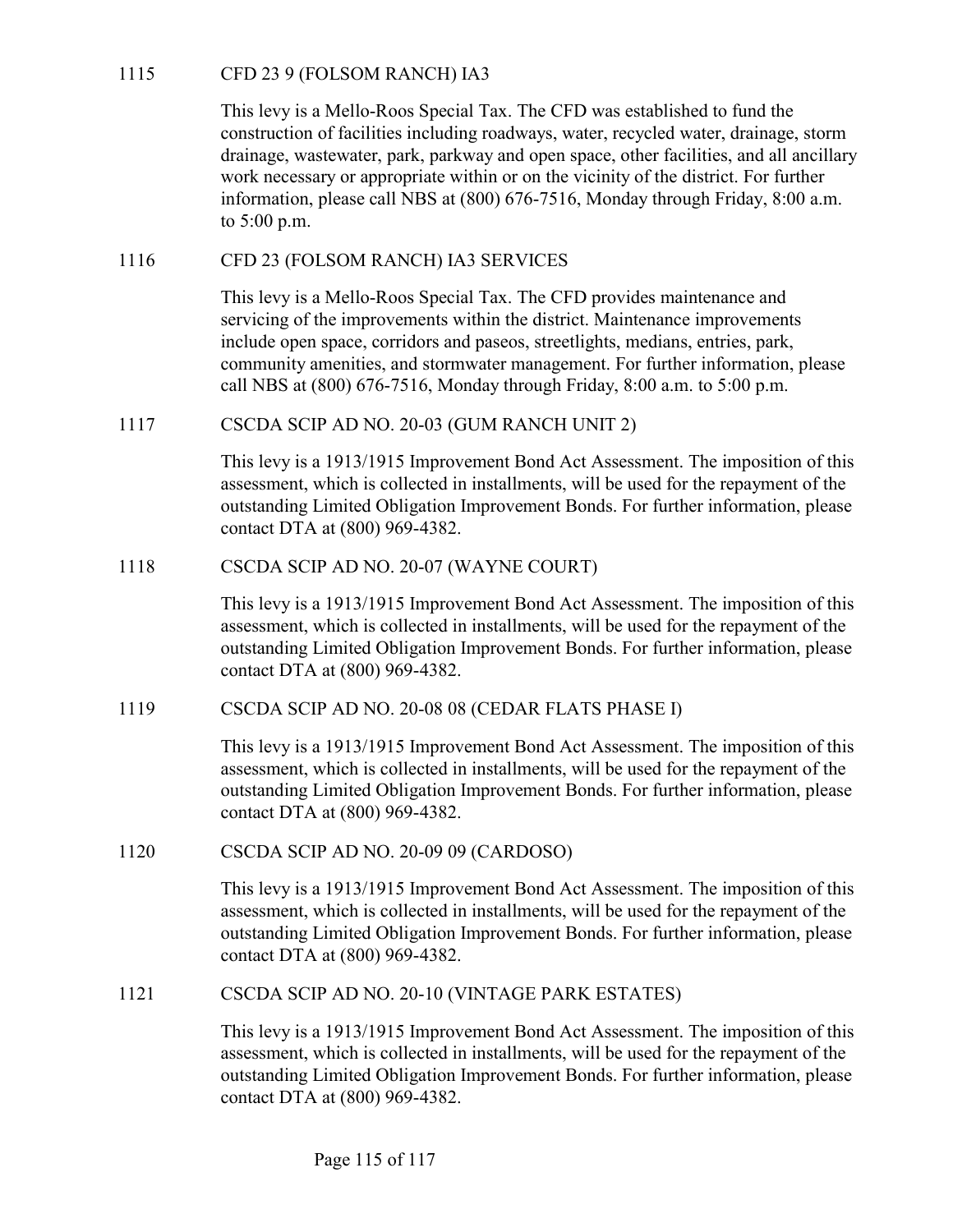CSCDA SCIP AD NO. 21-02 (BARRETT RANCH PHASE I)<br>This levy is a 1913/1915 Improvement Bond Act Assessment. The imposition of this<br>assessment, which is collected in installments, will be used for the repayment of the<br>outstan This levy is a 1913/1915 Improvement Bond Act Assessment. The imposition of this assessment, which is collected in installments, will be used for the repayment of the outstanding Limited Obligation Improvement Bonds. For further information, please contact DTA at (800) 969-4382. CSCDA SCIP AD NO. 21-02 (BARRETT RANCH PHASE I)<br>
This levy is a 1913/1915 Improvement Bond Act Assessment. The in<br>
assessment, which is collected in installments, will be used for the re<br>
outstanding Limited Obligation Imp CSCDA SCIP AD NO. 21-02 (BARRETT RANCH PHASE I)<br>
This levy is a 1913/1915 Improvement Bond Act Assessment. The imposition of this<br>
assessment, which is collected in installments, will be used for the repayment of the<br>
outs 1122 CSCDA SCIF AD NO. 21-02 (DANNETT NANOLITERADE)<br>
This levy is a 1913/1915 Improvement Bond Act Assessment. The imposition of this<br>
assessment, which is collected in installments, will be used for the repayment of the<br>

This levy is a 1913/1915 Improvement Bond Act Assessment. The imposition of this assessment, which is collected in installments, will be used for the repayment of the outstanding Limited Obligation Improvement Bonds. For further information, please contact DTA at (800) 969-4382. 1123 CSCDA SCIP AD NO. 21-04 (WICKFORD)<br>
This levy is a 1913/1915 Improvement Bond Act Assessment. The imposition of this<br>
assessment, which is collected in installments, will be used for the repayment of the<br>
outstanding

This levy is a Mello-Roos Special Tax. Mello-Roos Community Facilities District - Douglas 98. For further information, please contact Goodwin Consulting Group, Inc. at (916) 561-0890.

This levy is a Mello-Roos Special Tax. Mello-Roos Community Facilities District - Madeira Meadows. For further information, please contact Goodwin Consulting Group, Inc. at (916) 561-0890. contact DTA at (800) 969-4382.<br>
CMFA CFD NO. 2021-2 (RANCHO CORDOVA - DOUGLAS 98)<br>
This levy is a Mello-Roos Special Tax. Mello-Roos Community Facilities District-<br>
Douglas 98. For further information, please contact Goodw

This levy is a Mello-Roos Special Tax. Mello-Roos Community Facilities District - Barrett Ranch East. For further information, please contact Goodwin Consulting Group, Inc. at (916) 561-0890.

This levy is a Mello-Roos Special Tax. Mello-Roos Community Facilities District - Madeira Meadows. For further information, please contact Goodwin Consulting Group, Inc. at (916) 561-0890.

at (916) 561-0890.<br>
IMPROVEMENT AREA NO. 1 OF CMFA CFD NO. 2020-3<br>
This levy is a Mello-Roos Special Tax. Mello-Roos Community Facilities D<br>
Madeira Meadows. For further information, please contact Goodwin Consul<br>
Group, I This levy has been established to maintain a passive, lighted park/trail, landscaping, shrubs, ground covering, litter abatement, bridge crossings, and a round-a-bout within and adjacent to the Mitchell Farms Subdivision. For further information, please contact the City of Citrus Heights at (916) 727-4770. 1126 IMPROVEMENT AREA NO. 1 OF CMFA CFD NO. 2020-4<br>
This levy is a Mello-Roos Special Tax. Mello-Roos Community Fac<br>
Barrett Ranch East. For further information, please contact Goodwin<br>
Group, Inc. at (916) 561-0890.<br>
IMPR

This levy is a Mello-Roos Special Tax. City of Galt Community Facilities District 2020-1 (Public Services). For more information, please contact Willdan Financial Services at (951) 587-3500.